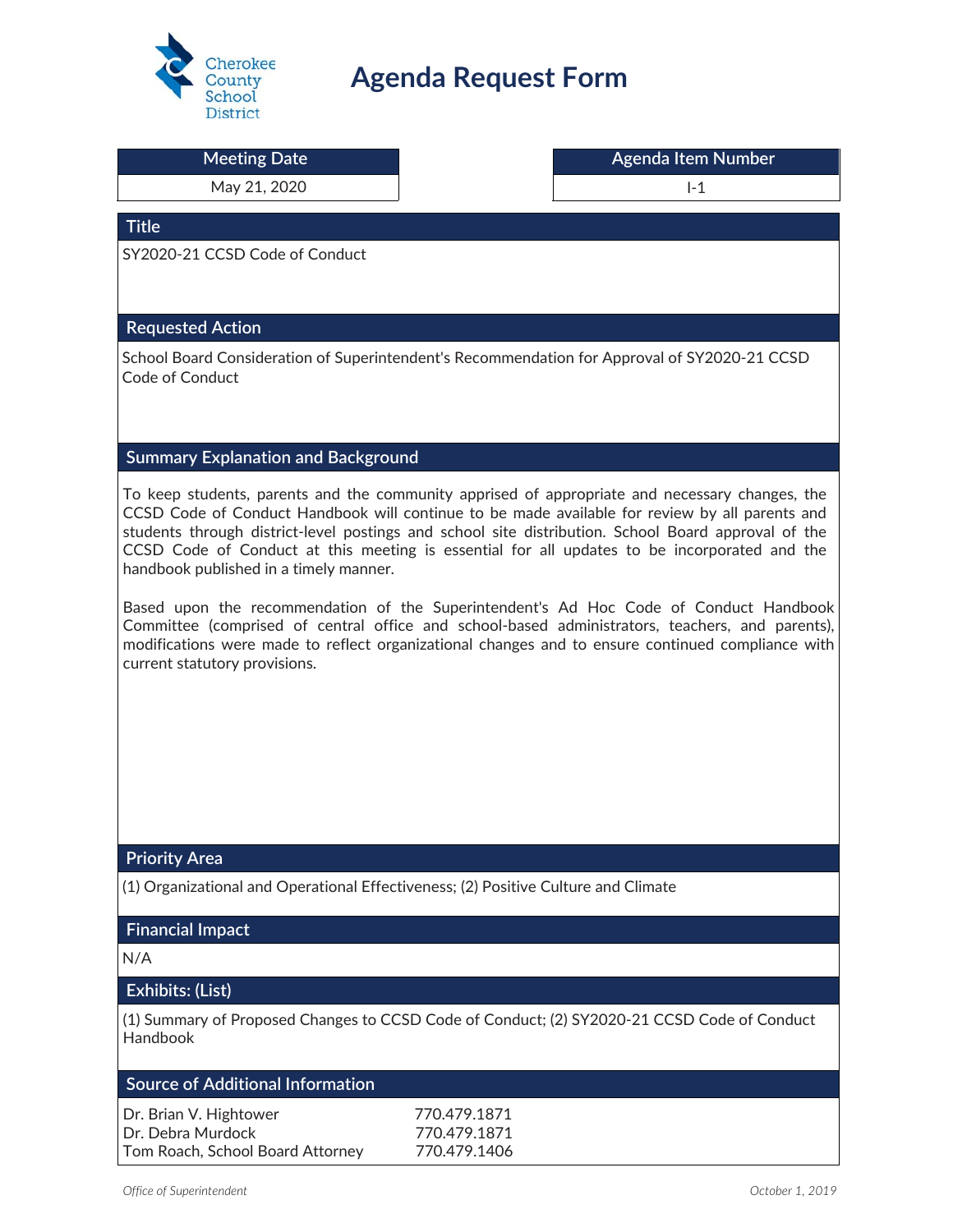# CHEROKEE COUNTY SCHOOL DISTRICT Summary of Proposed Changes to Code of Conduct SY2020-21

|     | Descriptor                                                                                                           | Page(s)        |
|-----|----------------------------------------------------------------------------------------------------------------------|----------------|
| 1.  | Update cover                                                                                                         | Cover          |
| 2.  | Technical Modifications (Grammar, punctuation edits, etc.)                                                           | Entire         |
|     |                                                                                                                      | document       |
| 3.  | Table of Contents<br>Grid lines added                                                                                |                |
|     | <b>Statement of Purpose</b>                                                                                          | $\mathbf 1$    |
| 4.  | Modified language<br>$\bullet$                                                                                       |                |
| 5.  | Section II - Notification Procedures                                                                                 | $\overline{2}$ |
|     | Modified language                                                                                                    |                |
| 6.  | Section IV - Student Searches                                                                                        | $\overline{2}$ |
|     | Student Searches - Modified language<br>$\bullet$                                                                    |                |
|     | Reasonable Suspicion - Modified language                                                                             |                |
| 7.  | Safe Schools                                                                                                         | 3              |
| 8.  | Contact information updated<br>$\bullet$<br>Section VII - Discipline of Students with IDEA Services and 504 Services | $3 - 4$        |
|     | Modified language                                                                                                    |                |
| 9.  | Section VIII - Discipline of Student K-3                                                                             | 4              |
|     | Modified language                                                                                                    |                |
|     | New code added<br>$\bullet$                                                                                          |                |
| 10. | Section IX - Reporting Infractions                                                                                   | $\overline{4}$ |
|     | Modified title<br>$\bullet$                                                                                          |                |
|     | Modified language                                                                                                    |                |
| 11. | Section XI- Disciplining Off-Campus Student Behavior                                                                 | $\overline{4}$ |
|     | Modified language                                                                                                    |                |
| 12. | Section XII - Definitions                                                                                            | $4 - 7$        |
|     | Modified language<br>Added Banned Substances, Distribution of Banned Substances, Redemptive Practices,               |                |
|     | Transfer of Banned Substances                                                                                        |                |
| 13. | Section XIV - State Coding of Discipline Infractions                                                                 | 7              |
|     | • Added .4                                                                                                           |                |
| 14. | Section XV - Amending the Discipline Code                                                                            |                |
|     | Modified title                                                                                                       |                |
| 15. | Weapons Infractions                                                                                                  | 8              |
|     | Modified language on 01A.3<br>$\bullet$                                                                              |                |
|     | Added Redemptive Practice Clause to 01A.3                                                                            |                |
| 16. | Possession of a Firearm or Dangerous Weapon                                                                          | $9 - 10$       |
|     | Modified language in definition<br>$\bullet$                                                                         |                |
|     | Added Redemptive Practice Clause to 01B.2 & 01B.3<br>$\bullet$                                                       |                |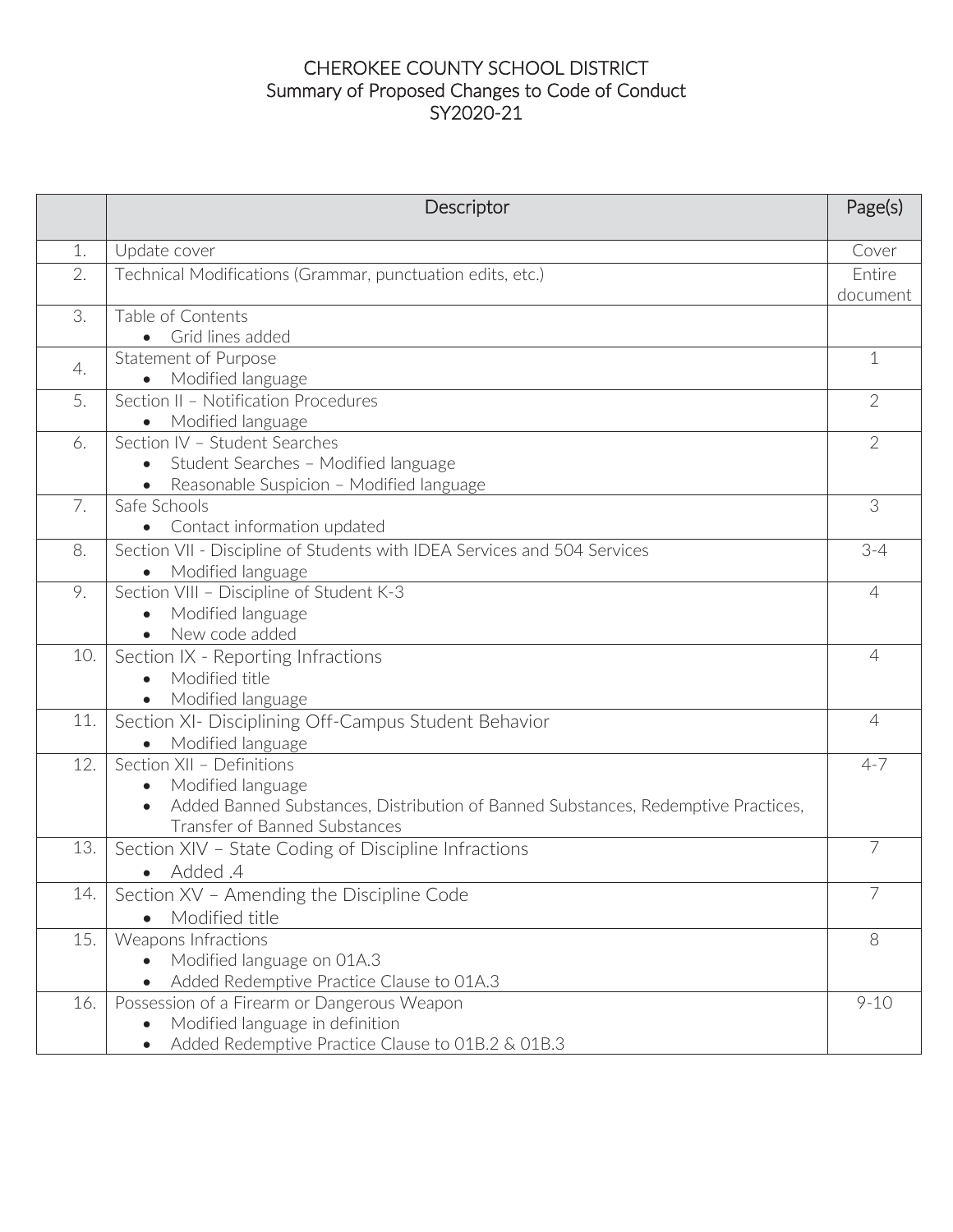# CHEROKEE COUNTY SCHOOL DISTRICT Summary of Proposed Changes to Code of Conduct SY2020-21

| 17. | Possession of Other Weapons                                                | $10 - 11$ |
|-----|----------------------------------------------------------------------------|-----------|
|     | Modified code in definition                                                |           |
|     | Modified language in 01C.1, 01C.3<br>$\bullet$                             |           |
|     | Added Redemptive Practice Clause to 01C.3<br>$\bullet$                     |           |
| 18. | Possession of a Hoax Explosive Device, Firearm, Weapon or Dangerous Weapon | 11        |
|     | Modified language in 01D.3                                                 |           |
|     | Added Redemptive Practice Clause to 01D.3<br>$\bullet$                     |           |
| 19. | False Alarm                                                                | 13        |
|     | Modified language in 02A.3<br>$\bullet$                                    |           |
| 20. | Arson                                                                      | $13 - 14$ |
|     | Modified language in definition<br>$\bullet$                               |           |
|     | Modified language in 02B.3<br>$\bullet$                                    |           |
|     | Added Redemptive Practice Clause to 02B.3<br>$\bullet$                     |           |
| 21. | <b>Actions Against Employees</b>                                           | $15 - 16$ |
|     | Modified language in definition<br>$\bullet$                               |           |
|     | Modified language in 03A.2, 03A.3<br>$\bullet$                             |           |
|     | Modified title on 03B<br>$\bullet$                                         |           |
|     | Added Redemptive Practice Clause to 03B.3 and modified language            |           |
| 22. | <b>Actions Against Students Infractions</b>                                | 17-23     |
|     | Modified title on 04A<br>$\bullet$                                         |           |
|     | Modified language in 04B, 04C.1, 04C.2<br>$\bullet$                        |           |
|     | 04C.3 - Split code into two creating a new 04C.4 code<br>$\bullet$         |           |
|     | Added Redemptive Practice Clause to 04C.4<br>$\bullet$                     |           |
|     | Modified language 04D.1, 04D.2, 04D.3<br>$\bullet$                         |           |
|     | Modified language 04E.1, 04E.2, 04E.3<br>$\bullet$                         |           |
|     | Modified language in definition of O4F<br>$\bullet$                        |           |
|     | Modified language 04F.1, 04F.2, 04F.3<br>$\bullet$                         |           |
|     | Added Redemptive Practice Clause to 04F.3<br>$\bullet$                     |           |
|     | Modified language in definition of 04G<br>$\bullet$                        |           |
|     | Added Redemptive Practice Clause to 04G.3 and modified language            |           |
| 23. | Alcohol/Drugs/Tobacco/Vaping Infractions                                   | 24-29     |
|     | Modified titles on most codes in this section                              |           |
|     | Modified language on most sections                                         |           |
|     | Added Redemptive Practice Clause to 05B.3, 05C.3, 05D.3                    |           |
|     | Added "Schedule" chart 05F                                                 |           |
| 24. | Educational Disturbance Infractions                                        | $30 - 32$ |
|     | Modified title 06A.3, 06B.2, 06B.3<br>$\bullet$                            |           |
|     | Modified language on 06A.3, 06B, 06B.2, 06B.3, 06D<br>$\bullet$            |           |
|     | Added Redemptive Practice Clause to 06B.3                                  |           |
| 25. | Vandalism Theft Infractions                                                | 33        |
|     | Modified language on 07A.1, 07A.2, 07A.3<br>$\bullet$                      |           |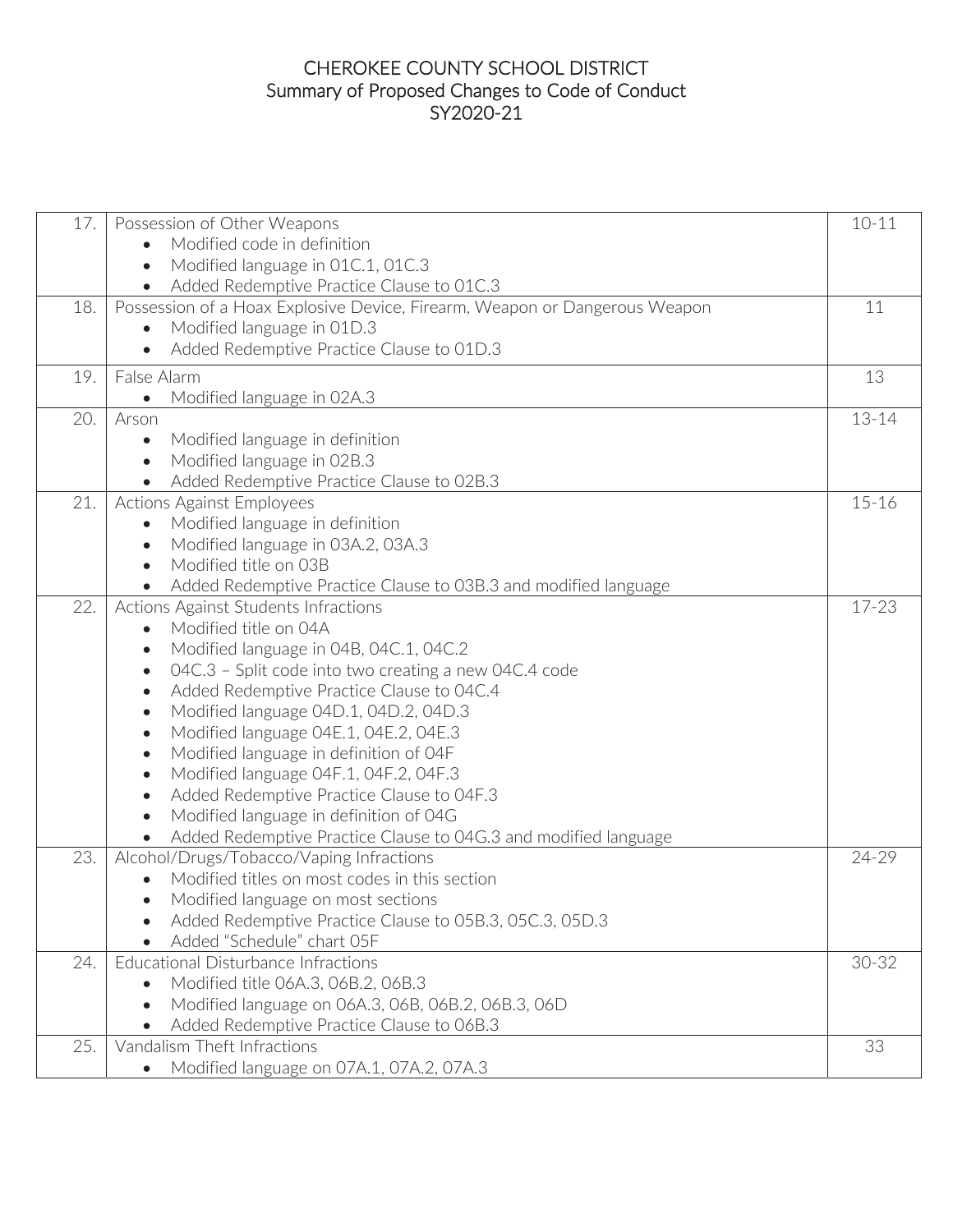# CHEROKEE COUNTY SCHOOL DISTRICT Summary of Proposed Changes to Code of Conduct SY2020-21

| 26. | Sexual Related Infractions                     | 35-36     |
|-----|------------------------------------------------|-----------|
|     | Modified language 08B, 08B.3, 08C<br>$\bullet$ |           |
|     | Added Redemptive Practice Clause to 08B.3      |           |
| 27. | Miscellaneous Infractions                      | 41        |
|     | Modified title 13C<br>$\bullet$                |           |
| 28. | Unsafe School Choice Option                    | 43        |
|     | Added Redemptive Practice Clause               |           |
| 29. | Other State Reportable Offenses                | 443       |
|     | • Removed section                              |           |
| 30. | Appendix A                                     | 44-45     |
|     | Modified language<br>$\bullet$                 |           |
| 31. | Appendix B                                     | 46-47     |
|     | Modified language                              |           |
| 32. | Appendix C                                     | 48        |
|     | Modified language<br>$\bullet$                 |           |
| 33. | Appendix D                                     | 50        |
|     | • Modified language                            |           |
| 34. | Appendix E                                     | $51 - 52$ |
|     | Modified language                              |           |
| 35. | Appendix F                                     | 53-54     |
|     | • Modified language                            |           |
| 36. | Appendix H                                     | 56        |
|     | Modified language                              |           |
| 37. | Appendix I                                     | 59        |
|     | • Modified language                            |           |
| 38. | Appendix J                                     | 59-61     |
|     | Modified language                              |           |
| 39. | Appendix K                                     | 62        |
|     | • Modified language                            |           |
| 40. | Appendix L                                     | 64        |
|     | Modified language                              |           |
| 41. | Appendix N                                     | 67        |
|     | • Modified language                            |           |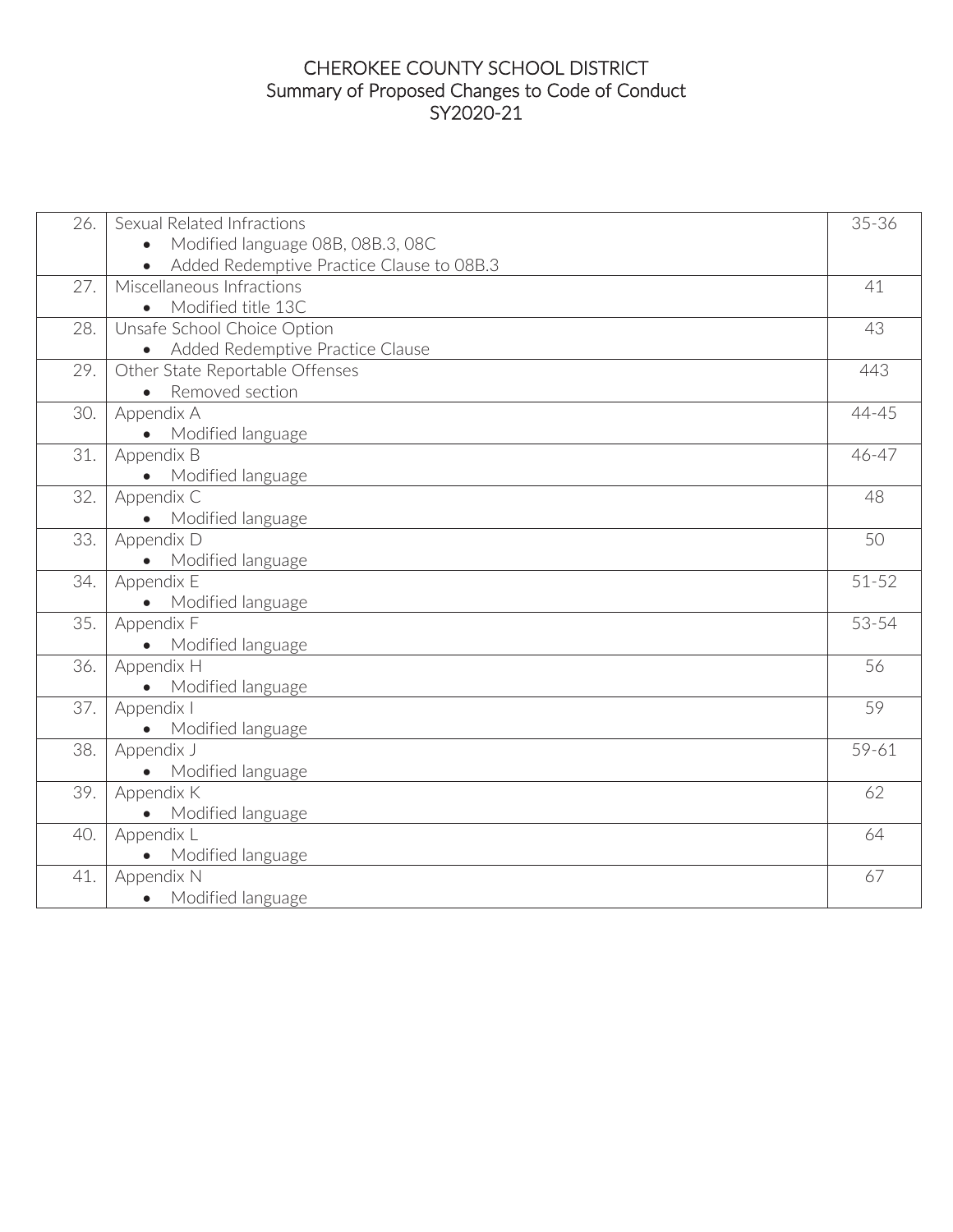

**Cherokee County School District** 

2020-2021 CODE OF **CONDUCT** 

> **DR. BRIAN V. HIGHTOWER Superintendent of Schools**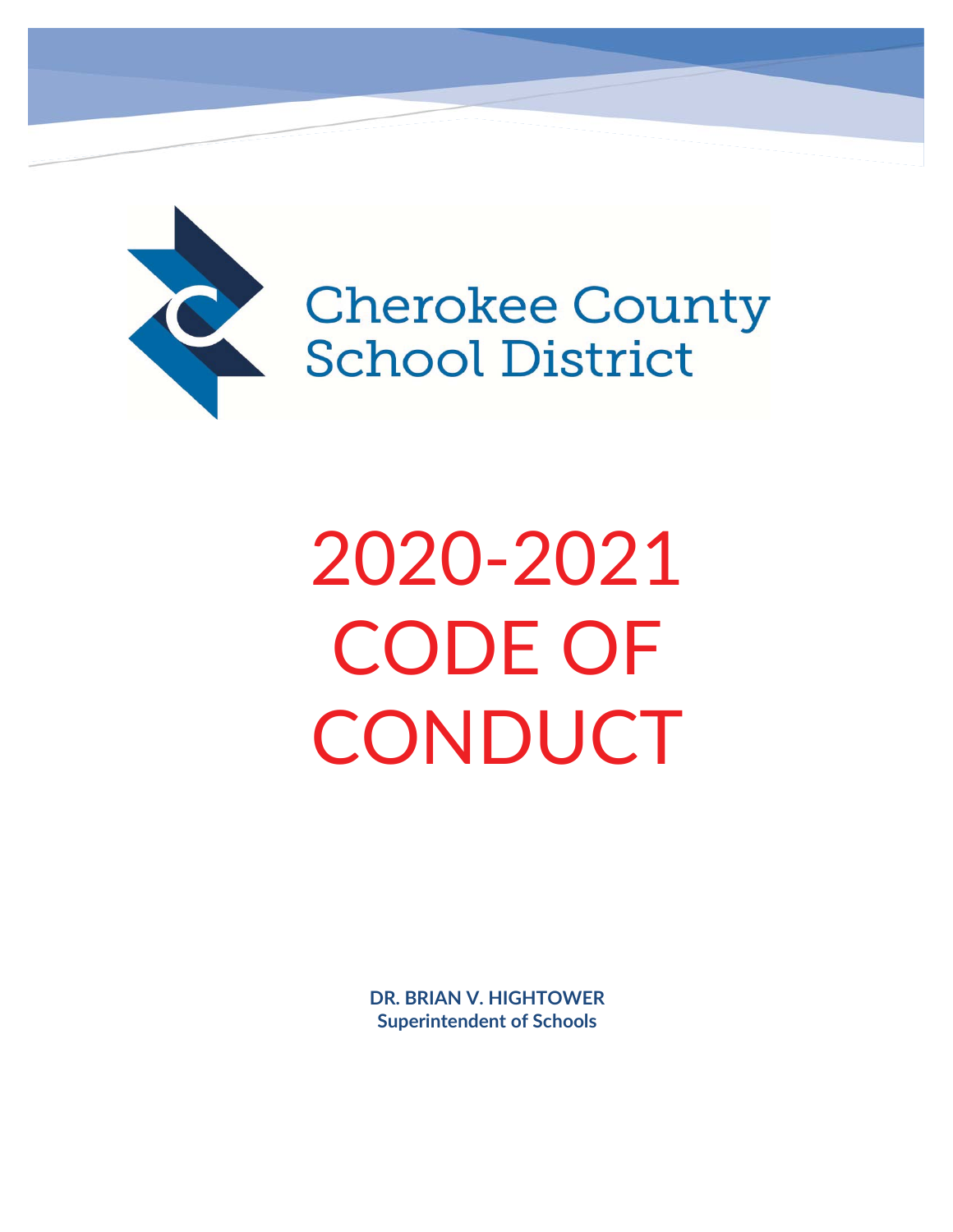# Table of Contents

| Student Infractions and Discipline Procedures |                                                                           |                |
|-----------------------------------------------|---------------------------------------------------------------------------|----------------|
| <b>Mission and Purpose</b>                    |                                                                           |                |
|                                               | Introduction to Student Discipline Procedures                             |                |
| Section I                                     | Progressive Discipline                                                    |                |
| Section II                                    | Investigation and Notification Procedures                                 | 2              |
| Section III                                   | Due Process Rights for Students Relative to Administrative Investigations | 2              |
| Section IV                                    | <b>Student Searches</b>                                                   | 2              |
| Section V                                     | Illegal Acts                                                              | 3              |
| Section VI                                    | Safe Schools Alert/See Something, Say Something                           | 3              |
| Section VII                                   | Discipline of Students with IDEA Services and 504 Services                | 3              |
| Section VIII                                  | Discipline of Students K-3                                                | $\overline{4}$ |
| Section IX                                    | Reporting Infractions to the District Attorney                            | $\overline{4}$ |
| Section X                                     | Unsafe School Choice Option and Violent Criminal Offenses                 | $\overline{4}$ |
| Section XI                                    | Disciplining Off-Campus Student Behavior                                  | 4              |
| Section XII                                   | Definitions                                                               | $\overline{4}$ |
| Section XIII                                  | Student Discipline Policies                                               | 6              |
| Section XIV                                   | State Coding of Discipline Infractions                                    |                |
| Section XV                                    | Amending the Discipline Code                                              |                |

# Student Infractions and Dispositions

| 01   | Weapons Infractions                     | 8  |
|------|-----------------------------------------|----|
| (02) | Public Alarm/Arson Infractions          | 13 |
| (03) | Actions Against Employees Infractions   | 13 |
| 04)  | Actions Against Students Infractions    | 17 |
| (05) | Alcohol/Drug/Tobacco/Vaping Infractions | 24 |
| (06) | Educational Disturbance Infractions     | 30 |
| (07) | Vandalism/Theft Infractions             | 33 |
| (08) | Sexual-Related Infractions              | 35 |
| (09) | Attendance-Related Infractions          | 37 |
| '10) | <b>Bus-Related Infractions</b>          | 38 |
| (11) | Technology-Related Infractions          | 39 |
| (12) | Dress Code-Related Infractions          | 40 |
| (13) | Miscellaneous Infractions               | 41 |
| 14)  | Unsafe School Choice Option             | 43 |

# APPENDIX: Discipline-Related Information

| Appendix A: | CCSD Student Dress Code                                                | 44 |
|-------------|------------------------------------------------------------------------|----|
| Appendix B: | Resources for Cherokee County Families                                 | 46 |
| Appendix C: | CCSD Technology Acceptable Use Policy                                  | 48 |
| Appendix D: | Georgia Code Relative to Compulsory Attendance                         | 50 |
| Appendix E: | CCSD Guidelines for Teacher Removal of Student from Classroom          | 51 |
| Appendix F: | School Board Policy JCAC Regarding Harassment                          | 53 |
| Appendix G: | Harassment/Discrimination Complaint Form                               | 55 |
| Appendix H: | Teenage and Adult Driver Responsibility Act (TAADRA) FAQs              | 56 |
| Appendix I: | CCSD Anti-Bullying Provisions for Local Schools                        | 57 |
| Appendix J: | CCSD Student Activity Code of Conduct                                  | 59 |
| Appendix K: | Notes for Students and Parents Regarding On-Line Use                   | 62 |
| Appendix L: | Bring Your Learning Device (BYLD) Initiative                           | 64 |
| Appendix M: | Student Data Privacy Accessibility and Transparency Act Complaint Form | 64 |
| Appendix N: | Clearing the Air on Vaping's Dangers                                   | 67 |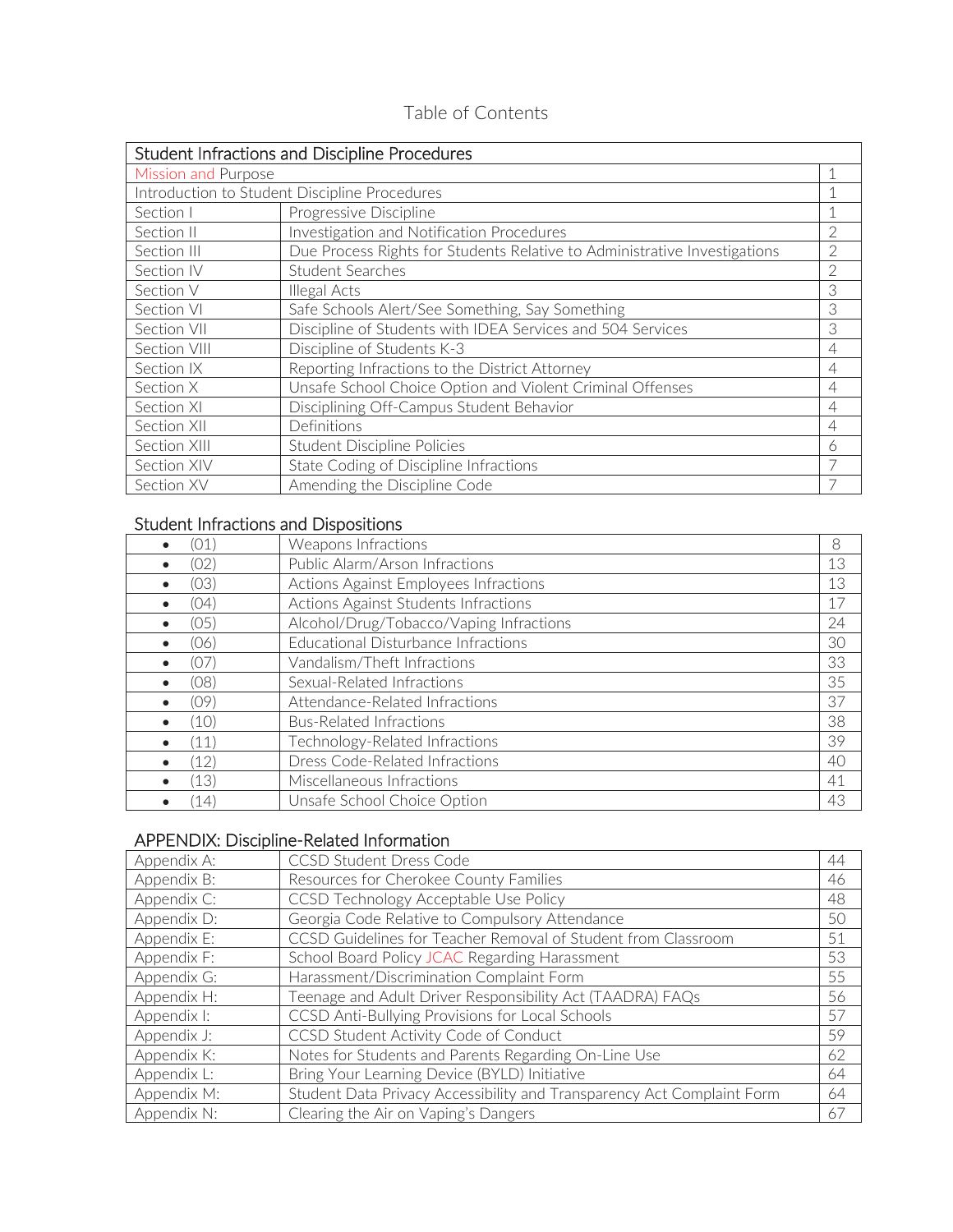# Mission and Purpose

The mission of the Cherokee County School District is based on a commitment to "Educate the Emerging Generation" through positive and engaging learning environments designed to increase the performance of all students. In order to facilitate a productive, engaging, and collaborative learning environment, the District believes safe, diverse and inclusive schools are critical for successful teaching and learning and strengthening cultures of belonging, kindness and possibility. The District's behavior standards, as outlined in this Code of Conduct, govern student actions while attending school, on school property and/or attending a school-sponsored event. As it relates to these standards, there is an expectation that students will behave themselves in such a way so as to facilitate a positive and collaborative learning environment for themselves and other students. We expect students to:

- Respect themselves and each other;
- Respect School District employees;
- Adhere to student behavior policies adopted by the School Board;
- Adhere to rules established by individual schools; and
- Participate in creating school and District cultures founded on Social and Emotional Learning.



Kyla Cromer, School Board Chair Kelly Poole, School Board Vice-Chair Mike Chapman John Harmon Patsy Jordan Clark Menard Robert Rechsteiner Dr. Brian V. Hightower Superintendent of Schools

# Important Notes

Note: In accordance with disciplinary procedures of the Cherokee County School District ("School District"), and as required by O.C.G.A. § 20-2-736, this publication of student behavior infractions and required or recommended dispositions is submitted for the information of school personnel, students, and parents.

# Introduction to Student Discipline Procedures

# Section I: Progressive Discipline

The School District will utilize progressive discipline processes in order to create the expectation that the degree of discipline will be in proportion to the severity of the behavior and consideration will be given to each student's previous discipline history and any other relative factors. The School District will follow due process procedures as required by federal and state law.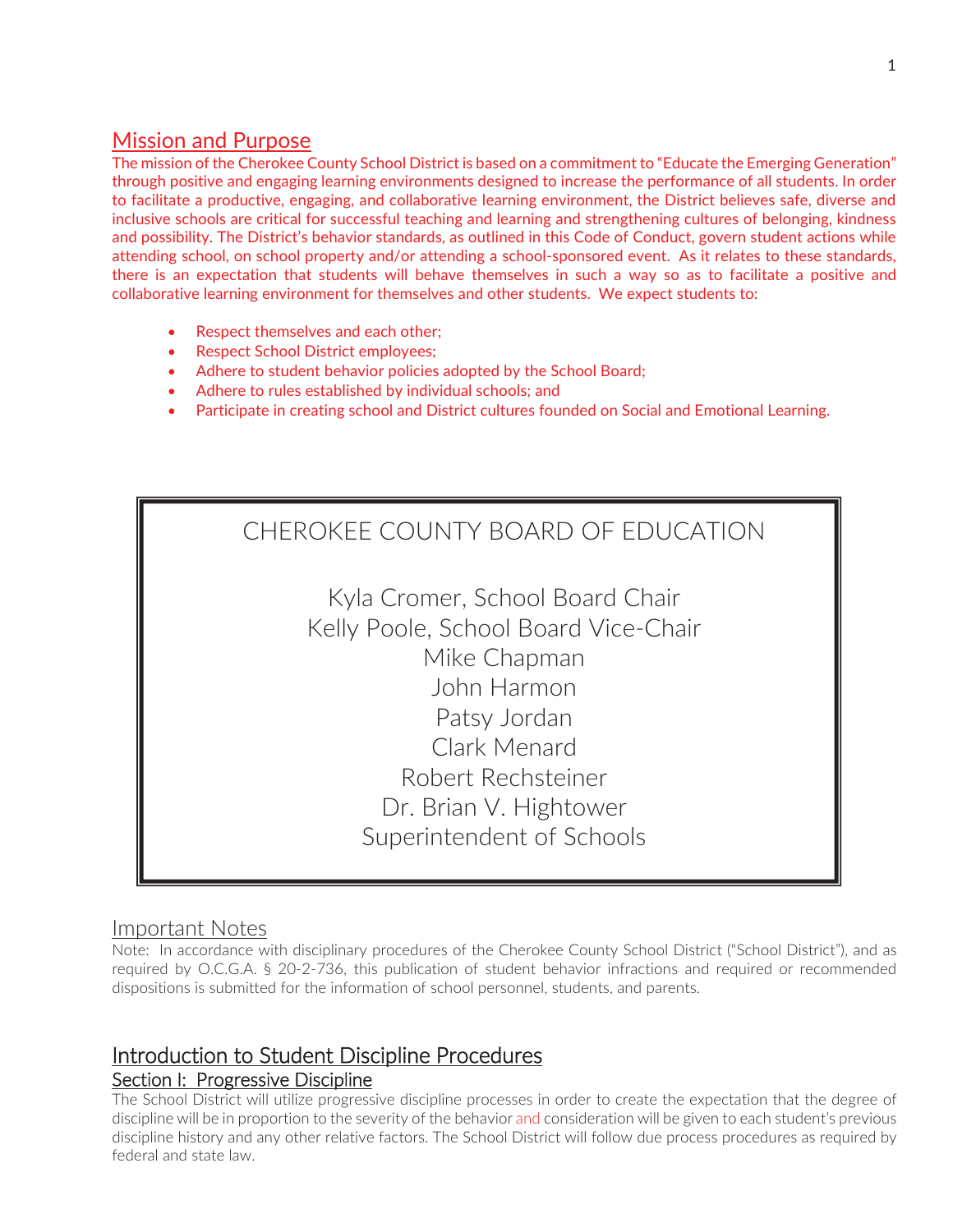### Section II: Notification Procedures

A teacher must document a student's violation of the student code of conduct within one school day of receiving notice of the incident. The report will describe the student's behavior. The report will be filed with the principal or the principal's designee within one school day of the most recent occurrence of such behavior, will not exceed one page, and will describe the behavior. The Principal (or designee) will, within one school day after receiving such a report from a teacher, send to the student's parents or guardian a copy of the report and information regarding how the student's parents or guardians may contact the principal or the principal's designee.

Following an appropriate investigation in compliance with Section III below of the alleged infraction, the Principal (or designee) will make a determination regarding a disposition.

The Principal (or designee) will send written notification to the teacher of the action taken relative to the student incident referred by that teacher.

#### Section III: Due Process Rights for Students Relative to Administrative Investigations

In all cases, the rights of individuals involved will be ensured and protected. If a Principal (or designee) is planning to impose a punishment amounting to less than a 10-day suspension, he/she has three responsibilities to the student (Goss v. Lopez, 419 U.S. 565 (1975)):

- (1) Notify the student of the charge;
- (2) Provide an explanation of the evidence collected; and,
- (3) Extend an opportunity to the student to answer to that charge.

If the Principal (or designee) is seeking to impose a punishment that will exceed a 10-day suspension/expulsion, the student is entitled to a due process discipline hearing before a panel of individuals approved by the Board of Education or a hearing officer.

#### Section IV: Student Searches

School officials are authorized to conduct reasonable searches of students, pursuant to applicable law.

Description of Search Types:

- o Student Searches: When reasonable suspicion exists, school officials may search students whom they believe may be in possession of prohibited items (contraband) and/or have violated a criminal law(s) and/or a school rule(s). The scope of the search will be reasonably related to the purpose of the search and not excessively intrusive in light of the age and gender of the student and the nature of the suspected infraction.
- o School Property Searches: (i.e., lockers, desks, etc.): Student lockers, desks and all school and classroom storage areas are school property and remain at all times under the control of the school. These areas are not private. Periodic general inspections of these areas may be conducted by school authorities for any reason at any time without notice, and without student consent.
- o Personal Property: Searches (i.e., automobiles, purses, book bags, etc.): These searches may be conducted pursuant to reasonable suspicion. Students who obtain a parking permit and park on school properties give consent to search their vehicle as a condition to obtaining a parking permit. Students are permitted to park on school premises as a matter of privilege, not of right. The schools retain the authority to conduct routine patrols of student parking lots and inspections of student vehicles on school property. Students should not expect their vehicles or vehicle contents to remain private if exercising the privilege of parking on campus.
- o Reasonable Suspicion: Reasonable suspicion is a legal standard that applies in different administrative contexts, most often where searches and seizures are involved. Reasonable suspicion is a standard lower than probable cause, and it does not require anywhere near 50% certainty that the student has done something illegal or in violation of school rules. Reasonable suspension must be based upon articulable facts and must be more than a mere hunch.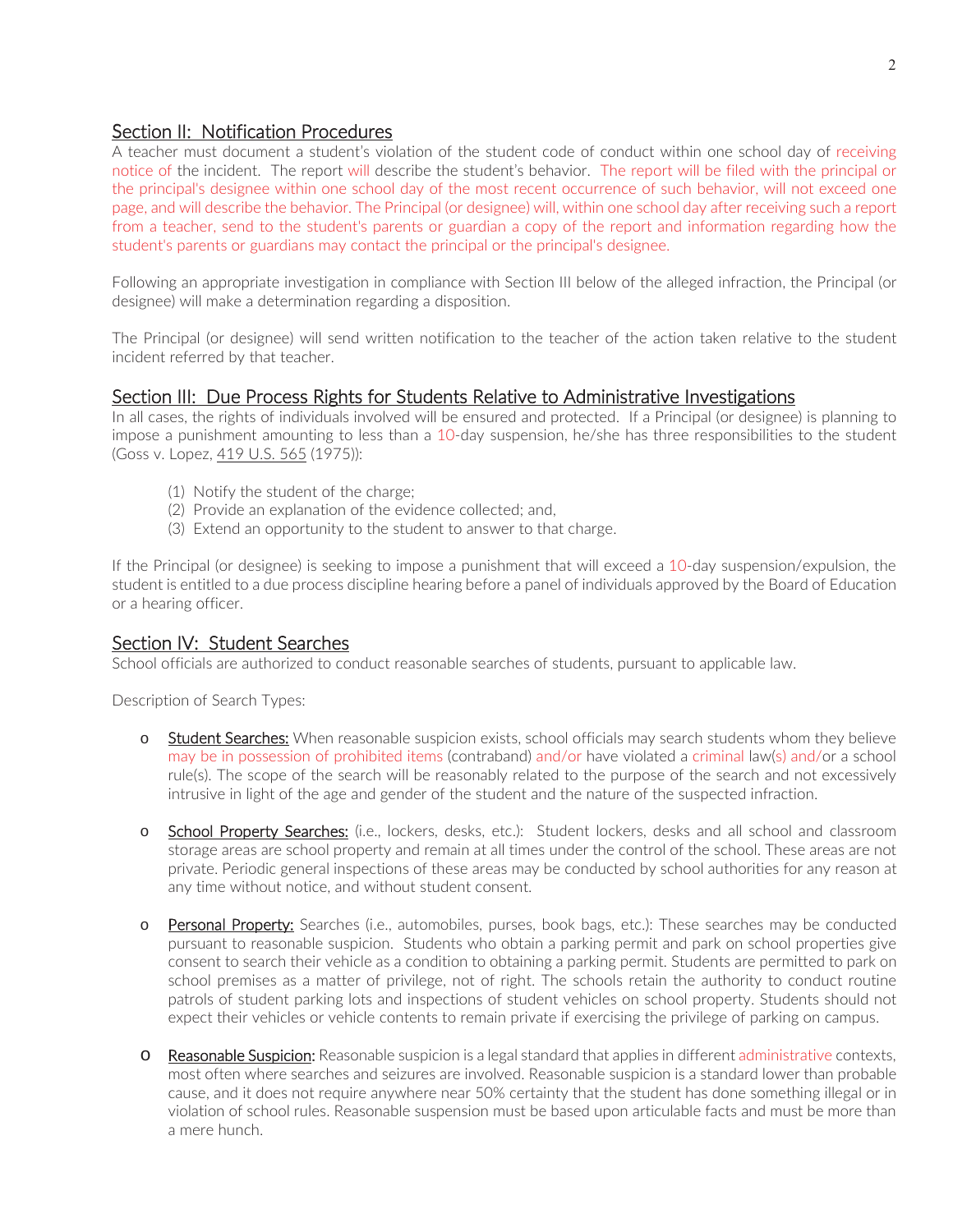# Section V: Illegal Acts

Parents and students should be aware that in some instances, an offense may constitute a violation of Georgia Law, as well as District Policy. In such cases, students may be punished for violations of policy, as well as criminally prosecuted for violation of the state law.

# Section VI: SafeSchools Alert/ "See Something, Say Something!"

Express or implied threats of violence will be treated seriously. Students should always report any potential threats regarding the safety or welfare of students and/or staff to a school administrator or staff member.

Students should also notify an administrator or staff member when illegal, suspicious, dangerous or banned items are known to be or are found in the school building, on the school campus, or on the school bus.

The School District utilizes the SafeSchools Alert System to allow stakeholders to report concerns. Through SafeSchools Alert, safety concerns can be submitted to the School District in four (4) different ways:

| By Phone or Text:  | 470.315.9171                                                      |
|--------------------|-------------------------------------------------------------------|
| By Email:          | 1695@alert1.us                                                    |
| By Online Message: | https://cherokee-ga.safeschoolsalert.com/                         |
| Reminder: I        | This system does not replace 911; please call 911 in an emergency |

#### Section VII: Discipline of Students with IDEA Services and 504 Services

(A) GUIDELINES FOR SUSPENSION/EXPULSION OF STUDENTS RECEIVING SPECIAL EDUCATION SERVICES OR SECTION 504 SERVICES

Nothing in this Code of Conduct will be construed to infringe on any right provided to students pursuant to Individuals with Disabilities Education Act (IDEA), Section 504 of the Federal Rehabilitation Act of 1973, or the federal Americans with Disabilities Act (ADA) of 1990.

A student receiving special education services under (IDEA) or services under Section 504 can be suspended out-ofschool (OSS) for a total of 10 consecutive or cumulative school days in a school year without the student's IEP team or 504 team considering whether the student's behavior is a manifestation of the student's disability.

If school administration is proposing suspension or expulsion beyond 10 school days or that exceeds 10 cumulative school days in a school year for a student receiving special education services under IDEA or services under Section 504, the School District must conduct a Manifestation Determination Review (MDR). The purpose of the MDR will be to determine whether the student's behavior was a manifestation of the student's disability. If the behavior is determined to be a manifestation of the student's disability, the student must return to the placement from which the student was removed, unless the parent and the School District agree to a change of placement. If the behavior is found not to be a manifestation of the student's disability, then the School District may impose the recommended discipline as it would to a student without a disability; however, the special education student must continue to receive educational services.

In cases in which a student is being considered for a suspension/expulsion beyond 10 school days, and there is no record indicating the student is eligible for special education services under IDEA or services under Section 504, but the parent(s)/legal guardian claim the school/School District has knowledge that the student does have a disability and should be an eligible student, the school administration must notify the Executive Director of Special Education before proceeding with the discipline process.

#### (B) TRIBUNAL GUIDELINES FOR STUDENT RECEIVING SPECIAL EDUCATION SERVICES AND/OR 504 **SERVICES**

Students receiving special education services under IDEA and/or Section 504 services are afforded the same right to a disciplinary due process hearing before a tribunal as nondisabled students where there is a recommendation for suspension/expulsion beyond 10 consecutive school days.

Nothing in this rule will alter or adversely affect the rights of students with disabilities under applicable federal and state laws.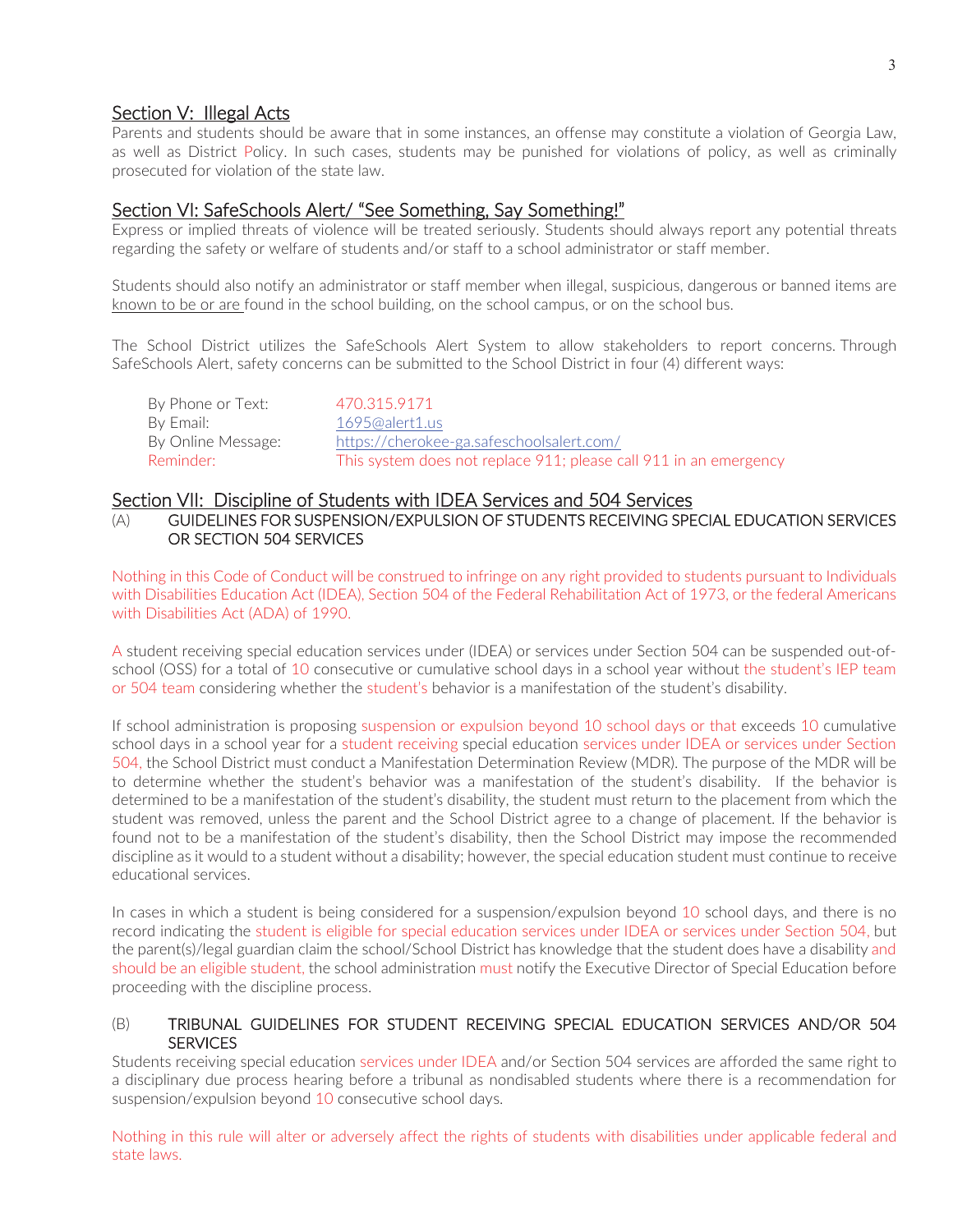# Section VIII: Discipline of Student K-3

Before expelling or suspending a K-3 student out-of-school ("OSS") for more than five (5) consecutive or cumulative days during a school year, the school must implement a multi-tiered system of supports including but not limited to Response to Intervention ("RTI") unless the student possessed a weapon as described by O.C.G.A. §§ 16-11-121, 16-11-125.1, and 16-11-131, controlled drugs or dangerous substances as defined below, other weapon as defined by O.C.G.A. § 16-11-127.1 or committed such actions as to endanger the physical safety of other students or school personnel.

# Section IX: Reporting Infractions

The following violations of this Discipline Code must be reported to the Cherokee County School District Police Department, Cherokee County District Attorney (DA) and Cherokee County School District Office of School Operations: 01B.1, 01B.2, 01B.3, 01C.3\*, 03B.3\*, 04C.3\*, 08C\*, 14. School personnel who knowingly fail to report the above mentioned violation to the DA may be guilty of a misdemeanor pursuant to O.C.G.A. § 20-2-1184 (d).

\*These act(s) of physical violence must rise to the level of Aggravated Assault or Aggravated Battery pursuant to O.C.G.A. § 16-5-21 or § 16-5-24 to be reportable to the District Attorney.

# Section X: Unsafe School Choice Option and Violent Criminal Offenses

Major offenses including, but not limited to, drug and weapon offenses can lead to schools being named as an "Unsafe School" according to the provisions of the State Board Rule 160-4-8-.16, Unsafe School Choice Option (USCO). Also, under USCO provisions, School District guidelines are in place to facilitate the timely and appropriate requested transfer of students who are victims of "violent criminal offenses" and/or students enrolled in schools determined to be "persistently dangerous" (as determined by the same State Board Rule).

# Section XI: Disciplining Off-Campus Student Behavior

The authority of administrators to discipline a student is not limited to the student's on-campus conduct. Students may be suspended or expelled for off-campus conduct which is reasonably related to any school activity and is contrary to the law or has an adverse impact on good order, discipline or the learning environment at the school. Students may also be expelled or denied admission if they are charged with a felony or a crime that would be a felony if not charged in Juvenile Court. (O.C.G.A. § 20-2-768)

# Section XII: Definitions

ACE Academy: A voluntary or Alternative School program for students who meet certain criteria regarding their school behavior, including poor attendance or academic deficiencies.

Administrator: An administrator refers to a Principal, Assistant Principal or other designated person to whom authority has been delegated.

#### Banned Substances: Substances prohibited and defined by CCSD Discipline Code(s) 5A, 5B, 5C, 5D, 5E, and 5F ("Banned Substances")

Detention: A requirement that the student report to a specified school location and to a designated teacher or school official to make up work missed or to receive specific instruction in behavior modification. Detention may require the student's attendance before school, after school, on Saturdays, or during scheduled class or school activity time if school officials deem removal of the student from his/her regular school schedule essential to the well-being of the student or school.

Disciplinary Hearing Panel: A group of at least three (3) individual(s) appointed by the Board to adjudicate student discipline when there has been a recommendation by an administrator for suspension or expulsion beyond ten (10) school days.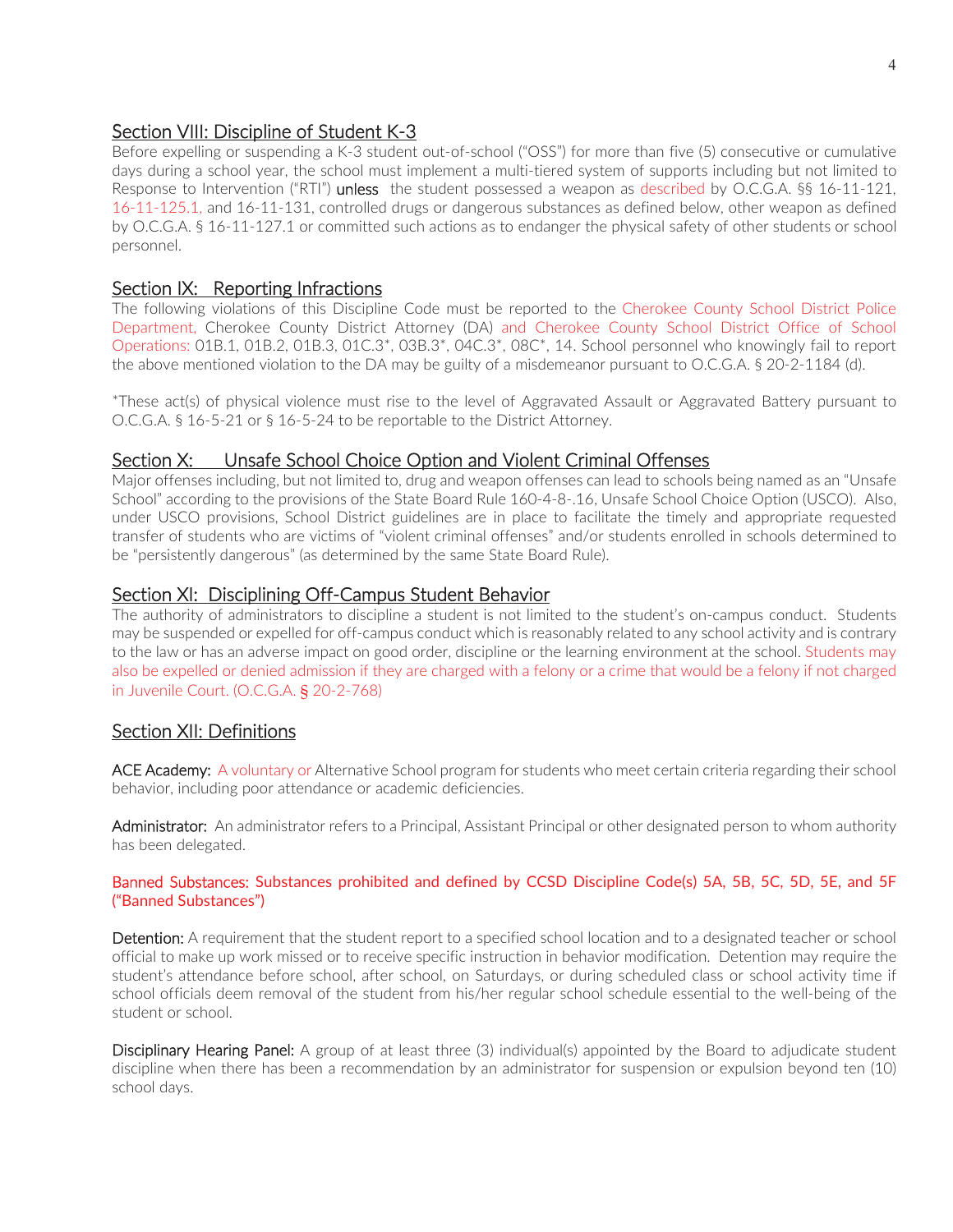Disciplinary Tribunal: A due process hearing afforded to students where there is a recommendation for suspension/expulsion for longer than 10 school days. A tribunal panel has the authority to suspend students out of school long-term, expel or place them in Alternative School or ACE Academy. All tribunals must be held no later than 10 days after the beginning of the student's suspension unless: (1) the parent/guardian requests, in writing, an extension to the established deadline; (2) parent agrees to maintain student's current status until tribunal has been completed; and (3) both school and parent accept this extension/continuance. Any teacher who is called as a witness by the School District will be given notice no later than three days prior to the hearing.

Due Process: The process required by State and federal law when disciplining students. (see *Goss vs. Lopez* 419 U.S. 565 and O.C.G.A. § 20-2-754)

**Distribution of Banned Substances**: The transport from a location outside of school of substances prohibited by CCSD Discipline Code(s) 5A, 5B, 5C, 5D, 5E, 5F ("Banned Substances"), for the purpose of supplying Banned Substances to one or more students at school. Distribution will also include the sale of a Banned Substance regardless of how the banned substance arrived on campus. Distribution may be inferred by the amount, manner of packaging and storage of the banned substance.

**Expulsion:** The removal of a student from school beyond the current school quarter or semester.

In-School Suspension (ISS): The removal of a student from his/her class for at least half a school day by the Principal or a designee and assignment to a location supervised by appropriate personnel in another room on the school premises for a period not exceeding 10 consecutive school days.

Long-Term Suspension: The suspension of a student from school for more than 10 school days, but not beyond the current school quarter or semester.

Out-of-School Suspension (OSS): The denial of a student of the right to attend school. Students who have been externally suspended are not permitted on any CCSD school campus or at any school function while under suspension. This includes students attending ACE Academy as determined by a tribunal, except when the students are allowed bus privileges to/from home. Externally suspended students who return to school or attend a school function while under expulsion/suspension may be considered to have criminally trespassed and may be prosecuted accordingly if they have not obtained and carry written permission from that Principal to return or attend a school function.

Parent: The student's natural parent, adoptive parent, person with valid, non-revocable power of attorney or court approved legal guardian.

Permanent Expulsion: Expulsion from all CCSD for the remainder of the student's eligibility to attend school pursuant to Georgia law.

**Progressive Discipline:** The degree of discipline will be in proportion to the severity and/or the number of occurrences of the behavior.

**Redemptive Practices:** Students may be eligible to reduce tribunal-imposed discipline through participation and completion of redemptive practices. Students wishing to lessen a tribunal-imposed discipline through redemptive practices must have no unexcused absences, acceptable conduct, making academic progress and must complete an additional course of study that may include but not be limited to group counseling, individual counseling, participation in seminars and/or community service hours as may be prescribed by the Chief of School Operations. Successful completion gives the student the opportunity to modify the length of expulsion and the status of the expulsion as it relates to the student record.

The discipline infractions within the Code of Conduct not eligible for Redemptive Practices are as follows: 01A.3, 01B.2, 01B.3, 01C.3, 01D.3, 02B.3, 03B.3, 04C.4, 04F.3, 04G.3, 05A, 05B.3, 05C.3, 05D.3, 05E.3, 05F.3, 06B.3, 06D, 08B.3 and all Unsafe School Choice Option Infractions.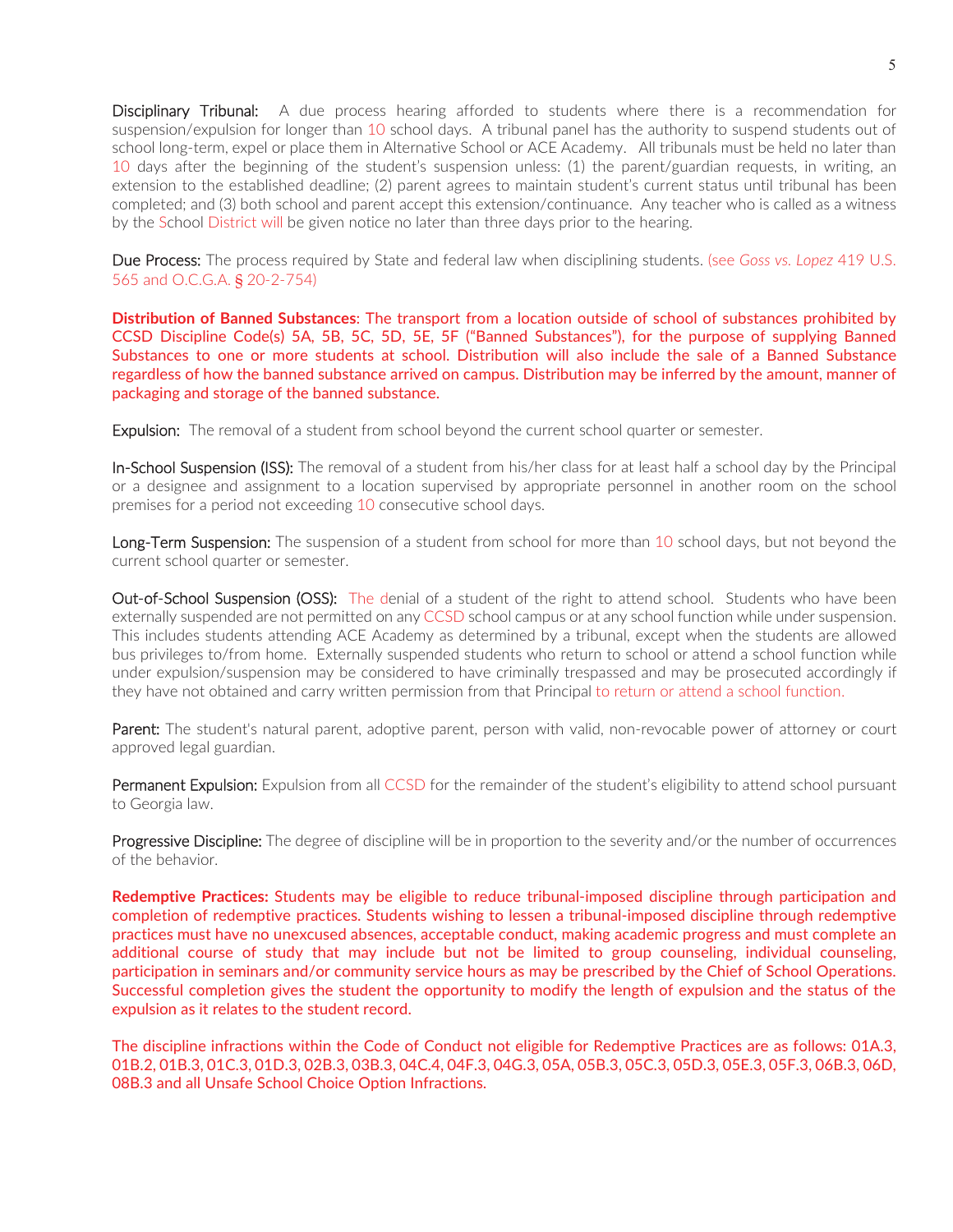#### School Property: includes, but is not limited to:

1. Any and all property owned, leased, or occupied by the School District;

2. Any other property or building, including school bus stops, wherever located, and where any school sponsored/sanctioned function or activity is conducted; and,

3. Any bus or other vehicle used in connection with school functions and activities, including but not limited to school buses, buses leased by the School District and privately-owned vehicles used for transportation to and from school activities.

#### School Technology Resources: includes, but is not limited to:

1. Electronic media systems such as computers, electronic networks, messaging, and Web site publishing and 2. The associated hardware and software programs used for purposes such as, but not limited to developing, retrieving, storing, disseminating, and accessing instructional, educational, and administrative information.

School-Wide Panic or Alarm: Any action that results in the imposition of a code "red" school lockdown, panic among the student body that results in a higher than normal check-out and/or absentee rate, parental concern that results in a higher than normal parent call-in rate, disruption/or interruption of more than 10 educational classes, or a schoolwide evacuation.

Self-Defense: Self-defense is defined by O.C.G.A. § 16-3-21 as when a student is justified in threatening or using force against another when and to the extent that he or she reasonably believes that such threat or force is necessary to defend himself or herself or a third person against such other's imminent use of unlawful force. A student is not justified in using force under the circumstances if the student (1) initially provokes the use of force against himself with the intent to use such force as an excuse to inflict bodily harm upon the assailant; (2) is attempting to commit, committing, or fleeing after the commission or attempted commission of a felony; or (3) was the aggressor or was engaged in a combat by agreement unless he withdraws from the encounter and effectively communicates to such other person his intent to do so and the other, notwithstanding, continues or threatens to continue the use of unlawful force.

Short-Term Suspension: The suspension of a student from school for 10 school days or less.

Suspension of Bus Privileges: Denial of the privilege of School District bus transportation as the result of disciplinary infraction(s).

Suspension of Parking Privileges: Parking is a privilege bestowed by permit which may be suspended or revoked at the Principal's discretion.

Teacher: A classroom teacher, counselor, school assistant, substitute teacher or a student teacher who has been given authority over some part of the school program by the Principal or a supervising teacher.

#### **Transfer of Banned Substances:** The conveyance of banned substances to or among students at school either directly or by leaving the Banned Substance at a predetermined location/subsequently identified location.

**Tribunal Deferral:** For students' grades K-5, it is permissible for the School Principal, in working with the student and parent(s)/guardian(s), to substitute a "Tribunal Deferral" in place of the required recommendation for long-term suspension or expulsion. Tribunal Deferrals may also be utilized for students grades 6-12 in limited situations as determined by the Office of School Operations. This deferral would involve an admission of guilt from the student, as well as, an outline of the school-assigned consequences which, if involving a suspension or assignment to Alternative School, cannot exceed 10 days.

Visible Injury: An injury that is evident to any person other than the injured at the scene.

#### Section XIII: Student Discipline Policies

Current School Board Policies may be reviewed on the Cherokee County School District website.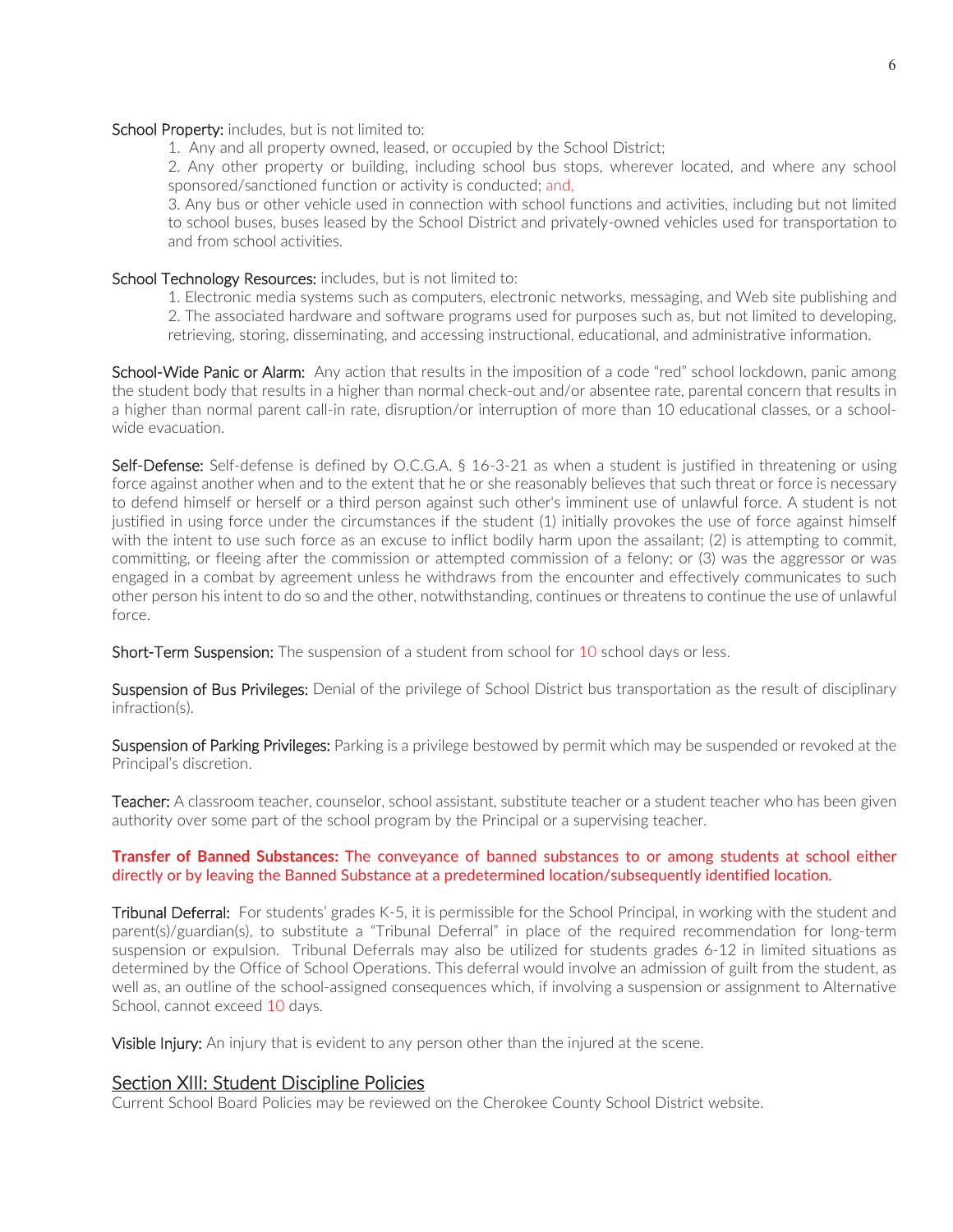# Section XIV: State Coding of Conduct Infractions

The Georgia Department of Education requires that certain reportable discipline infractions be coded for identification purposes. The three classifications for these reportable infractions are mild, moderate and severe.

These infractions may be denoted in the CCSD Discipline Code by the use of a decimal, then a number. An example of this coding system would be:

Code  $\# .1$  = Mild level Code  $\# .2$  = Moderate level Code  $\# .3/.4 =$  Severe level

Codes that are not state reportable may not be divided into these code sections.

# Section XV: Amending the Code of Conduct

Additions or changes in the student infraction codes and the corresponding dispositions contained within the Code of Conduct may be made as deemed necessary. If this becomes necessary, appropriate announcements will be made to all students.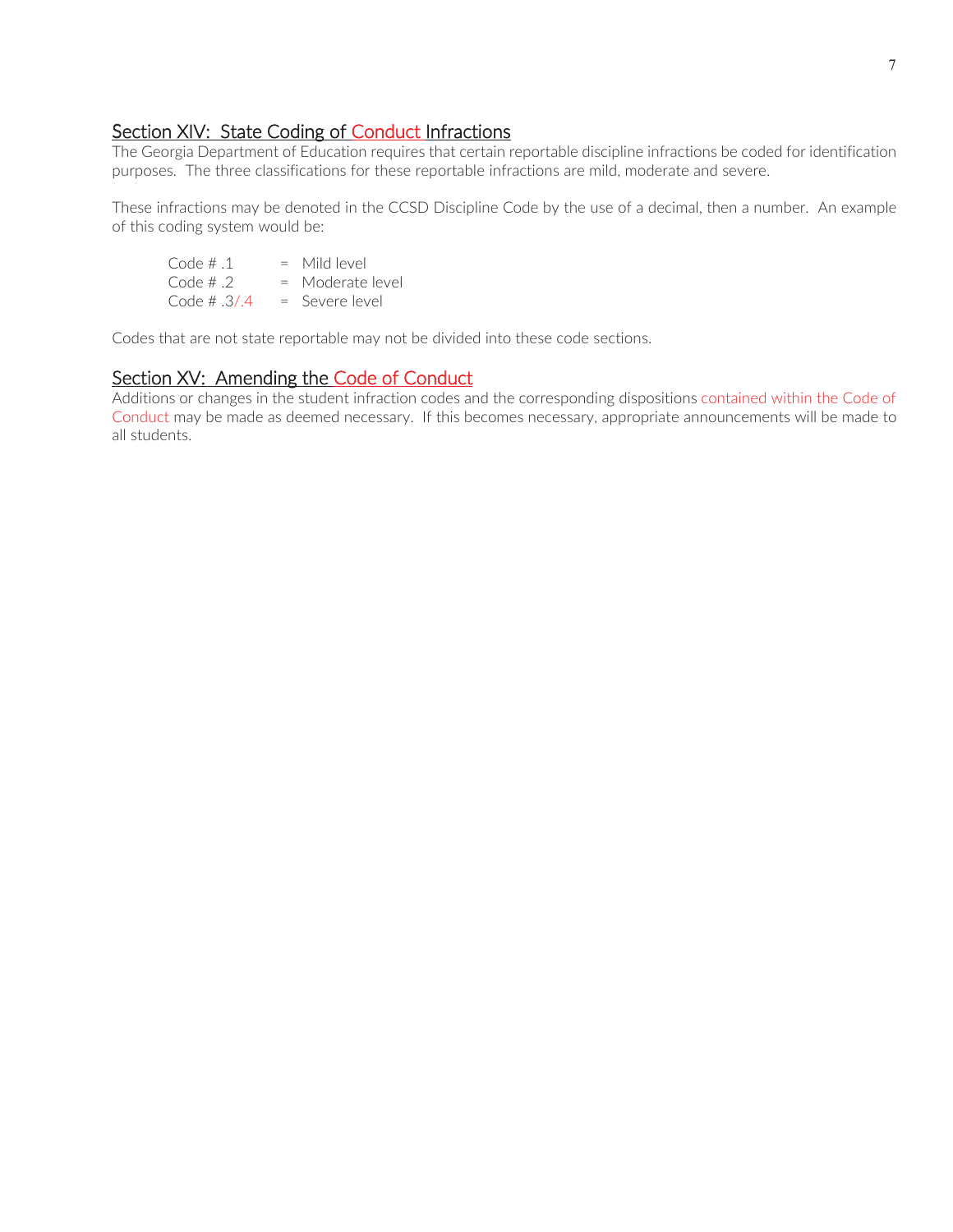# Student Infractions and Dispositions WEAPONS INFRACTIONS SECTIONS (01A; 01B; 01C; 01D; 01E)

01A POSSESSION OF ANY DEVICE CAPABLE OF INJURY, OR DEATH, OR DESTRUCTION OF PROPERTY BY MEANS OF CAUSING AN EXPLOSION, OR ANY ITEM DEEMED TO BE USED IN A DESTRUCTIVE MANNER OR USED TO INJURE, WOUND, OR KILL AN INDIVIDUAL BY THE RELEASE OF A SPRAY, FOAM, GAS, SPARK, OR SMOKE - For purposes of this section, such devices will be referred to as "explosive devices" and will include but are not limited to:

- Bullets or ammunition of any kind.
- Fireworks of any type and size including consumer fireworks as defined in O.C.G.A.  $\S 25$ -10-1.
- Smoke bombs, paint bombs, stink bombs, any type of homemade bomb.

 .1 UNINTENTIONAL POSSESSION OF ANY EXPLOSIVE DEVICE – Unknowingly possessing any explosive device on school grounds, the bus, the bus stop, or at any school event. Disposition:

- Immediate suspension for one to nine school days.
- Tribunal may be scheduled, with recommendation for long-term assignment to Alternative School or expulsion.
- If the offense occurs on a bus or at a bus stop, in addition to the school disposition, student may be suspended or expelled from bus transportation.

**REPORTING CCSD Police; State Report** 

# .2 INTENTIONAL POSSESSION OF ANY EXPLOSIVE DEVICE WITH NO INTENT TO DO HARM -

Knowingly possessing any explosive device on school grounds, the bus, the bus stop, or at any school event with no intent to harm.

#### Disposition:

- Immediate suspension for one to nine school days.
- Tribunal will be scheduled, with recommendation for long-term assignment to Alternative School or expulsion.
- If the offense occurs on a bus or at a bus stop, in addition to the school disposition, student may be suspended or expelled from bus transportation.

**REPORTING CCSD Police, State Report** 

 .3 INTENTIONAL POSSESSION OF ANY EXPLOSIVE DEVICE WITH INTENT TO DO HARM OR DO DAMAGE TO PROPERTY - Knowingly possessing any explosive device on school grounds, the bus, the

bus stop, or at any school event with the manifest intent to harm. Disposition:

- Immediate suspension for one to nine school days.
- Tribunal will be scheduled, with recommendation for long-term assignment to Alternative School or expulsion.
- If the offense occurs on a bus or at a bus stop, in addition to the school disposition, student may be suspended or expelled from bus transportation.
- Students who violate this section of the Code of Conduct will not be eligible for redemptive practice.

REPORTING CCSD Police, State Report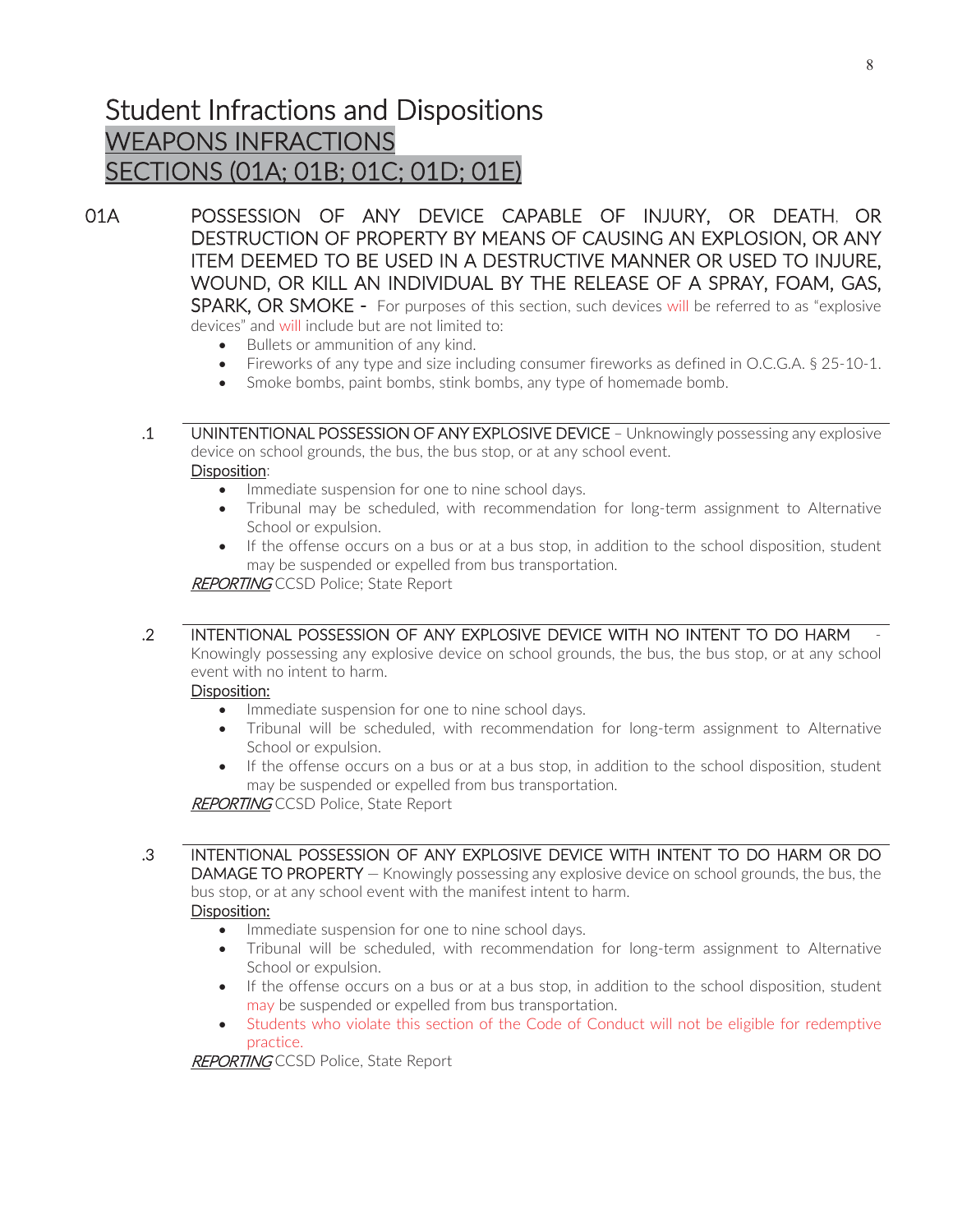# 01B POSSESSION OF A FIREARM OR DANGEROUS WEAPON

- A. Firearm is defined by O.C.G.A. § 16-11-131(a)(2) as a handgun, rifle, shotgun, or other weapon which will or can be converted to expel a projectile by the action of an explosive or electrical discharge.
- B. Dangerous Weapon is defined by O.C.G.A. § 16-11-121. A dangerous weapon includes any weapon commonly known as a "rocket launcher," "bazooka," or "recoilless rifle" which fires explosive or nonexplosive rockets designed to injure or kill personnel or destroy heavy armor, or similar weapon used for such purpose. The term will also mean a weapon commonly known as a "mortar" which fires high explosive from a metallic cylinder and which is commonly used by the armed forces as an antipersonnel weapon or similar weapon used for such purpose. The term will also mean a weapon commonly known as a "hand grenade" or other similar weapon which is designed to explode and injure personnel or similar weapon used for such purpose.

Possession is prohibited on school property, the bus, the bus stop or at any school function. For purposes of this section, action may be taken without regard to whether the weapon is loaded or unloaded or is presently capable of firing or detonating.

 .1 UNINTENTIONAL POSSESSION OF A FIREARM OR DANGEROUS WEAPON – Unknowingly possessing a firearm or dangerous weapon on school property, the bus, the bus stop or at any school function.

#### Disposition:

- Immediate external suspension for nine school days.
- Tribunal will be scheduled, with recommendation for long-term assignment to Alternative School or expulsion. Within the student information system, it must be noted if the firearm is a rifle (this is reported separately to the State).
- If the offense occurs on a bus or at a bus stop, in addition to the school disposition, student may be suspended or expelled from bus transportation.

**REPORTING** CCSD Police, District Attorney, State Report

# .2 INTENTIONAL POSSESSION OF A FIREARM OR DANGEROUS WEAPON WITH NO INTENT TO DO

**HARM** – Knowingly possessing a firearm or dangerous weapon on school property, the bus, the bus stop or at any school function with no intent to do harm.

#### Disposition:

- Immediate external suspension for nine school days.
- Tribunal will be scheduled, with recommendation for expulsion for a minimum of one year. Within the student information system, it must be noted if the firearm is a rifle (this is reported separately to the State).
- If the offense occurs on a bus or at a bus stop, in addition to the school disposition, student may be suspended or expelled from bus transportation.
- Students who violate this section of the Code of Conduct will not be eligible for redemptive practice.

**REPORTING** CCSD Police, District Attorney, State Report

 .3 INTENTIONAL POSSESSION OF A FIREARM OR DANGEROUS WEAPON WITH INTENT TO DO HARM OR CAUSE DAMAGE TO PROPERTY - Knowingly possessing a firearm or dangerous weapon on school property, the bus, the bus stop or at any school function with the manifest intent to do harm. For purposes of this section, action may be taken without regard to whether the weapon is loaded or unloaded or is presently capable of firing or being detonated.

#### Disposition:

- Immediate external suspension for nine school days.
- Tribunal will be scheduled, with recommendation for expulsion for a minimum of one year. Within the student information system, it must be noted if the firearm is a rifle (this is reported separately to the State).
- If the offense occurs on a bus or at a bus stop, in addition to the school disposition, student may be suspended or expelled from bus transportation.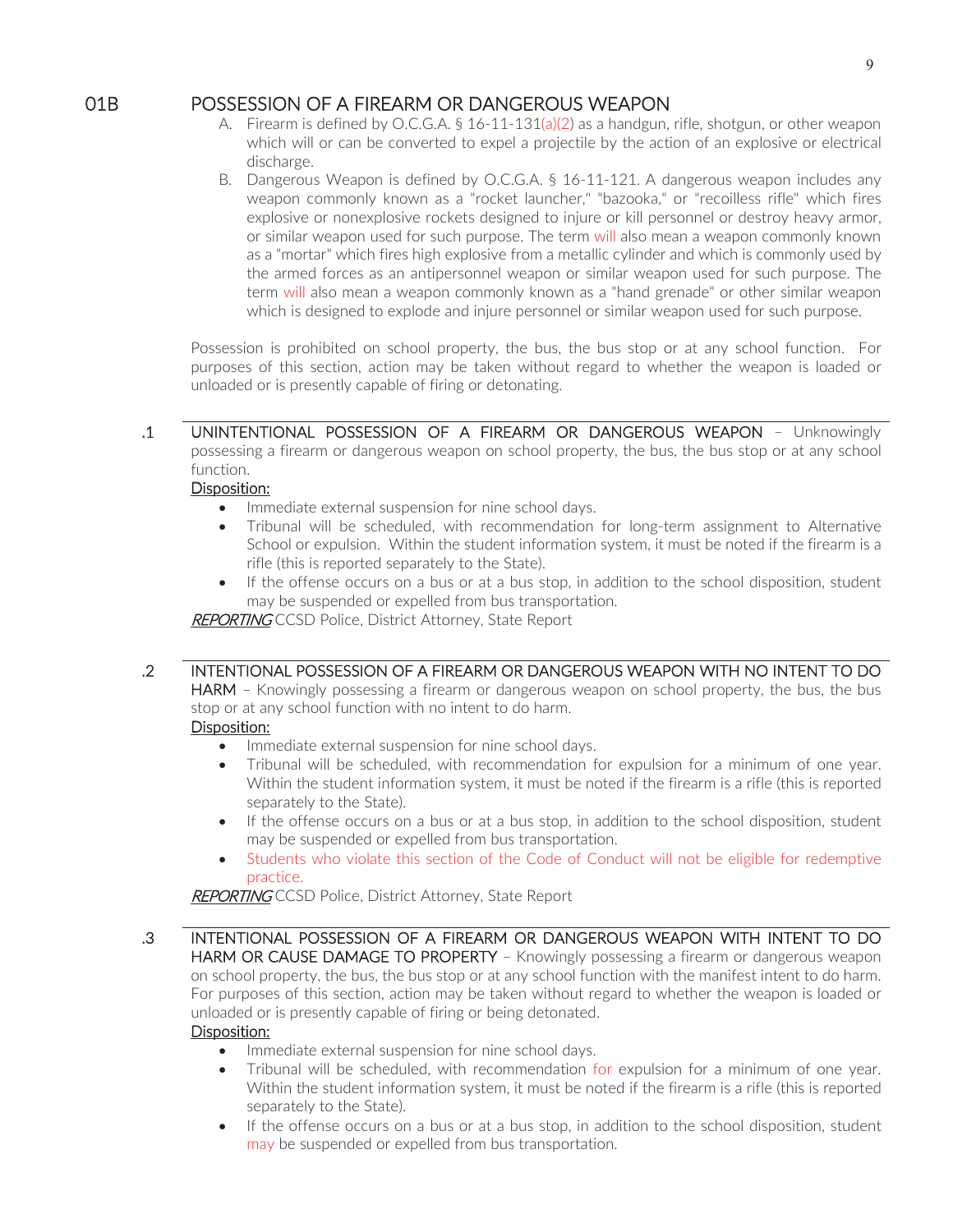Students who violate this section of the Code of Conduct will not be eligible for redemptive practice.

**REPORTING** CCSD Police, District Attorney, State Report

# 01C POSSESSION OF OTHER WEAPONS (as defined by O.C.G.A. § 16-11-127.1(a)(4))

Weapon means and includes any pistol, revolver, or any weapon designed or intended to propel a missile of any kind by means of compressed air, compressed gas or a spring (e.g. BB guns, pellet guns, paint pellet guns, airsoft guns) any dirk, bowie knife, switchblade knife, ballistic knife, any other knife having a blade of two or more inches, straight-edge razor, razor blade, spring stick, knuckles, whether made from metal, thermoplastic, wood, or other similar material, blackjack, any bat, club, or other bludgeon-type instrument, or any flailing instrument consisting of two or more rigid parts connected in such a manner as to allow them to swing freely, which may be known as a nun chahka, nun chuck, nunchaku, shuriken, or fighting chain, or any disc, of whatever configuration, having at least two points or pointed blades which is designed to be thrown or propelled and which may be known as a throwing star or oriental dart, or any object of like kind and any stun gun or Taser as defined in subsection (a) of Code Section 16-11-106. Also included as weapons are permitted medical accessories (i.e. Hypodermic needle, lancet) and/or school tools (i.e. pencils, pens) when used in a manner to injure or threaten injury to students, school employee or third parties."

 .1 UNINTENTIONAL POSSESSION OF OTHER WEAPONS – Unknowingly possessing Other Weapons on school property, school bus, school bus stop, or at any school function.

### Disposition:

- Penalty at the discretion of the Principal, including suspension from one to nine days and referral to a discipline tribunal.
- Because of serious nature of the infraction, either (A) a Tribunal will be scheduled with a recommendation for long-term assignment to Alternative School or expulsion; OR (B) a Tribunal Deferral may be filed. (Tribunal Deferral may replace a tribunal, but in those cases, suspension or Alternative School must not exceed nine days).
- If the offense occurs on a bus or at a bus stop, in addition to the school disposition, student may be suspended or expelled from bus transportation.

REPORTING CCSD Police, State Report

 .2 INTENTIONAL POSSESSION OF OTHER WEAPONS WITH NO INTENT TO DO HARM - Knowingly possessing Other Weapons on school property, school bus, school bus stop, or at any school function with no manifest intent to do harm.

# Disposition:

- Immediate external suspension for nine days.
- $\bullet$  Because of serious nature of infraction, either (A) a Tribunal will be scheduled with a recommendation for long-term assignment to Alternative School or expulsion; OR (B) a Tribunal Deferral will be filed. (Tribunal Deferral may replace a tribunal, but in those cases, suspension or Alternative School must not exceed 9 days).
- If the offense occurs on a bus or at a bus stop, in addition to the school disposition, student may be suspended or expelled from bus transportation.

**REPORTING CCSD Police, State Report** 

- .3 INTENTIONAL POSSESSION OF OTHER WEAPONS WITH THE INTENT TO DO HARM AND/OR USED IN AN ASSAULT - Knowingly possessing Other Weapons on school property, school bus, school bus stop, or at any school function with the manifest intent to do harm. Disposition:
	- Immediate external suspension for nine days.
	- Because of serious nature of infraction, either (A) a Tribunal will be scheduled with a recommendation for long-term assignment to Alternative School or expulsion; OR (B) a Tribunal Deferral will be filed. (Tribunal Deferral may replace a tribunal, but in those cases, suspension or Alternative School must not exceed 9 days).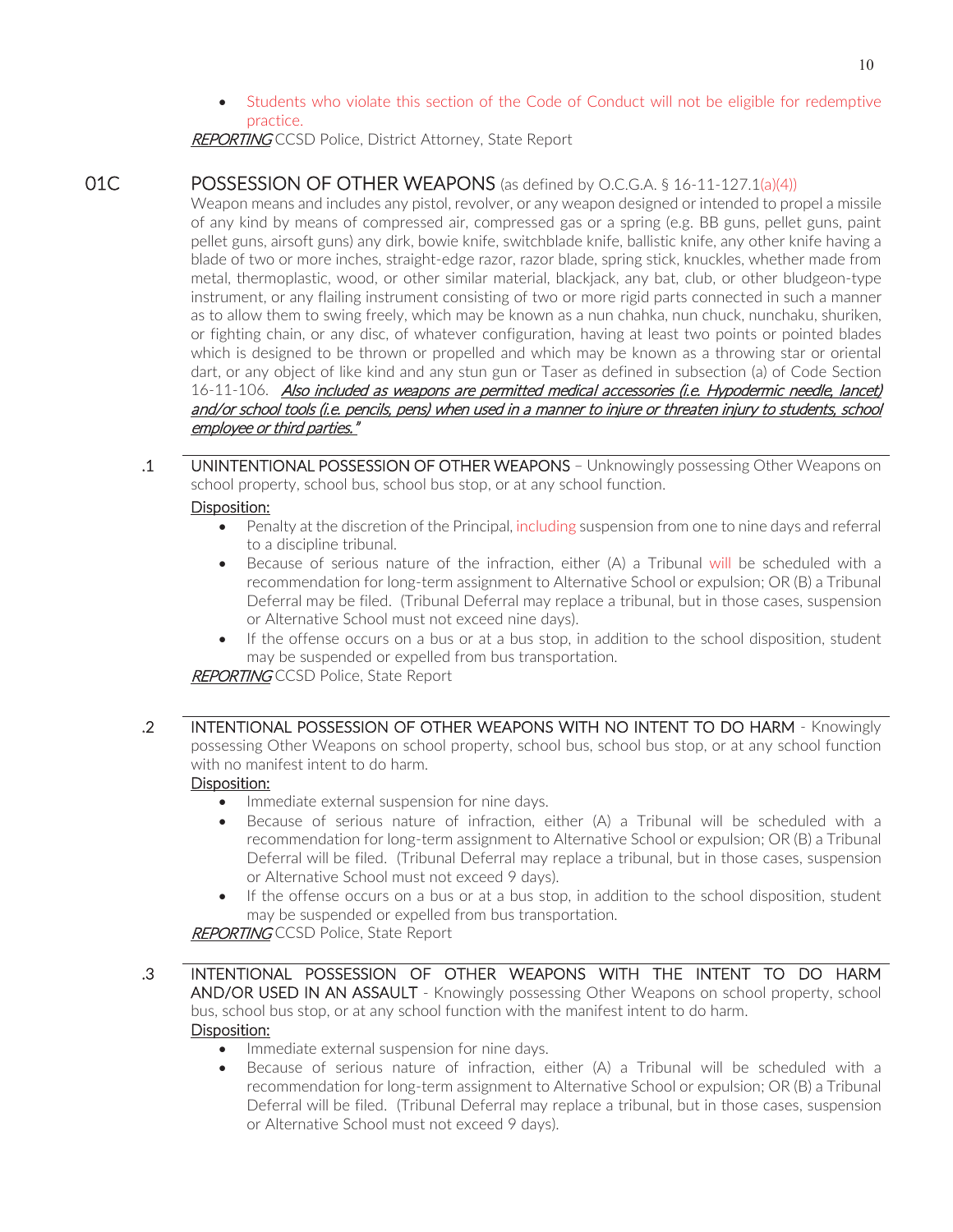- If the offense occurs on a bus or at a bus stop, in addition to the school disposition, student may be suspended or expelled from bus transportation.
- If the act(s) of physical violence rises to the level of Aggravated Assault or Aggravated Battery, pursuant to O.C.G.A. § 16-5-21 or § 16-5-24, the District Attorney will be notified.
- Students who violate this section of the Code of Conduct will not be eligible for redemptive practice.

REPORTING CCSD Police, District Attorney, State Report

01D POSSESSION OF A HOAX EXPLOSIVE DEVICE, FIREARM, WEAPON OR DANGEROUS WEAPON WILL BE DEFINED AS - Any "look alike/hoax" device, or replica of an explosive device, firearm, weapon, or dangerous weapon which by virtue of its shape, design, or representation causes another person to believe the hoax device to be an explosive device, firearm, weapon, or dangerous weapon as defined by Georgia law on school property, the school bus, the bus stop or at any school function. (See definitions in 01A, 01B and 01C and O.C.G.A. §§ 16-11-131, 16- 11-121, and 16-11-127.1)

 .1 UNINTENTIONAL POSSESSION OF A HOAX WEAPON - Unknowingly possessing a Hoax Device on school property, school bus, school bus stop, or at any school function with NO intent to cause bodily injury, death, or property damage/destruction.

#### Disposition:

- Penalty at the discretion of the Principal, up to suspension from one to nine days and referral to a discipline tribunal.
- A Tribunal may be scheduled with a recommendation for long-term assignment to Alternative School or expulsion.
- If the offense occurs on a bus or at a bus stop, in addition to the school disposition, student may be suspended or expelled from bus transportation.

**REPORTING** CCSD Police, State Report

 .2 INTENTIONAL POSSESSION OF A HOAX WEAPON WITH NO INTENT TO DO HARM - Possessing a Hoax Weapon on school property, school bus, school bus stop, or at any school function with no manifest intent to do harm.

# Disposition:

- Immediate external suspension for nine days.
- Because of serious nature of infraction, a Tribunal will be scheduled with a recommendation for long-term assignment to Alternative School or expulsion.
- If the offense occurs on a bus or at a bus stop, in addition to the school disposition, student may be suspended or expelled from bus transportation.

# **REPORTING CCSD Police, State Report**

 .3 INTENTIONAL POSSESSION OF A HOAX WEAPON WITH INTENT TO DO HARM - Possessing a Hoax Weapon on school property, school bus, school bus stop, or at any school function WITH the manifest intent to cause bodily injury, death, or property damage/destruction. Intent to harm may be inferred if firearm/weapon is represented as an actual weapon.

# Disposition:

- Immediate external suspension for nine days.
- Because of serious nature of infraction, a Tribunal will be scheduled with a recommendation for long-term assignment to Alternative School or expulsion.
- If the offense occurs on a bus or at a bus stop, in addition to the school disposition, student may be suspended or expelled from bus transportation.
- x Students who violate this section of the Code of Conduct will not be eligible for redemptive practice.

REPORTING CCSD Police, State Report

# 01E FAILURE TO REPORT EXPLOSIVE DEVICES, FIREARMS, DANGEROUS WEAPONS AND WEAPONS ON CAMPUS - Students who have personal knowledge of any explosive

devices, firearms, dangerous weapons and (as defined in O.C.G.A. §§ 16-11-131, 16-11-121, and 16- 11-127.1) or other dangerous device (e.g. ammunition, explosive devices, hoax devices) will immediately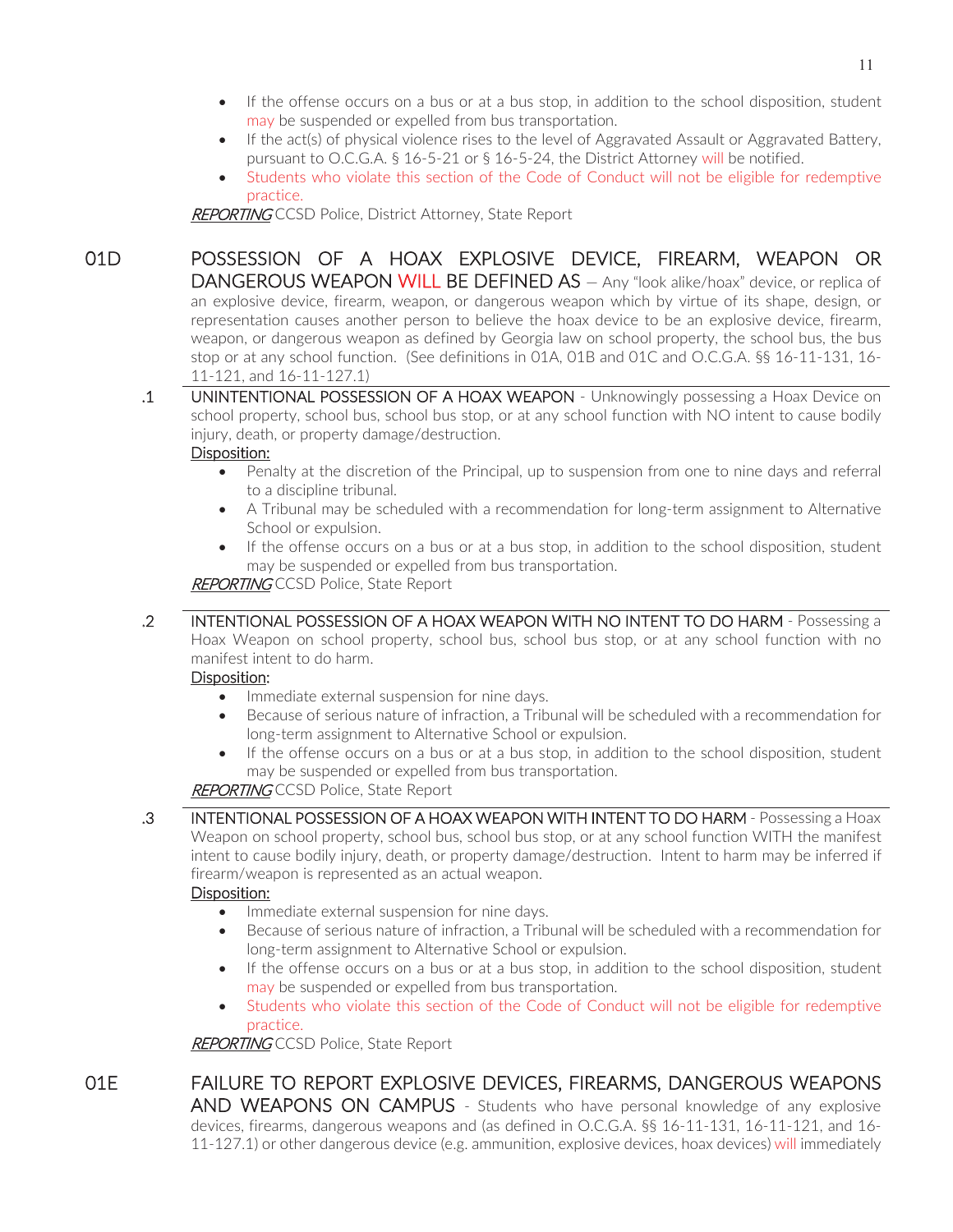report the information to an administrator, teacher, or school police officer. Failure to report the information will be viewed as "conscious disregard" for the safety of others and the safety of the school campus.

### Disposition:

- The punishment will be at the discretion of the Principal depending on the circumstances of the violation. The Principal may suspend a total of nine school days or may recommend long-term assignment to Alternative School or expulsion.
- If the offense occurs on a bus or at a bus stop, in addition to the school disposition, the student may be suspended from bus transportation.

### **REPORTING** None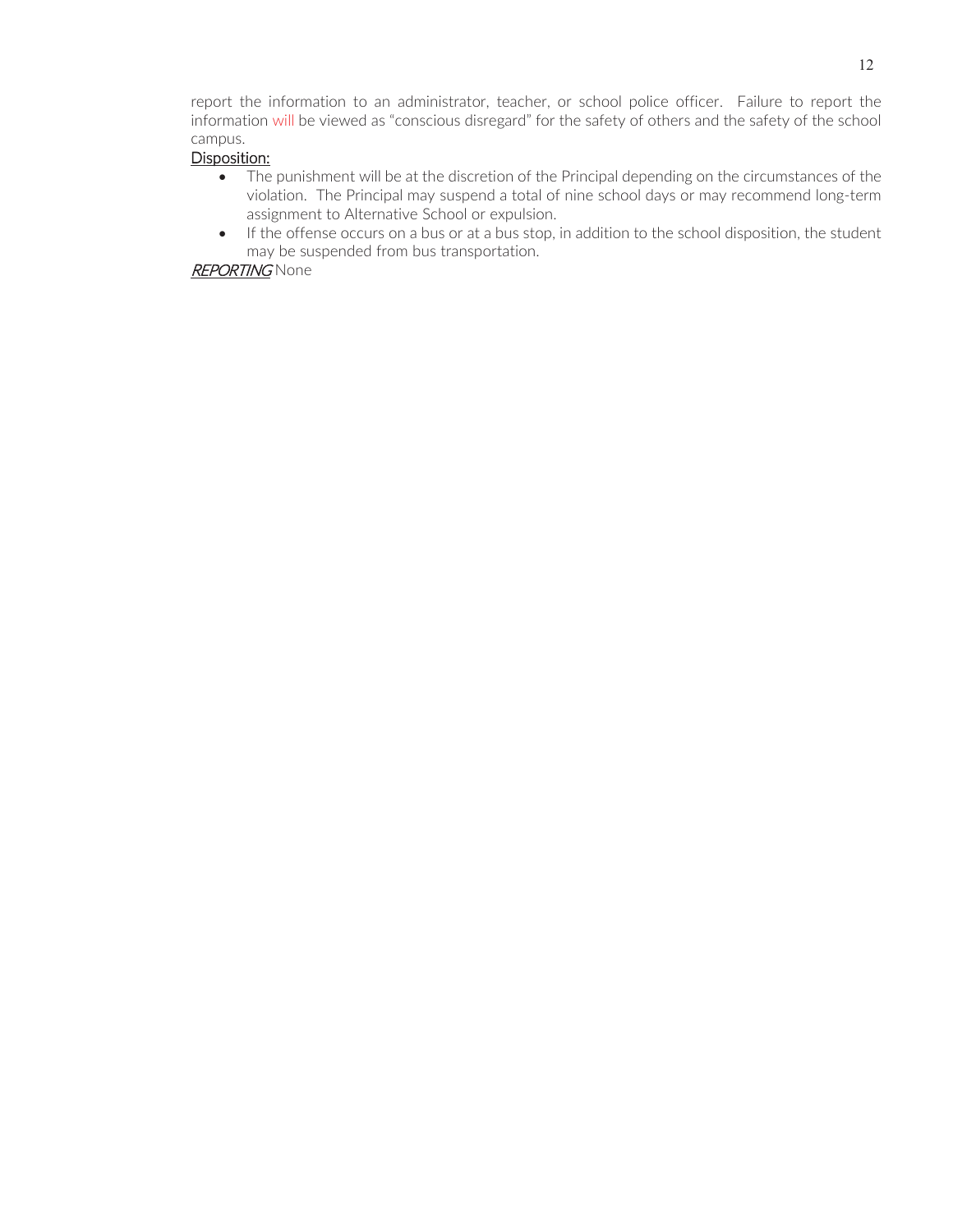# PUBLIC ALARM/ARSON INFRACTIONS SECTION (02A; 02B)

# 02A FALSE ALARM

.1 FALSE ALARM WITHOUT PUBLIC DISSEMINATION -The transmittal to a person(s) without dissemination to others, through any verbal/non-verbal manner or action including through any social media or gaming platforms, that an explosive device, destructive device, or device intended to release hazardous material of any nature is concealed in such a place that its explosion, detonation or release would endanger human life, cause injury or damage property knowing at the time that such report is false.

# Disposition:

- Immediate suspension for one to nine school days.
- Because of serious nature of infraction, a Tribunal may be scheduled with a recommendation for long-term assignment to Alternative School or expulsion.
- If the offense occurs on a bus or at a bus stop, in addition to the school disposition, student may be suspended from bus transportation.

# **REPORTING CCSD Police**

.2 FALSE FIRE ALARM – The transmittal, through any verbal/non-verbal manner or action, to any fire department, agency or person(s) of a false report of fire, knowing at the time that there is no reason to believe that a fire exists. This offense will specifically include the activation of a FIRE ALARM without cause.

# Disposition:

- Immediate suspension for one to nine school days.
- Tribunal will be scheduled, with recommendation for expulsion of at least one year.
- If the offense occurs on a bus or at a bus stop, in addition to the school disposition, student may be suspended from bus transportation.

**REPORTING CCSD Police, State Report** 

.3 FALSE PUBLIC ALARM WITH SCHOOL-WIDE DISSEMINATION - The transmittal to a person(s) or dissemination to others resulting in school-wide dissemination through any verbal/non-verbal manner or action including through any social media or gaming platforms, that an explosive device, destructive device, or device intended to release hazardous material of any nature is concealed in such a place that its explosion, detonation or release would endanger human life, cause injury or damage property knowing at the time that such report is false.

# Disposition:

- Immediate suspension for one to nine school days.
- Because of serious nature of infraction, a Tribunal will be scheduled with a recommendation for long-term assignment to Alternative School or expulsion.
- If the offense occurs on a bus or at a bus stop, in addition to the school disposition, student may be suspended from bus transportation.

**REPORTING** CCSD Police, State Report

# 02B ARSON

.1 ARSON; DAMAGE TO PERSONAL OR SCHOOL PROPERTY VALUE MORE THAN \$25 – when a person unlawfully causes, aids or encourages damages to personal property or school property with a value of \$25 or more by means of fire or explosives.

# Disposition:

- Immediate suspension for one to nine school days.
- Because of serious nature of infraction, a Tribunal will be scheduled with a recommendation for long-term assignment to Alternative School or expulsion.
- Restitution to be determined by School District or court having jurisdiction (when applicable.)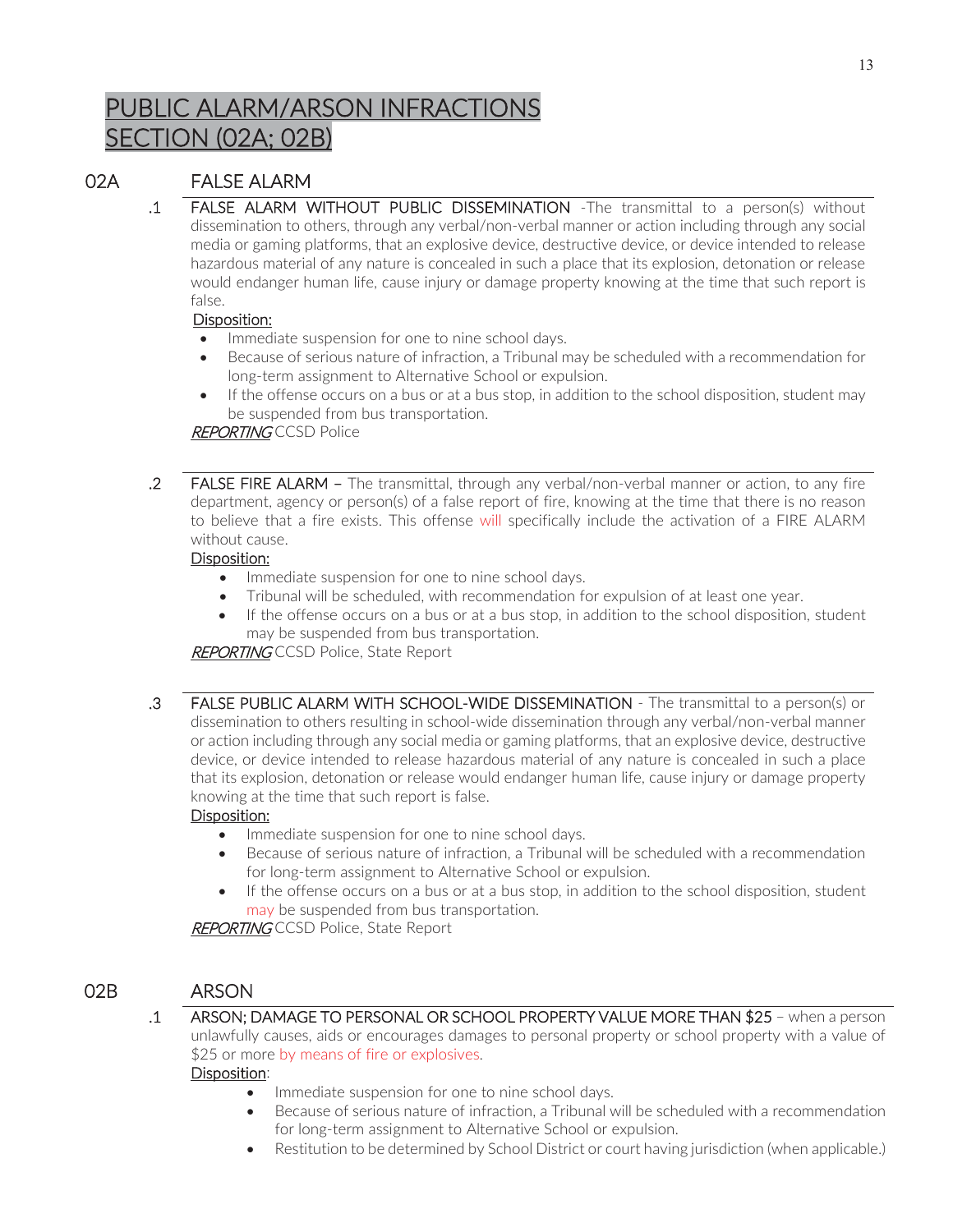If the offense occurs on a bus or at a bus stop, in addition to the school disposition, student may be suspended from bus transportation.

# **REPORTING CCSD Police**

.2 ARSON; DAMAGE TO PROPERTY, VEHICLE OR STRUCTURE - when a person knowingly causes damage to a school building, vehicle parked on school property, or any other school structure by means of fire or explosives.

### Disposition:

- Immediate suspension for one to nine school days.
- Because of serious nature of infraction, a Tribunal will be scheduled with a recommendation for long-term assignment to Alternative School or expulsion.
- $\bullet$  Restitution to be determined by School District or court having jurisdiction (when applicable).
- If the offense occurs on a bus or at a bus stop, in addition to the school disposition, student may be suspended from bus transportation.

#### REPORTING CCSD Police

- .3 ARSON; ENDANGERS HUMAN LIFE- a person knowingly causes damage, with fire or explosives, to an occupied or unoccupied school building or vehicle on school property that could endanger human life. Disposition:
	- Immediate suspension for one to nine school days.
	- Tribunal will be scheduled, with recommendation for expulsion of at least one year.
	- Restitution to be determined by School District or court having jurisdiction (when applicable).
	- If the offense occurs on a bus or at a bus stop, in addition to the school disposition, student may be suspended from bus transportation.
	- Students who violate this section of the Code of Conduct will not be eligible for redemptive practice.

REPORTING CCSD Police, State Report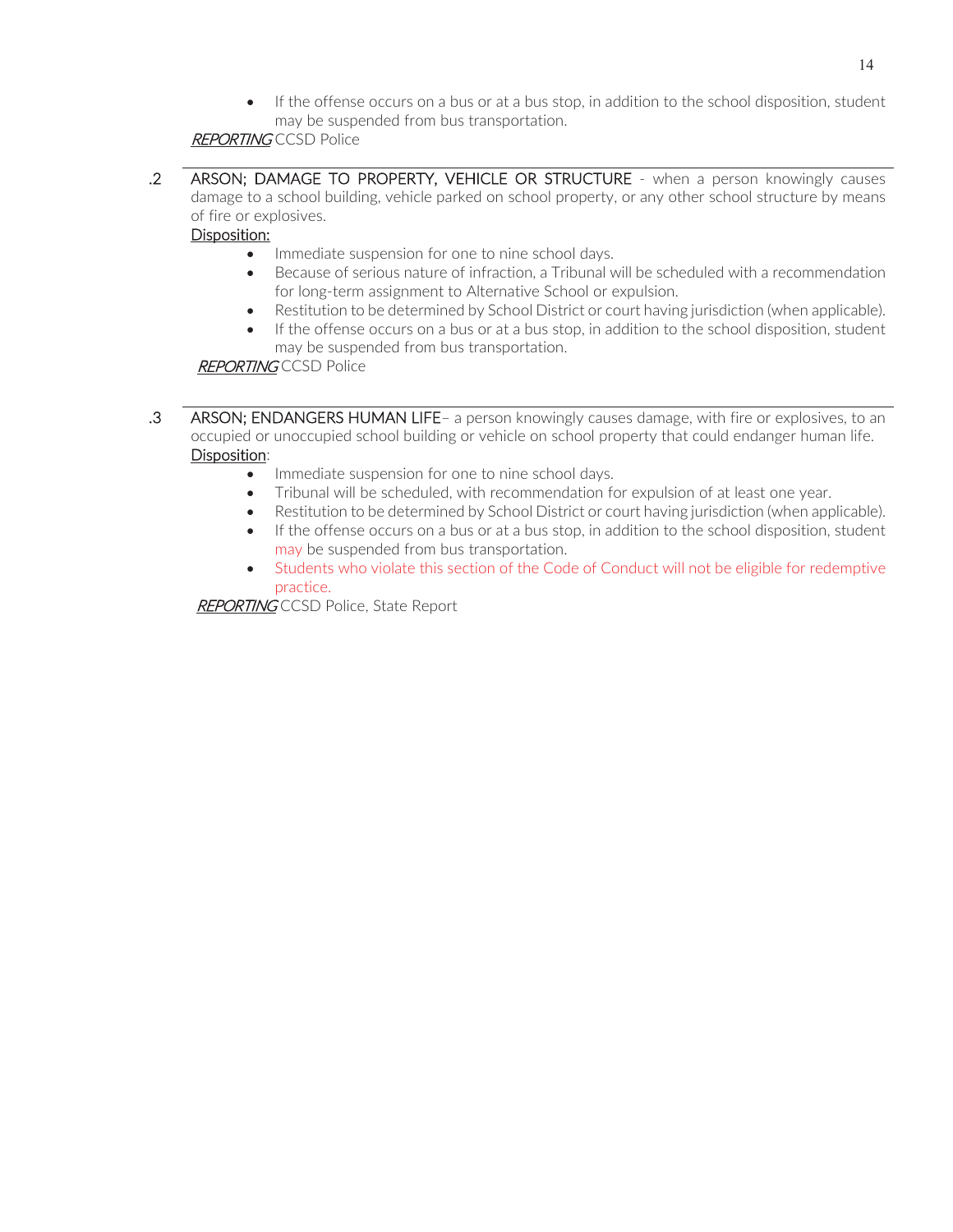# ACTIONS AGAINST EMPLOYEES SECTION (03A; 03B)

# For purposes of this section, the following definitions will apply:

- x Assault: A student commits the infraction of assault when he or she attempts to commit a violent injury to a person of another or commits an act which places another in reasonable apprehension of immediate injury.
- Battery/Physical Violence: (A) Intentionally making physical contact of an insulting or provoking nature with the person of another; or (B) Intentionally making physical contact, which causes physical harm to another unless such contact was in defense of himself or herself.
- Disrespect: Insulting speech, writing or gestures directed to a school employee which tends to disrupt the learning environment. Such speech, writing or gestures may include, but is not limited to, the use of expletives, name-calling, derogatory remarks, statements of defiance, or any other public speech which a reasonable person would consider inappropriate and disruptive to the learning environment.
- School Employee: Teachers, school bus drivers and school officials, and any other employee of the School District. For purposes of this Code Section, school volunteers will be included as a school employee.
- Terroristic Threats: A student commits the offense of terroristic threats when he or she threatens to commit any crime of violence, release any hazardous substance, burn or damage property for the purposes of terrorizing another via social media, direct contact, private message, text message or through any other form of communication either online or in person.

# 03A NON-PHYSICAL ACTIONS AGAINST EMPLOYEES

- .1 DISRESPECT DIRECTED AT A SCHOOL EMPLOYEE as defined above. Disposition:
	- Immediate suspension for one to nine school days.
	- Tribunal may be scheduled, with recommendation for long-term assignment to Alternative School or expulsion.
	- If the offense occurs on a bus or at a bus stop, in addition to the school disposition, the student may be suspended from bus transportation.

# **REPORTING None**

# .2 ASSAULT OF AN EMPLOYEE as defined above. Disposition:

- Immediate suspension for nine school days.
- A tribunal will be scheduled. A recommendation of long-term suspension or expulsion will be made to the disciplinary tribunal.
- If the offense occurs on a bus or at a bus stop, in addition to the school disposition, the student may be suspended from the bus for one to nine school days.

# **REPORTING** None

#### .3 TERRORISTIC THREAT TO A SCHOOL EMPLOYEE as defined above. Disposition:

- Immediate suspension for one to nine school days.
- Because of serious nature of infraction, a Tribunal will be scheduled with a recommendation for long-term assignment to Alternative School or expulsion.
- If the offense occurs on a bus or at a bus stop, in addition to the school disposition, the student may be suspended from the bus for one to nine school days.

**REPORTING** State Report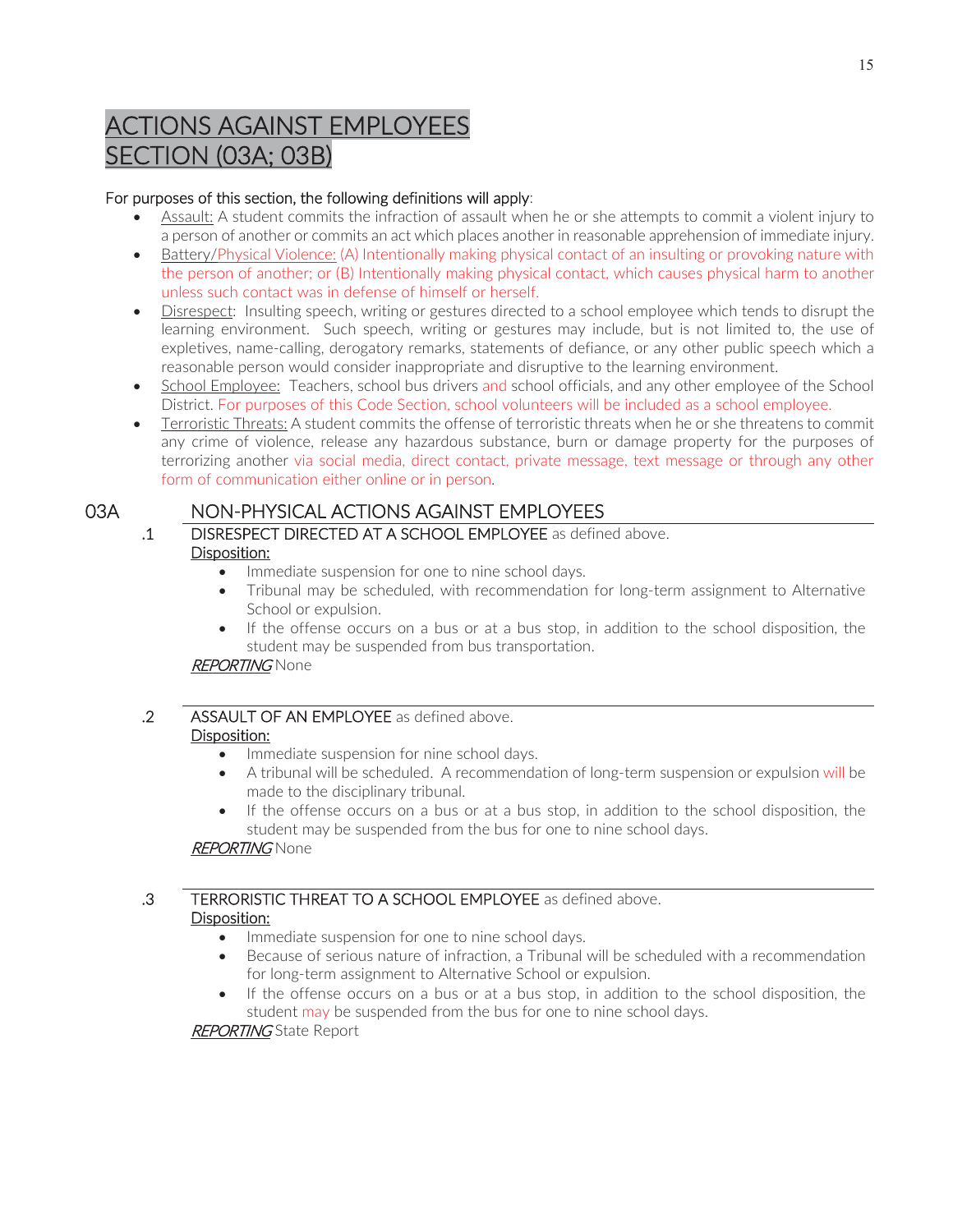# 03B PHYSICAL ACTIONS/BATTERY AGAINST EMPLOYEES

# .1 INCIDENTAL CONTACT WITH EMPLOYEE DURING AN ALTERCATION WITH A THIRD PARTY OTHER THAN SCHOOL EMPLOYEE

#### Disposition:

- Punishment at the discretion of the Principal depending on the circumstances. Recommendations for a tribunal to determine long-term assignment to Alternative School or expulsion at the discretion of the Principal for repeated violation or if the safety of others is seriously affected.
- If the offense occurs on a bus or at a bus stop, in addition to the school disposition, the student may be suspended from bus transportation.

REPORTING CCSD Police, State Report

# .2 BATTERY OF A SCHOOL EMPLOYEE WITH NO PHYSICAL INJURY Disposition:

- Immediate suspension for nine school days.
- x A tribunal will be scheduled. A recommendation for a permanent expulsion will be made to the disciplinary tribunal for long-term suspension or expulsion.
- If the offense occurs on a bus or at a bus stop, in addition to the school disposition, the student may be suspended from bus transportation.

**REPORTING CCSD Police, State Report** 

# .3 BATTERY OF A SCHOOL EMPLOYEE RESULTING IN VISIBLE INJURIES Disposition:

- Immediate suspension for nine school days.
- A tribunal will be scheduled. A recommendation for a permanent expulsion will be made to the disciplinary tribunal.
- If the offense occurs on a bus or at a bus stop, in addition to the school disposition, the student may be suspended or expelled from bus transportation.
- If the act(s) of physical violence rises to the level of Aggravated Assault or Aggravated Battery, pursuant to O.C.G.A. § 16-5-21 or § 16-5-24, the District Attorney will be notified.
- Students who violate this section of the Code of Conduct will not be eligible for redemptive practice.

**REPORTING** CCSD Police, District Attorney, State Report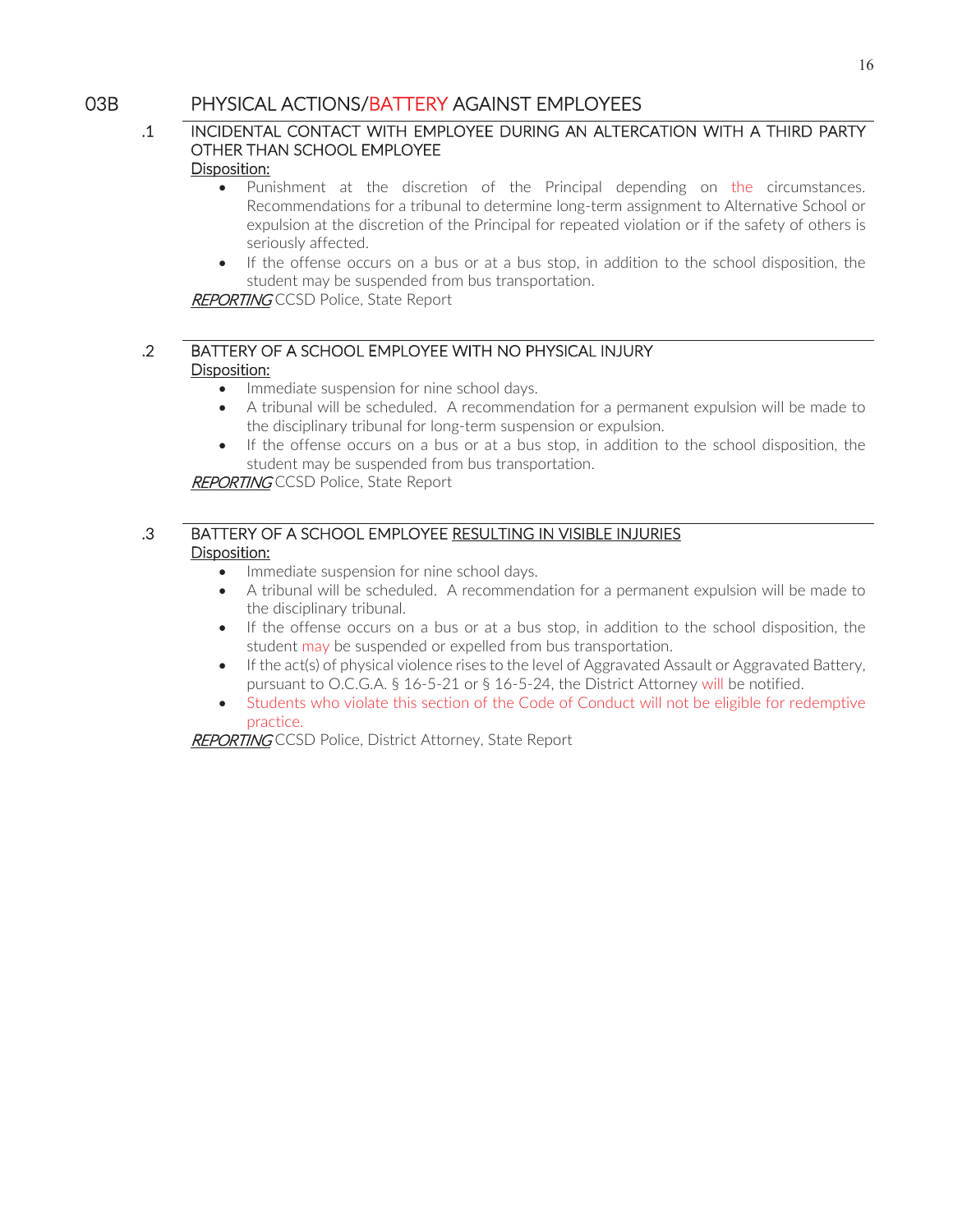# ACTIONS AGAINST STUDENTS INFRACTION SECTIONS (04A; 04B; 04C; 04D; 04E; 04F; 04G)

04A ACTIONS THAT ENDANGERS STUDENT(S)/ROUGH HOUSING - Any disturbance or act that endangers the well-being of any student including, but not limited to, behaving in a rough, boisterous, unruly, or reckless manner.

#### Disposition:

- Punishment will be at the discretion of the Principal. Circumstances will determine which one or more of the following alternatives will be considered: (A) Counseling with student, parents, and teachers, (B) In-School Suspension, (C) After-school detention, and (D) Removal from class for a period of time.
- Tribunal may be scheduled, with recommendation for long-term assignment to Alternative School or expulsion.
- If the offense occurs on a bus or at a bus stop, in addition to the school disposition, the student may be suspended from bus transportation.

#### **REPORTING None**

04B PROVOKING A FIGHT AND/OR ASSAULT - An attempt to commit a violent injury to a student, or an act which places that student in reasonable apprehension of immediately receiving a violent injury including participating in demeaning activities, threatening behavior or directly communicating a threat that could result in a fight.

#### Disposition:

- Punishment at the discretion of the Principal depending on the circumstances. Circumstances will determine which one or more of the following alternatives will be used: Counseling/Peer mediation, In-School Suspension, External suspension or Alternative School of one to nine school days. Recommendations for long-term assignment to Alternative School or expulsion at the discretion of the Principal for repeated violation or if the safety of others is seriously affected.
- If the offense occurs on a bus or at a bus stop, in addition to the school disposition, the student may be suspended from bus transportation.

#### **REPORTING** None

# 04C FIGHTING WITH ANOTHER STUDENT

# .1 MUTUAL FIGHTING WITH ANOTHER STUDENT RESULTING IN NO VISIBLE INJURIES

#### Disposition:

- Punishment at the discretion of the Principal depending the on circumstances. Circumstances will determine which one or more of the following alternatives will be used: Counseling/Peer mediation, In-School Suspension, External suspension or Alternative School of one to nine school days, Recommendations for long-term assignment to Alternative School or expulsion at the discretion of the Principal.
- If the offense occurs on a bus or at a bus stop, in addition to the school disposition, the student may be suspended from bus transportation.
- The Principal or designee may also convene a parent/guardian conference in which a behavior contract is entered into by and between the School District, the student and the parents or guardian. Such behavior contract may specify, among other things, prohibited behavior, seating assignment, or such other limitations or prohibitions as the Principal or designee deems appropriate.
- To the extent possible, the administrative investigation will determine whether or not either of the students was acting in self-defense of themselves or others.

#### **REPORTING** State Report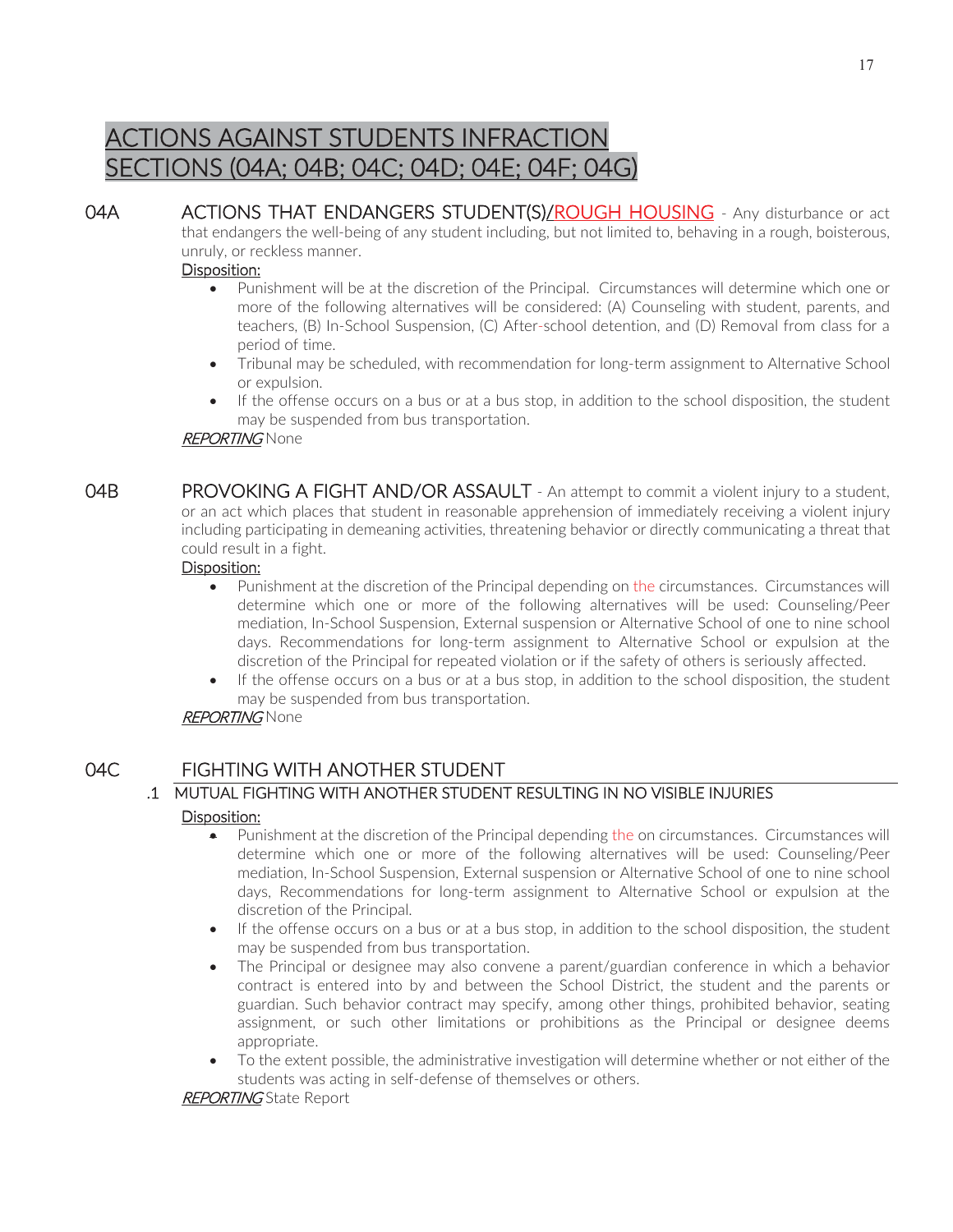# .2 MUTUAL FIGHTING WITH ANOTHER STUDENT RESULTING IN VISIBLE INJURIES

#### Disposition:

- Immediate suspension of one to nine school days. Recommendations for long-term assignment to Alternative School or expulsion at the discretion of the Principal.
- School Police will be contacted, and charges may be filed.
- If the offense occurs on a bus or at a bus stop, in addition to the school disposition, the student may be suspended from bus transportation.
- The Principal or designee may also convene a parent/guardian conference in which a behavior contract is entered into by and between the School District, the student and the parents or guardian. Such behavior contract may specify, among other things, prohibited behavior, seating assignment, or such other limitations or prohibitions as the Principal or designee deems appropriate.
- To the extent possible, the administrative investigation will determine whether or not either of the students was acting in self-defense of themselves or others.

**REPORTING CCSD Police, State Report** 

#### .3 THE STRIKING OF ANOTHER STUDENT WITHOUT WARNING RESULTING IN NO VISIBLE INJURY Disposition:

- Immediate suspension of one to nine school days. A tribunal will be scheduled and a recommendation for a long-term expulsion will be made to the disciplinary tribunal.
- School Police will be contacted, and charges may be filed.
- If the offense occurs on a bus or at a bus stop, in addition to the school disposition, the student may be suspended from bus transportation.
- The Principal or designee may also convene a parent/guardian conference in which a behavior contract is entered into by and between the School District, the student and the parents or guardian. Such behavior contract may specify, among other things, prohibited behavior, seating assignment, or such other limitations or prohibitions as the Principal or designee deems appropriate.
- To the extent possible, the administrative investigation will determine whether or not the student was acting in self-defense of themselves or defense of others.

# **REPORTING** CCSD Police

# .4 THE STRIKING OF ANOTHER STUDENT WITHOUT WARNING RESULTING IN VISIBLE PHYSICAL INJURY/BATTERY

### Disposition:

- Immediate suspension of one to nine school days. A tribunal will be scheduled and a recommendation for a long-term expulsion will be made to the disciplinary tribunal.
- School Police will be contacted, and charges may be filed.
- If the offense occurs on a bus or at a bus stop, in addition to the school disposition, the student may be suspended from bus transportation.
- The Principal or designee may also convene a parent/guardian conference in which a behavior contract is entered into by and between the School District, the student and the parents or guardian. Such behavior contract may specify, among other things, prohibited behavior, seating assignment, or such other limitations or prohibitions as the Principal or designee deems appropriate.
- To the extent possible, the administrative investigation will determine whether or not the student was acting in self-defense of themselves or defense of others.
- If the act(s) of physical violence rises to the level of Aggravated Assault or Aggravated Battery, pursuant to O.C.G.A. § 16-5-21 or § 16-5-24, the District Attorney will be notified.
- Students who violate this section of the Code of Conduct will not be eligible for redemptive practice.

REPORTING CCSD Police, District Attorney, State Report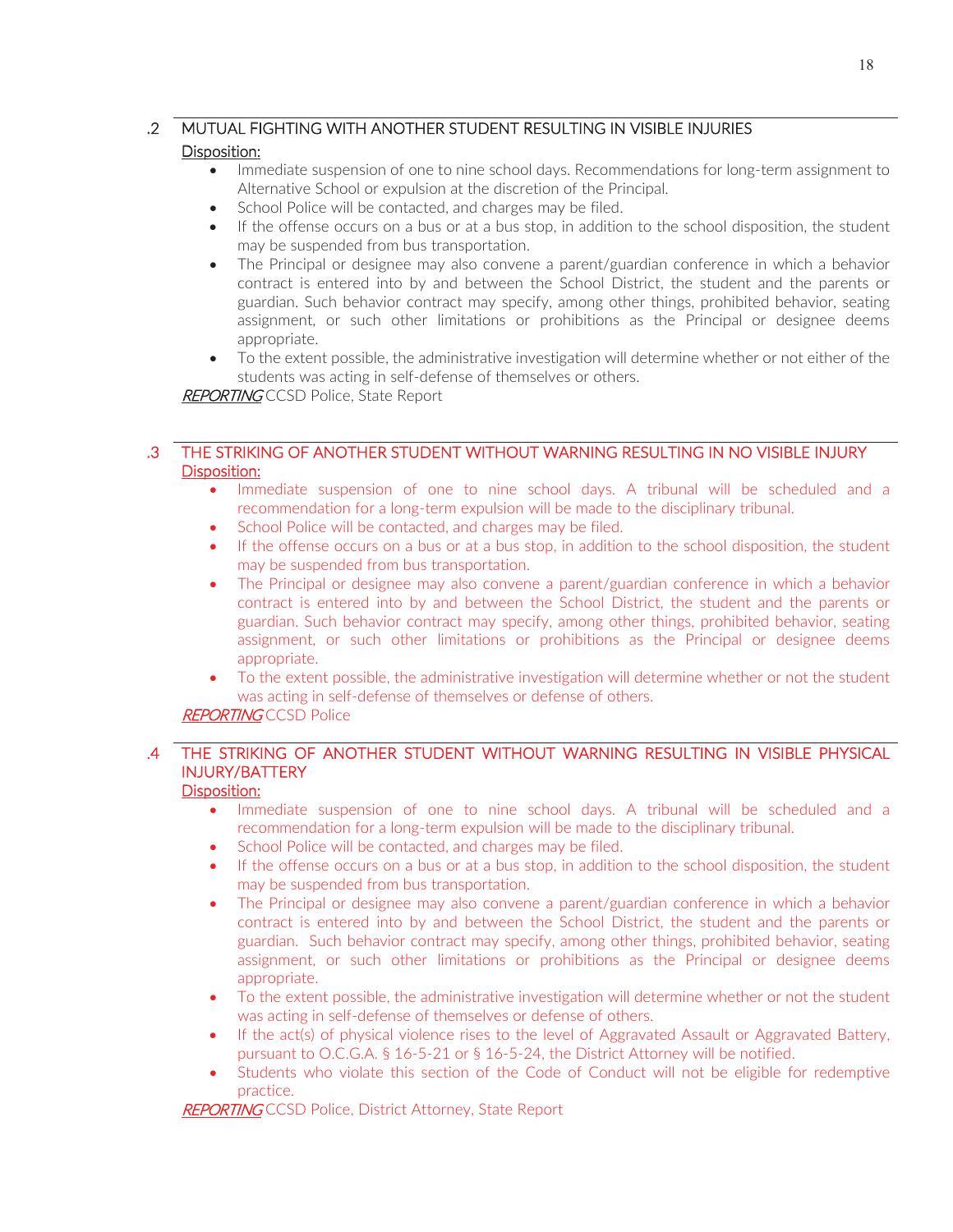# 04D BULLYING ANOTHER STUDENT

Bullying is defined as the following:

- Any willful attempt or threat to inflict injury on another person, when accompanied by an apparent present ability to do so;
- Any intentional display of force such as that which would give the victim reason to fear or expect immediate bodily harm; or,
- Any intentional written, verbal or physical act, which a reasonable person would perceive as being intended to threaten, harass or intimidate. Such acts could include causing the following:
	- o physical or visible bodily harm;
	- o substantial damage to property;
	- o disruption of school;
	- o substantially interferes with the student's education;
	- o is so severe/persistent/pervasive that it creates an intimidating or threatening educational environment; or
	- o has the effect of substantially disrupting the orderly operation of the school.

#### Additional Notes Relative to Identifying Bullying Behavior:

- Bullying applies to acts which occur on school property, in the student's neighborhood or via cyberbullying as defined below. Parents will be responsible for the actions of their students while at home and should immediately report any instances of bullying outside of school or cyberbullying to school officials.
- These actions are prohibited at school, on school property, at school bus stops and at schoolrelated functions. This statement is inclusive of the use of technology or other equipment owned by the School District and/or located at a school for the purposes of bullying another student.
- These actions may not be confined to events that occur on school property, on school vehicles, at designated school bus stops, or at school related functions or activities, or by use of data or software that is accessed through a computer, computer system, computer network, or other electronic technology of a local school system.

# .1 BULLYING ANOTHER STUDENT, FIRST OFFENSE IN SCHOOL YEAR Disposition:

- Consequences for grades K-5:
	- o Punishment at the discretion of the Principal. (The student's age/level of maturity or development should be considered in relation to the offense).
- Consequences for grades 6-12:
	- o Appropriate punishment at the discretion of the Principal.
- If the offense occurs on a bus or at a bus stop, in addition to the school disposition, the student may be suspended from bus transportation.
- The Principal or designee may also convene a parent/guardian conference in which a behavior contract is entered into by and between the School District, the student and the parents or guardian. Such behavior contract may specify, among other things, prohibited behavior, seating assignment, or such other limitations or prohibitions as the Principal or designee deems appropriate.

# **REPORTING** State Report

# .2 BULLYING ANOTHER STUDENT, SECOND OFFENSE IN SCHOOL YEAR Disposition:

- Consequences for grades K-5:
	- o Punishment at the discretion of the Principal. (The student's age/level of maturity or development should be considered in relation to the offense).
- Consequences for grades 6-12:
	- o One to nine days of assignment to Alternative School. Recommendation for long-term suspension or expulsion may also be made at the discretion of the Principal.
- If the offense occurs on a bus or at a bus stop, in addition to the school disposition, the student may be suspended from bus transportation.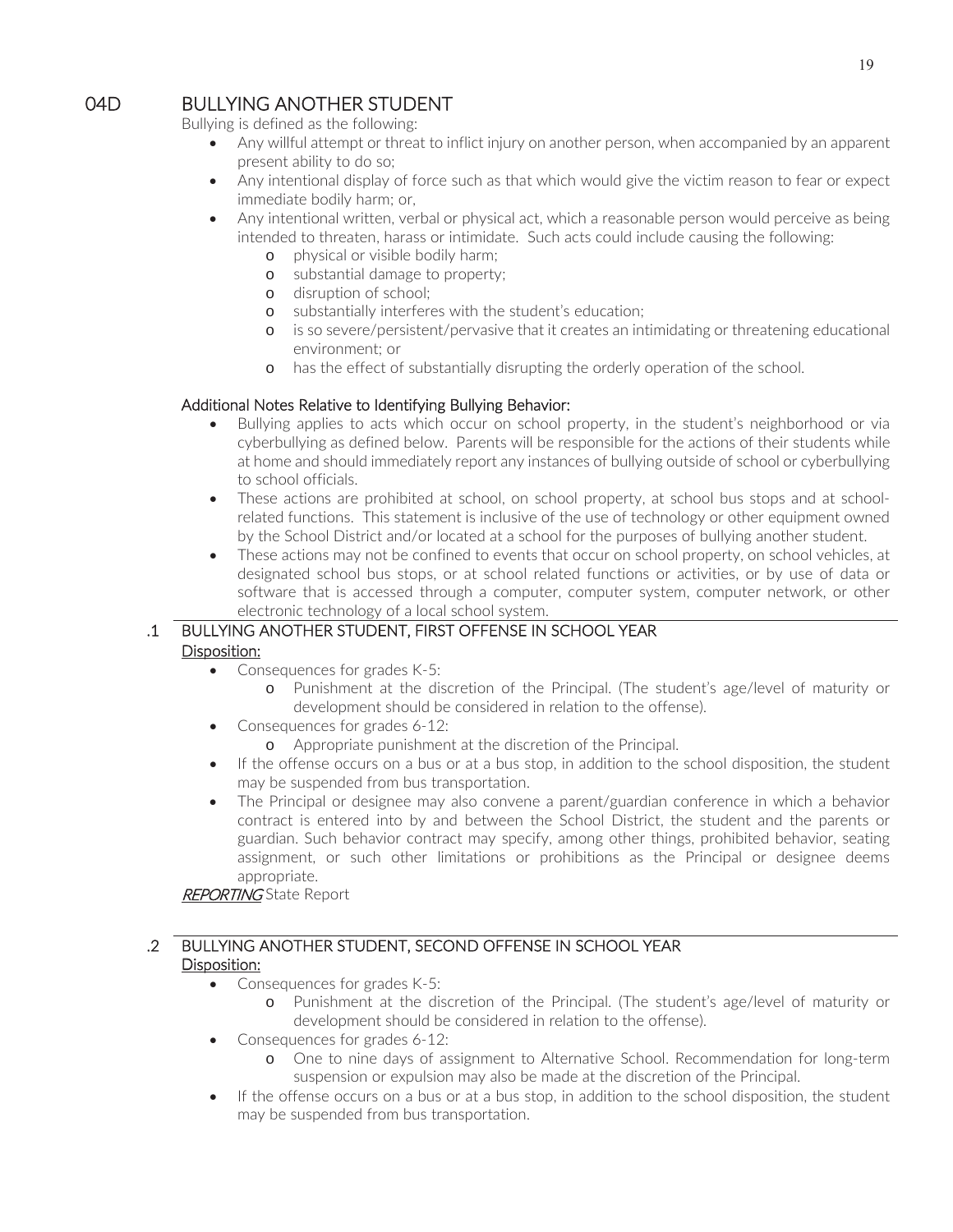The Principal or designee may also convene a parent/guardian conference in which a behavior contract is entered into by and between the School District, the student and the parents or guardian. Such behavior contract may specify, among other things, prohibited behavior, seating assignment, or such other limitations or prohibitions as the Principal or designee deems appropriate.

REPORTING State Report

#### .3 BULLYING ANOTHER STUDENT, THREE OR MORE INSTANCES IN SCHOOL YEAR Disposition:

- Consequences for grades  $K-5$ :
	- o Punishment at the discretion of the Principal. (The student's age/level of maturity or development should be considered in relation to the offense).
- Consequences for grades  $6-12$ :
	- o Nine days of assignment to Alternative School. A recommendation for long-term assignment to Alternative School or expulsion will be made by the Principal.
- Additional Offenses: A recommendation for long-term assignment to Alternative School or expulsion at the discretion of the Principal.
- If the offense occurs on a bus or at a bus stop, in addition to the school disposition, the student may be suspended from bus transportation.
- The Principal or designee may also convene a parent/guardian conference in which a behavior contract is entered into by and between the School District, the student and the parents or guardian. Such behavior contract may specify, among other things, prohibited behavior, seating assignment, or such other limitations or prohibitions as the Principal or designee deems appropriate.

**REPORTING** State Report

# 04E CYBERBULLYING ANOTHER STUDENT

Cyberbullying is defined the same as 04D BULLYING ANOTHER STUDENT above, but cyberbullying is defined as bullying via the use of the Internet, interactive and digital technologies (such as computers, social media messaging applications, PDAs, computer/gaming-system, etc.) and/or mobile telephones that includes the following:

- Is directed specifically at students or school personnel;
- Is maliciously intended for the purpose of threatening the safety of those specified or substantially disrupting the orderly operation of the school; and
- Creates a reasonable fear of harm to the students' or school personnel's person or property or has a high likelihood of succeeding in that purpose.

Electronic communication includes, but is not limited to any transfer of signs, signals, writings, images, sounds, data or intelligence of any nature transmitted in whole or in part by a wire, radio, electromagnetic, photo electronic or photo optical system.

# .1 CYBERBULLYING ANOTHER STUDENT, FIRST OFFENSE IN SCHOOL YEAR Disposition:

- Consequences for grades  $K-5$ :
	- o Punishment at the discretion of the Principal. (The student's age/level of maturity or development should be considered in relation to the offense).
- Consequences for grades 6-12:
	- o Appropriate punishment at the discretion of the Principal.
- If the offense occurs on a bus or at a bus stop, in addition to the school disposition, the student may be suspended from bus transportation.

The Principal or designee may also convene a parent/guardian conference in which a behavior contract is entered into by and between the School District, the student and the parents or guardian. Such behavior contract may specify, among other things, prohibited behavior, seating assignment, or such other limitations or prohibitions as the Principal or designee deems appropriate.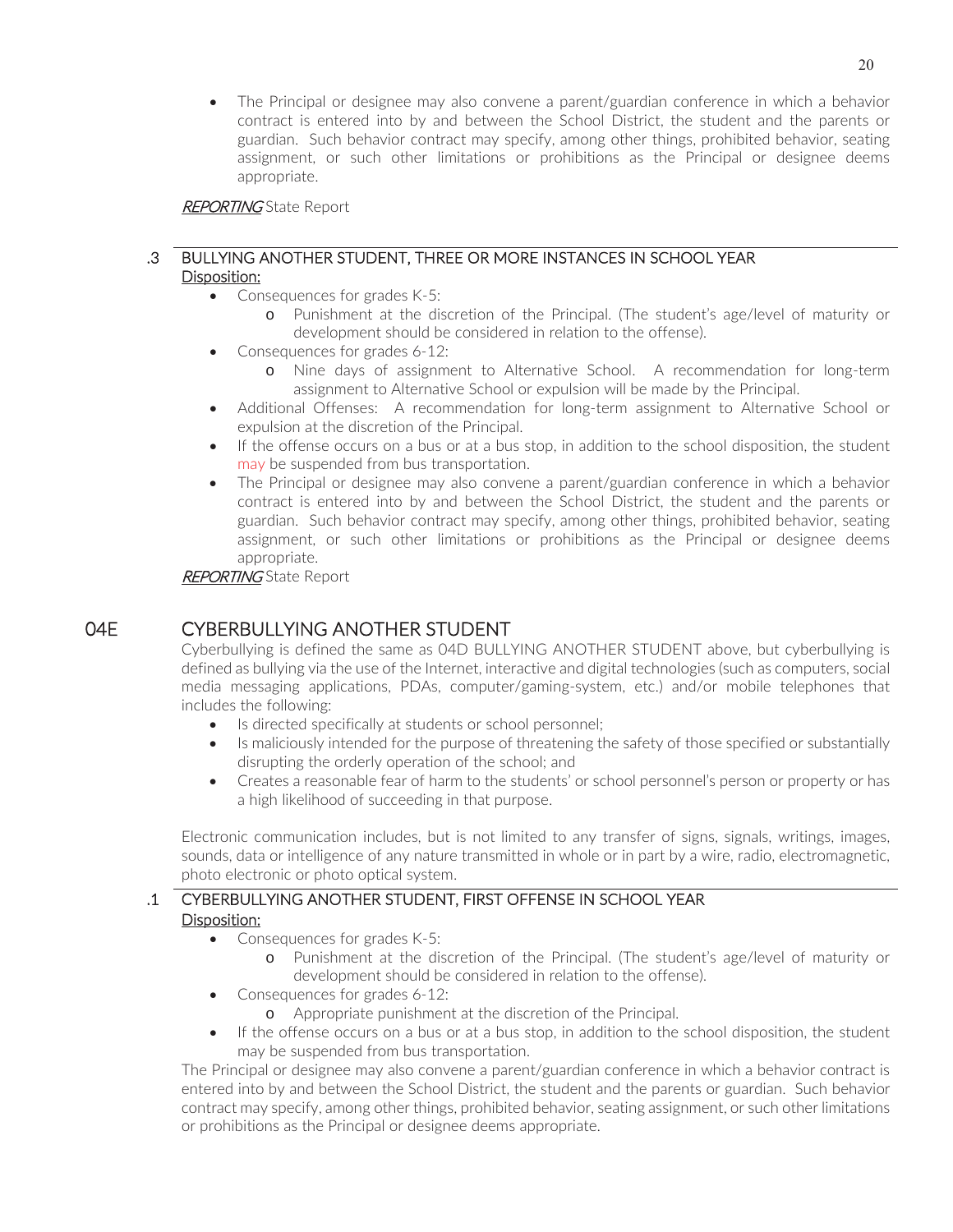# .2 CYBERBULLYING ANOTHER STUDENT, SECOND OFFENSE IN SCHOOL YEAR Disposition:

- Consequences for grades  $K-5$ :
	- o Punishment at the discretion of the Principal. (The student's age/level of maturity or development should be considered in relation to the offense).
- Consequences for grades 6-12:
	- o One to nine days of assignment to Alternative School. Recommendation for long-term suspension or expulsion may also be made at the discretion of the Principal.
- If the offense occurs on a bus or at a bus stop, in addition to the school disposition, the student may be suspended from bus transportation.
- The Principal or designee may also convene a parent/guardian conference in which a behavior contract is entered into by and between the School District, the student and the parents or guardian. Such behavior contract may specify, among other things, prohibited behavior, seating assignment, or such other limitations or prohibitions as the Principal or designee deems appropriate.
- The student may no longer be permitted to utilize the School District's electronic devices or internet.

**REPORTING** State Report

### .3 CYBERBULLYING ANOTHER STUDENT, THREE OR MORE INSTANCES IN SCHOOL YEAR Disposition:

- Consequences for grades  $K-5$ :
	- o Punishment at the discretion of the Principal. (The student's age/level of maturity or development should be considered in relation to the offense).
- Consequences for grades 6-12:
	- o Nine days of assignment to Alternative School. A recommendation for long-term assignment to Alternative School or expulsion will be made by the Principal.
- Additional Offenses: A recommendation for long-term assignment to Alternative School or expulsion at the discretion of the Principal.
- If the offense occurs on a bus or at a bus stop, in addition to the school disposition, the student may be suspended from bus transportation.
- The Principal or designee may also convene a parent/guardian conference in which a behavior contract is entered into by and between the School District, the student and the parents or guardian. Such behavior contract may specify, among other things, prohibited behavior, seating assignment, or such other limitations or prohibitions as the Principal or designee deems appropriate.
- The student may no longer be permitted to utilize the School District's electronic devices or internet.

**REPORTING** State Report

# 04F HARASSMENT AGAINST ANOTHER STUDENT OR EMPLOYEE

No student will shall harass any person through disparaging conduct or communication based upon the person's race, ethnic heritage, national origin, religion, gender, gender identity, disability or handicapping conditions ("Constitutionally Protected Differences"). Harassment of Constitutionally Protected Differences includes but are not necessarily limited to:

- Behavior that creates an unpleasant or hostile situation by uninvited or unwelcome verbal or physical conduct, teasing, or taunting. Harassing behaviors may include, but are not limited to:
	- o Oral statements, written statements, gestures, use of slurs, or any other form of communication or conduct that stands for or implies any sort of intimidating, derogatory, demeaning, or prejudicial message towards an individual or group based upon their Constitutionally Protected Differences.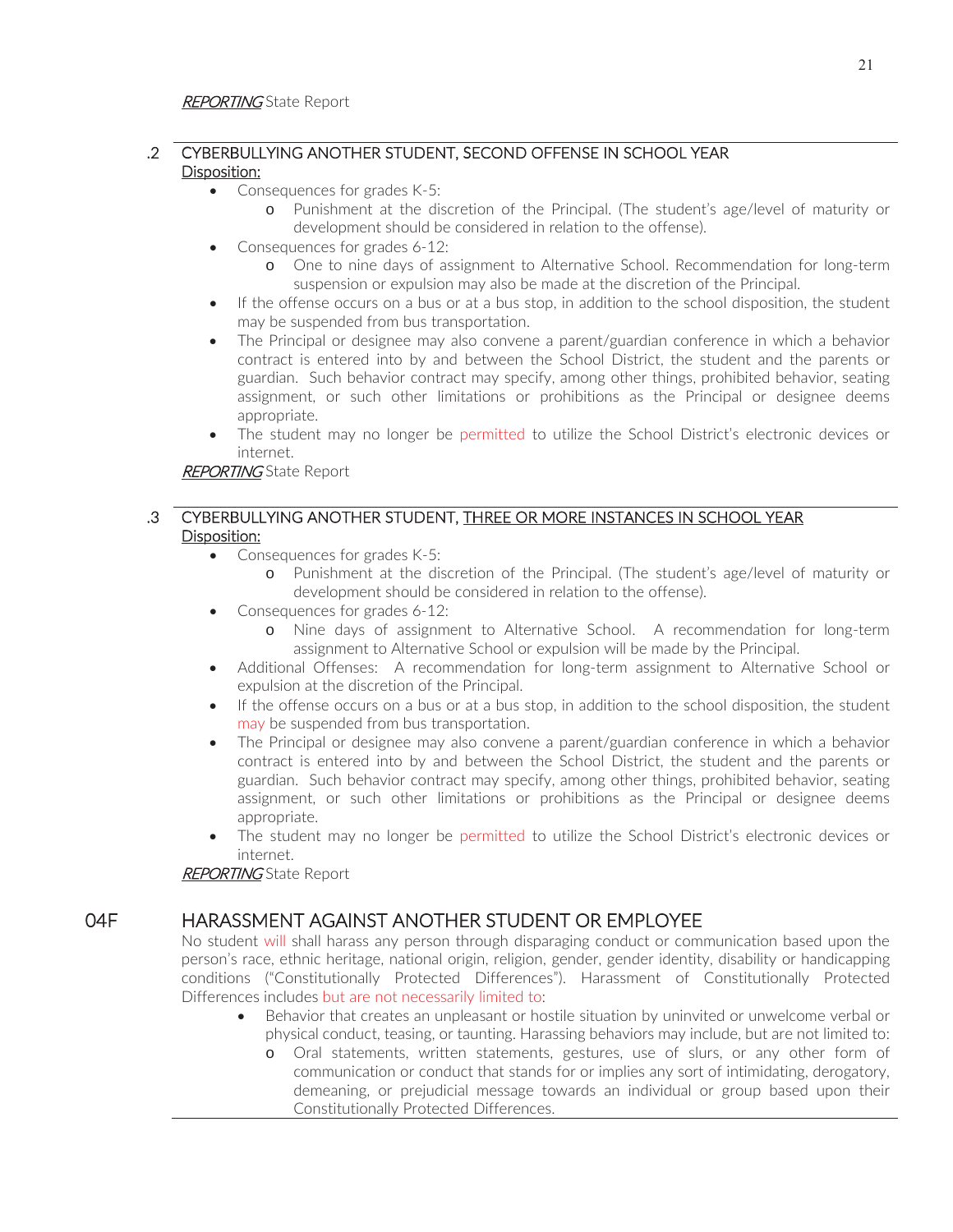- o Any type of conduct or activity exhibited by an individual or a group that is rooted in racial prejudice that conveys an intimidating, derogatory, demeaning, or prejudicial message towards an individual or a group based upon their Constitutionally Protected Differences.
- o Wearing or possessing items depicting or implying any type of intimidating, derogatory, demeaning or prejudicial message towards another group or individual based upon their Constitutionally Protected Differences.
- Students or employees must report any alleged harassment to the building Principal or designee (Students or employees may verbally report any alleged harassment or refer/utilize the "Harassment/Discrimination Complaint Form", Appendix G).
- Students/Parents/Employees may refer to the School Board's Policy regarding Harassment (see Appendix F).
- Unwelcome sexual conduct or unwelcome conduct on the basis of sex that effectively denies a student access to an educational program.

Note: Appropriate Federal agencies promulgate regulation from time to time to implement Federal Laws prohibiting discrimination in schools and the workplace. To the extent that this policy is inconsistent with or conflicts with any of those regulations the current regulation controls and the part or parts of this policy inconsistent with or in conflict those regulation will be rescinded.

### .1 HARASSMENT AGAINST ANOTHER STUDENT OR EMPLOYEE, FIRST OFFENSE IN SCHOOL YEAR Disposition:

- Consequences for grades  $K-5$ :
	- o Punishment at the discretion of the Principal. (The student's age/level of maturity or development should be considered in relation to the offense).
- Consequences for grades 6-12:
	- o Appropriate punishment at the discretion of the Principal.
- If the offense occurs on a bus or at a bus stop, in addition to the school disposition, the student may be suspended from bus transportation.

# **REPORTING None**

# .2 HARASSMENT AGAINST ANOTHER STUDENT OR EMPLOYEE, SECOND OFFENSE IN SCHOOL YEAR Disposition:

- Consequences for grades  $K-5$ :
	- o Punishment at the discretion of the Principal. (The student's age/level of maturity or development should be considered in relation to the offense).
- Consequences for grades 6-12:
	- o One to nine days of assignment to Alternative School. Recommendation for long-term suspension or expulsion may also be made at the discretion of the Principal.
- If the offense occurs on a bus or at a bus stop, in addition to the school disposition, the student may be suspended from bus transportation.

# **REPORTING None**

# .3 HARASSMENT AGAINST ANOTHER STUDENT OR EMPLOYEE, THIRD OFFENSE IN SCHOOL YEAR

#### Disposition:

- Consequences for grades  $K-5$ :
	- o Punishment at the discretion of the Principal. (The student's age/level of maturity or development should be considered in relation to the offense).
- Consequences for grades 6-12:
	- o Nine days of assignment to Alternative School. A recommendation for long-term assignment to Alternative School or expulsion will be made by the Principal.
- Additional Offenses: A recommendation for long-term assignment to Alternative School or expulsion at the discretion of the Principal.
- If the offense occurs on a bus or at a bus stop, in addition to the school disposition, the student may be suspended from bus transportation.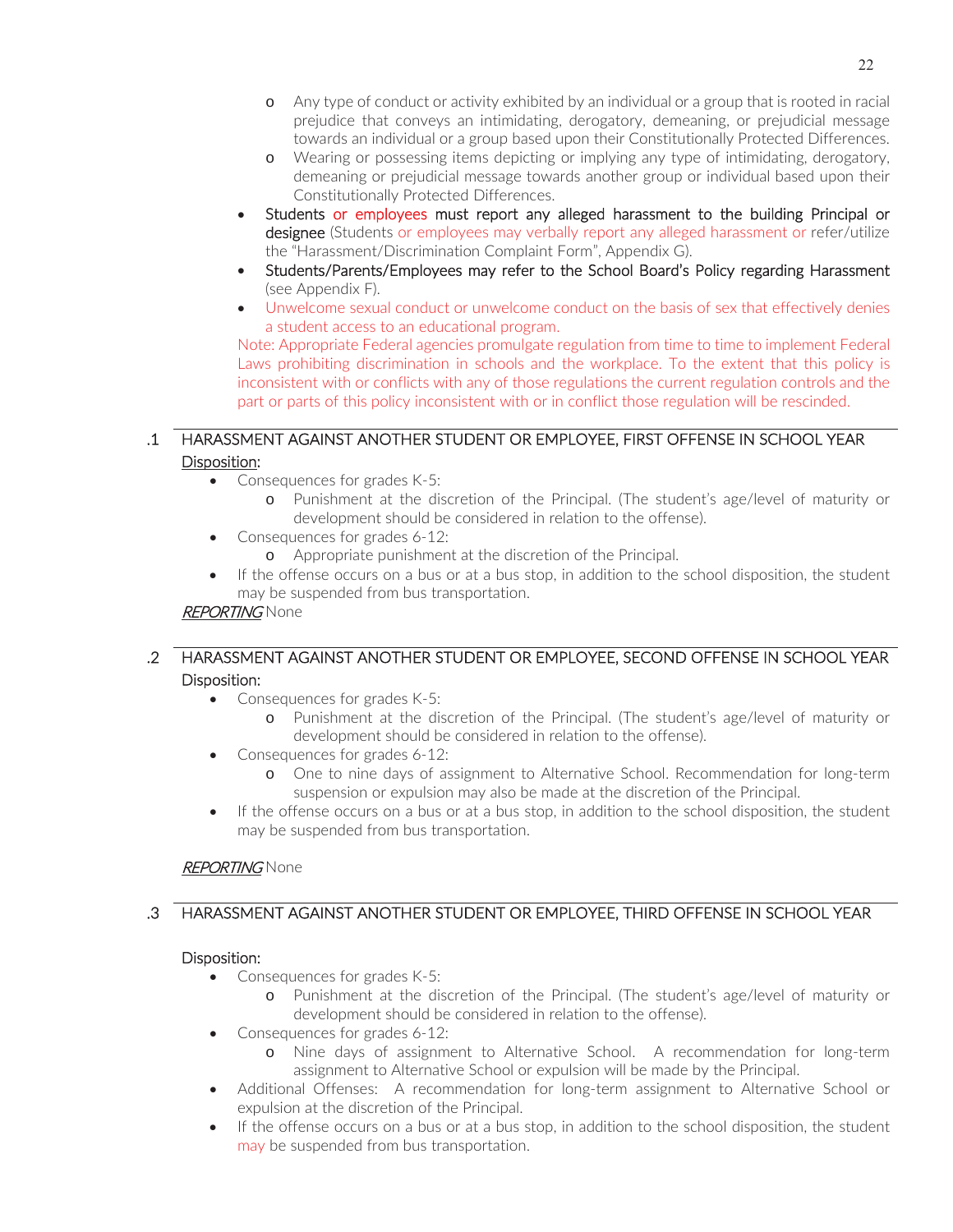Students who violate this section of the Code of Conduct will not be eligible for redemptive practice.

### **REPORTING** None

# 04G TERRORISTIC THREATS AGAINST ANOTHER STUDENT

Terroristic Threats: A student commits the offense of terroristic threats when he or she threatens to commit any crime of violence, release any hazardous substance, burn or damage property for the purposes of terrorizing another via social media, direct contact, private message, text message or through any other form of communication either online or in person.

#### .1 TERRORISTIC THREAT AGAINST ANOTHER STUDENT; INDIVIDUAL THREAT OR INTIMIDATION Disposition:

- Immediate suspension for one to nine school days.
- x Because of serious nature of infraction, a Tribunal will be scheduled with a recommendation for long-term assignment to Alternative School or expulsion.
- If the offense occurs on a bus or at a bus stop, in addition to the school disposition, the student may be suspended from bus transportation.

**REPORTING CCSD Police, State Report** 

# .2 DISSEMINATION OF INFORMATION TO PROMOTE TERROR

Knowingly furnishing or disseminating through any means including but not limited to a computer, gaming system, or computer network, any picture, photograph, drawing, or similar visual representation or verbal description of any information designed to encourage, solicit, or otherwise to promote terror, or terroristic acts.

#### Disposition:

- Immediate suspension for nine school days.
- Because of serious nature of infraction, a Tribunal will be scheduled with a recommendation for long-term assignment to Alternative School or expulsion for one school year;
- If the offense occurs on a bus or at a bus stop, in addition to the school disposition, the student may be suspended from bus transportation.

**REPORTING** CCSD Police, State Report

# .3 TERRORISTIC THREATS AGAINST OTHERS THAT RESULT IN SCHOOL-WIDE PANIC OR ALARM

Knowingly furnishing or disseminating through any means including but not limited to a computer, gaming systems, or computer network, any picture, photograph, drawing, or similar visual representation or verbal description of any information designed to encourage, solicit, or otherwise to promote terror, terroristic acts, or public alarm that has the effect of causing a school-wide panic or alarm.

#### Disposition:

- Immediate suspension for nine school days.
- Because of serious nature of infraction, a Tribunal will be scheduled with a recommendation for long-term assignment to Alternative School or expulsion for one school year;
- If the offense occurs on a bus or at a bus stop, in addition to the school disposition, the student may be suspended from bus transportation.
- Students who violate this section of the Code of Conduct will not be eligible for redemptive practice.

REPORTING CCSD Police, State Report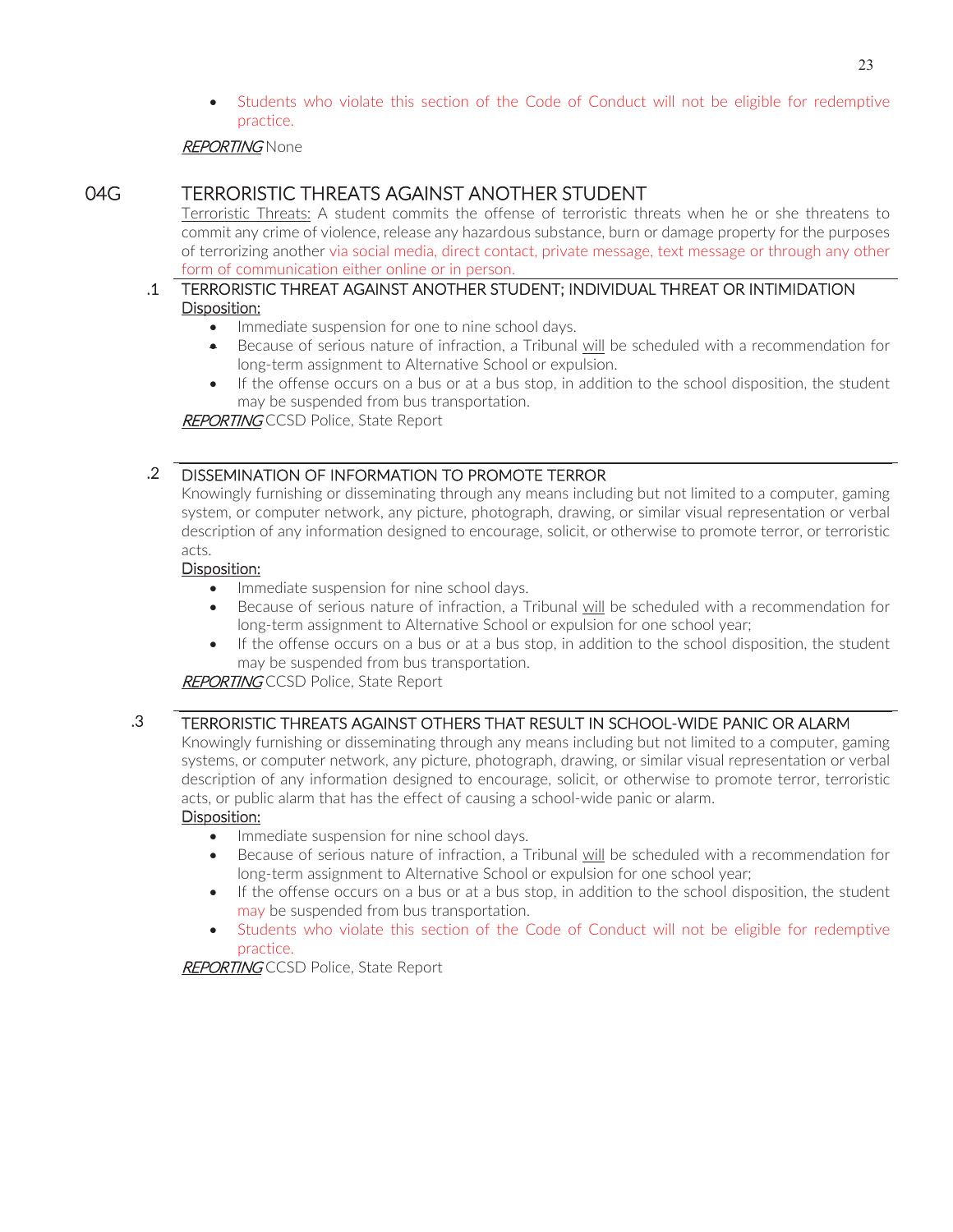# ALCOHOL/DRUG/TOBACCO/VAPING INFRACTIONS SECTIONS (05A; 05B; 05C; 05D; 05E; 05F)

# 05A POSSESSION, TRANSFER OR DISTRIBUTION OF TOBACCO-RELATED/DRUG-RELATED ITEMS

Possession of drug or smoking paraphernalia (i.e., lighter/matches, pipe, rolling paper, bong, water pipe, wrappers or other ordinary items that have been used as drug or smoking paraphernalia, etc.). Disposition:

- Punishment will be at the discretion of the Principal, depending upon the nature and circumstances of the violation. The Principal may recommend suspension of one to nine school days or may recommend long-term assignment to Alternative School and/or expulsion.
- If the offense occurs on a bus or at a bus stop, in addition to the school disposition, the student may be suspended from bus transportation.
- Students who violate this section of the Code of Conduct will not be eligible for redemptive practice.

**REPORTING None** 

# 05B POSSESSION, USE, ATTEMPT TO TRANSFER/DISTRIBUTE OR THE TRANSFER/DISTRIBUTION TOBACCO PRODUCTS

- .1 UNINTENTIONAL POSSESSION OF TOBACCO PRODUCTS Unknowingly possessing tobacco or tobacco products on school grounds, bus, bus stop, school function or event. Disposition:
	- Punishment will be at the discretion of the Principal, depending upon the nature and circumstances of the violation. The Principal may recommend suspension of one to nine school days or may recommend long-term assignment to Alternative School and/or expulsion.
	- If the offense occurs on a bus or at a bus stop, in addition to the school disposition, the student may be suspended from bus transportation.

REPORTING State Report

# .2 THE ATTEMPT TO TRANSFER/DISTRIBUTE TOBACCO PRODUCTS OR THE INTENTIONAL USE OR POSSESSION OF TOBACCO PRODUCTS

#### Disposition:

- Punishment will be at the discretion of the Principal, depending upon the nature and circumstances of the violation. The Principal may recommend suspension of one to nine school days or may recommend long-term assignment to Alternative School and/or expulsion.
- If the offense occurs on a bus or at a bus stop, in addition to the school disposition, the student may be suspended from bus transportation.

**REPORTING** State Report

# .3 TRANSFER OR DISTRIBUTION OF TOBACCO PRODUCTS - The transfer or distribution of tobacco or tobacco products.

# Disposition:

- Punishment will be at the discretion of the Principal, depending upon the nature and circumstances of the violation. The Principal may recommend suspension of one to nine school days or may recommend long-term assignment to Alternative School and/or expulsion.
- If the offense occurs on a bus or at a bus stop, in addition to the school disposition, the student may be suspended from bus transportation.
- Students who violate this section of the Code of Conduct will not be eligible for redemptive practice.

**REPORTING** State Report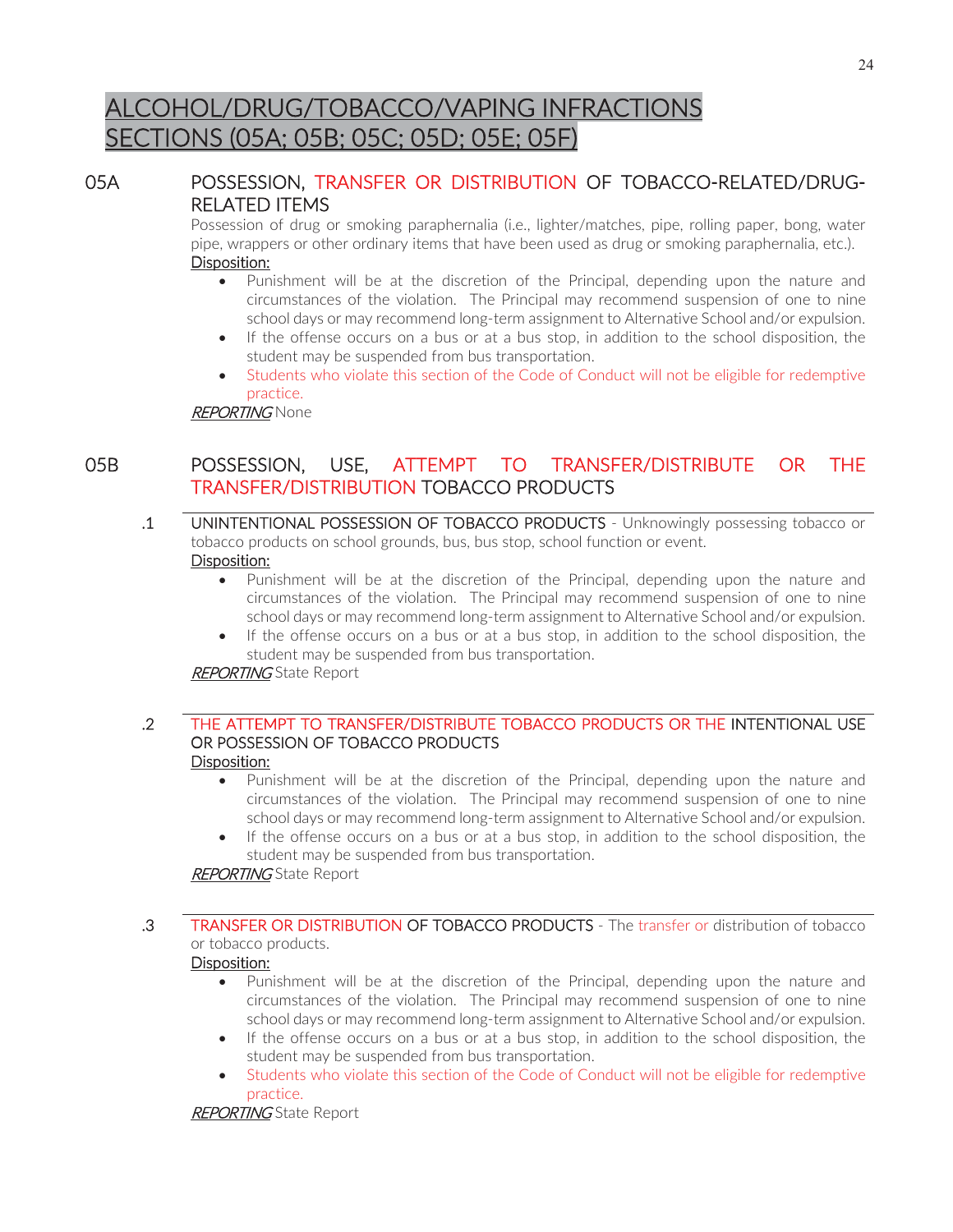# 05C POSSESSION, UNDER THE INFLUENCE, ATTEMPT TO TRANSFER/DISTRIBUTE OR TRANSFER/DISTRIBUTION OF ALCOHOL

- .1 UNINTENTIONAL POSSESSION OF ALCOHOL Unknowingly possessing alcohol products on school property, the bus, the bus stop, or at a school function. Disposition:
	- Punishment will be at the discretion of the Principal, depending upon the nature and circumstances of the violation. The Principal may recommend suspension of one to nine school days or may recommend long-term assignment to Alternative School and/or expulsion.
	- If the offense occurs on a bus or at a bus stop, in addition to the school disposition, the student may be suspended from bus transportation.

**REPORTING** State Report

#### .2 INTENTIONAL POSSESSION OF ALCOHOL, UNDER THE INFLUENCE OF ALCOHOL OR ATTEMPT TO TRANSFER/DISTRIBUTE ALCOHOL Disposition:

- Punishment will be at the discretion of the Principal, depending upon the nature and circumstances of the violation. The Principal may recommend suspension of one to nine school days or may recommend long-term assignment to Alternative School and/or expulsion.
- If the offense occurs on a bus or at a bus stop, in addition to the school disposition, the student may be suspended from bus transportation.

**REPORTING** CCSD Police, State Report

#### .3 TRANSFER OR DISTRIBUTION OF ALCOHOL Disposition:

- Immediate suspension for nine school days.
- Because of serious nature of infraction, a Tribunal will be scheduled with a recommendation for long-term assignment to Alternative School or expulsion for one school year.
- If the offense occurs on a bus or at a bus stop, in addition to the school disposition, the student may be suspended from bus transportation.
- Students who violate this section of the Code of Conduct will not be eligible for redemptive practice.

**REPORTING CCSD Police, State Report** 

# 05D POSSESSION, ATTEMPT TO TRANSFER/DISTRIBUTE OR THE TRANSFER/DISTRIBUTION OF OVER-THE-COUNTER DRUGS/LOOK-ALIKE **DRUGS**

For purposes of 05D Over the Counter Drugs are any commercially produced medication that may be purchased without a prescription (e.g. aspirin, Tylenol, Midol, diet pills, or cold/flu medicine) or any look-alike drugs, inhalants, pills, tablets, capsules or anything purported to be a controlled/dangerous substance but is not.

#### .1 UNINTENTIONAL POSSESSION OF OVER-THE-COUNTER DRUGS AND/ OR FAILURE TO REPORT POSSESSION OF OVER-THE-COUNTER DRUGS Disposition:

- Punishment will be at the discretion of the Principal, depending upon the nature and circumstances of the violation. The Principal may recommend suspension of one to nine school days or may recommend long-term assignment to Alternative School or expulsion.
- If the offense occurs on a bus or at a bus stop, in addition to the school disposition, the student may be suspended from bus transportation.

**REPORTING** State Report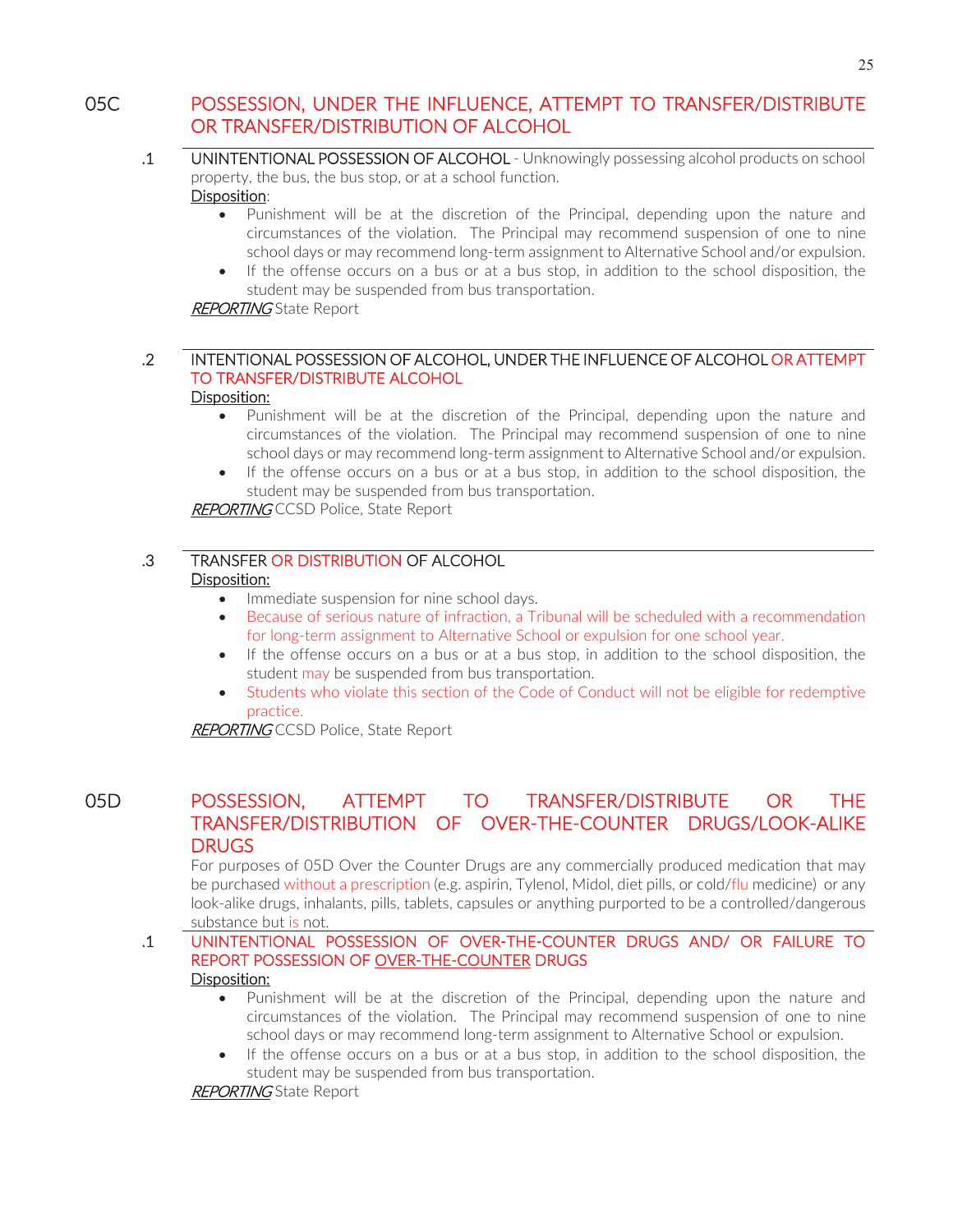# .2 INTENTIONAL POSSESSION OF OVER-THE-COUNTER DRUGS OR ATTEMPT TO TRANSFER/DISTRIBUTE OVER-THE-COUNTER DRUGS

#### Disposition:

- The Principal may recommend suspension of one to nine school days or may recommend long-term assignment to Alternative School or expulsion.
- If the offense occurs on a bus or at a bus stop, in addition to the school disposition, the student may be suspended from bus transportation.

#### **REPORTING** State Report

#### .3 TRANSFER OF OVER-THE-COUNTER DRUGS OR THE DISTRIBUTION OF OVER THE COUNTER DRUGS REPRESENTED TO BE DANGEROUS OR CONTROLLED DRUGS (LOOK A LIKE DRUG) Disposition:

- Punishment will be at the discretion of the Principal, depending upon the nature and circumstances of the violation. The Principal may recommend suspension of one to nine school days or may recommend long-term assignment to Alternative School or expulsion.
- If the offense occurs on a bus or at a bus stop, in addition to the school disposition, the student may be suspended from bus transportation.
- Students who violate this section of the Code of Conduct will not be eligible for redemptive practice.

**REPORTING CCSD Police, State Report** 

# 05E POSSESSION, ATTEMPTED POSSESSION, UNDER THE INFLUENCE, TRANSFER OR DISTRIBUTION OR ATTEMPT TO TRANSFER OR DISTRIBUTE VAPES, VAPORIZERS, E-CIGARETTES, OR OTHER DEVICES/COMPONENTS USED TO INHALE VAPOR BY MEANS OF AN ELECTRONIC DEVICE CONTAINING VAPE JUICE, NICOTINE OR THC OIL

The School District is committed to the health, safety, and welfare of its students. It has determined that the use of vapes, vaporizers, e-cigarettes, or other devices used to inhale vapor by means of an electronic device ("vaping") is harmful to the health of students and good order. Vaping requires the use of a purpose-made or homemade device that vaporizes oil that may contain flavoring, nicotine, Cannabidiol ("CBD") oil of varying concentrations, tetrahydrocannabinol ("THC") oil of varying concentrations, or other substances that may or may not be legal to possess ("vape"). A vaping device is generally composed of a vaporizer, battery, reservoir for smoking oil, and a battery charger. By way of example and not as a limitation, vaping devices may be called vapes, Juuls, e-cigarettes, e-cigs, dab pens or other brand names.

It is a violation of the Code of Conduct to possess, use or transfer a vape as provided below.

For purposes of Section 5E, the following definitions will apply:

- x Cannabis: Tetrahydrocannabinol (THC) and cannabidiol (CBD) are the two primary cannabinoids that occur naturally in the cannabis sativa plant.
- CBD Oil: Oil derived from a cannabis plant called hemp. Hemp contains a very high concentration of CBD and less than .3% by volume of THC.
- THC Oil: Oil derived from the cannabis plant and contains more than .3% by volume of THC. Some THC oil may contain up to 98% by volume of THC (3 - 5 times stronger than typical marijuana). Possession of THC oil is a felony. (Possession of low THC oil pursuant to valid prescription is not included within this definition. The possession of prescribed low THC will comply with the District's prescription policy)
- Vape: A purpose-made or homemade device that electronically vaporizes liquid to allow a user to inhale the vapor created in the lungs (i.e. vapes, juuls, e-cigarette, e-cig, dab pen, vape sticks, etc.) Vape will include individually or together vape battery(ies), reservoir(s), vaporizer(s), and/or vape charger(s).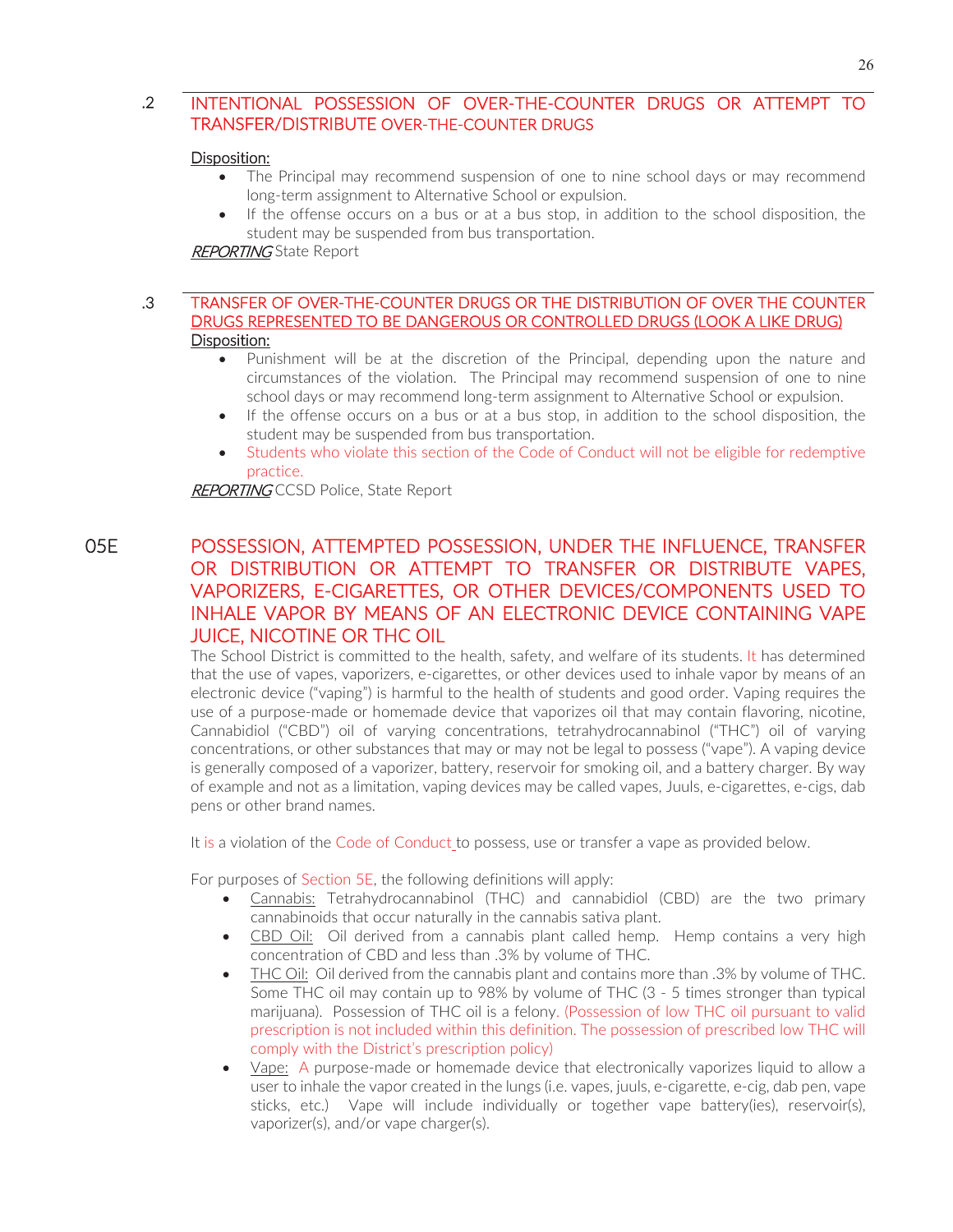• Vape Juice: A slang term for the liquid used by the vaporizer to create vapor. Vape juice may contain nicotine, CBD oil, Low THC oil or THC oil.

#### .1 POSSESSION OR ATTEMPTED POSSESSION OF A VAPE OR VAPE JUICE NOT CONTAINING NICOTINE IN OR OUT OF A VAPE Disposition:

#### • Punishment will generally be at the discretion of the Principal. Circumstances will determine which one or more of the following alternatives will be considered:

- o Counseling with student, parents, and teachers; and/or
- o In-School Suspension; and/or
- o After school detention; and/or
- o Removal from class for a period of time; and/or
- o Assignment to Alternative School or suspension from school for one to nine school days.
- o If the offense occurs on a bus or at a bus stop, in addition to the school disposition, the student may be suspended from bus transportation.

#### **REPORTING** None

#### .2 A) THE POSSESSION OR ATTEMPT TO POSSESS VAPE JUICE CONTAINING NICOTINE OR CBD OIL IN OR OUT OF A VAPE WITHIN A 12-MONTH PERIOD OR

# B) THE SECOND OR SUBSEQUENT POSSESSION OF A VAPE, NICOTINE JUICE, OR VAPE JUICE NOT CONTAINING NICOTINE WITHIN A 12-MONTH PERIOD.

#### Disposition:

- First offense in a school year, an immediate suspension for nine days from school; and because of the serious nature of the infraction, a Tribunal may be scheduled with a recommendation for long-term assignment to Alternative School or expulsion.
- Second offense in a 12-month period, an immediate suspension for nine days from school and because of the serious nature of the infraction, a Tribunal will be scheduled with a recommendation for long-term assignment to Alternative School or expulsion.
- If the offense occurs on a bus or at a bus stop, in addition to the school disposition, the student may be suspended from bus transportation.

### **REPORTING None**

# .3 POSSESSION, ATTEMPT TO POSSESS, OR THE DISTRIBUTION OF VAPE JUICE CONTAINING THC OIL IN OR OUT OF A VAPE.

#### Disposition:

- An immediate external suspension for nine days from school; and because of the serious nature of the infraction, a Tribunal will be scheduled with a recommendation for long-term assignment to Alternative School or expulsion.
- If the offense occurs on a bus or at a bus stop, in addition to the school disposition, the student may be suspended from bus transportation.
- In the case of distribution consideration of a recommendation for a multi-year expulsion.
- Students who violate this section of the Code of Conduct will not be eligible for redemptive practice.

**REPORTING CCSD Police**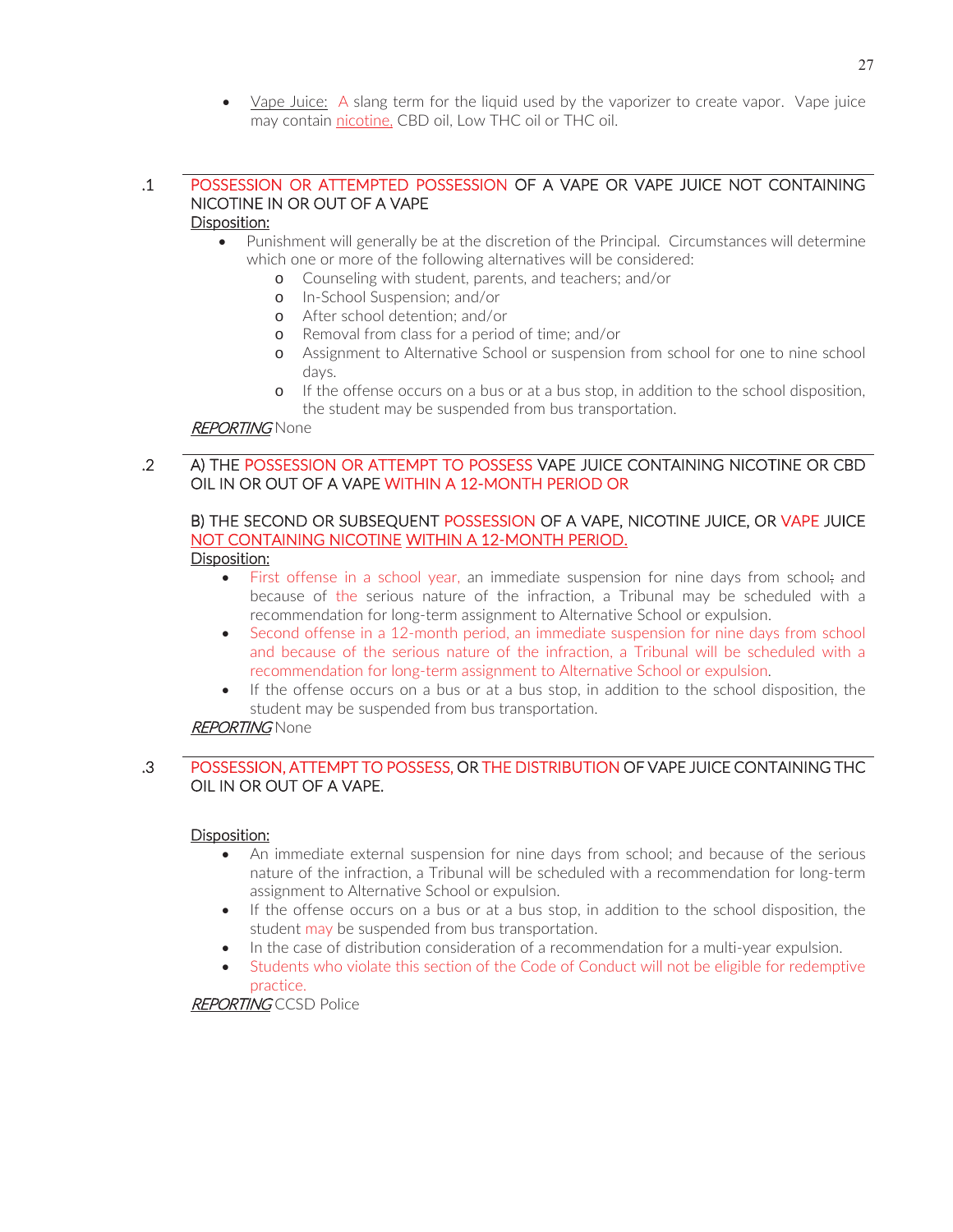#### 05F POSSESSION OF NON-FELONY CONTROLLED DRUGS OR DANGEROUS DRUGS, UNDER THE INFLUENCE, OR ATTEMPT TO TRANSFER OR DISTRIBUTE ILLEGAL DRUGS

For Purposes of section 5F the following definitions apply:

• Controlled Drug: A drug, substance, or immediate precursor in Schedules I through V of OCGA §§ 16-13-25 through 16-13-29 and Schedules I through V of 21 C.F.R. Part 1308. The possession of a Controlled Drug outside of its original prescription container by the person named on the prescription is a felony as well as a violation of school discipline policy. By example and not as a limitation hereof the following are examples of Controlled Drugs:

| p) champic and not as a immation mercor are rollowing are examples or contributed brags.<br>Schedule I | Schedule II                |
|--------------------------------------------------------------------------------------------------------|----------------------------|
| Heroin<br>$\bullet$                                                                                    | Vicodin                    |
| Lysergic acid diethylamide (LSD)<br>$\bullet$                                                          | Cocaine<br>۰               |
| Marijuana (cannabis)*<br>$\bullet$                                                                     | Methamphetamine<br>٠       |
| Methylenedioxymethamphetamine (ecstasy)                                                                | Methadone                  |
| Methaqualone                                                                                           | Hydromorphone (Dilaudid)   |
| Peyote                                                                                                 | Meperidine (Demerol)<br>۰  |
| <b>THC</b>                                                                                             | Oxycodone (OxyContin)<br>۰ |
|                                                                                                        | Fentanyl<br>٠              |
|                                                                                                        | Dexedrine                  |
|                                                                                                        | Adderall<br>٠              |
|                                                                                                        | <b>Ritalin</b>             |
|                                                                                                        |                            |
| Schedule III                                                                                           | Schedule IV                |
| Tylenol with codeine<br>$\bullet$                                                                      | Xanax                      |
| ketamine<br>$\bullet$                                                                                  | Soma                       |
| anabolic steroids                                                                                      | Darvon                     |
| testosterone                                                                                           | Darvocet                   |
|                                                                                                        | Valium                     |
|                                                                                                        | Ativan                     |
|                                                                                                        | Talwin                     |
|                                                                                                        | Ambien                     |
|                                                                                                        | Tramadol<br>٠              |
| Schedule V                                                                                             |                            |
| Robitussin AC<br>$\bullet$                                                                             |                            |
| Lomotil                                                                                                |                            |
| Motofen                                                                                                |                            |
| Lyrica                                                                                                 |                            |

- Dangerous Drug: Any drug that requires a prescription other than controlled drugs. (OCGA §16-13-71)
- Edible: Any food item that contains THC, synthetic THC, or any other controlled drug.
- **Eelony Possession of Marijuana:** Possession of more than one ounce of marijuana.
- Illegal Drug: Marijuana in any amount, any Dangerous Drug that is not prescribed to the person in possession, an Edible, or any Controlled Drug that is not prescribed to the person in possession.
- Non-Felony Possession of a Controlled Drug: Possession of less than one ounce of marijuana.

# .1 A) THE POSSESSION OF NON-FELONY CONTROLLED DRUGS OR DANGEROUS

#### B) THE ATTEMPT TO TRANSFER/DISTRIBUTE, OR BEING UNDER THE INFLUENCE OF ILLEGAL **DRUGS**

#### Disposition:

• An immediate external suspension for nine days from school.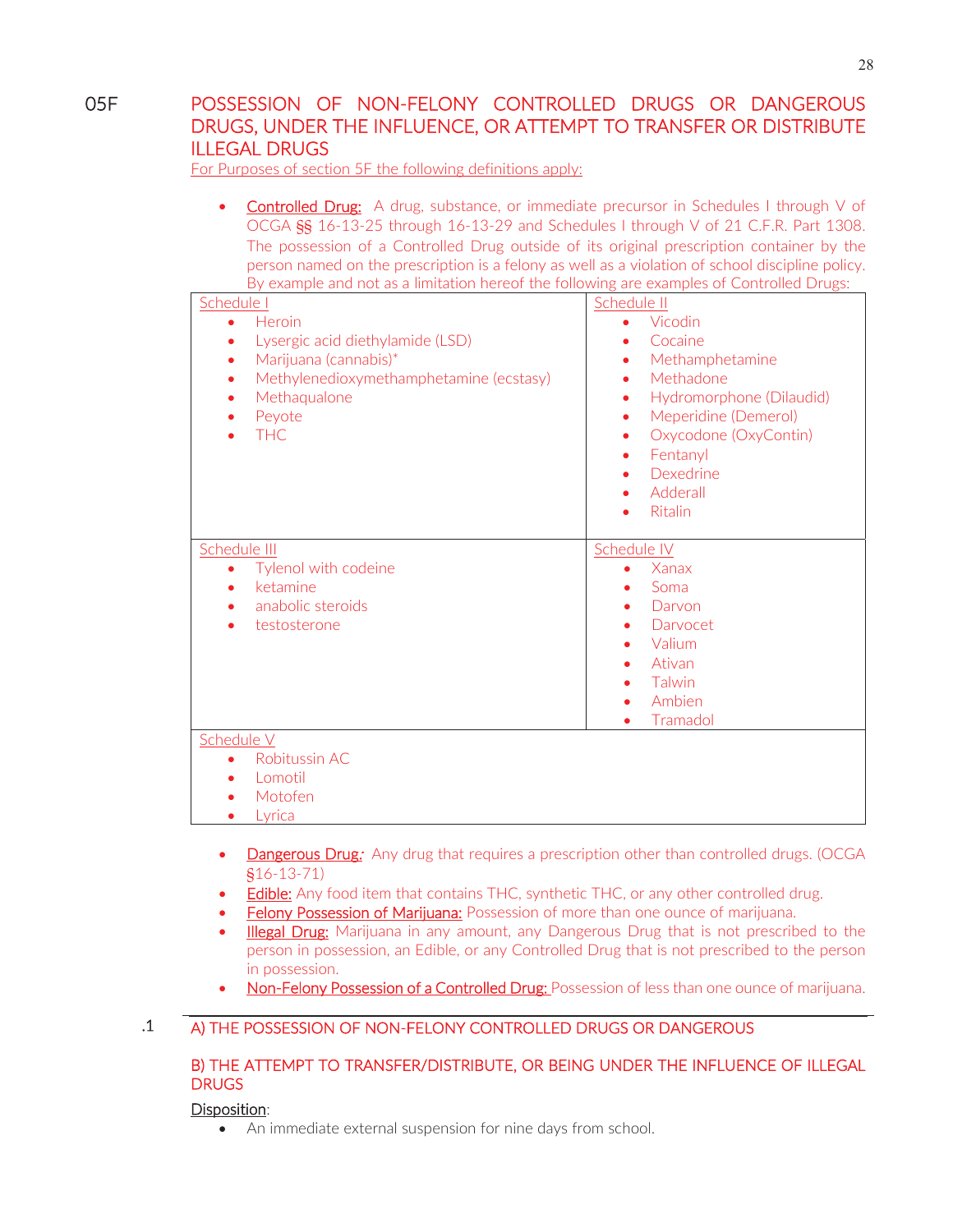- Because of serious nature of infraction, a Tribunal will be scheduled with a recommendation for long-term assignment to Alternative School or expulsion.
- If the offense occurs on a bus or at a bus stop, in addition to the school disposition, the student may be suspended from bus transportation.

**REPORTING** CCSD Police, State Report

#### .2 FELONY POSSESSION OF CONTROLLED DRUGS (including a felony amount of marijuana or any Edible) AND/OR THE TRANSFER OF ILLEGAL DRUGS

Except as provided in section 05E, the felony possession of Controlled Drugs or Edibles or the transfer of Illegal Drugs on school property, on school buses, at bus stops or while attending school functions is prohibited.

#### Disposition:

- An immediate external suspension for nine days from school.
- Because of serious nature of infraction, a Tribunal will be scheduled with a recommendation for long-term assignment to Alternative School or expulsion.
- If the offense occurs on a bus or at a bus stop, in addition to the school disposition, the student may be suspended from bus transportation.

REPORTING CCSD Police, State Report, Federal Report

# .3 DISTRIBUTION OF ILLEGAL DRUGS

• The distribution of illegal drugs, or conspiring with one or more persons to distribute illegal drugs, or any substance represented to be illegal drugs on school property, on school buses, or while attending school functions is prohibited.

#### Disposition:

- An immediate external suspension for nine days from school.
- Because of serious nature of infraction, a Tribunal will be scheduled with a recommendation for long-term assignment to Alternative School or expulsion.
- If the offense occurs on a bus or at a bus stop, in addition to the school disposition, the student may be suspended from bus transportation.
- In the case of distribution, consideration of a recommendation for a multi-year expulsion.
- Students who violate this section of the Code of Conduct will not be eligible for redemptive practice.

REPORTING CCSD Police, State Report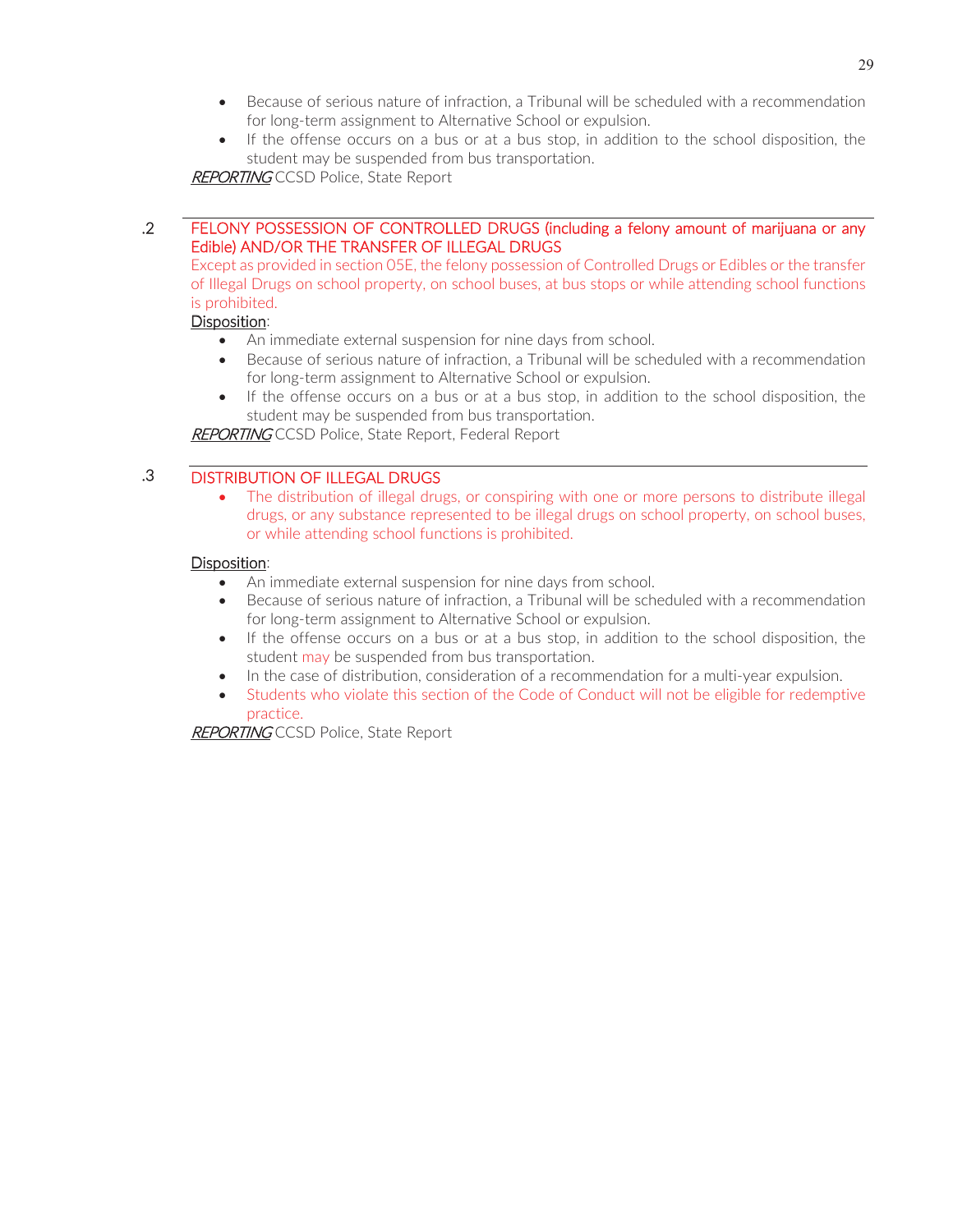# EDUCATIONAL DISTURBANCE INFRACTIONS SECTIONS (06A; 06B; 06C; 06D; 06E)

# 06A DISTURBANCE

 .1 MINOR DISTURBANCE– A disturbance in the classroom or on school property, school bus, school bus stop, or at school activity that interrupts or disturbs the good order of the school or learning environment.

# Disposition:

- Punishment will be at the discretion of the Principal. Circumstances will determine which one or more of the following alternatives will be considered: Counseling with student, parents, and teachers; In-School Suspension; After school detention; and Removal from class for a period of time.
- x Recommendation for expulsion/long-term assignment to Alternative School if disturbances continue.
- If offense occurs on a bus or at a bus stop, in addition to the school disposition, the student may be suspended from bus transportation.

# **REPORTING None**

# .2 DISTURBANCE TO SCHOOL OPERATIONS (OBSCENE LANGUAGE AND/OR OBSCENE DISPLAY)

- The use of profane, vulgar, or obscene words, gestures, or other inappropriate language or actions; the use/possession of pornographic or sexual materials; and/or
- $\bullet$  The display of sexually explicit, vulgar, obscene, profane, drug-related or other inappropriate written expression or graphics to include alcohol, cigarettes, illegal drugs, etc. displayed on a student's body, clothing, work materials or on school-owned property.

# Disposition:

- Punishment will be at the discretion of the Principal. Circumstances will determine which one or more of the following alternatives will be considered: Counseling with student, parents, and teachers; In-School Suspension; After-school detention; Removal from class for a period of time; Contact parents to bring a change of clothes; Alternative School or In-School Suspension from school for one to nine school days.
- Recommendation for expulsion/long-term assignment to Alternative School.
- If offense occurs on a bus or at a bus stop, in addition to the school disposition, the student may be suspended from bus transportation.

# **REPORTING** None

- .3 MAJOR DISTURBANCE/ (DISORDERLY CONDUCT) A major disturbance/disorderly conduct infraction occurs when a student commits any of the following:
	- Acts in a violent or tumultuous manner toward another student or School Employee whereby such person is placed in reasonable fear of the safety of such person's life, limb, or health;
	- Acts in a violent or tumultuous manner toward another student or School Employee whereby the property of such person is placed in danger of being damaged or destroyed;
	- The use of abusive words without provocation that tend to provoke violent resentment, commonly called "fighting words".
	- Actions that disturb more than one classroom, lunchroom activity or multiple areas on school property, school bus, school bus stop, or at school activities that interrupt or disturb the good order of the school or learning environment.

# Disposition:

- Punishment will be at the discretion of the Principal. Circumstances will determine which one or more of the following alternatives will be considered: Counseling with student, parents, and teachers; In-School Suspension; After-school detention; Removal from class for a period of time; Alternative School or In-School Suspension from school for one to nine school days.
- Recommendation for expulsion/long-term assignment to Alternative School.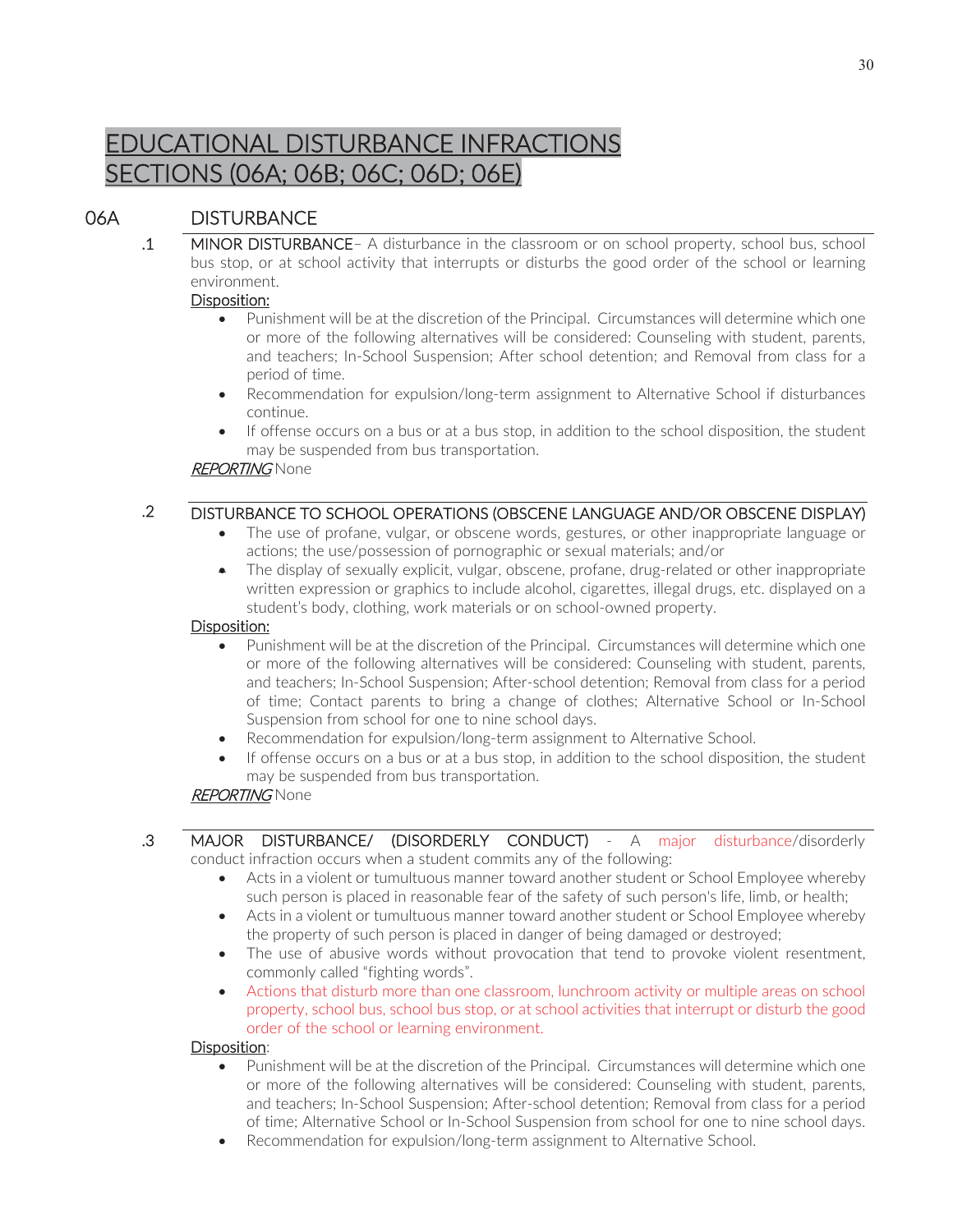**REPORTING CCSD Police, State Report** 

06B VIOLATION OF ANTI-GANG POLICY RESTRICTIONS

- The School Board is dedicated to preventing the influence and activities of gangs in Cherokee County schools. It has been determined by the School Board that gangs create a significant negative influence upon the learning environment in schools by interfering with school routines and operations, impinging on the rights of other students, and/or impacting the basic educational mission. This policy is designed to eliminate or prevent such influence and activities and should be interpreted in the broadest form permissible to effectuate these purposes.
- For purposes of this policy, a "gang" is defined as any group or association of three or more persons, whether formal or informal, which encourages, solicits, promotes, urges, counsels, furthers, advocates, condones, assists, causes, advises, procures, or abets any illegal or disruptive activity/behavior of any kind whether on or off school campuses or school property.
- No student will: (1) display or wear gang articles, paraphernalia or clothing which has been established as being gang related; (2) recruit or solicit membership in any gang/gang-related organization; (3) hold himself or herself out as a member of a gang, either through words, drawings, hand signs, or actions; or (4) participate in any action that promotes the furtherance of a gang.
- .1 WEARING OR POSSESSION OF GANG-RELATED APPAREL; CONVEYING PERSONAL MEMBERSHIP OR AFFILIATION WITH A GANG - Possession or display of gang identified apparel, jewelry or accessories.

## Disposition:

- Discipline will be at the discretion of the Principal.
- If the offense occurs on a bus or at a bus stop, in addition to the school disposition, the student may be suspended from bus transportation.

## REPORTING State Report

 .2 VIOLATION OF ANTI-GANG POLICY RESTRICTIONS; GANG-RELATED SOLICITATION, THREATS, DEFACEMENT OF PROPERTY - Promotion of or solicitation to enter into gang activity, or, violence or threats of violence related with gang activities, or, defacement or destruction of property related with gang activities.

## Disposition:

- An immediate suspension for one to nine school days and/or recommendation for long- term assignment to Alternative School or expulsion.
- If the offense occurs on a bus or at a bus stop, in addition to the school disposition, the student may be suspended from bus transportation.

**REPORTING CCSD Police, State Report** 

- .3 VIOLATION OF ANY OTHER PROVISION OF THIS CODE FOR THE PURPOSE OF SOLICITATION OF VIOLENCE, PROMOTING, HOLDING OUT, REPRESENTING OR SOLICITING STUDENTS FOR GANG INVOLVEMENT OR AS A DIRECT RESULT OF GANG INVOLVEMENT. Disposition:
	- An immediate suspension for one to nine school days and/or recommendation for long- term assignment to Alternative School or expulsion.
	- If the offense occurs on a bus or at a bus stop, in addition to the school disposition, the student may be suspended from bus transportation.
	- Students who violate this section of the Code of Conduct will not be eligible for redemptive practice.

REPORTING CCSD Police, State Report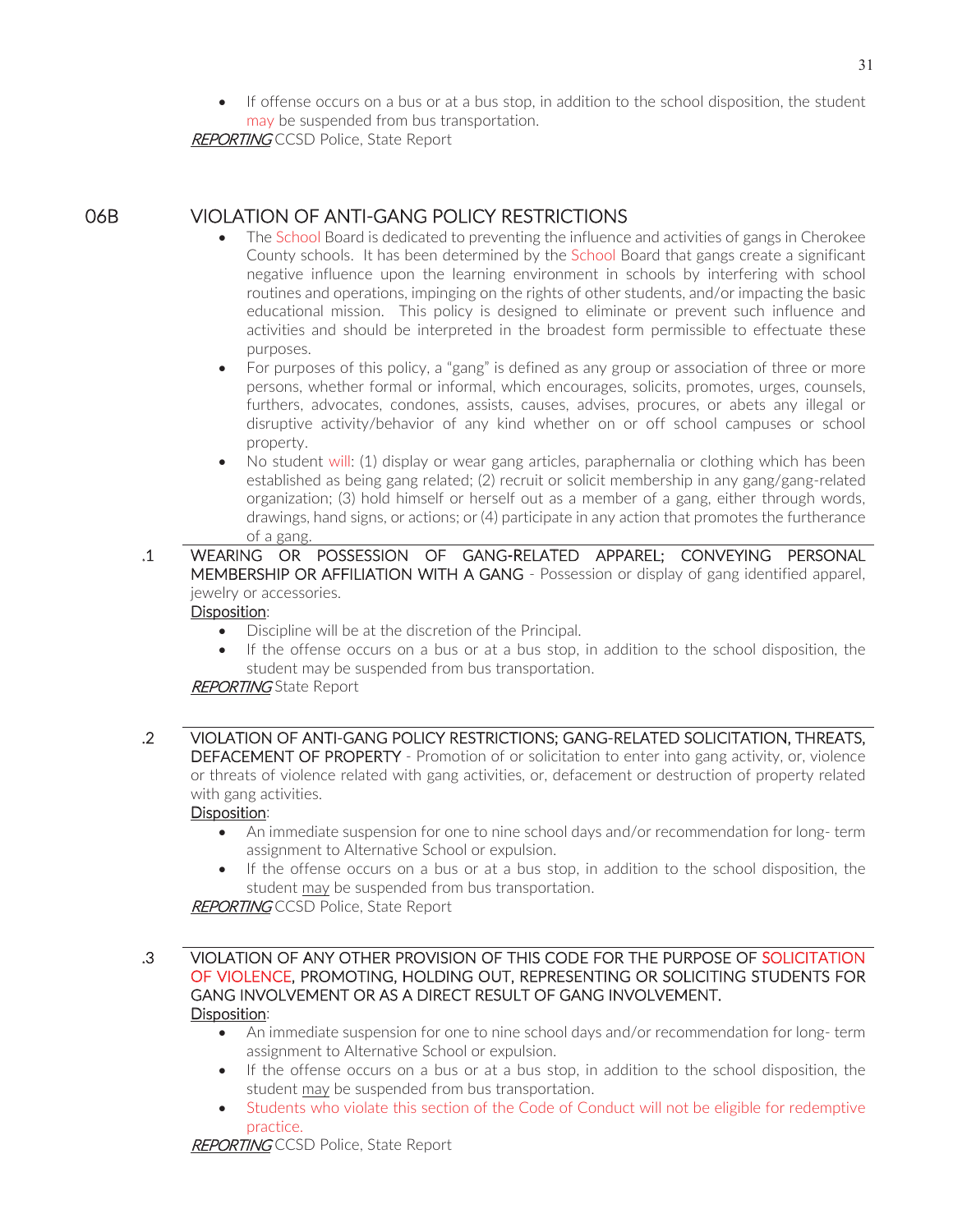06C SUBVERSIVE BEHAVIORS - The School District reserves the right to punish behavior which is subversive to good order and discipline in the schools, on school property, or at school functions, even though such behavior is not specified in the preceding written rules and practices. This infraction might include, but is not limited to, inciting others to violate the District's Code of Conduct and/or school rules.

## Disposition:

- Discipline will be at the discretion of the Principal.
- If the offense occurs on a bus or at a bus stop, in addition to the school disposition, the student may be suspended from bus transportation.

## REPORTING None

- **06D** DISRUPTIVE PRESENCE The School District may expel or deny enrollment to any student whose off-campus behavior results in the student being criminally charged with a felony. Disposition:
	- Recommendation for long-term suspension or expulsion at the discretion of the Principal.
	- Students who violate this section of the Code of Conduct will not be eligible for redemptive practice.

## REPORTING None

**O6E FALSE REPORTING AND STATEMENTS** - No student will knowingly and/or willingly make false reports or statements, whether orally or in writing; falsely accuse other students or school staff of wrong actions would include false, misleading or erroneous accusations of a staff member's inappropriate behavior toward a student. This infraction also includes falsifying school records, forgery, plagiarism or, forging signatures.

## Disposition:

- Discipline will be at the discretion of the Principal.
- If the offense occurs on a bus or at a bus stop, in addition to the school disposition, the student may be suspended from bus transportation.

## REPORTING None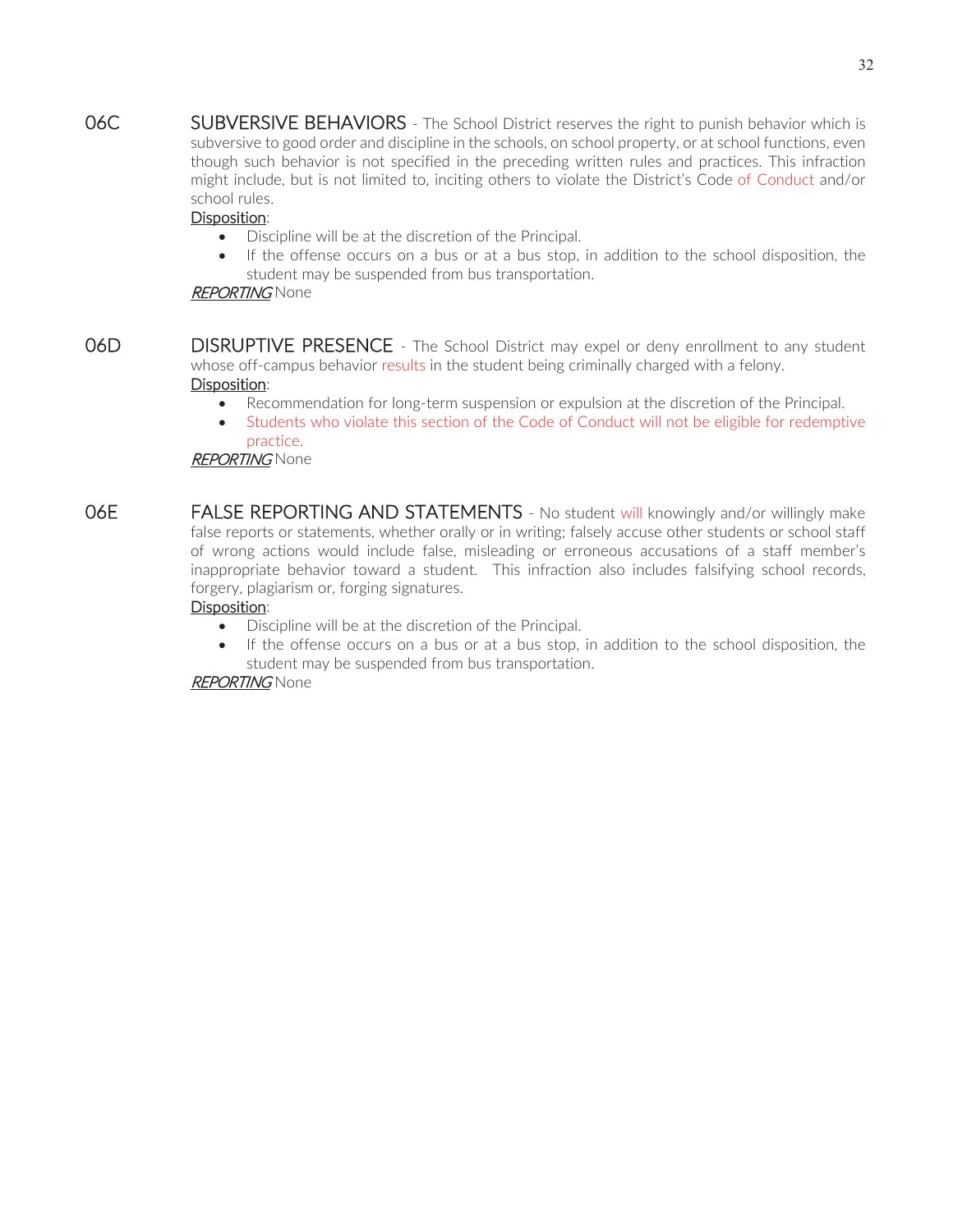# VANDALISM/THEFT INFRACTIONS SECTIONS (07A; 07B; 07C)

## 07A THEFT OR MALICIOUS DAMAGE TO PROPERTY

 .1 MINOR THEFT OR MALICIOUS DAMAGE TO PROPERTY; VALUE LESS THAN \$25 - Unlawfully taking property or assisting others in unlawfully taking or maliciously damaging property which belongs to another person or the School District while at school. The Principal or his/her designee in their sole discretion may determine the value of the item taken or damaged.

## Disposition:

- The Principal may suspend a total of nine school days and may recommend long-term assignment to Alternative School or expulsion.
- Restitution should be required.
- If the offense occurs on a bus or at a bus stop, in addition to the school disposition, the student may be suspended from bus transportation.

## REPORTING None

 .2 THEFT OR MALICIOUS DAMAGE TO PROPERTY VALUE GREATER THAN \$25 BUT LESS THAN \$100 - Unlawfully taking property or assisting others in unlawfully taking or maliciously damaging property which belongs to another person or the School District while at school. The Principal or his/her designee in their sole discretion may determine the value of the item taken or damaged.

## Disposition:

- Principal may suspend a total of nine school days and may recommend long-term assignment to Alternative School or expulsion.
- School Police will be contacted.
- Restitution should be required.
- $\bullet$  If the offense occurs on a bus or at a bus stop, in addition to the school disposition, the student may be suspended from bus transportation.

## **REPORTING CCSD Police, State Report**

 .3 THEFT OR MALICIOUS DAMAGE TO PROPERTY VALUE GREATER THAN \$100 - Unlawfully taking property or assisting others in unlawfully taking or maliciously damaging property which belongs to another person or the School District while at school. The Principal or his/her designee in their sole discretion may determine the value of the item taken or damaged.

## Disposition:

- The Principal may suspend a total of nine school days and may recommend long-term assignment to Alternative School or expulsion.
- School Police will be contacted.
- Restitution should be required.
- If the offense occurs on a bus or at a bus stop, in addition to the school disposition, the student may be suspended from bus transportation.

**REPORTING CCSD Police, State Report**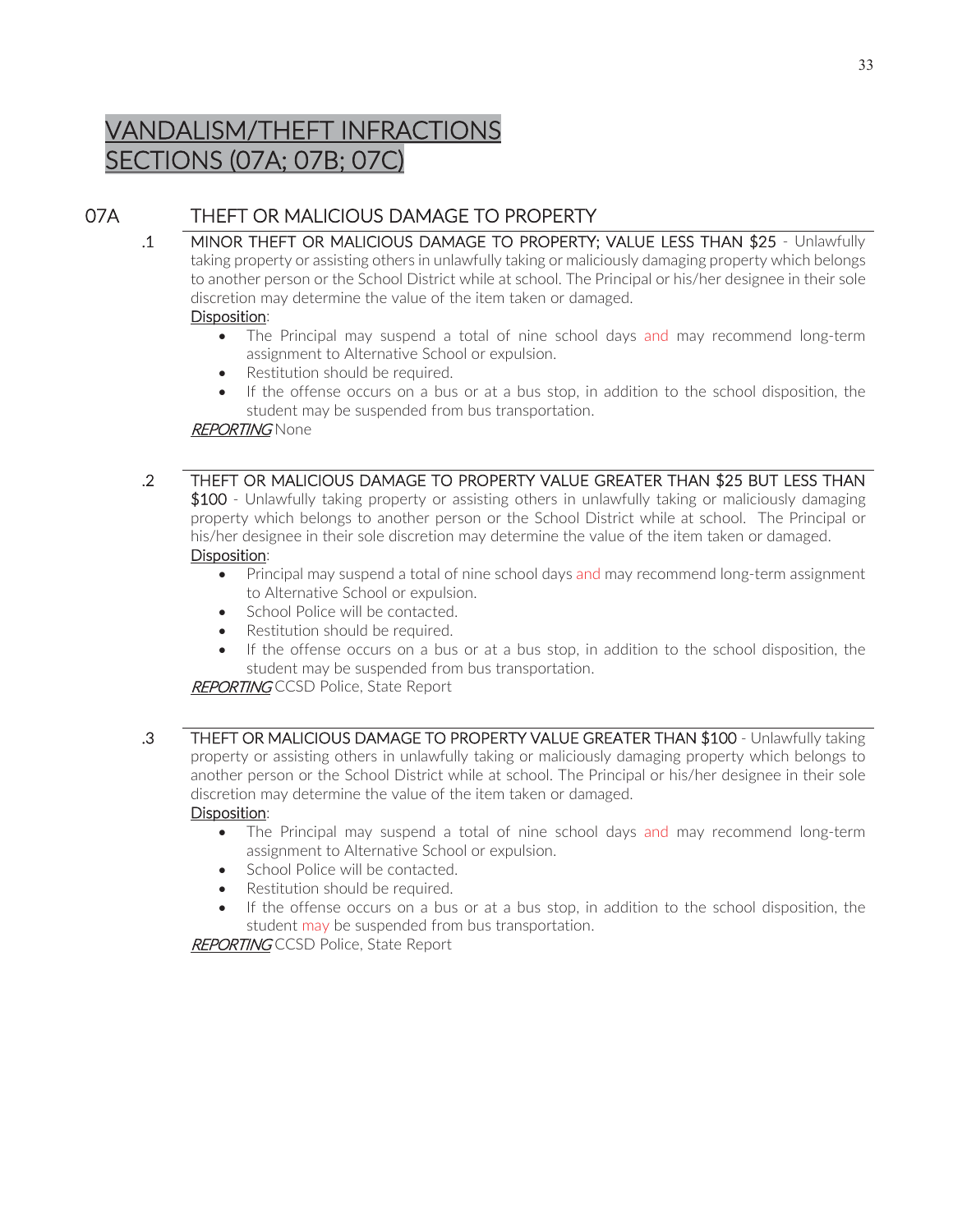**07B** POSSESSION OF STOLEN PROPERTY - Knowingly possessing unlawfully-taken property belonging to another person or the School District at school.

## Disposition:

- The Principal may suspend a total of nine school days or may recommend long-term assignment to Alternative School or expulsion.
- Restitution may be required.
- If the offense occurs on a bus or at a bus stop, in addition to the school disposition, the student may be suspended from bus transportation.

#### **REPORTING** CCSD Police

07C ILLEGAL ENTRY - Entering any school building, the premises of a school, or school buses on weekends or non-school hours without authorization. Disposition:

- The Principal may suspend a total of one to nine school days or may recommend long-term assignment to Alternative School or expulsion.
- If the offense occurs on a bus, in addition to the school disposition, the student may be suspended from bus transportation.

REPORTING CCSD Police, State Report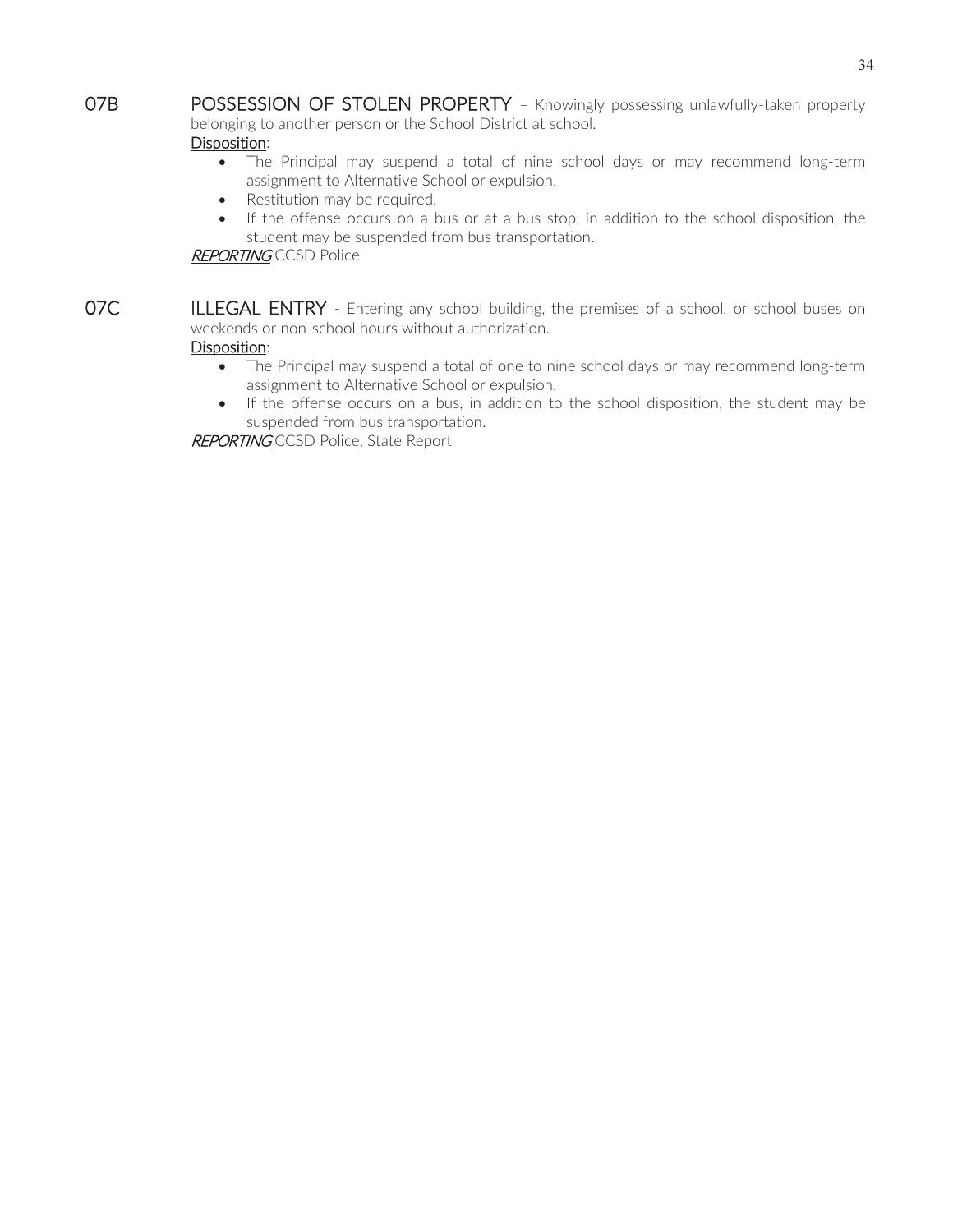# SEXUAL-RELATED INFRACTIONS SECTIONS (08A; 08B; 08C)

*Note: Parents/guardians of students are encouraged to inform their student(s) of the consequences, including potential criminal penalties, of underage sexual conduct and crimes for which a minor can be tried as an adult.* 

## 08A SEXUAL OFFENSES /MISCONDUCT

 .1 PUBLIC DISPLAY OF AFFECTION - Physical contact including, but not limited to, kissing or embracing on school property, or at a school activity.

## Disposition:

- Punishment will be at the discretion of the Principal. Circumstances will determine which one or more of the following alternatives will be considered: Counseling with student; Notification of parents; Suspension from school for one to nine school days; Recommendation for expulsion/long-term assignment to Alternative School at the discretion of the Principal.
- If the offense occurs on a bus or at a bus stop, in addition to the school disposition, the student may be suspended from bus transportation.

## REPORTING None

- .2 POSSESSING, VIEWING, DISPLAYING, PORNOGRAPHIC MATERIALS/CONTENT -The possessing, viewing or displaying of pornographic drawings, pictures, or electronic images is prohibited. This offense can include downloading, uploading or transmitting pornographic content while at school or on any computers, cell phones, tablets, or other electronic devices or utilizing the School District's network. Disposition:
	- Punishment will be at the discretion of the Principal. Circumstances will determine which one or more of the following alternatives will be considered: Counseling with student; Notification of parents; Suspension from school for one to nine school days; Recommendation for expulsion/long-term assignment to Alternative School at the discretion of the Principal.
	- If the offense occurs on a bus or at a bus stop, in addition to the school disposition, the student may be suspended from bus transportation.

## **REPORTING CCSD Police**

 .3 CONSENSUAL SEXUAL CONTACT AND/OR EXPOSURE - Inappropriate contact of a sexual nature or sexual intercourse, without force or threat of force, and where participants are capable of giving consent (16 years of age or older) or the exposure of intimate parts of the body as defined by O.C.G.A § 16-6- 22.1(a) for the purpose of sexual gratification in person or via electronic means.

## Disposition:

- Punishment will be at the discretion of the Principal. Circumstances will determine which one or more of the following alternatives will be considered: Counseling with student; Notification of parents; Suspension from school for one to nine school days; Recommendation for expulsion/long-term assignment to Alternative School at the discretion of the Principal.
- If the offense occurs on a bus or at a bus stop, in addition to the school disposition, the student may be suspended from bus transportation.

**REPORTING CCSD Police, State Report** 

## 08B SEXUAL HARASSMENT

• Sexual harassment is generally defined as unwelcome sexual advance(s), request for favor(s) or other verbal and/or visual contact of a sexually explicit and/or sexually-directed nature including, but not limited to inappropriate references to body parts, inappropriate references regarding a student's reputation, inappropriate gestures, sexually oriented jokes, sexually oriented innuendoes, obscenities, displaying of sexually suggestive objects, pictures, cartoons, and/or the utterance of sexually suggestive writings. Any student alleging a complaint of sexual harassment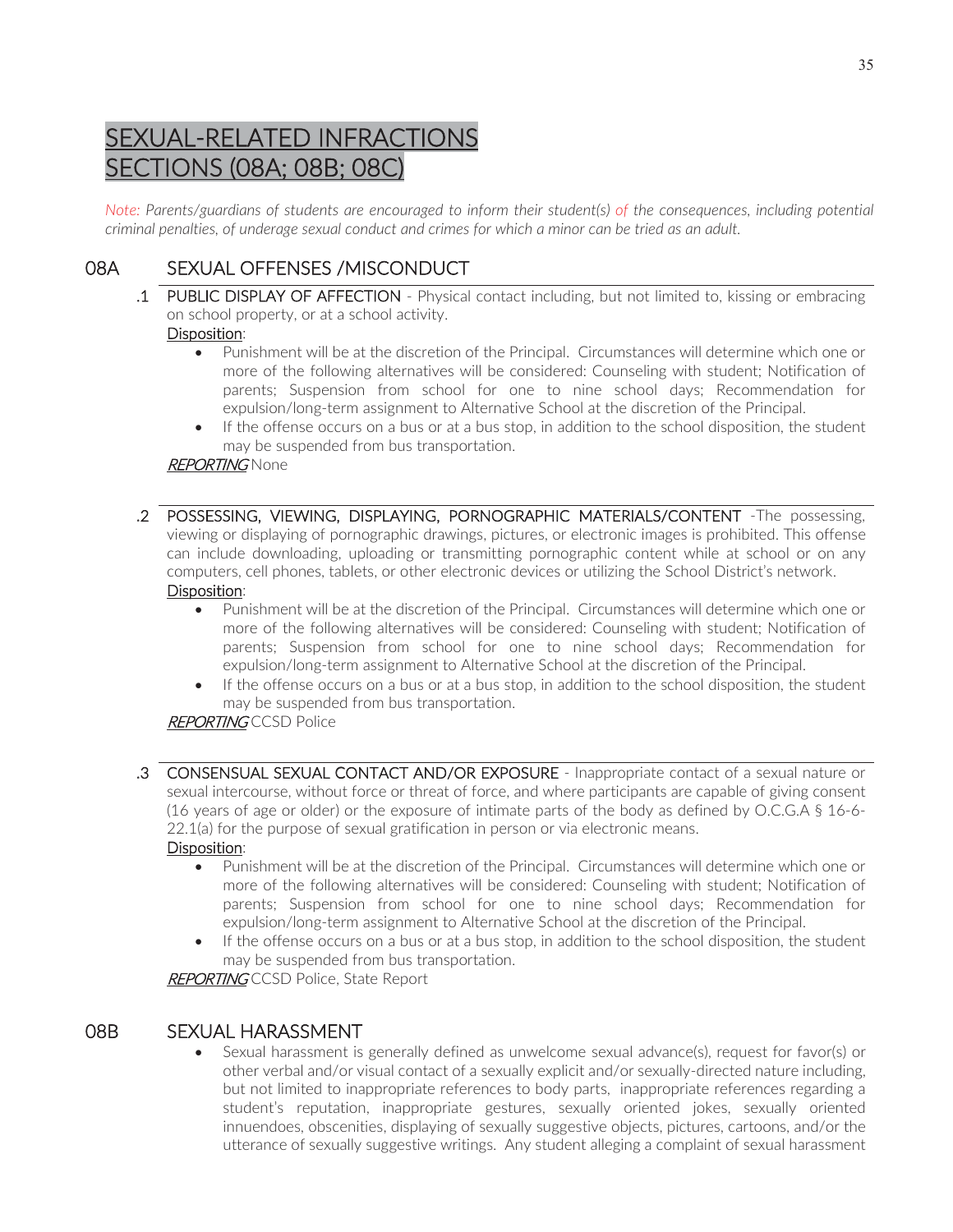should take immediate steps to inform an employee of the School District responsible for student supervision.

• Upon receiving any complaint of sexual harassment, the responsible employee will assist the student in making an appropriate reporting or will make a report him/herself to the *Title IX Coordinator* and immediately notify the Principal/work location administrator.

## .1 SEXUAL HARASSMENT; UNWELCOME COMMENTS, STATEMENTS, OR ACTIONS, NOT DIRECTED TOWARD AN INDIVIDUAL

## Disposition:

- Punishment at the discretion of the Principal, depending on the circumstances. Circumstances will determine which one or more of the following alternatives will be used: Counseling; In-School Suspension; Suspension of one to nine school days; or Recommendations for long-term assignment to Alternative School or expulsion at the discretion of the Principal.
- If the offense occurs on a bus or at a bus stop, in addition to the school disposition, the student may be suspended from bus transportation.

## **REPORTING** State Report

## .2 SEXUAL HARASSMENT; UNWELCOME COMMENTS, STATEMENTS, OR ACTIONS, DIRECTED TOWARD AN INDIVIDUAL

#### Disposition:

- Punishment at the discretion of the Principal, depending on the circumstances. Circumstances will determine which one or more of the following alternatives will be used: Counseling; In-School Suspension; Suspension of one to nine school days; or Recommendations for long-term assignment to Alternative School or expulsion at the discretion of the Principal.
- If the offense occurs on a bus or at a bus stop, in addition to the school disposition, the student may be suspended from bus transportation.

## **REPORTING** State Report

## .3 SEXUAL HARASSMENT; REPEATED VIOLATIONS OF SEXUAL HARRASSMENT POLICY Disposition:

- An immediate suspension for one to nine school days and/or recommendation for long- term assignment to Alternative School or expulsion.
- If the offense occurs on a bus or at a bus stop, in addition to the school disposition, the student may be suspended from bus transportation.
- Students who violate this section of the Code of Conduct will not be eligible for redemptive practice.

#### **REPORTING** State Report

**O8C** SEXUAL BATTERY/ABUSE - The intentional, unwelcome contact with the intimate body parts of another or the intentional exposure of intimate parts of the body as defined by O.C.G.A § 16-6-22.1(a) to another.

## Disposition:

- Suspension of one to nine school days will be at the discretion of the Principal. A recommendation for expulsion/long-term assignment to Alternative School at the discretion of the Principal.
- $\bullet$  If the offense occurs on a bus or at a bus stop, in addition to the school disposition, the student may be suspended from bus transportation.

**REPORTING** CCSD Police, District Attorney, State Report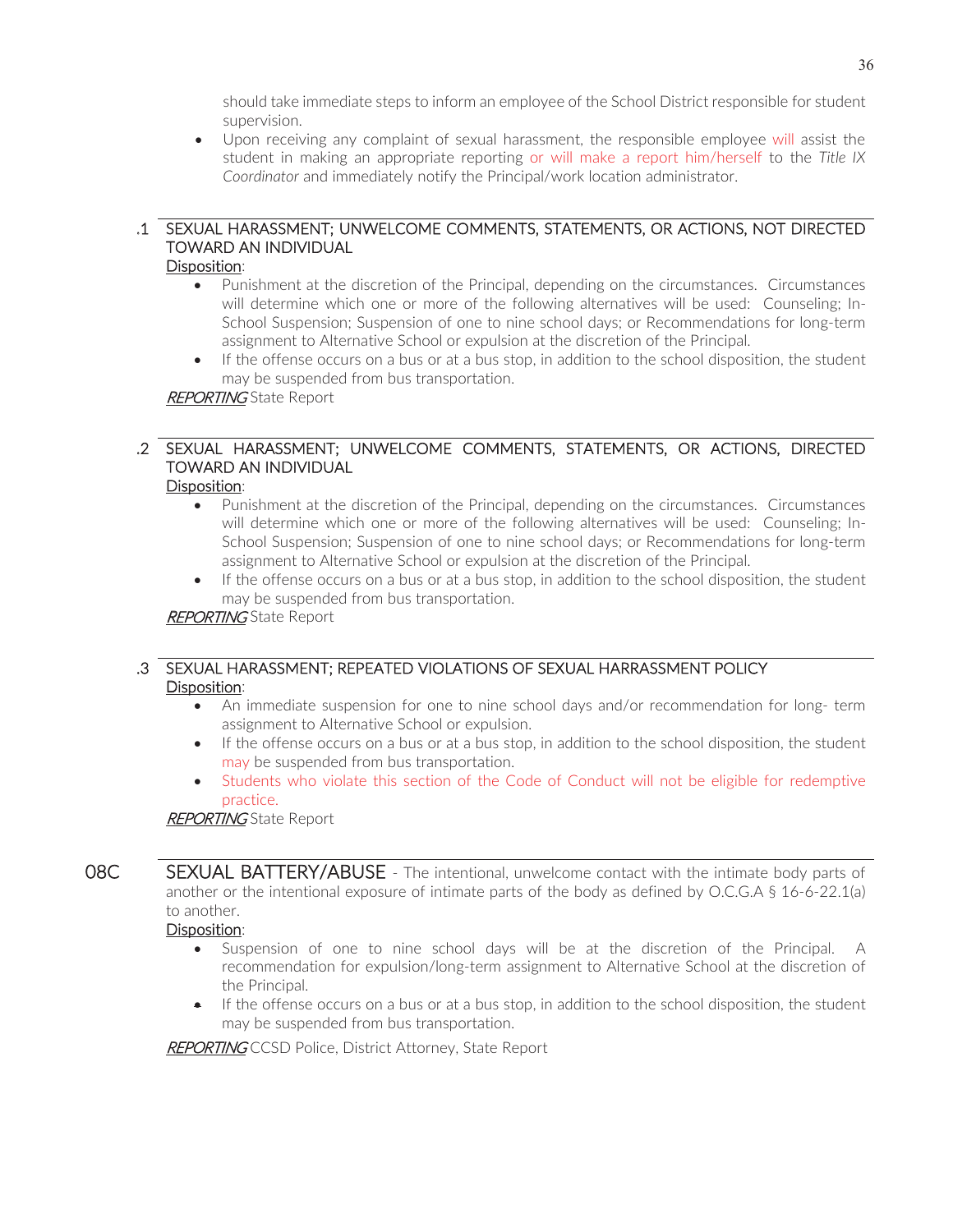# ATTENDANCE-RELATED INFRACTIONS SECTIONS (09A; 09B; 09C; 09D; 09E)

## 09A UNEXCUSED ABSENCES/TRUANCY - Unlawful school absences.

## Disposition:

Punishment at the discretion of the Principal, depending on the circumstances. Circumstances will determine which one or more of the following alternatives will be used: Detention; Parent conference and counseling; Referral to School Social Worker; Saturday School; Suspension for one to nine school days; Revocation of Parking Privileges; Revocation of Reassignment/Transfer. **REPORTING** State Report

09B UNEXCUSED TARDIES TO CLASS/SCHOOL - Unexcused tardies to school/class, as well as unexcused school check-ins/check-outs.

#### Disposition:

Punishment at the discretion of the Principal, depending on the circumstances. Circumstances will determine which one or more of the following alternatives will be used: Detention; Parent conference and counseling; Referral to School Social Worker; Saturday School; Suspension for one to nine school days; Revocation of Parking Privileges; Revocation of Reassignment/Transfer. **REPORTING** None

#### 09C SKIPPING CLASS - Skipping class. Disposition:

Punishment at the discretion of the Principal, depending on the circumstances. Circumstances will determine which one or more of the following alternatives will be used: Detention; Parent conference and counseling; Referral to School Social Worker; Saturday School; Suspension for one to nine school days; Revocation of Parking Privileges; Revocation of Reassignment/Transfer. **REPORTING None** 

## 09D SKIPPING CLASS/LEAVING CAMPUS - SKIPPING CLASS AND LEAVING CAMPUS. Disposition:

Punishment at the discretion of the Principal, depending on the circumstances. Circumstances will determine which one or more of the following alternatives will be used: Detention; Parent conference and counseling; Referral to School Social Worker; Saturday School; Suspension for one to nine school days; Revocation of Parking Privileges; Revocation of Reassignment/Transfer. **REPORTING** State Report

## 09E OTHER ATTENDANCE INFRACTIONS/OUT OF DESIGNATED AREA/ON OTHER

CAMPUSES - Other attendance infractions, to include such things as not signing in upon late arrival to school, not remaining in assigned area within school/on campus or being on other campuses without the permission of that school's administration.

## Disposition:

Punishment at the discretion of the Principal, depending on the circumstances. Circumstances will determine which one or more of the following alternatives will be used: Detention; Parent conference and counseling; Referral to School Social Worker; Saturday School; Suspension for one to nine school days; Revocation of Parking Privileges; Revocation of Reassignment/Transfer; Criminal Trespass Warning or Warrant.

**REPORTING** State Report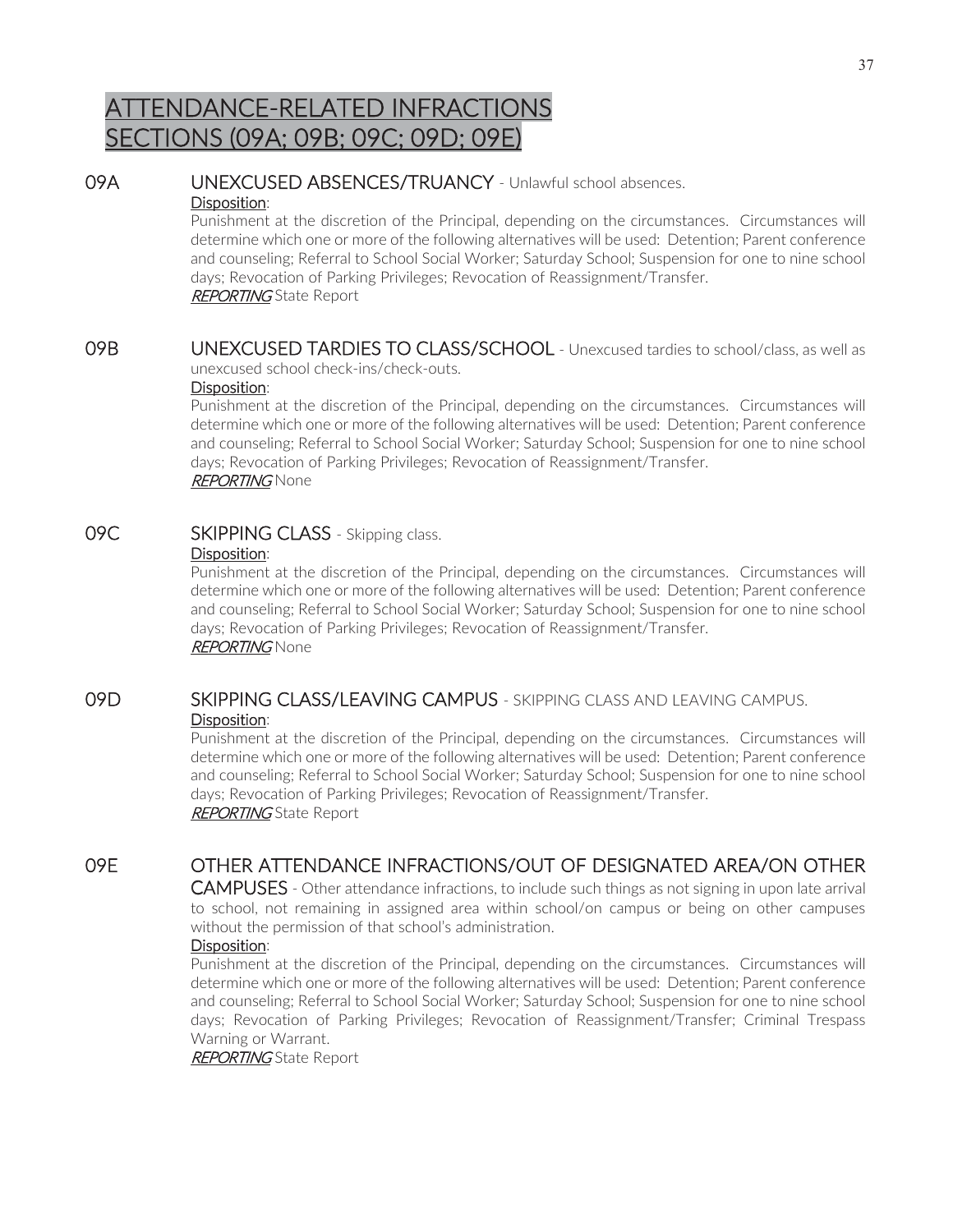# BUS-RELATED INFRACTIONS SECTIONS (10A; 10B; 10C; 10D)

10A VIOLATION OF BUS RULES - Repeated bus violations resulting in cumulative referrals. Disposition:

Punishment will be at the discretion of the Principal depending on circumstances. Students will receive suspensions that vary in length or expulsion. As the number of incidents increase, the length of suspension will increase accordingly. Circumstances will determine which one or more of the following alternatives will be considered: Contact with parent/guardian; required attendance at a safety class; long-term bus suspension; permanent bus suspension. REPORTING None

10B SCHOOL BUS ENDANGERMENT - Interference with or the endangerment of the safe operation of school buses including, but not limited to: Students distracting bus drivers; throwing objects at, from or within buses; shooting at buses; reckless endangerment; following too closely; passing bus with stop sign out; or any act that would endanger the safety of the bus and/or passengers, including the inappropriate uses of electronic devices during the operation of a school bus. Students are also prohibited from using mirrors, lasers, flash cameras or any other lights or reflective devices in a manner that might interfere with the school bus driver's operation of the school bus.

## Disposition:

Punishment will be at the discretion of the Principal depending on circumstances and may include: Suspension or revocation of parking permit, suspension from school and/or bus for one to nine school days and/or a recommendation for expulsion or long-term assignment to Alternative School. REPORTING None

10C TAMPERING WITH BUS CONTROLS - Tampering with bus controls, (i.e., lights, horn, gear shift, crossing control arm, etc.).

## Disposition:

Suspension of bus transportation at the discretion of the Principal. REPORTING None

10D IMPROPER USE OF BUS DOORS/WINDOWS/HATCHES - Use of the emergency door, emergency windows or hatches of a bus at any time except in case of an emergency or during a scheduled and supervised drill.

## Disposition:

Suspension of bus transportation at the discretion of the Principal. REPORTING None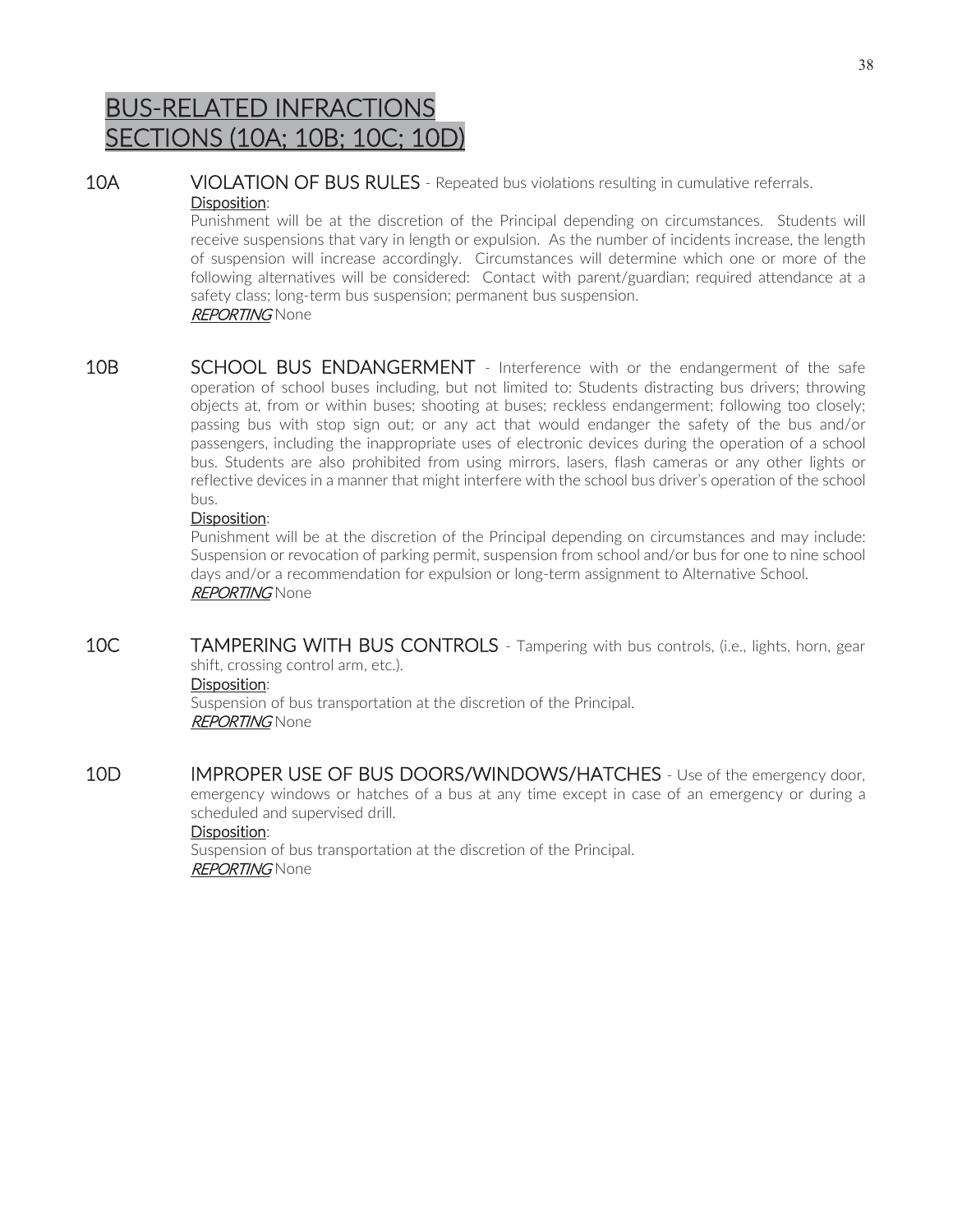# TECHNOLOGY-RELATED INFRACTIONS SECTIONS (11A; 11B; 11C; 11D)

*Note: The provisions of the current Acceptable Use Policy IFBG are incorporated herein and by reference and also located at Appendix C.* 

11A UNAUTHORIZED USE OF COMPUTER, TECHNOLOGY TAMPERING, OR ALTERING RECORDS - Unlawful or unauthorized use of CCSD computers, or attempts or threats

to tamper with technological hardware, software, cabling, and associated equipment, intentional interruption of technology services, or unauthorized access to or altering of computer records.

- Disposition:
	- Punishment at the discretion of the Principal depending on circumstances of the violation. Suspension for one to nine school days, expulsion or long-term assignment to Alternative School.
	- Restitution may be required.

REPORTING State Report

## 11B TECHNOLOGY TRESPASSING/DAMAGE/VIOLATION OF ACCEPTABLE USE

POLICY – Unauthorized destruction or alteration of computer programs and/or data or violating acceptable use policy (Appendix C).

## Disposition:

- Punishment at the discretion of the Principal depending on circumstances of the violation. Suspension for one to nine school days, expulsion or long-term assignment to Alternative School.
- Restitution may be required.

**REPORTING** State Report

11C INAPPROPRIATE OR UNAUTHORIZED USE OF ELECTRONIC DEVICE - Failure to comply with CCSD Bring Your Learning Device (BYLD) initiative (as outlined in Appendix L) or the use of an electronic device to create a disruption or disturbance in the school, on a school bus, at a school bus stop, or at any school function or event, OR, using a computer or computer network to disseminate any picture, photograph, drawing, or similar visual representation or verbal description of any information designed to encourage, solicit, or otherwise promote terroristic threats, acts of bullying another student, upskirting (observing, photographing, videotaping, filming, or video recording such individual underneath or thorough such individual's clothing), or transmission/possession of pornographic content.

## Disposition:

- Punishment at the discretion of the Principal depending on circumstances of the violation. Suspension for one to nine school days, expulsion or long-term assignment to Alternative School.
- Violations of this initiative will result in disciplinary consequences which may include but are not limited to:
- Suspension of privilege to access the BYLD network on campus.
- Appropriate disciplinary or legal action in accordance with the Student Code of Conduct and applicable laws including monetary damages.
- Possible criminal action.

## **REPORTING** None

## 11D USE/POSSESSION OF LASER POINTER - Use or possession of a laser pointer is prohibited during school hours or on school buses.

## Disposition:

- Punishment at the discretion of the Principal.
- If the offense occurs on a bus, in addition to the school disposition, the student may be suspended from bus transportation.

## **REPORTING None**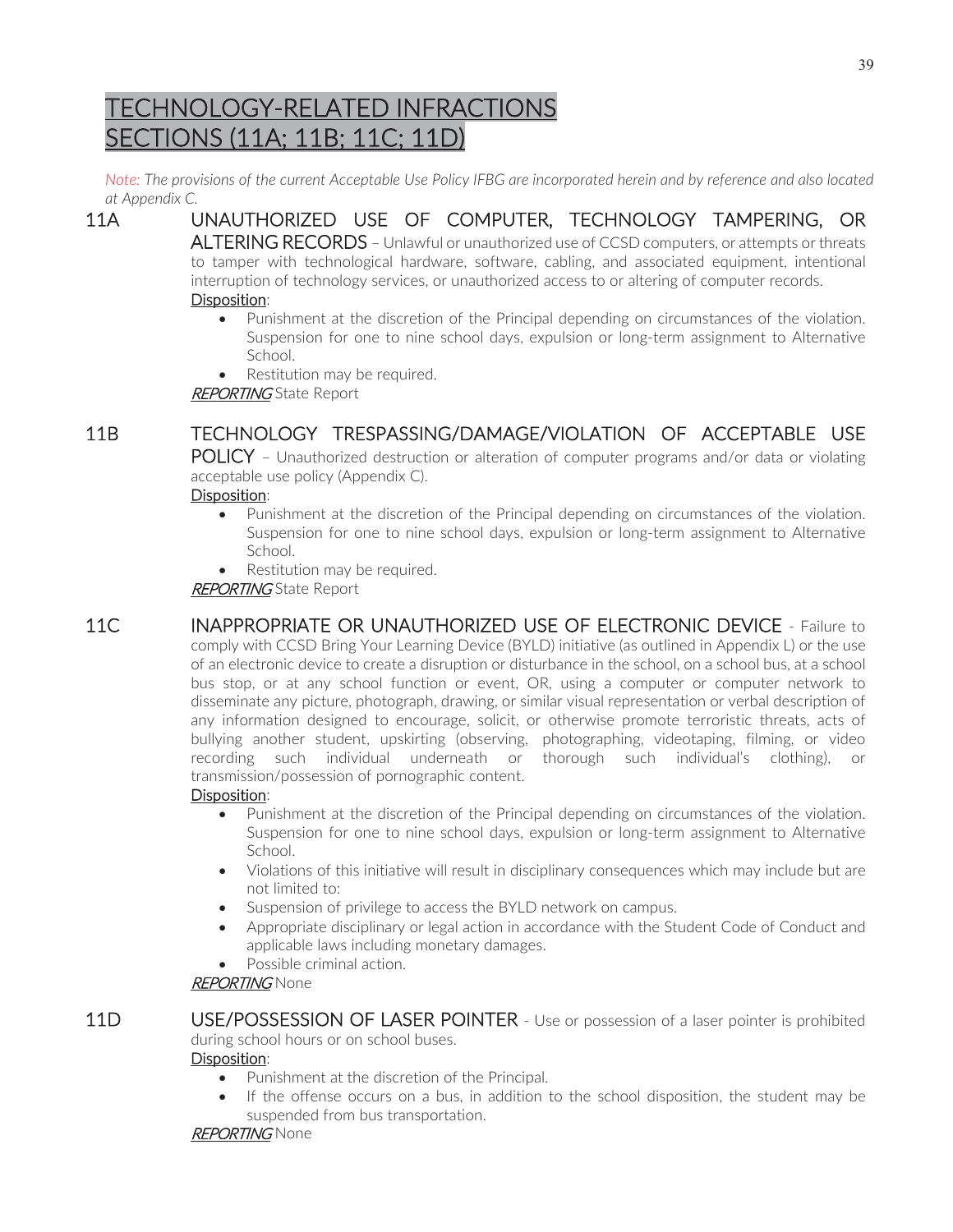# DRESS-CODE INFRACTIONS SECTION (12A)

12A DRESS CODE VIOLATIONS - Failure to comply with the CCSD Dress Code (as outlined in Appendix A).

## .1 DRESS CODE VIOLATIONS; NON-OFFENSIVE OR NON-SUGGESTIVE CLOTHING Disposition:

Punishment will be at the discretion of the Principal. Circumstances will determine which one or more of the following alternatives will be considered: Parent notification; Counseling with student and/or parents to include opportunity to correct dress. **REPORTING** State Report

 .2 DRESS CODE VIOLATIONS; OFFENSIVE OR SUGGESTIVE CLOTHING INCLUDING ANY GRAPHICAL DISPLAY OF GUNS OR GUN PARAPHERNALIA GLORIFYING VIOLENCE Disposition:

Punishment will be at the discretion of the Principal. Circumstances will determine which one or more of the following alternatives will be considered: Parent notification; Counseling with student and/or parents to include opportunity to correct dress.

REPORTING State Report

## .3 DRESS CODE VIOLATIONS; THREE OR MORE OFFENSES IN THE SAME SCHOOL YEAR Disposition:

- Punishment will be at the discretion of the Principal. Circumstances will determine which one or more of the following alternatives will be considered: Parent notification; Counseling with student and/or parents to include opportunity to correct dress.
- Refusal to comply with the dress code, repeated offenses, or violations of a severe nature may result in a higher degree of discipline as outlined in the disciplinary code under such offenses as "violation of anti-gang policy" "disruption" "major disruption" "willful refusal to comply" "refusal to accept/attend discipline action" and/or "repeated violation of school rules."

REPORTING State Report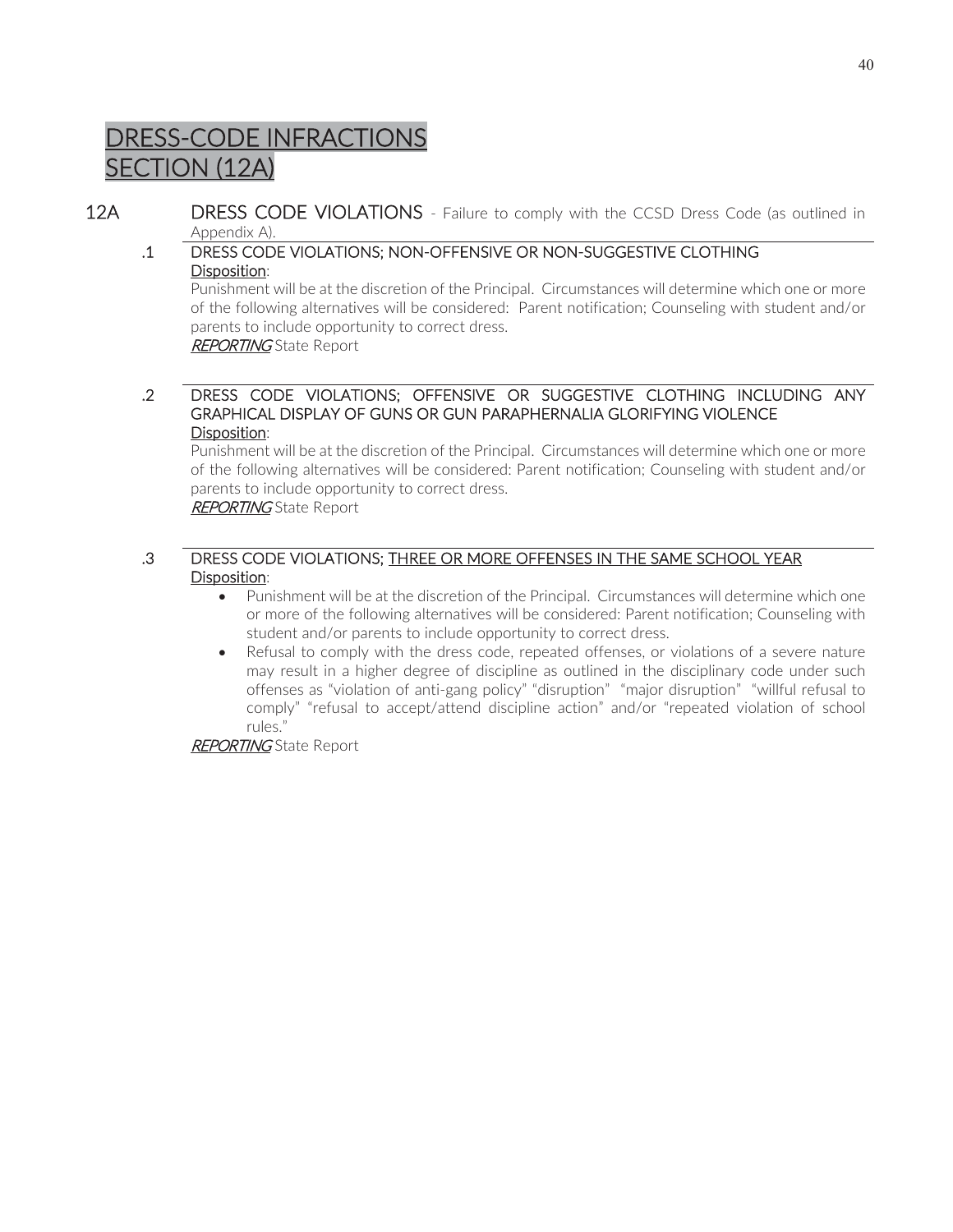# MISCELLANEOUS INFRACTIONS SECTIONS (13A; 13B; 13C; 13D; 13E; 13F; 13G)

13A UNPREPARED FOR CLASS - Failure to carry paper, pencil, pen, books, required electronic devices and/or other materials to class that have been designated by the teacher as necessary for work and participation in the class.

## Disposition:

Punishment will be at the discretion of the Principal or designee. REPORTING None

- **13B WILLFUL REFUSAL TO COMPLY** Willful refusal to carry out valid instructions of any faculty member, staff member, or bus driver when at any school or school function, or on a school bus. Disposition:
	- Punishment will be at the discretion of the Principal. Suspension for one to nine school days, depending on the circumstances. Recommendation for long-term assignment to Alternative School or expulsion will be at the discretion of the Principal.
	- If the offense occurs on a bus, in addition to the school disposition, the student may be suspended from bus transportation.

## **REPORTING** State Report

## 13C **FAILURE TO ATTEND/ACCEPT DISCIPLINARY ACTION** - Failure to attend detention or accept disciplinary action.

## Disposition:

- Punishment will be at the discretion of the Principal. Suspension of one to nine school days, depending on the circumstances. Repeated violations could result in recommendation for long-term assignment to Alternative School or expulsion.
- If the offense occurs on a bus, in addition to the school disposition, the student may be suspended from bus transportation.

## **REPORTING** State Report

13D **ACADEMIC DISHONESTY; CHEATING/PLAGIARISM** - Cheating and/or plagiarism on school assigned work.

#### .1 ACADEMIC DISHONESTY; UNAUTHORIZED ASSISTANCE TO OR BY ANOTHER PERSON ON CLASSROOM ASSIGNMENTS OR PROJECTS Disposition:

- The student will receive a reduction in credit, or no credit, for any test, project or other school assignment for which the student was found to have cheated or plagiarized. The amount of credit received by the student in this situation will be determined by the teacher, with approval from the Principal.
- Additionally, at the discretion of the Principal, and upon notification of the parent(s), the following consequences may be added to the disposition regarding any student found to have cheated or plagiarized a test, project or other school assignment: Detention; In-School Suspension; and Saturday School. This disposition may also include requiring the student to properly complete the previous assignment where there was cheating/plagiarism.

## **REPORTING** State Report

## .2 ACADEMIC DISHONESTY; PLAGIARISM OR CHEATING ON CLASSROOM ASSIGNMENTS OR **PROJECTS**

- Disposition:
	- The student will receive a reduction in credit, or no credit, for any test, project or other school assignment for which the student was found to have cheated or plagiarized. The amount of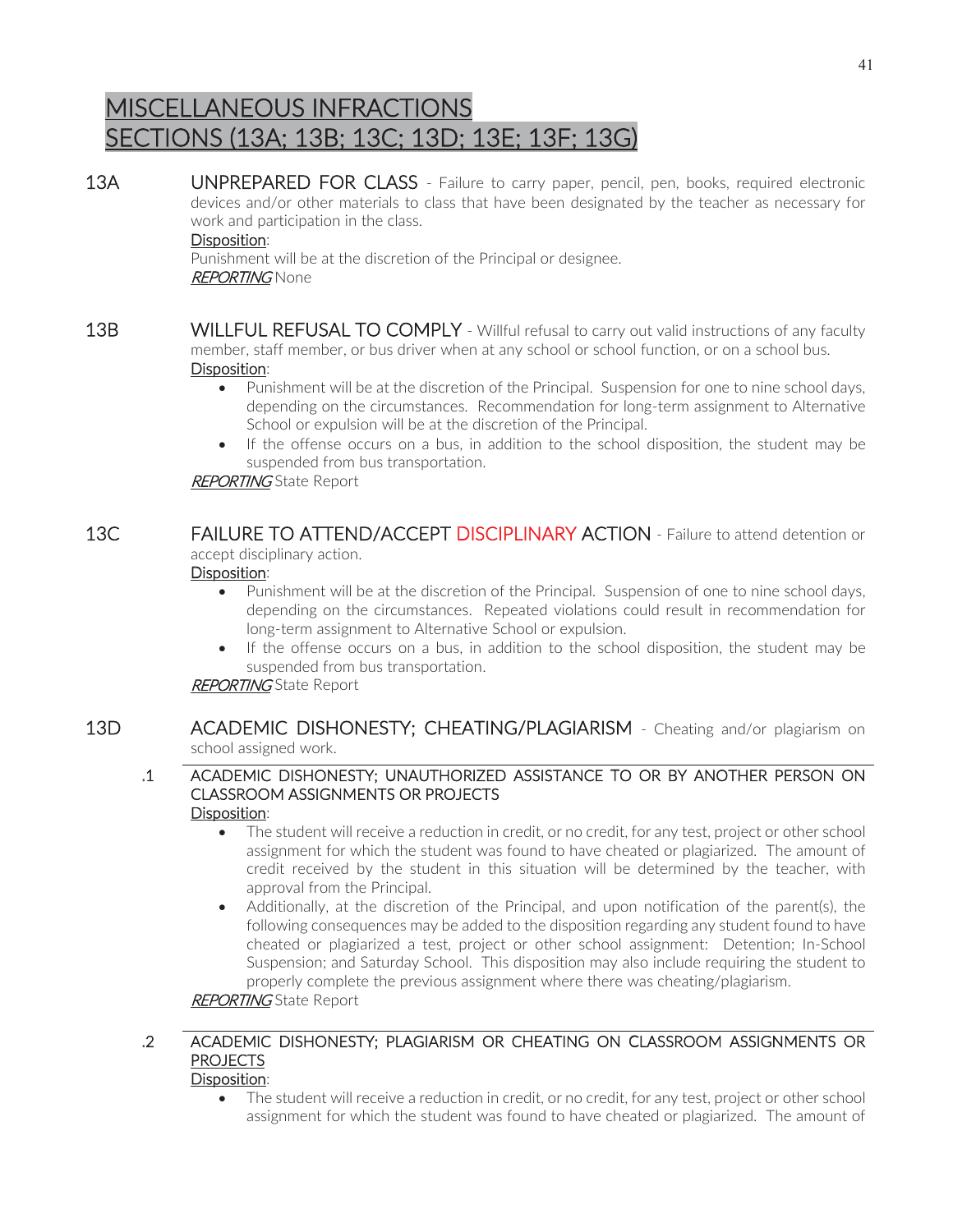credit received by the student in this situation will be determined by the teacher, with approval from the Principal.

• Additionally, at the discretion of the Principal, and upon notification of the parent(s), the following consequences may be added to the disposition regarding any student found to have cheated or plagiarized a test, project or other school assignment: Detention; In-School Suspension; and Saturday School. This disposition may also include requiring the student to properly complete the previous assignment where there was cheating/plagiarism.

**REPORTING** State Report

#### .3 ACADEMIC DISHONESTY; PLAGIARISM OR CHEATING ON MAJOR EXAMS OR STATEWIDE/NATIONAL ASSESSMENTS; OR, THREE OR MORE OFFENSES IN THE SAME SCHOOL YEAR Disposition:

- The student will receive a reduction in credit, or no credit, for any test, project or other school assignment for which the student was found to have cheated or plagiarized. The amount of credit received by the student in this situation will be determined by the teacher, with approval from the Principal.
- Additionally, at the discretion of the Principal, and upon notification of the parent(s), the following consequences may be added to the disposition regarding any student found to have cheated or plagiarized a test, project or other school assignment: Detention; In-School Suspension; and Saturday School. This disposition may also include requiring the student to properly complete the previous assignment where there was cheating/plagiarism.

## **REPORTING** State Report

13E **GAMBLING** - The act of betting or wagering a thing of value upon the outcome of some random event. The act of betting or wagering upon a card game, dice, video game or the other games of chance or skill.

## Disposition:

- Punishment at the discretion of the Principal depending on circumstances.
- If the offense occurs on a bus in addition to the school disposition, the student may be suspended from bus transportation.

## REPORTING None

13F ILLEGAL PARKING/TRAFFIC VIOLATIONS - Illegal parking and traffic violations on school property. Illegal parking is defined as the parking of any vehicle in an area not designated by school officials for parking or parking a vehicle without a valid permit. Disposition:

• Penalty will be at the discretion of the Principal and may include revocation of parking privileges/suspension from school. Vehicles will be towed.

**REPORTING CCSD Police** 

13G REPEATED VIOLATIONS OF SCHOOL RULES - Multiple and/or repeated violations of school rules.

## Disposition:

Punishment will be at the discretion of the Principal depending on circumstances. Consequences can include suspension for one to nine school days, expulsion or long-term assignment to Alternative School.

**REPORTING** State Report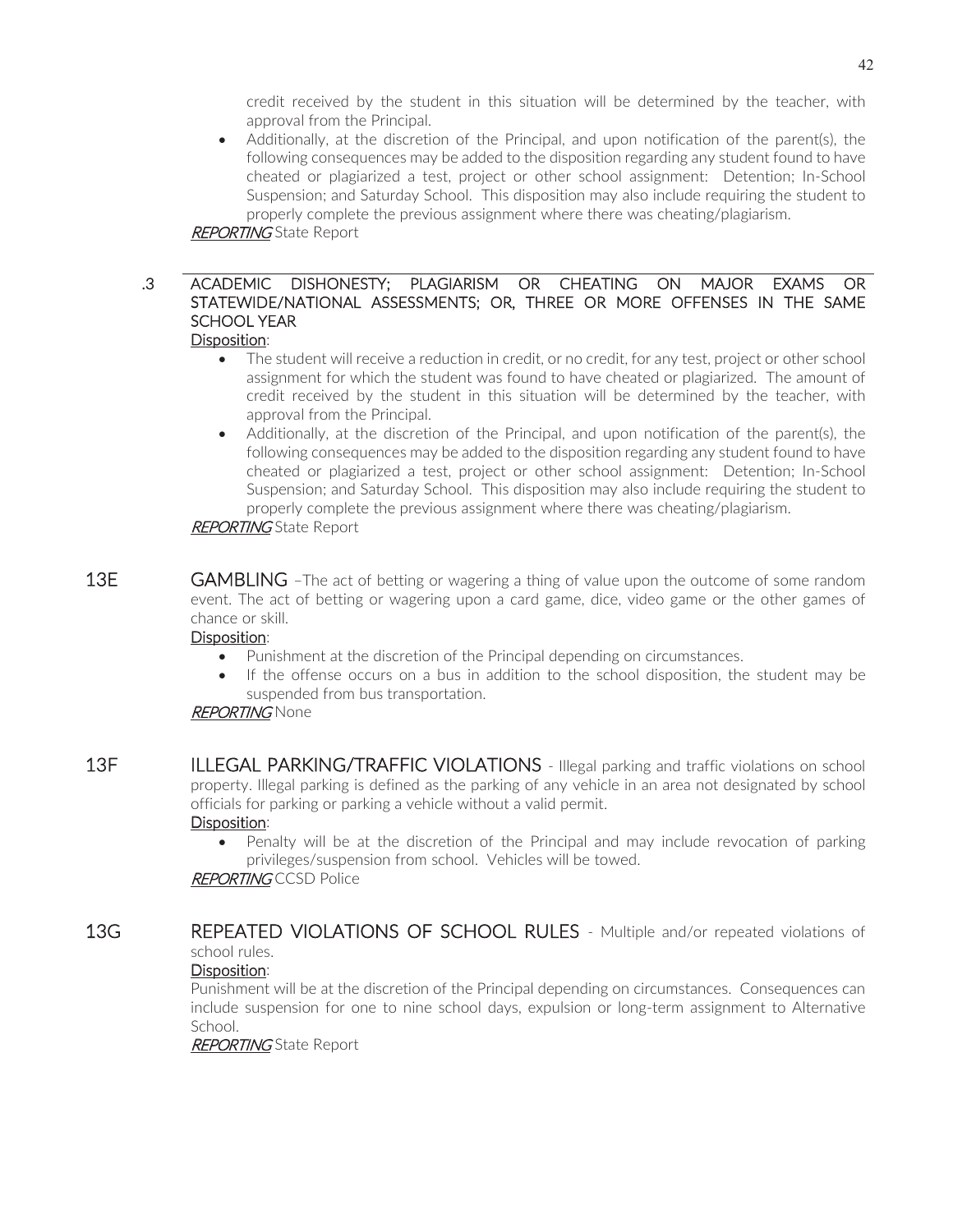# UNSAFE SCHOOL CHOICE OPTION SECTION (14)

14 AGGRAVATED BATTERY TO EMPLOYEE; AGGRAVATED BATTERY TO STUDENT; AGGRAVATED CHILD MOLESTATION; AGGRAVATED SEXUAL BATTERY; AGGRAVATED SODOMY; ARMED ROBBERY; FIRST DEGREE ARSON; KIDNAPPING; MURDER; RAPE; OR, VOLUNTARY MANSLAUGHTER

## Disposition:

- Immediate suspension for one to nine school days;
- Tribunal will be scheduled, with recommendation for long-term assignment to Alternative School or expulsion.
- If the offense occurs on a bus or at a bus stop, in addition to the school disposition, student will be suspended or expelled from bus transportation. Students who violate this section of the Code of Conduct will not be eligible for redemptive practice.

In conjunction with the Principal and the Office of School Operations, students individually victimized by any such documented incident may seek a school transfer under Unsafe School Choice Options (USCO) provisions.

REPORTING CCSD Police, District Attorney, State Report, Federal Report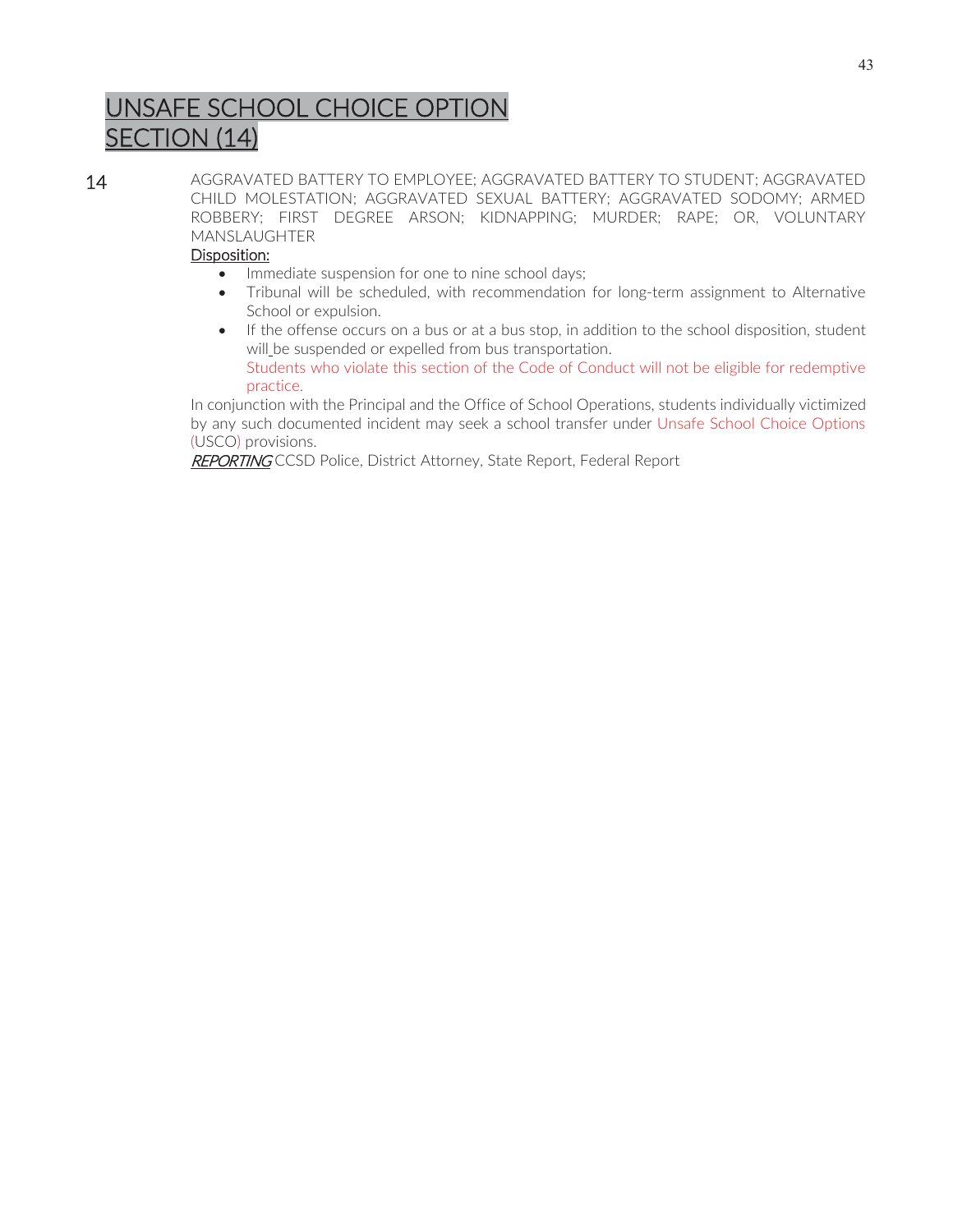## Appendix A: CCSD Student Dress Code

The purpose of a dress code is to promote an orderly learning environment in our schools while preparing all students for later success in the workplace. The CCSD Student Dress Code was developed through the direction of the Superintendent and with the cooperation of parents, students, teachers, and administrators.

CCSD students are expected to dress in a manner that is conducive to a good learning environment. Accordingly, the administration reserves the right to determine if accessories/clothing are too casual, too revealing or too distracting for school dress. Additionally, the administration reserves the right to prohibit accessories/clothing if those items create a potential safety or injury risk to the individual student or others; or, if the administration determines that they create a reasonable disruption to the classroom or school environment.

Note: While the Student CCSD Dress Code guidelines may be modified for students at the elementary school level, any changes at the middle and high school levels, as described above, cannot compromise or negate existing provisions.

## APPROVED FOR SCHOOL WEAR

## PANTS AND SHORTS

- Length must be appropriate (mid-thigh 5" from the top of kneecap as measured by a ruler or the width of a 3x5 index card);
- Size appropriate-waist, seat and inseam; must be hemmed or cuffed;
- Cannot be altered from their original form.
- **Pants made of stretch material that conforms to the legs and hips must be accompanied by a blouse/shirt that** extends below the waist and buttocks.

## SKIRTS AND DRESSES

- Skirts must be size appropriate and be worn at waistline;
- Shoulders must be covered, and arm holes must be tight fitting;
- **E** Length must be appropriate (3" from the top of kneecap as measured by a ruler or the length of a 3x5 index card);
- Slits in skirts must be appropriate (no slit above the three-inch rule);
- Cannot be altered from their original form.

## SHIRTS AND BLOUSES

- Must be size appropriate;
- **Long or short sleeved, dress shirt, polo type, sleeveless with appropriate, tight-fitting armholes (no tank tops,** no halter tops, no spaghetti straps);
- T-shirts or sweatshirts must have no writing, pictures, or graphics that unreasonably attract the attention of other students or cause disruption or interference with the operation of the school (e.g., vulgarity, sexual innuendo);
- Hems must be below the belt line even with arms raised above the head or when the student is seated;
- Cannot be altered from their original form.

## **SHOES**

All students must wear appropriate shoes (examples: dress, tennis, sandals, clogs).

## UNDERGARMENTS

Appropriate undergarments must be worn at all times.

## **ACCESSORIES**

Belts are optional and are to be proper length tucked into belt loops.

## NOT APPROVED FOR SCHOOL WEAR

- Pants that touch the ground or floor;
- Holes above the knee that are inappropriately revealing;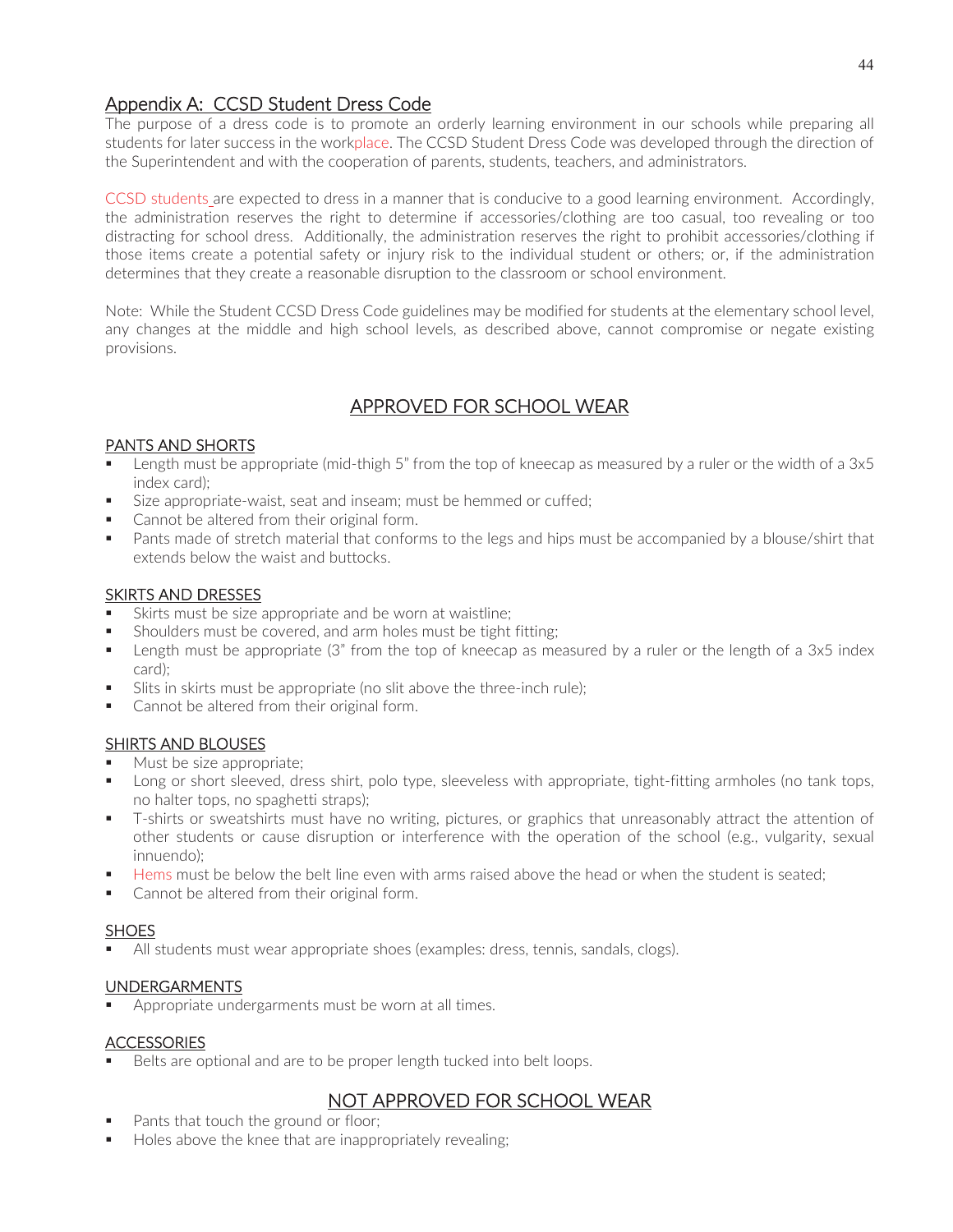- **Pants, dresses, skirts, shorts and shirts that have frayed ends;**
- See-through clothing;
- Sleeveless shirts, blouses, without appropriate (tight-fitting) armholes;
- Deep-scooped necklines;
- Shirts/blouses that are tight-fitting and/or inappropriately revealing;
- Clothing that shows the bare midriff, bare back or the bare shoulders;
- Pajamas, bedroom shoes, or other sleep wear, unless approved for special occasions;
- Articles of clothing which advertise or display the symbols of drugs, tobacco products or alcoholic beverages;
- Clothing which displays or implies profane or obscene language or symbols;
- Emblems, insignias, badges, tattoos or other symbols where the effect thereof is to unreasonably attract the attention of other students or cause disruption or interference with the operation of the school;
- Hats, sunglasses and caps are not to be worn in the school building unless approved for special occasions (All hats and caps will be properly stored during the school day).
- Chains hanging from wallets or clothing:
- Exposure of undergarments of any type;
- Display or wearing of any gang articles, paraphernalia or clothing that can be construed as being gang related;
- **Display or wearing clothing depicting weapons or weapon paraphernalia glorifying violence;**
- Jewelry that is offensive, distracts or is studded or pointed is unacceptable. Heavy chains are not allowed.

## Notes:

.

- Uniforms for school related activities are acceptable as approved by the school administration. Female cheerleaders must wear warm-ups under cheerleading uniforms except during games and pep rallies.
- The school administration reserves the right to alter the dress code for special occasions or extracurricular activities.
- **Parents who require an exemption from the dress code for religious, cultural, or short-term medical reasons** may make application to the Principal.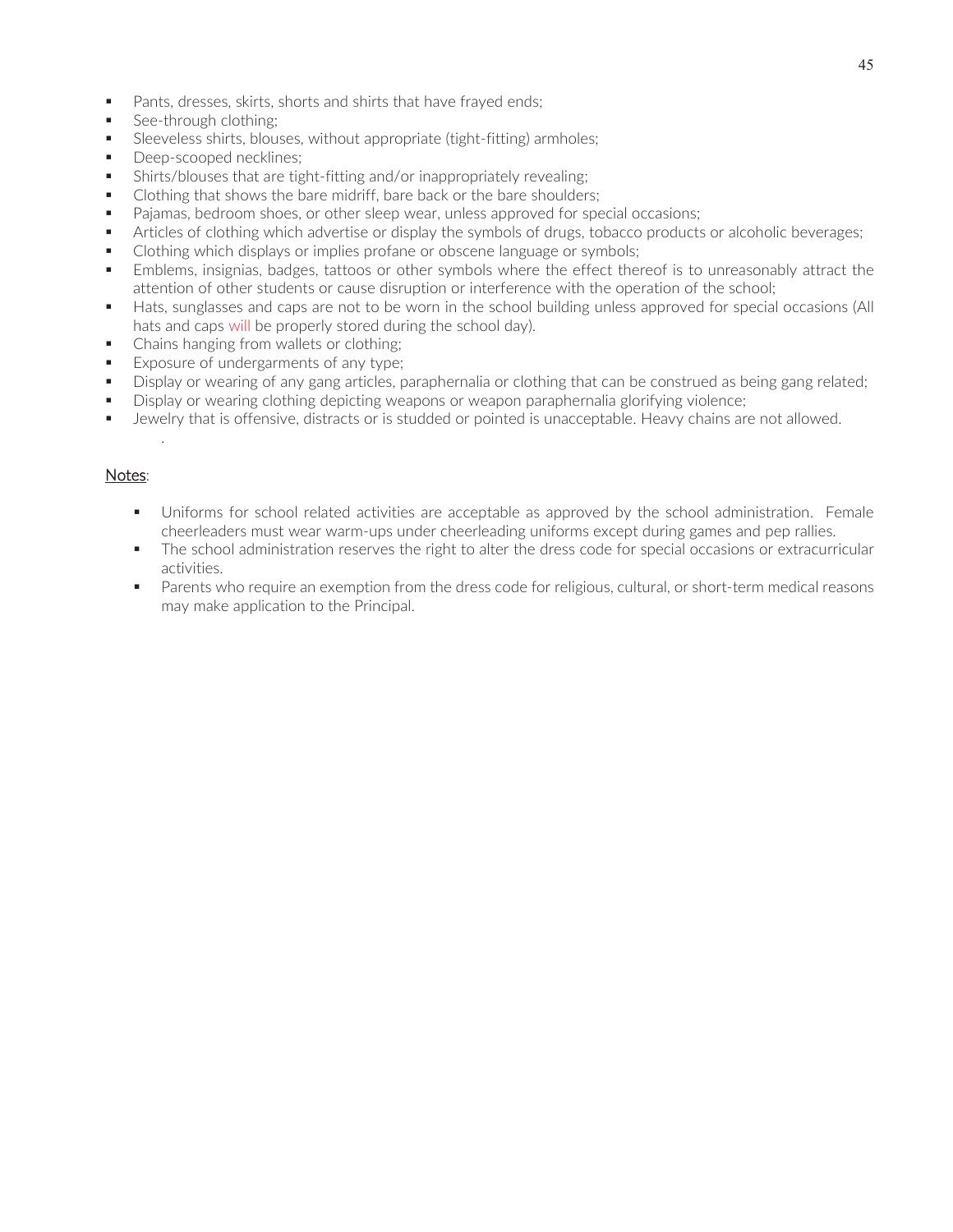## Appendix B: Resources for Cherokee County Families

AID Atlanta: AID Atlanta is a non-profit, community-based AIDS services organization, serving individuals infected and affected by the AIDS epidemic. Founded in 1982, AID Atlanta is the Southeast's largest AIDS services organization, sponsoring education programs to stop the spread of HIV/AIDS and providing comprehensive support and services for people living with HIVAIDS. Since its founding, AID Atlanta has grown to become the leader in the fight against the AIDS epidemic in Atlanta. www.aidatlanta.org 404.870.7700

Alcoholics Anonymous: a fellowship of men and women who share their experience, strength and hope with each other that they may solve their common problem and help others to recover from alcoholism. www.atlantaaa.org 404.525.3178

Alateen/Alanon: For those concerned about someone else's drinking. www.ga-al-anon.org 404.687.0466

American Red Cross: The Red Cross is committed to saving lives and easing suffering. This diverse organization serves humanity and helps you by providing relief to victims of disaster, both locally and globally. The Red Cross is responsible for half of the nation's blood supply and blood products. The Red Cross gives health and safety training to the public and provides emergency social services to U.S. military members and their families. In the wake of an earthquake, tornado, flood, fire, hurricane or other disaster, it provides relief services to communities across the country. The Red Cross is America's most trusted charity, and it needs the support of compassionate Americans to succeed. www.redcross.org 1.800.435.7669

## Boys and Girls Club: 770.720.7712

Cherokee Family Violence Center: P.O. Box 489, Canton, GA 30114 770.479.1703

Cherokee County Health Department: 1219 Univeter Road, Canton, GA 30115 770.345.7371; Woodstock Office: 7545 North Main Street, Suite 100 Woodstock, GA 30188 770.928.0133

Children's Healthcare of Atlanta: Children's Healthcare of Atlanta specializes in pediatric health care, research, and education. Formed in 1998 when Egleston Health Care System merged with Scottish Rite Children's Medical Center, the company has over 430 beds in its two children's hospitals, 16 other health care facilities, and contracts with 1287 physicians. It has been recognized for its pediatric services in cardiology, cancer treatment, and transplants. CHOA www.choa.org 404.325.6000

The Council on Alcohol and Drugs: The Council on Alcohol and Drugs is a substance abuse prevention and education agency that develops programs and materials based on the most current research on drug use and its impact on community. The Council's mission is to combat substance abuse, and related problems, through prevention education, social policy and information dissemination. Since its establishment in 1969, we have served the community through high-quality services and effective prevention programs. We have an exciting range of educational programs and services designed to engage children & teens, address the needs of parents, and to provide employers, educators, health professionals, policy-makers and the media with authoritative information on tobacco, alcohol and drugs such as marijuana, cocaine, and heroin. www.livedrugfree.org 404.223.2480

Georgia Emergency Management Agency: A part of the Office of the Governor, The Georgia Emergency Management Agency (GEMA) operates on 24-hour call to assist local authorities in responding to emergencies. www.gema.ga.gov 404.635.7000

Georgia PTA: The PTA Mission is to support and speak on behalf of children and youth in the schools and before governmental agencies and other organizations that make decisions affecting children; to assist parents in developing the skills they need to raise and protect their children; and to encourage parent and public involvement in the schools of this nation. www.georgiapta.org 404.659.0214

Highland Rivers/Cherokee Mental Health: 191 Lamar Haley Parkway, Canton, GA 30114-8019 770.704.1600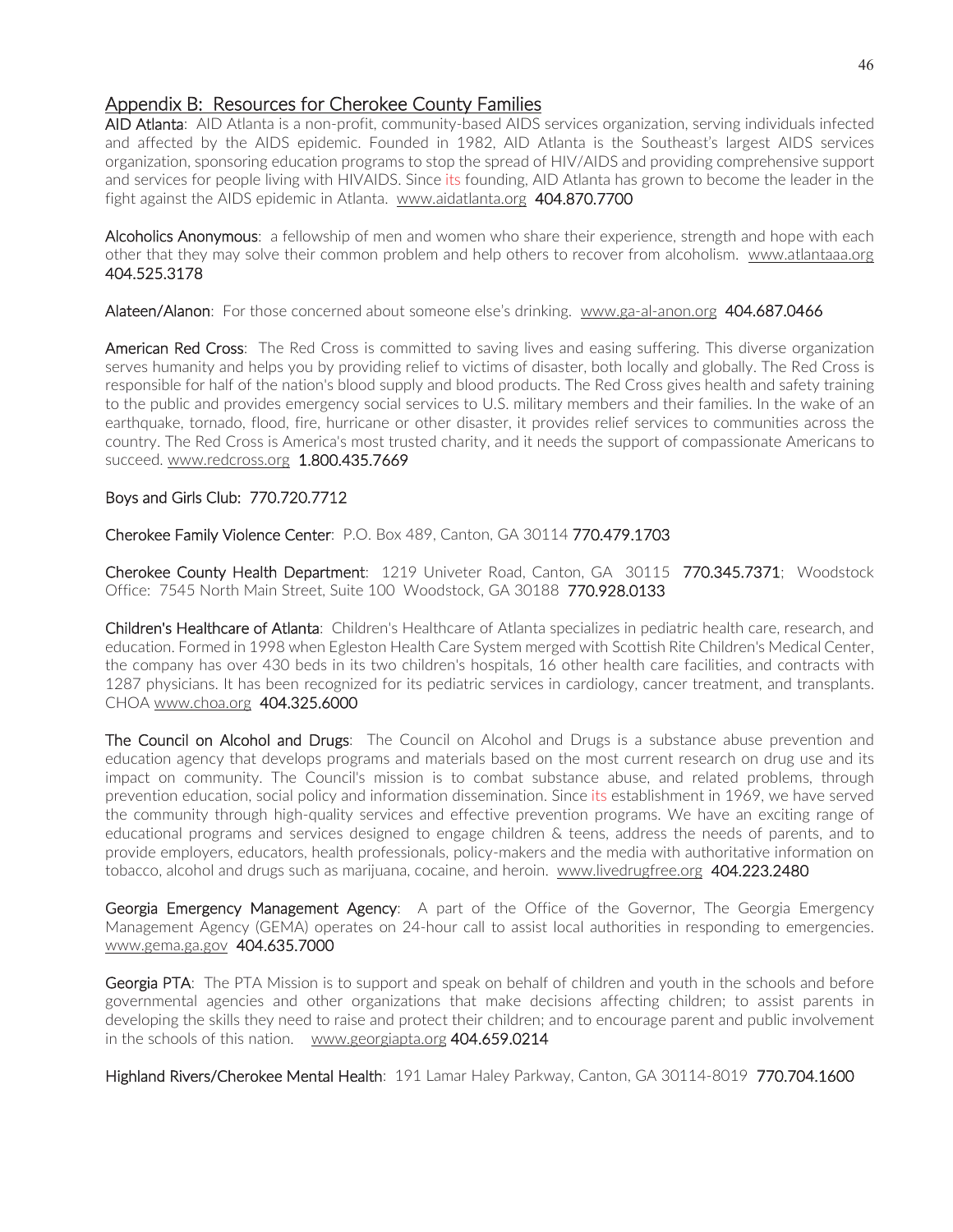Learning Disabilities Association of Georgia: The goals of LDAG is to develop programs to advance parenting skills and understanding; increase skills of parents and adults with LD/ADHD in improving their advocacy skills, effectiveness, and self-knowledge; gain community awareness and acceptance by improving educational, vocational and employment services and opportunities; and provide opportunities for related professionals to enhance their knowledge and skills in the evolving field of learning disabilities and attention deficit disorders. http://georgia.ldaamerica.net ldaofgeorgia@gmail.com

Link Counseling Center: The Link offers short-term to long-term therapy. In addition, a number of support groups and educational programs are offered. The Link offers services on a sliding fee scale when needed. Programs offered: Children in Crisis and Grief Suicide Prevention and Aftercare Community Education, Training and Supervision. www.thelink.org 404.256.9797

Mental Health America of Georgia: The Mental Health America of Georgia works to enhance the mental health of all Georgians. They want to give all Georgians access to culturally competent and appropriate mental health services and information including prevention, early intervention, treatment and recovery. www.mhageorgia.org 404.527.7175

Northside Hospital Cherokee: NH-C is committed to advancing health care in Cherokee County. With medical providers trained in pediatric and adult care, NH-C has created a multidisciplinary approach with over 800 physicians on its campus. Families seeking primary care, cardiovascular, orthopedic physicians or radiology services can contact Northside Hospital Cherokee www.northside.com 770.224.1000

Parent Alert: Home drug test service. Quick, thorough and accurate. www.parentsalert.com 404.691.8055

Peachford Hospital: Peachford Behavioral Health System of Atlanta has served metropolitan Atlanta and the near North Georgia area in providing specialized treatment programs for children, adolescents, adults and seniors suffering from emotional, behavioral and psychiatric disorders as well as addictions. www.peachford.com 770.454.2302

Prevent Child Abuse Georgia: Prevent Child Abuse Georgia's toll-free statewide Helpline provides information, referrals, and support for parents, survivors of abuse (including bullying), professionals, community members, children, adolescents, families, educators, and more. www.preventchildabusega.org 1.800.CHILDREN

Ridgeview Institute: Located in Smyrna, Georgia, Ridgeview's mission is to provide a comprehensive continuum of mental health and addiction treatment services based upon a commitment to excellence and quality care to patients and families within the communities we serve. www.ridgeviewinstitute.com 770.434.4567

Note: While this listing of local agencies is intended for use as a potential resource by Cherokee County individuals and families, inclusion on the list should not be considered as a preference expressed by the School District or as a referral for services by the School District.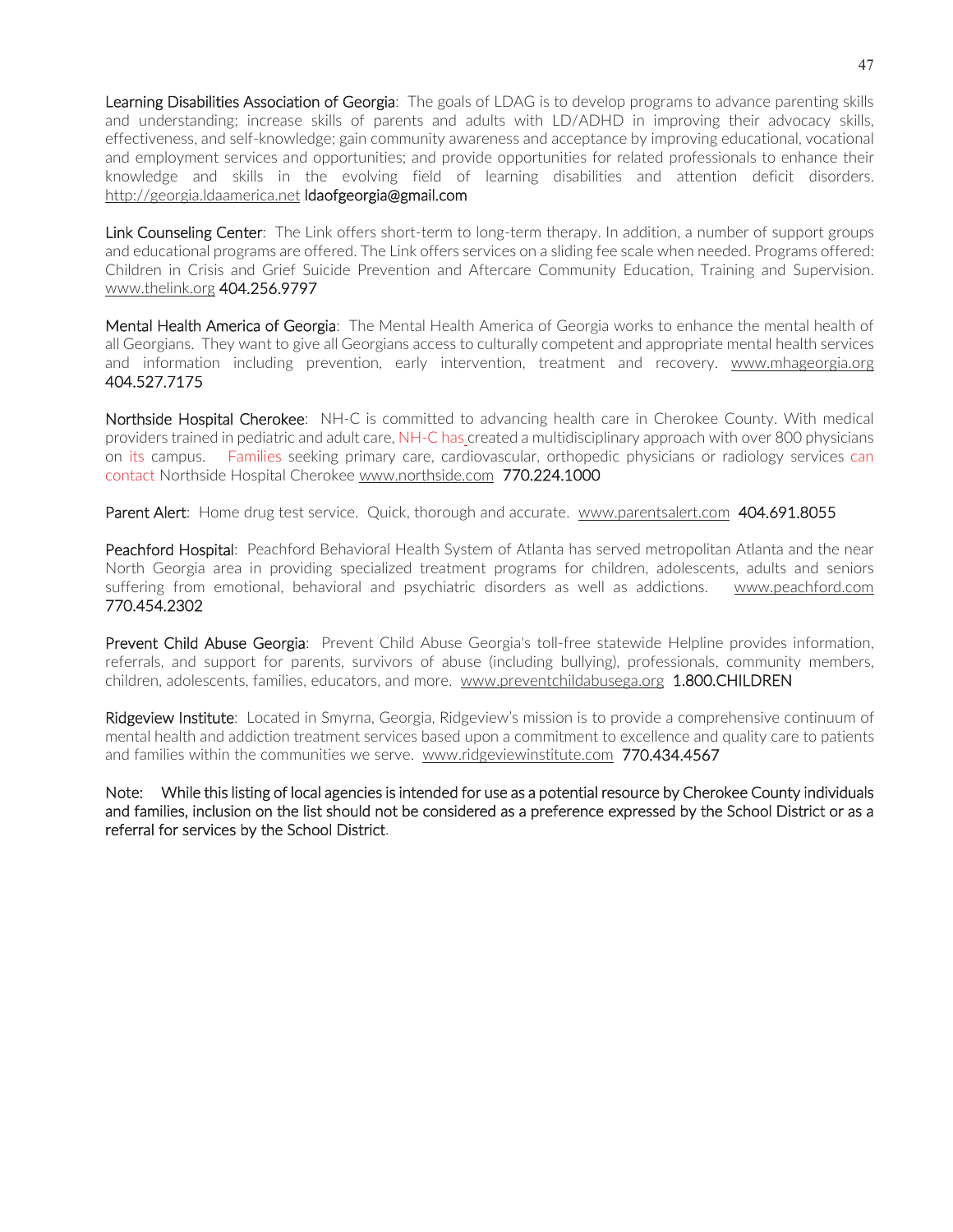## Appendix C: CCSD Acceptable Use Policy BOARD POLICY Descriptor Code: IFBG Internet Acceptable Use

The Board of Education recognizes that electronic media, such as the Internet, offers vast, diverse, and unique resources to both students and teachers that should promote educational excellence in our schools. The intent of this Policy is to help ensure that all uses of the School District's Internet connection are for support of education and research and are consistent with the goals and educational philosophy of the School District.

## I. INTERNET PROTECTION

The School District will utilize a required technology protection measure as defined in the Children's Internet Protection Act (CIPA). To the extent practicable, this technology protection measure will restrict access to visual depictions that are obscene, pornographic or harmful to minors, as defined in CIPA. Subject to administrative approval, technology protection measures may be disabled or minimized only for bona fide research or other lawful purposes.

All of the School District's Internet users are subject to the following rules and regulations:

## II. STANDARDS FOR USAGE

- 1) Acceptable Use: The purpose of the school Network/Internet is to support research and education in and among academic institutions in the United States and the world by providing access to unique resources and the opportunity for collaborative work. The use of the network must be consistent with the educational objectives of the School District. Transmission of any material in violation of any U.S., or state regulation or School District Policy is prohibited. This includes, but is not limited to the following: copyrighted material, threatening or obscene material or material protected by trade secret. Use for commercial activities or product advertisement is not acceptable unless approved by the School District. Use for political lobbying is prohibited, however, users may communicate with elected officials to express an opinion on political issues. All users will follow Internet Safety Guidelines developed by the School District.
- 2) Privileges: Each user who receives access to the Internet must first participate in an Internet safety/acceptable use Policy training session. The use of the Internet is a privilege, not a right, and inappropriate use will result in a restriction of those privileges and may result in additional administrative disciplinary action. Also, the School District network administrator may close an account at any time as deemed necessary for the safety of the users and for the security and integrity of the School District's Network/Internet services.
- 3) **Security:** Security on any computer system is a high priority, especially when the system involves many users. Passwords provide a level of security and must not be shared. Unauthorized attempts to logon to a Network/Internet as a network administrator or other system user may result in cancellation/denial of user privileges. Any user(s) identified as a security risk or having a history of problems with other computer systems may be denied access to the Network/Internet services throughout the School District. If a security problem on the Network/Internet is suspected, users are required to notify the School District's Division of Technology and Information Services as soon as possible.
- 4) Network/Internet Use Behavior Standards: All internet users are expected to abide by the following guidelines. These standards of behavior include, but are not limited to the following:
	- a. Illegal activities are strictly prohibited.
		- i. Violation of  $O.C.G.A.$  § 16-9-93 as it pertains to computer theft, computer trespass, and computer invasion of privacy, computer forgery, and computer password disclosure
		- ii. Violation of O.C.G.A. § 1 6-11-37.1 as it pertains to dissemination of information through a computer or computer network of information, any picture, photograph, drawing, or verbal description designed to encourage, solicit or promote terroristic acts and/or threats
		- b. Submitting, publishing or displaying profanity, vulgarities, defamatory language, intentionally inaccurate information, or inappropriate language is prohibited.
			- c. Use of an identity other than the user's own is prohibited.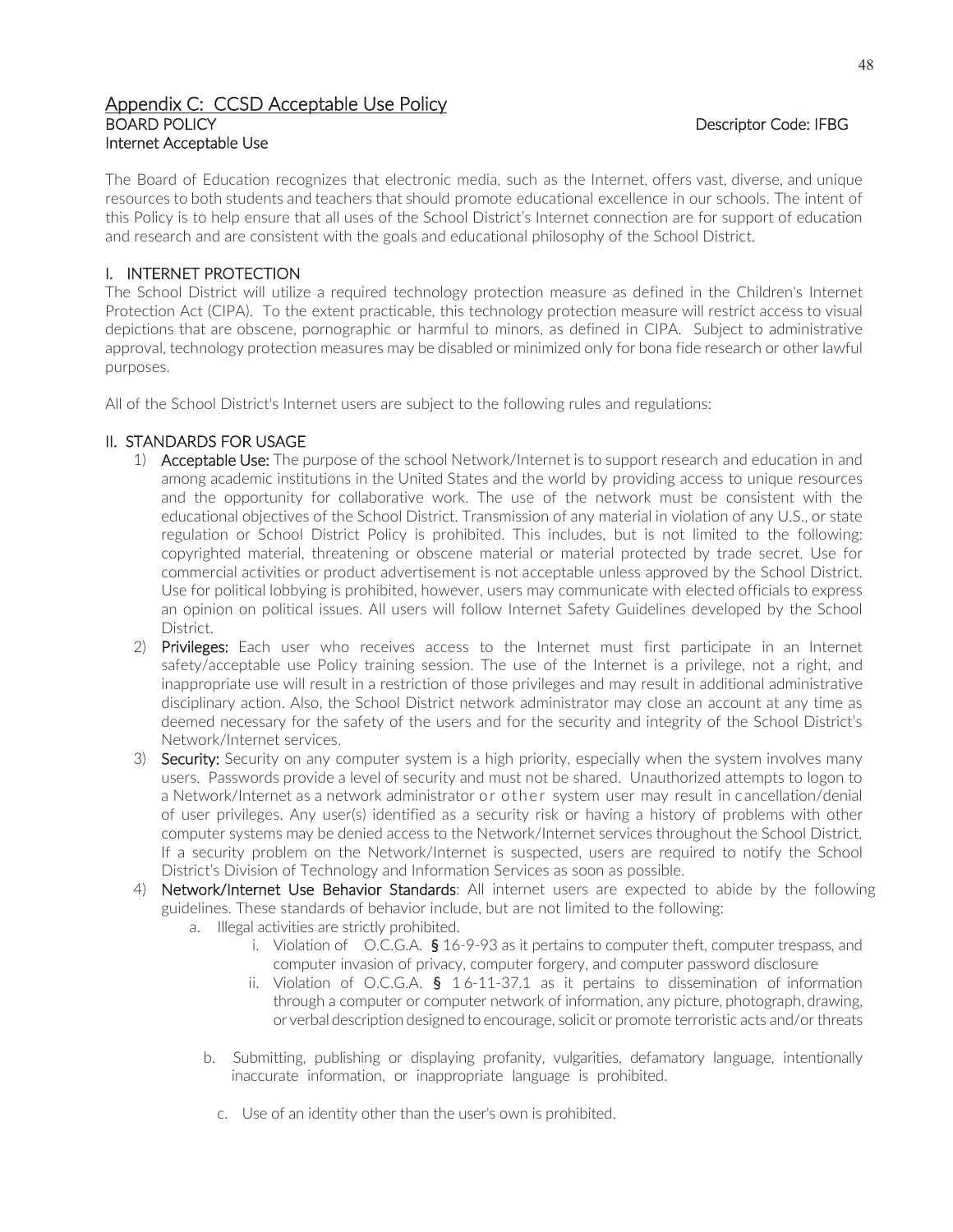- d. Publishing personal information about students such as full name, address, phone number or social security number is prohibited.
- e. Electronic mail (e-mail) instant messages and other forms of messaging using District resources are not private. Inappropriate or illegal messages will be reported to the proper authorities.
- f. A user will not intentionally spread computer viruses, vandalize the data, infiltrate systems, damage hardware or software, or in any way disrupt the use of the network.
- g. Engaging in non-educational games and monopolizing resource time and materials is prohibited.
- h. All communications and information accessible via the network should be assumed to be subject to copyright law. The user is responsible for checking for copyrighted or licensing agreements. Data received through the Internet is subject to the same rules of documentation as traditional information. Credit is to be given for all material used in research.
- i. Copying or downloading software illegally from network sources, disks, or other electronic material to another computer is prohibited. Software installation must be approved by the School District's Division of Technology and Information Services.
- j. Use of the Internet to access inappropriate matter is prohibited. This includes, but is not limited to the materials that are: obscene, sexually explicit, threatening, abusive, harassing, illegally damaging to another person's reputation and/or demeaning to genders, gender identity, sexual orientation, race, ethnicity, religion and national origins, contrary to the School District's policy on harassment.
- k. An authorized user will be ultimately responsible for all activity under their account and password. Accounts will be used only by the authorized user for the purposes specified.
- l. Employee generated files are the property of the School District and may be accessed by appropriate authorized system personnel.
- m. Local, state or federal officials may obtain access to electronic communications in conjunction with investigations or other purposes. In addition, messages sent over the electronic network may be subject to disclosure under the Open Records Act.
- n. It will be the responsibility of all members of the School District staff to supervise and monitor usage of the computer, network device and access to the Internet in accordance with this policy, the Children's Internet Protection Act and the Protecting Children in the 21st Century Act.
- 5) Disclaimer: The School District makes no warranties of any kind, whether expressed or implied, for the service it is providing. The School District will not be responsible for any damages a user suffers. This includes loss of data resulting from delays, service interruptions and exposure to offensive or threatening material. Use of any information obtained via the Network/Internet is at each user's own risk. The School District specifically denies any responsibility for the accuracy or quality of any information obtained through its services.

ADOPTED: August 21, 2008 REVISED: September 1, 2016

Cherokee County Board of Education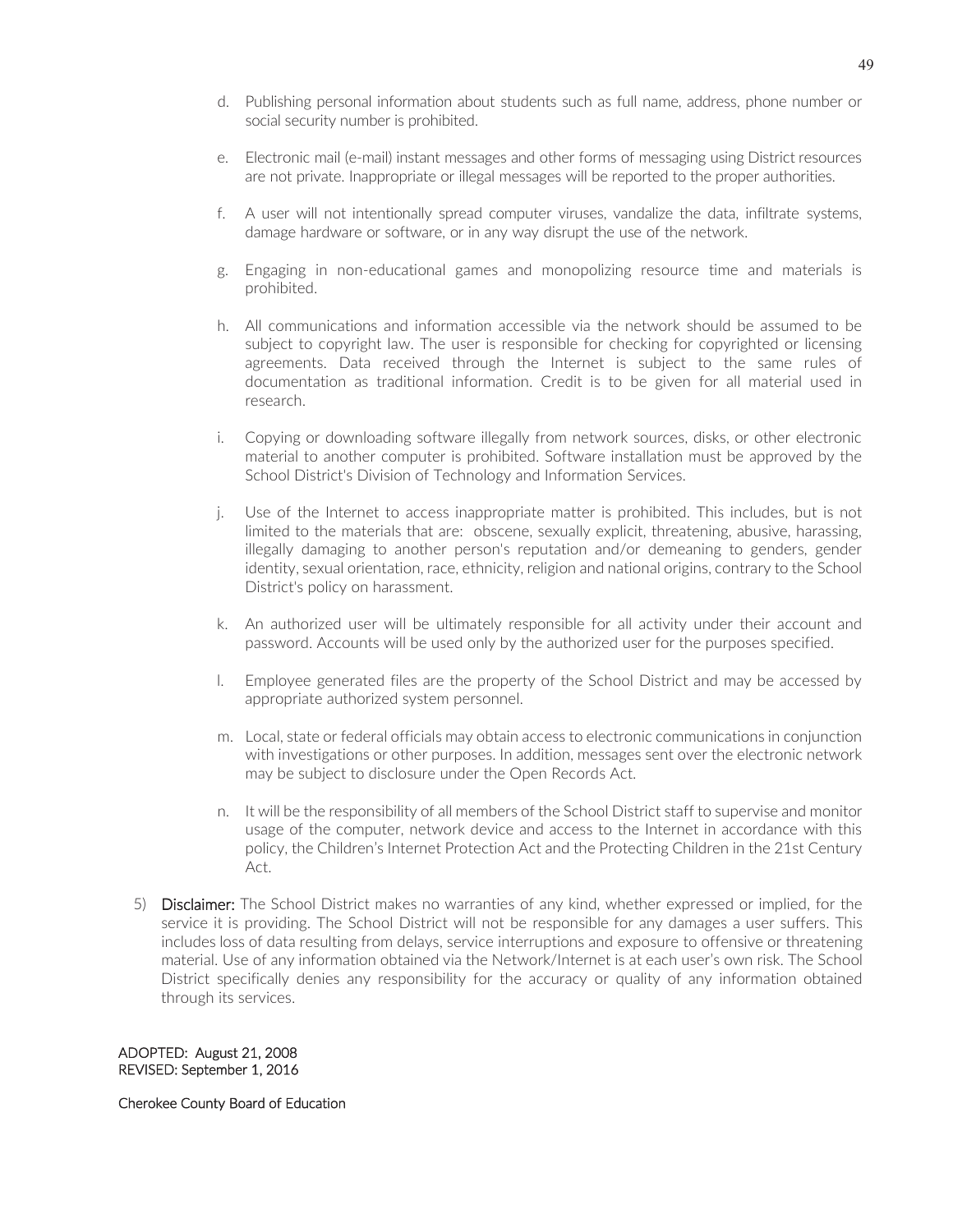## Appendix D: GA Code Relative to Compulsory Attendance (§20-2-690.1.)

(a) Every parent, guardian, or other person residing within this state having control or charge of any child or children between their sixth and sixteenth birthdays will enroll and send such child or children to a public school, a private school, or a home study program that meets the requirements for a public school, a private school, or a home study program; and such child will be responsible for enrolling in and attending a public school, a private school, or a home study program that meets the requirements for a public school, a private school, or a home study program under such penalty for noncompliance with this subsection as is provided in Chapter 11 of Title 15, unless the child's failure to enroll and attend is caused by the child's parent, guardian, or other person, in which case the parent, guardian, or other person alone will be responsible; provided, however, that tests and physical exams for military service and the National Guard and such other approved absences will be excused absences. The requirements of this subsection will apply to a child between his or her seventh and sixteenth birthdays who has been assigned by a local board of education or its delegate to attend an alternative public school program established by that local board of education, including an alternative public school program provided for in Code Section 20-2-154.1, regardless of whether such child has been suspended or expelled from another public school program by that local board of education or its delegate, and to the parent, guardian, or other person residing in this state who has control or charge of such child. Nothing in this Code section will be construed to require a local board of education or its delegate to assign a child to attend an alternative public school program rather than suspending or expelling the child.

(b) Any parent, guardian, or other person residing in this state who has control or charge of a child or children and who will violate this Code section will be guilty of a misdemeanor and, upon conviction thereof, will be subject to a fine not less than \$25 and not greater than \$100, imprisonment not to exceed 30 days, community service, or any combination of such penalties, at the discretion of the court having jurisdiction. Each day's absence from school in violation of this part after the child's school system notifies the parent, guardian, or other person who has control or charge of a child of five unexcused days of absence for a child will constitute a separate offense. After two reasonable attempts to notify the parent, guardian, or other person who has control or charge of a child of five unexcused days of absence without response, the school system will send a notice to such parent, guardian, or other person by certified mail, return receipt requested. Public schools will provide to the parent, guardian, or other person having control or charge of each child enrolled in public school a written summary of possible consequences and penalties for failing to comply with compulsory attendance under this Code section for children and their parents, guardians, or other persons having control or charge of children. The parent, guardian, or other person who has control or charge of a child or children will sign a statement indicating receipt of such written statement of possible consequences and penalties; children who are age ten years or older by September 1 will sign a statement indicating receipt of such written statement of possible consequences and penalties. After two reasonable attempts by the school to secure such signature or signatures, the school will be considered to be in compliance with this subsection if it sends a copy of the statement, via certified mail, return receipt requested, to such parent, guardian, other person who has control or charge of a child, or children. Public schools will retain signed copies of statements through the end of the school year.

(c) \*Local school superintendents in the case of private schools or home study programs and visiting teachers and attendance officers in the case of public schools will have authority and it will be their duty to file proceedings in court to enforce this subpart.

\**To fully comply with the provisions of the State's compulsory attendance law, the School District must receive proactive cooperation from the person, or persons, administering private school or home study programs*.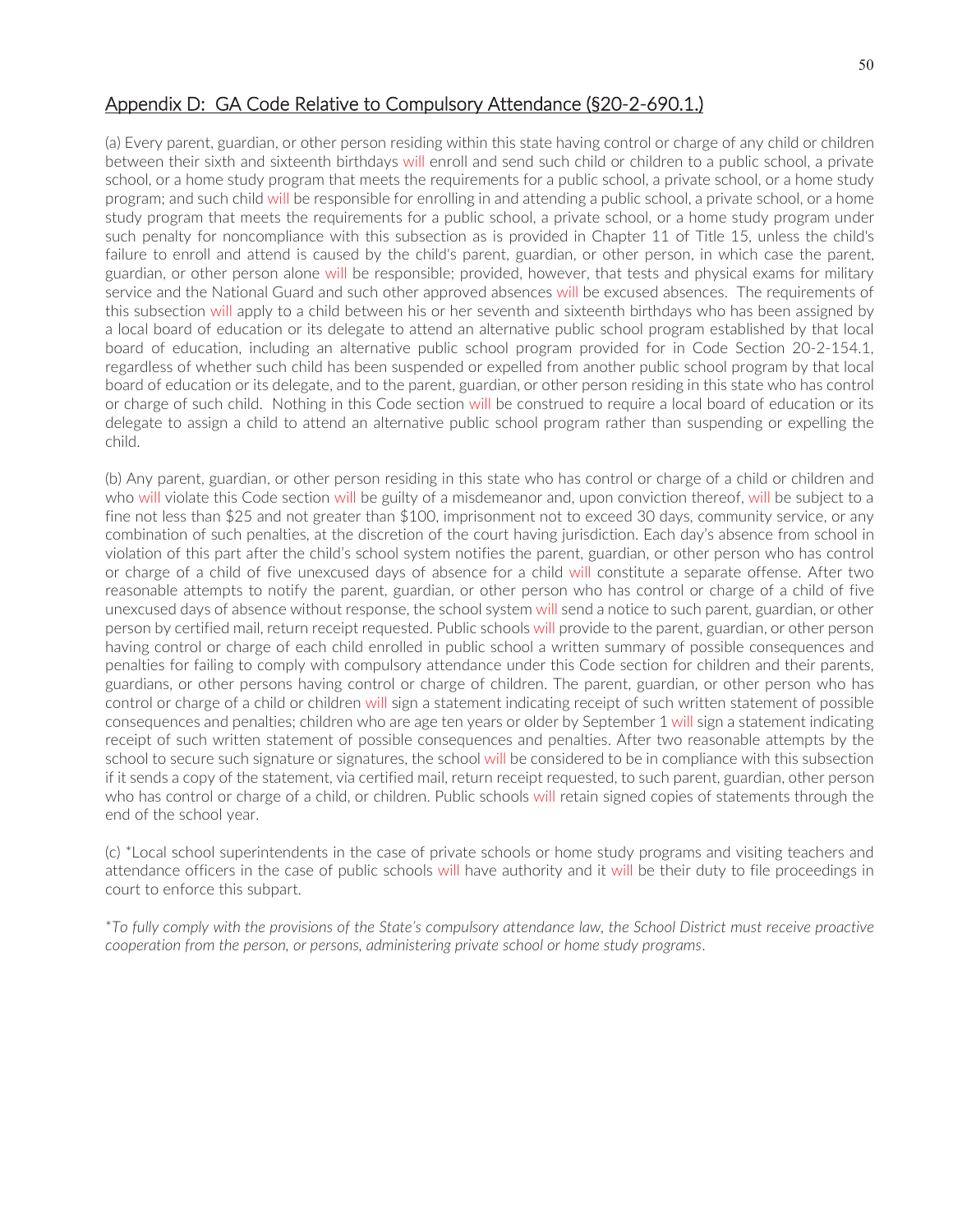#### Appendix E: Guidelines for the Teacher Removal of a Student from Class I. Introduction

The Cherokee County School District fully supports the provisions of GA Code § 20-2-738, which provides that a teacher will have the authority to remove from class a student who repeatedly or substantially disrupts the learning process. Consideration must be given to disciplinary options available through the school, the district, other public entities, or community organizations. Care must be given to ensure that the status of IEP students is maintained. This option of a teacher removing a student from class should be used within the context of the School Board's Code of Conduct that is followed by all students and staff.

## II. Guidelines for Classroom Teachers

- A. Teachers may remove a student from class for either: (1) Substantial disruption of class or acts that pose immediate threats to safety; and (2) repeated disruptive classroom behavior. Prior written reports must be on file identifying the student as a "chronic disciplinary problem"
- B. Teacher must discuss the matter with the Principal (designee) and file a report describing the student behavior in not more than one page. This report must be filed by the end of the school day on which the removal occurs or at the beginning of the next school day.
- C. After discussions, if the Principal (designee) seeks to return the student to the teacher's class and the teacher withholds consent, then a Placement Review Committee decides the matter.
- D. Any teacher may be required to complete professional development to improve classroom management skills if the teacher has more than two students returned by a Placement Review Committee because the class is deemed to be the best available alternative for the student. The Principal will derive the plan in consultation with the teacher to include identification and remediation of academic and behavioral student needs or other instructional skills.

## III. Guidelines for Principals

- A. The Principal (designee) will discuss the matter with the teacher and student by the end of the day or the beginning of the next school day.
- B. Students will retain all due process rights and safeguards. The student will be given the reason(s) for the removal along with an opportunity to present an explanation of the situation.
- C. After receiving written notice from the teacher that a student is to be removed, the Principal (or designee) will within one day send the parents/guardian notification that the student was removed from class, a copy of the report filed by the teacher and information on how the Principal (designee) may be contacted.
- D. After the above discussion, the student may be returned to class if the teacher gives consent. This return does not limit the Principal (designee) from administering appropriate disciplinary action as warranted.
- E. If the teacher withholds consent, the Principal (designee) will decide on an appropriate temporary placement by the end of the first day following the removal from class. This temporary placement should provide the least disruption possible taking into account the severity of the infraction, past behavior of the student, need for special services, and the availability of alternative settings. This action should be communicated to parents/guardians and the teacher.
- F. The Principal (designee) convenes a meeting of the Placement Review Committee.
- G. The Principal (designee) informs the parents/guardians and teacher of the Placement Review Committee decision.

## IV. Guidelines for Placement Review Committees

A. Each school will have one or more Placement Review Committees. The purpose of the committee is to determine the placement of a student when a teacher withholds consent to the return of a student to the teacher's class.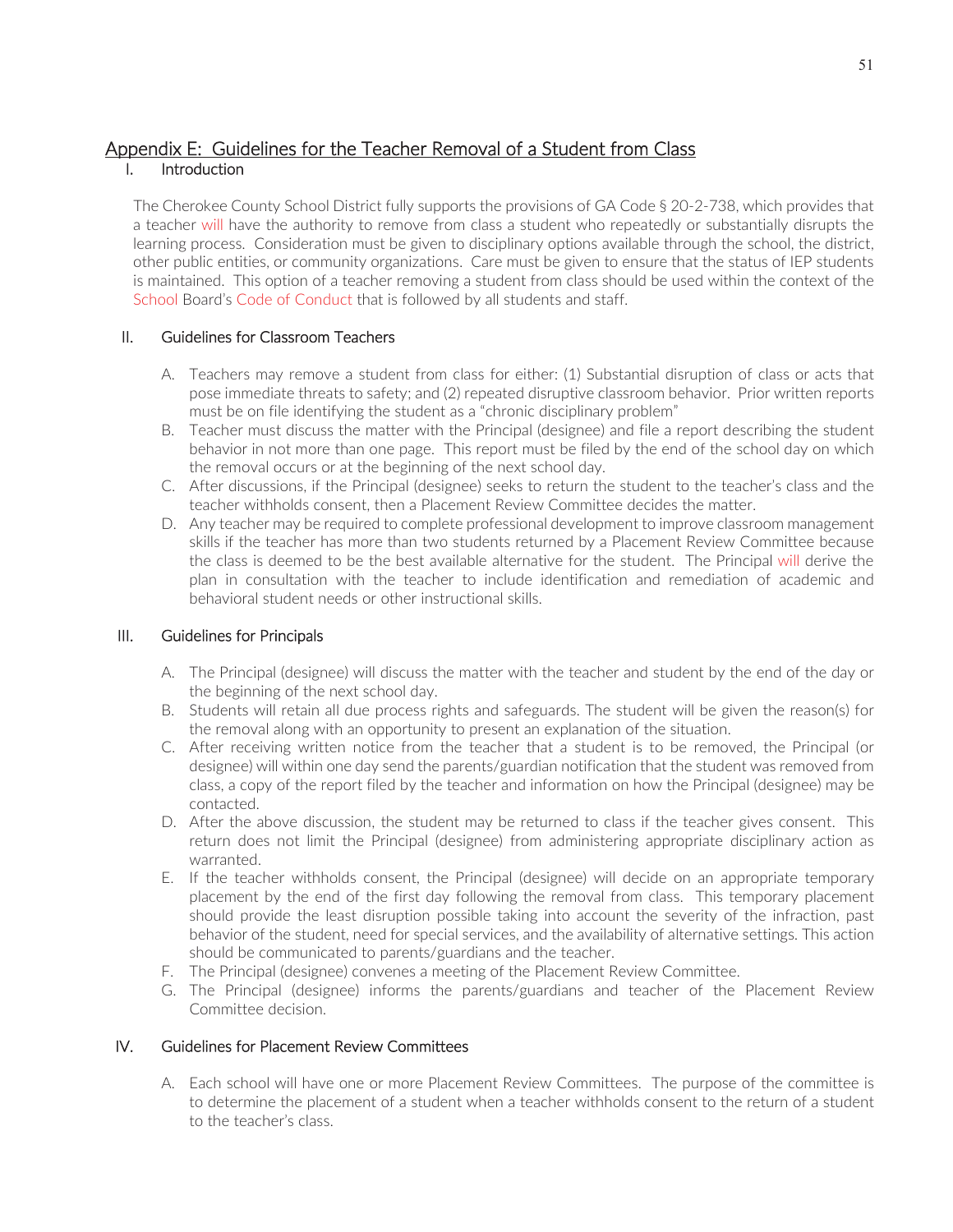- B. A committee will be composed of three members. The faculty will choose two teachers to serve and one teacher as an alternate. The Principal will choose one member of the professional staff to serve. The teacher that withholds consent to readmit may not serve on the committee.
- C. The Placement Review Committee will have authority to do the following: (a) return the student to the teacher's class upon determining that such placement is the best or only available alternative; and (b) refer the student to the Principal (designee) for other appropriate action.
- D. The Placement Review Committee will meet by the end of the second day after the removal of the student from class and will issue a decision in writing by the end of the third day following the removal by the teacher.
- E. If the decision is not to return the student to the class from which they were removed, the Principal (designee) will use prescribed procedures outlined in the Cherokee County Code of Conduct such as:
	- placement in another classroom
	- **assignment to In-School Suspension**
	- **EXEC** assignment to Alternative School
	- external suspension not to exceed 10 total days for the incident
	- **F** referral to an alternative program through a disciplinary panel
	- **•** combination of the aforementioned dispositions.
- F. The Principal (designee) may return the student to the class from which they were removed upon successful completion of the assigned intervention(s) or consequence(s). This action should be communicated to the teacher and parents/guardians.

## V. Staff Development

Members of the Placement Review Committees will be provided training regarding the procedure for a teacher removing a student from the classroom and School Board Policy and Code of Conduct.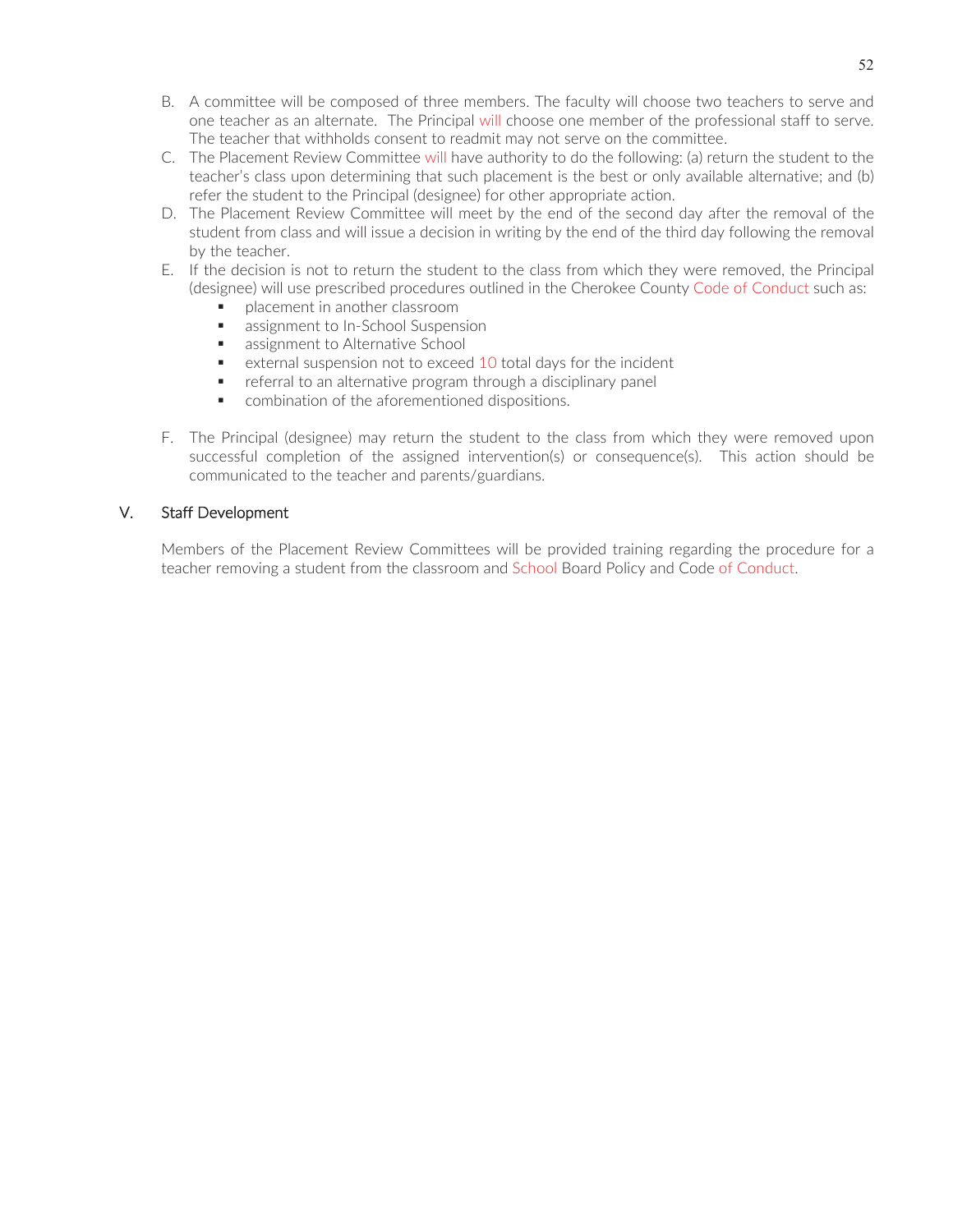#### Appendix F: School Board Policy Regarding Harassment Board Policy **Descriptor Code: JCAC** Harassment

The Cherokee County Board of Education prohibits discrimination and harassment based upon "Constitutionally-Protected Differences" and other legally protected statuses (e.g. race, age, gender, gender identity, color, religion, national origin, disability or any other constitutionally protected class or status). As such, it is the Policy of the School District to address such complaints at the lowest level of administration in order to quickly and efficiently resolve all such matters.

All employees are responsible for prevention of harassment and discrimination against students/employees, including the responsibility to report any conduct which they believe to be in violation of this Policy. No person will be subject to retaliation or reprisal for making a good faith complaint under this Policy or for participating in an investigation.

This Policy establishes the role and responsibility of the applicable Title Coordinator(s) ("Coordinator") and the role of the Chief of Operations (COO) in action steps, and the collection and analysis of reporting data in this regard.

The Superintendent will also develop administrative checklists to aid in investigations.

## I. DEFINITION

Harassment and discrimination may include any conduct which has the effect of unreasonably interfering with a student's participation in an educational program or activity, including conduct by school employees, students or others. Examples may include offensive jokes, slurs or comments; offensive touching or requests for dates or favors; unwelcome sexual conduct or unwelcome conduct on the basis of sex that effectively denies a student access to an educational program; different treatment of students based upon Constitutionally-Protected Differences and/or other legal protected statuses; display or communication of offensive photographs, writing or materials; or conditioning educational benefits on a student's participation in, or reaction to, such conduct. Discipline and/or supportive measures may be imposed for such conduct without regard to whether it rises to the level of a violation of law.

## II. COMPLAINT PROCEDURES

Complaints made to the School District regarding alleged discrimination, harassment or retaliation for complaints about, or opposition to discrimination or harassment will be processed in accordance with the following procedure:

- 1. Any student or other person with a complaint alleging a violation as described above will promptly notify the Coordinator, as annually appointed by the Superintendent, and/or Principal of the school or work site location supervisor attended by the person believed to have suffered discrimination/harassment. If a report is made to a Principal or work location supervisor, the Principal or work location supervisor will forward the complaint to the Coordinator. The complainant need not be the victim of the discrimination/harassment but may be any person aware of the conduct.
- 2. Upon receipt of a discrimination/harassment complaint, the Coordinator will (a) facilitate a prompt investigation of the complaint, (b) take any interim action necessary to protect students, staff or operations of the school or work location pending the result of the investigation, and (c) make any necessary reporting of the allegations. Said investigation will consist at a minimum of interviewing the complainant, accused person(s), and persons with direct knowledge of the alleged events. Said investigation will be concluded as soon as practicable, and generally within fifteen (15) business days (defined as days when the School District Central Office is open for business) of receipt of the complaint. Upon completion of the investigation the Coordinator will initiate such remedial actions as are necessary to prevent any further harassment. Such steps may include: counseling, suspension, expulsion, or any other remedial action deemed appropriate to address and eliminate further discrimination/harassment. Upon completion of the investigation the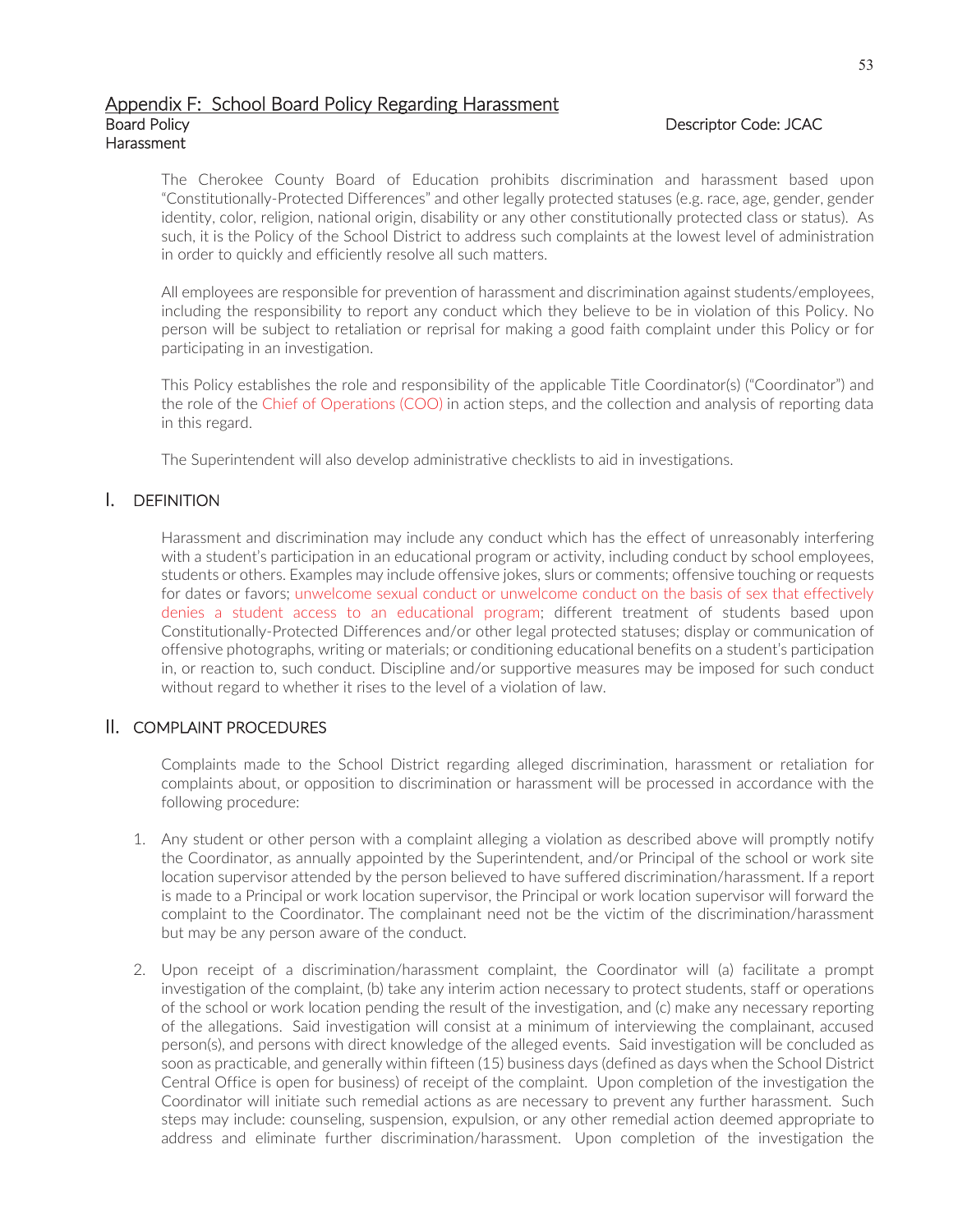Coordinator will notify appropriate parties (which may include the alleged victim(s), accused, and/or their parents or legal guardians) in writing of the substance of the investigation and remedial measures to be taken pending any appeal. The Coordinator will retain, review and analyze the investigative file of each complaint and will report the results of the review and analysis annually to the Superintendent.

- 3. The complainant may seek a review of the initial decision by written request received by the Coordinator within five (5) business days of the date of the decision.
- 4. Upon timely written request, the Coordinator will forward a copy of the investigative file to the COO. The COO or designee will have up to fifteen (15) business days to review the appeal, investigative file and the previous decision and determine, if additional investigation is warranted, any change in the remedial action recommended. The COO or designee will promptly notify appropriate parties of the appeal decision.
- 5. The decision of the COO or his/her designee will be the final decision under this Policy. Additional due process will be provided for any disciplinary measures as required by law.

The complainant retains at all times the right to contact the Office of Civil Rights or the Equal Employment Opportunity Commission with regard to any allegations that the School District has violated any law.

This Policy will be distributed to all students annually. Additionally, the Coordinator and other employees designated by the Superintendent will receive appropriate training in investigating, remediating and analyzing complaints of discrimination/harassment on an annual basis.

\*Appropriate Federal agencies promulgate regulation from time to time to implement Federal Laws prohibiting discrimination in schools and the workplace. To the extent that this Policy is inconsistent with or conflicts with any of those regulations the current regulation controls and the part or parts of this Policy inconsistent with or in conflict those regulation shall be rescinded.

| ADOPTED: | August 2, 2001 |
|----------|----------------|
| REVISED: | May 21, 2020   |

Cherokee County Board of Education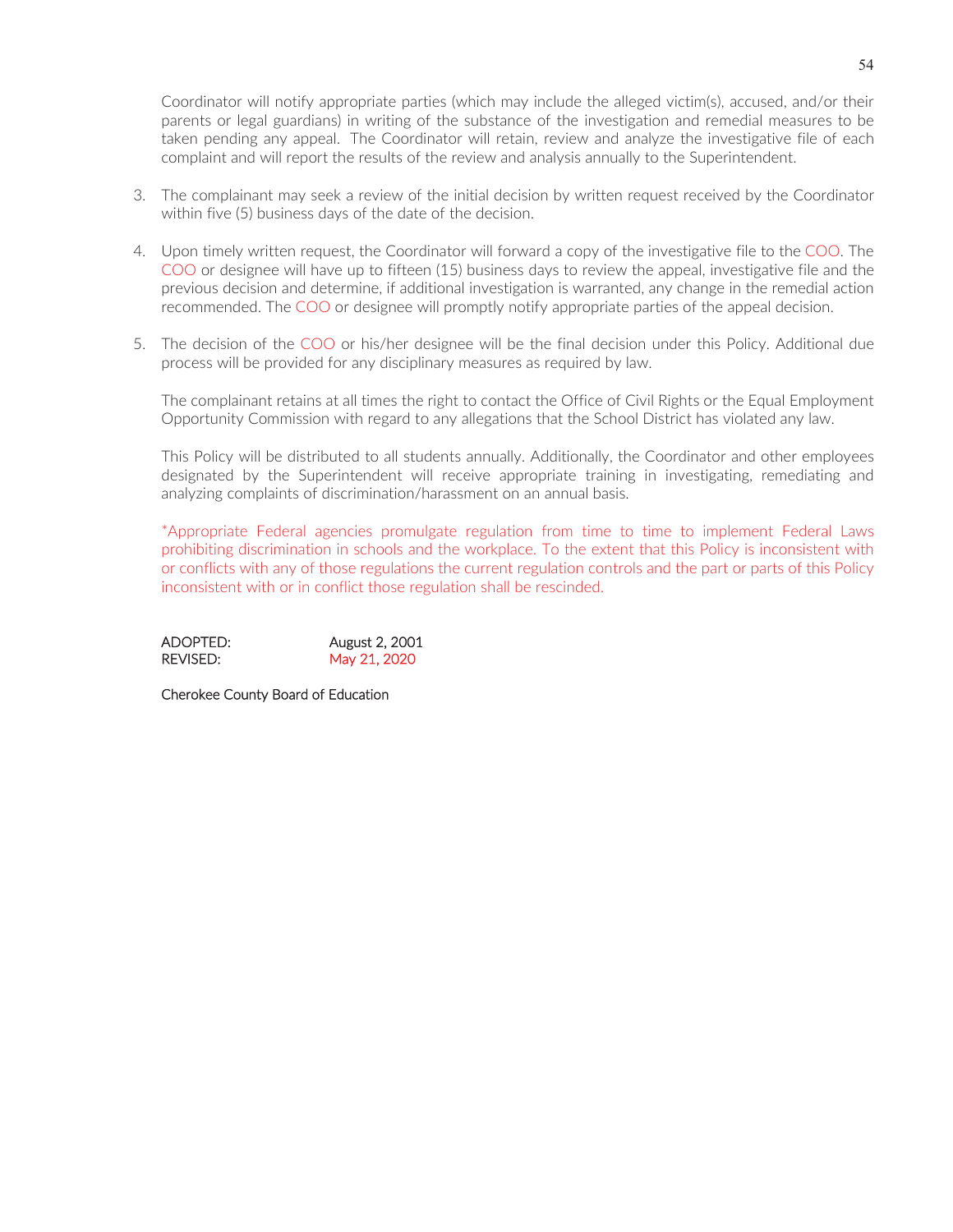## Appendix G: Harassment/Discrimination Complaint Form

## HARASSMENT/DISCRIMINATION COMPLAINT FORM

| Name of person subjected to harassment/discrimination:                                                                |  |                                               | <u> 1980 - Johann Barbara, martin amerikan basal dan berasal dalam basal dalam basal dan berasal dalam basal dala</u> |  |
|-----------------------------------------------------------------------------------------------------------------------|--|-----------------------------------------------|-----------------------------------------------------------------------------------------------------------------------|--|
| Complaining party (if different than above):                                                                          |  |                                               |                                                                                                                       |  |
| Person(s) accused or involved                                                                                         |  |                                               |                                                                                                                       |  |
| Type of harassment/discrimination: (check all that may apply):                                                        |  |                                               |                                                                                                                       |  |
| Gender/Sex _______ Age ______ Race _______ National Origin ______ Color _______ Disability _____ Religion _____ Other |  |                                               |                                                                                                                       |  |
| Describe events leading you to complain:                                                                              |  |                                               |                                                                                                                       |  |
|                                                                                                                       |  |                                               |                                                                                                                       |  |
|                                                                                                                       |  |                                               |                                                                                                                       |  |
|                                                                                                                       |  |                                               |                                                                                                                       |  |
| Dates of these events (if known):                                                                                     |  |                                               |                                                                                                                       |  |
|                                                                                                                       |  |                                               |                                                                                                                       |  |
| List any other person who witnessed these events, suffered similar acts, or knows something about your complaint:     |  |                                               |                                                                                                                       |  |
|                                                                                                                       |  |                                               |                                                                                                                       |  |
|                                                                                                                       |  |                                               |                                                                                                                       |  |
| Briefly, how has this affected you?                                                                                   |  |                                               |                                                                                                                       |  |
|                                                                                                                       |  |                                               |                                                                                                                       |  |
|                                                                                                                       |  |                                               |                                                                                                                       |  |
|                                                                                                                       |  |                                               |                                                                                                                       |  |
|                                                                                                                       |  |                                               |                                                                                                                       |  |
|                                                                                                                       |  |                                               |                                                                                                                       |  |
| Signature                                                                                                             |  | <u> 1989 - Andrea Andrew Maria (h. 1989).</u> | Date                                                                                                                  |  |
|                                                                                                                       |  |                                               |                                                                                                                       |  |
| Student/employee contact information<br>(telephone/email)                                                             |  |                                               |                                                                                                                       |  |
|                                                                                                                       |  |                                               |                                                                                                                       |  |
| Received by                                                                                                           |  |                                               | Date                                                                                                                  |  |
|                                                                                                                       |  |                                               |                                                                                                                       |  |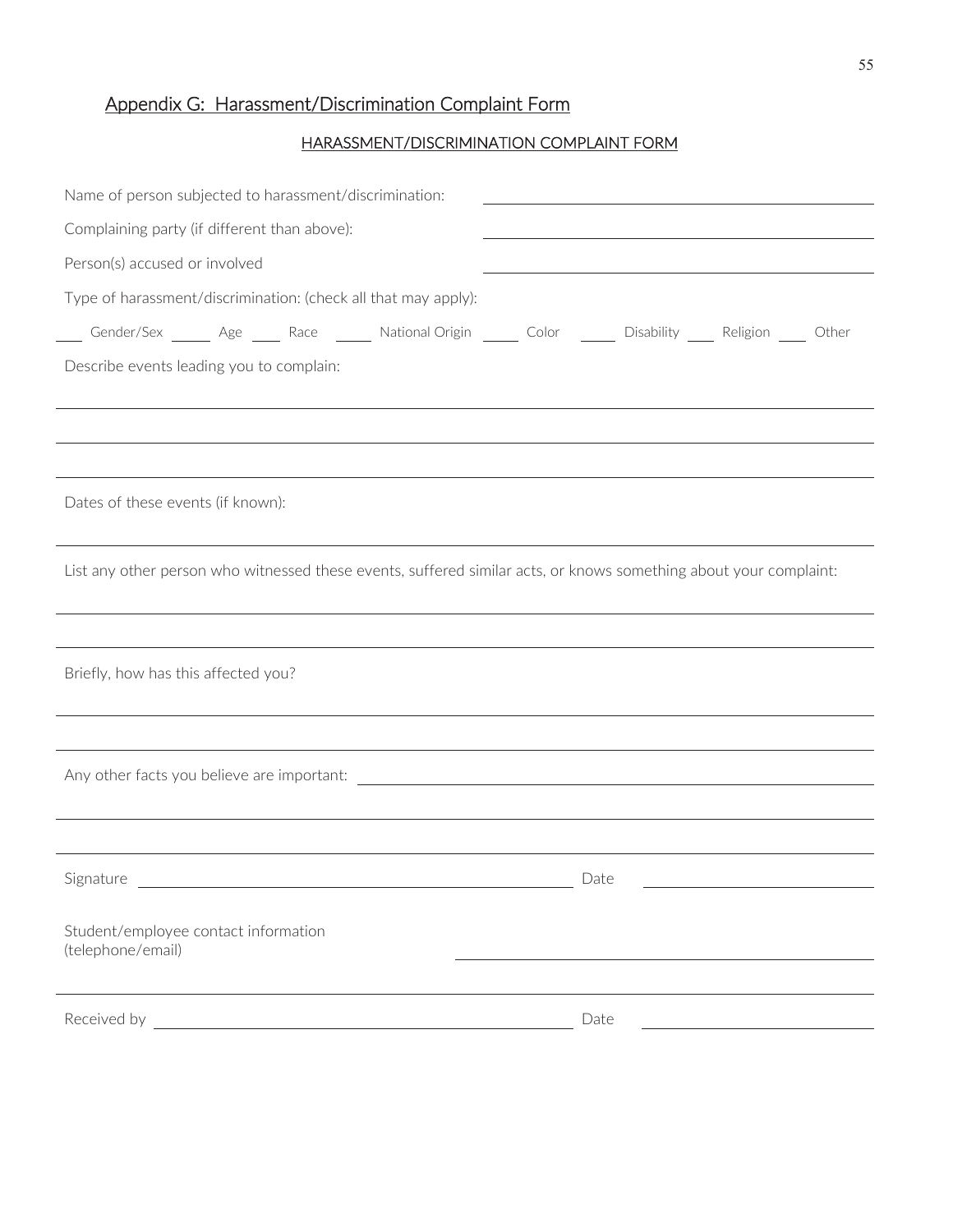## Appendix H: The Teenage and Adult Driving Responsibility Act (TAADRA)

During the 2015 session of the Georgia General Assembly, GA Code § 40-5-22 (TAADRA) was modified in such a manner as to eliminate student accountability as it relates to school attendance and discipline infractions for purposes of teen drivers. Under the modified GA Code, schools will simply have to certify that a student is enrolled in and not under expulsion from a public or private school to be eligible for a driver's license or learner's permit. Please review the following Frequently Asked Questions (FAQs) related to students obtaining and maintaining a Georgia Learner's Permit and a Georgia Drivers' License.

|   | Frequently Asked Questions (from Students)                                                                |
|---|-----------------------------------------------------------------------------------------------------------|
| Q | What do I need from the school before applying for a license/learner's permit?                            |
| A | The student must get a signed, notarized Certificate of School Enrollment from the school.                |
|   |                                                                                                           |
| Ο | How long is the Certificate of School Enrollment valid?                                                   |
| A | The Certificate of School Enrollment is valid for 30 days.                                                |
|   |                                                                                                           |
| Q | How do I get a Certificate of School Enrollment during the summer?                                        |
| A | The front offices in each of the high schools are open during the summer months, but if the student needs |
|   | one within 30 days of the school year end, he/she should get one before the end of the year.              |
|   |                                                                                                           |
| O | Can my parent/guardian sign for me to drop out of school and my license NOT be suspended?                 |
| A | NO. While that was true at one time, a parent can no longer sign for a student to drop out of school      |
|   | without the student's license being suspended.                                                            |
|   |                                                                                                           |
| Q | Can I drop out to get my GED without my license being suspended?                                          |
| Α | YES. Students must enroll in a certified GED program to avoid a suspension of the license.                |
|   |                                                                                                           |
| Q | How can I get more information on TAADRA?                                                                 |
| A | "TAADRA Implementation Guidelines" are accessible through the District's website at<br>The I              |
|   | www.cherokeek12.net. After accessing the site, select "Departments." Select "School Operations" from      |
|   | the pop-up menu, and this will take you to the site in which the guidelines are posted.                   |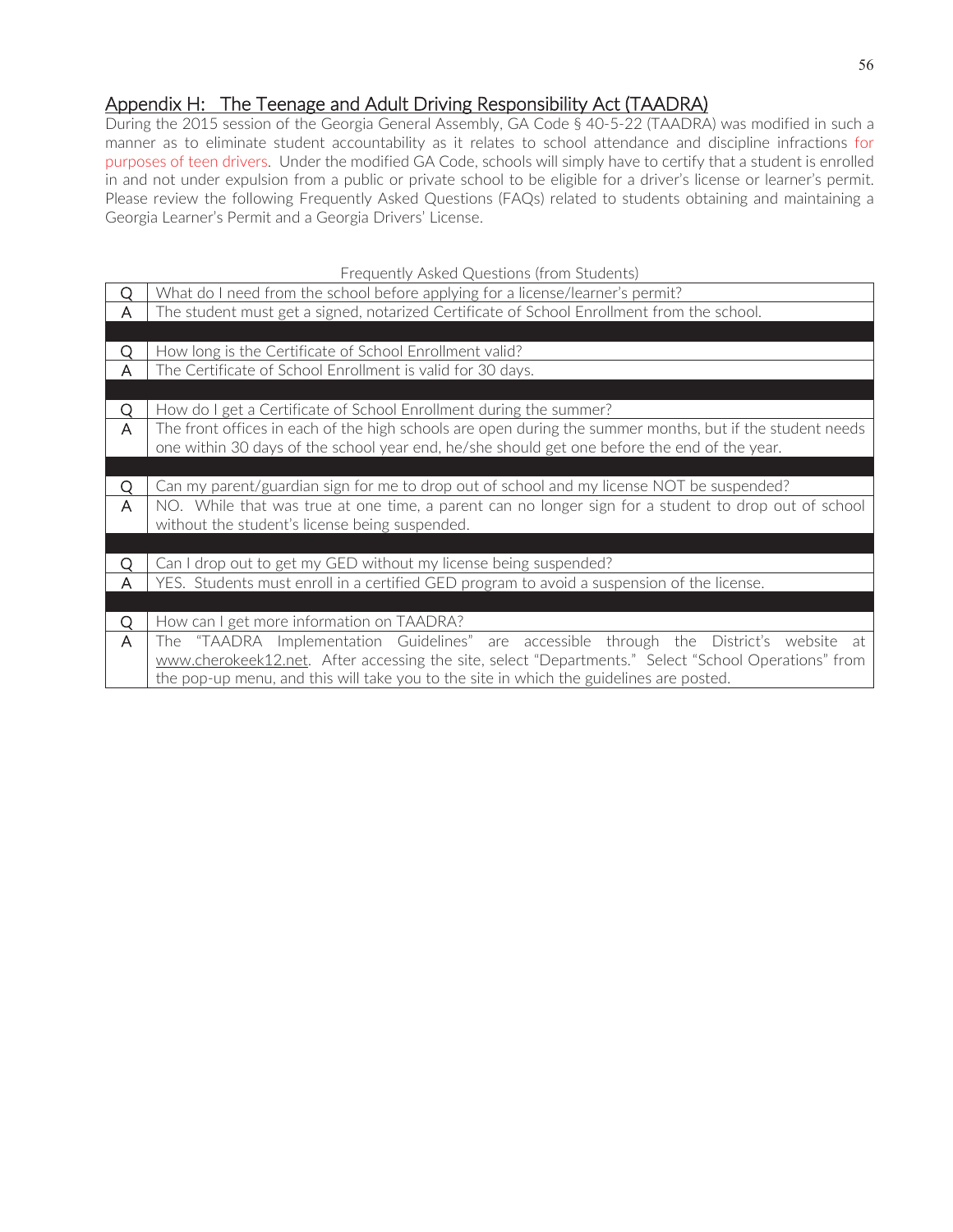## Appendix I: CCSD Anti-Bullying Provisions for Local Schools

The following provisions serve as administrative guidelines for schools in addressing anti-bullying provisions. In conjunction with statutory requirements contained within GA Code § 20-2-751.4, these guidelines provide school stakeholders with existing provisions regarding the School District's continued efforts to eliminate all forms of bullying within the scope of its authority and jurisdiction.

## Anti-Bullying Statement (should be posted at local school sites)

## "The Cherokee County School District expressly prohibits the bullying of any person, by any means, at school, on school property, or at school-related functions.

## Defining Bullying and Cyberbullying as an Infraction.

The current School Board's Code of Conduct defines bullying as the following:

- Any willful attempt or threat to inflict injury on another person, when accompanied by an apparent present ability to do so;
- Any intentional display of force such as that which would give the victim reason to fear or expect immediate bodily harm; or,
- Any intentional written, verbal or physical act, which a reasonable person would perceive as being intended to threaten, harass or intimidate. Such acts could include causing the following:
	- o physical or visible bodily harm;
	- o substantial damage to property;
	- o disruption of school;
	- o substantially interferes with the student's education;
	- o is so severe/persistent/pervasive that it creates an intimidating or threatening educational environment; or,
	- o has the effect of substantially disrupting the orderly operation of the school

## Notes Relative to Identifying Bullying Behavior

- These actions are prohibited, by any means, at school, on school property, at school bus stops or at schoolrelated functions. This statement is inclusive of the use of technology or other equipment owned by the School District and/or located at a school for the purposes of bullying another student.
- These actions may not be confined to events that occur on school property, on school vehicles, at designated school bus stops, or at school related functions or activities, or by use of data or software that is accessed through a computer, computer system, computer network, or other electronic technology of a local school system.
- Assistance in differentiating bullying from isolated incidents of aggressive, intimidating or threatening behavior is provided by Dr. Dan Olweus (noted researcher in school bullying), who defines bullying as "repeated negative, ill-intentioned behavior by one or more students directed against a student who has difficulty defending him or herself. Most bullying occurs without any apparent provocation on the part of the student who is exposed."

The current School Board's Code of Conduct defines cyberbullying as the following:

- Cyberbullying is defined as bullying via the use of the Internet, interactive and digital technologies (such as computers, PDAs, etc.) and/or mobile telephones that includes the following:
	- o Is directed specifically at students or school personnel
	- o Is maliciously intended for the purpose of threatening the safety of those specified or substantially disrupting the orderly operation of the school, and
	- o Creates a reasonable fear of harm to the students' or school personnel's person or property or has a high likelihood of succeeding in that purpose.

## Notes Relative to Identifying Bullying Behavior

- These actions are prohibited at school, on school property, at school bus stops and at school-related functions. This statement is inclusive of the use of technology or other equipment owned by the School District and/or located at a school for the purposes of bullying another student.
- These actions may occur on school property, on school vehicles, at designated school bus stops, or at school related functions or activities or by use of data or software that is accessed through a computer, computer system, computer network, or other electronic technology of the School District.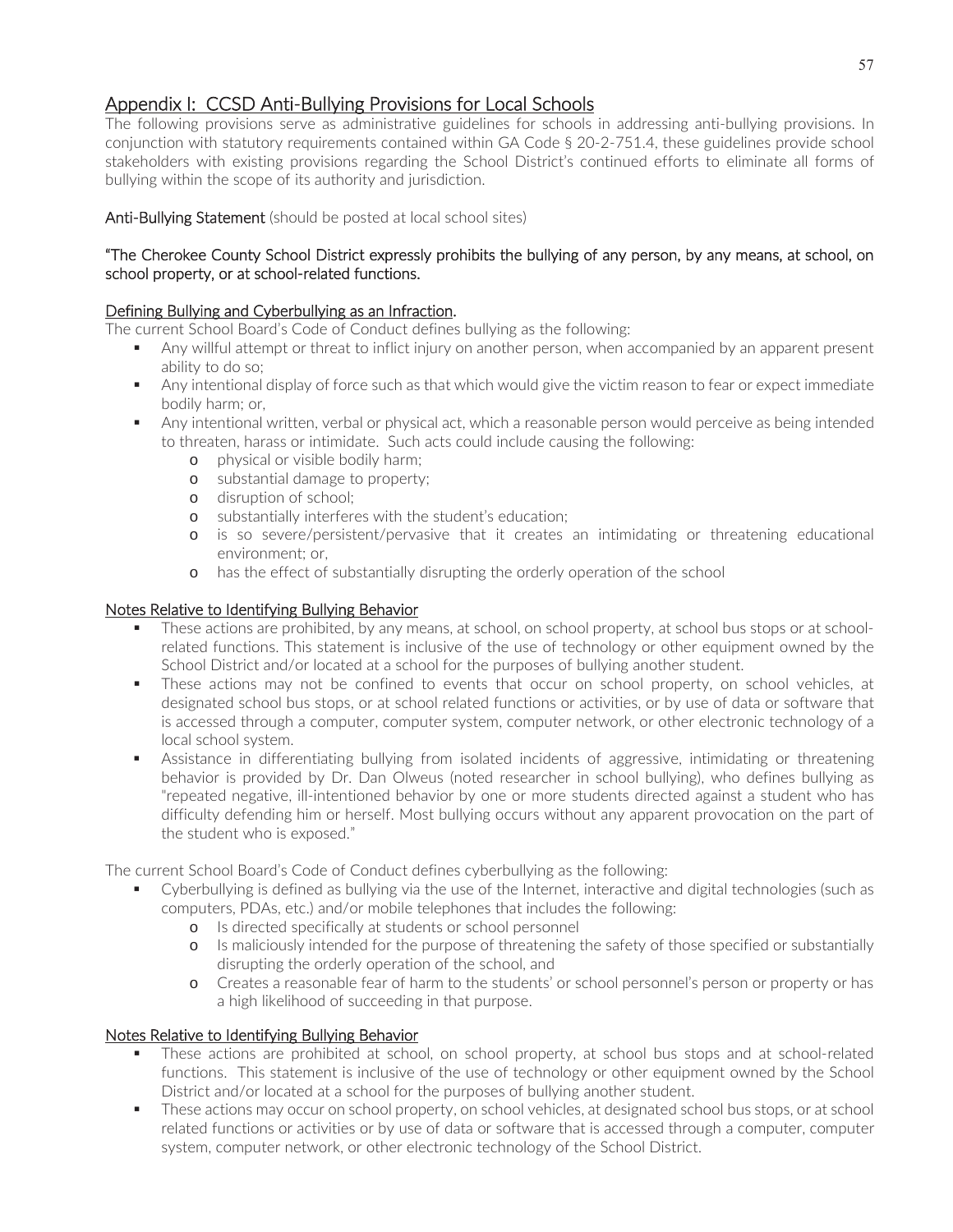- However, these actions may not be confined to events that occur on school property, on school vehicles, at designated school bus stops, or at school related functions or activities, or by use of data or software that is accessed through a computer, computer system, computer network, or other electronic technology of a local school system.
- Electronic communication includes, but is not limited to, any transfer of signs, signals, writings, images, sounds, data or intelligence of any nature transmitted in whole or in part by a wire, radio, electromagnetic, photo electronic or photo optical system.

## Consequences for Bullying and Cyberbullying

Consequences for grades K-5:

 Punishment at the discretion of the Principal (The student's age/level of maturity or development should be considered in relation to the offense).

Consequences for grades 6-12:

- First Offense: Three school days of suspension or other appropriate punishment at the discretion of the Principal.
- **Second Offense: Five school days of suspension or other appropriate punishment at the discretion of the** Principal.
- Third Offense: Nine days of assignment to Alternative School. A recommendation for long-term assignment to Alternative School or expulsion at the discretion of the Principal.
- Additional Offenses: Additional Alternative School assignment and/or a recommendation for long-term assignment to Alternative School or expulsion at the discretion of the Principal.

If the offense occurs on a bus or at a bus stop, in addition to the school disposition, the student will be suspended from bus transportation. The Principal or designee will also convene a parent/guardian conference in which a behavior contract is entered into by and between the School District, the student and the parents or guardian. Such behavior contract may specifically specify, among other things, prohibited behavior, seating assignment, or such other limitations or prohibitions as the Principal or designee deems appropriate.

## Reporting Bullying

- Any school employee, upon becoming aware that an incident of bullying has occurred by personally witnessing the event, or through reporting by students and/or parents, will take appropriate steps to ensure that the school's administration is aware of that incident.
- There is no expectation relative to investigations made through an anonymous reporting when the accusations of bullying cannot be substantiated with other sources or witnesses.
- Any student who knowingly files a false report of bullying is guilty of such and will be punished under existing disciplinary provisions.
- Retaliation for the reporting of bullying incidents is expressly prohibited.

## Investigating and Documenting Bullying

- Upon receiving a report of a bullying incident, an appropriate, timely investigation will be conducted by the school's administration.
- An administrative investigation will include timely, parental notification of both the victim's parents and the alleged aggressor's parents; appropriate, policy-driven consequences applied to the incident if a bullying incident is determined to have occurred; a safety plan for the victimized student if a bullying incident is determined to have occurred; and, identification of the potential building (or campus) "hot spot," so as to reduce any further potential for repeated incidents of bullying.
- Relative to reporting bullying incidents, schools will maintain compliance with existing State School Board Rule.

## Developing/Implementing Bullying Prevention Programs at Local Schools

Each school within the School District will develop, or implement an existing, school-wide bullying prevention program based on research-based best practices.

Note: "Best Practices" include the involvement of school stakeholders in the development /implementation of the bullying prevention program, as well as timely, effective school-to-home communications regarding the ongoing success of any such program.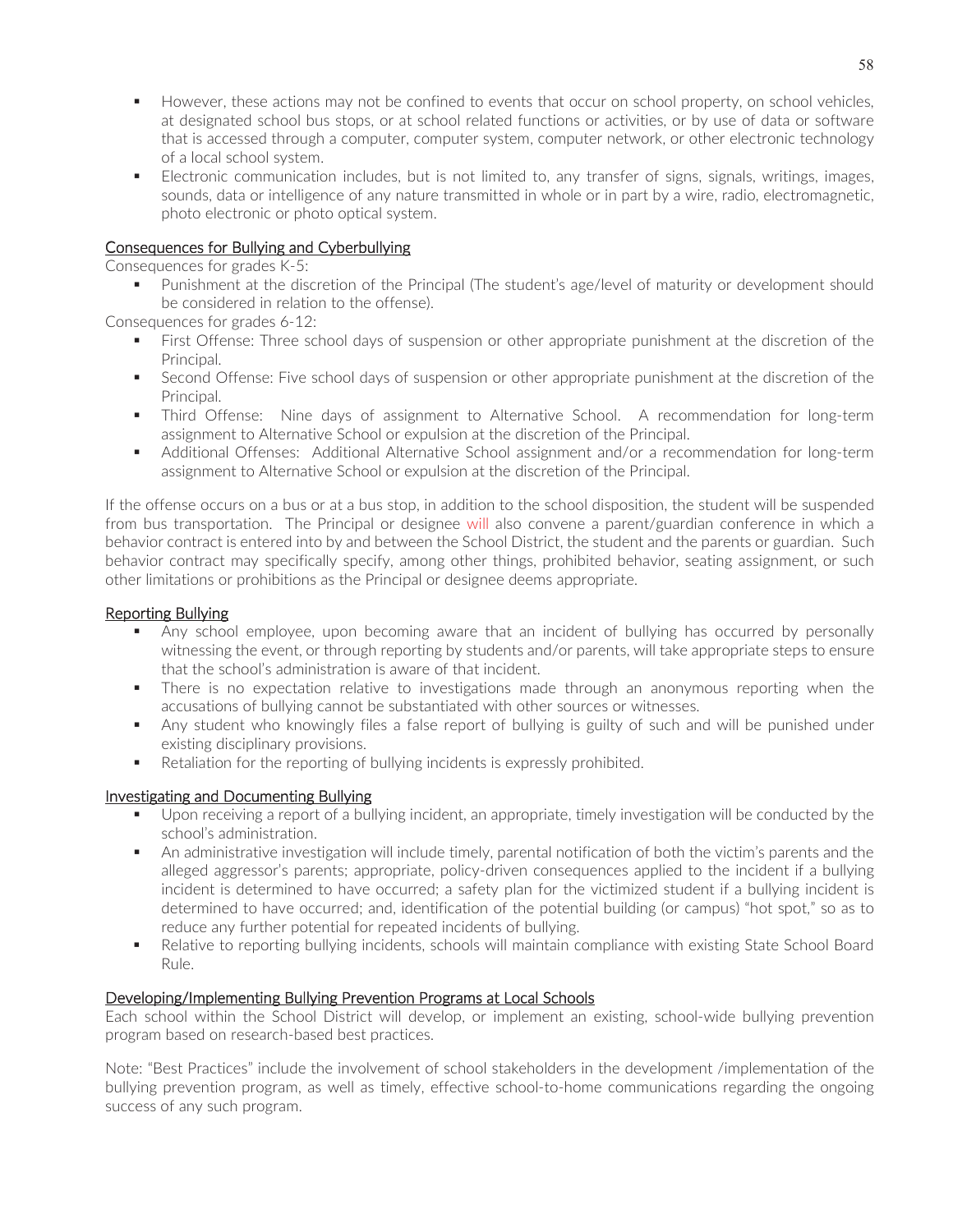## Appendix J: Student Activity Code of Conduct

## I. Introduction

The Cherokee County School District (CCSD) has determined that participation in interscholastic/extracurricular activities is a privilege for students enrolled in the School District. A student participating in such activities is considered to be a school leader and, with leadership comes additional responsibility. Consequently, students must adhere to the standards and expectations contained in the School District's Activity Code of Conduct. As such, if a student violates these standards, schools may withdraw the privilege of participating in these activities, regardless of whether the violation occurred at a school-related or non-school-related activity. Schools may also withdraw the privilege of participating in these activities if the student violations occur outside of the scope of the activity's "season" or, beyond the scope of the school day or year.

## II. Student Infractions and Standards of Behavior

Student Infractions: Any student who commits the following infractions may be suspended or permanently dismissed from the team:

- 1.) Hazing other students—school clubs and student organizations will not use hazing or degradation of individual dignity;
- 2.) Missing practice, rehearsal or activities (unless excused by the coach or sponsor);
- 3.) Skipping class and/or truancy;
- 4.) Acting in an unsportsmanlike manner when representing the school;
- 5.) Violating team curfews (as established by the coach or sponsor);
- 6.) Academic dishonesty;
- 7.) Any behavior which results in discipline by the school administration; and
- 8.) Any behavior which, in the opinion of the administration, reflects in a negative manner on the team, activity, athletic program, or school.

Standards and Expectations for Behavior: Students participating in interscholastic/extracurricular activities must comply with the following standards and expectations for behavior:

- 1.) Establishing and promoting a positive self-image for the program, school, and School District;
	- 2.) Exhibiting good sportsmanship;
	- 3.) Supporting team/activity rules developed by the activity's coaches or sponsors;
	- 4.) Adhering to the School District's Code of Conduct;
	- 5.) Observing all standards and guidelines established by the Georgia High School Association (GHSA) Constitution and by-laws; and
	- 6.) Obeying local, State, and Federal laws governing behavior and conduct. \*

*Note: Provisions for dealing with starred (\*) items above are contained in Section V of this document.* 

## III. Dispositions for Student Infractions and Standards of Behavior

Dispositions for student infractions and violations of standards and expectations of behavior include, but are not limited to, the following:

- Additional practice or conditioning time;
- **Conferencing between sponsor/parent or sponsor/student athlete;**
- Loss of position or awards privileges;
- Suspension and/or removal from team.

## IV. Suspensions for Student Infractions and Standards of Behavior

Applying Suspensions: Relative to suspensions, progressive discipline processes will be utilized to create the expectation that the degree of discipline will be in proportion to the severity of the behavior, as well as consideration given to each student's previous discipline history and other relative factors.

| 1st Offense: Amount of suspension will be at the discretion of the Principal            |
|-----------------------------------------------------------------------------------------|
| 2nd Offense: Suspension will be a minimum of twice the suspension for the first offense |
| 3rd Offense: Permanent suspension                                                       |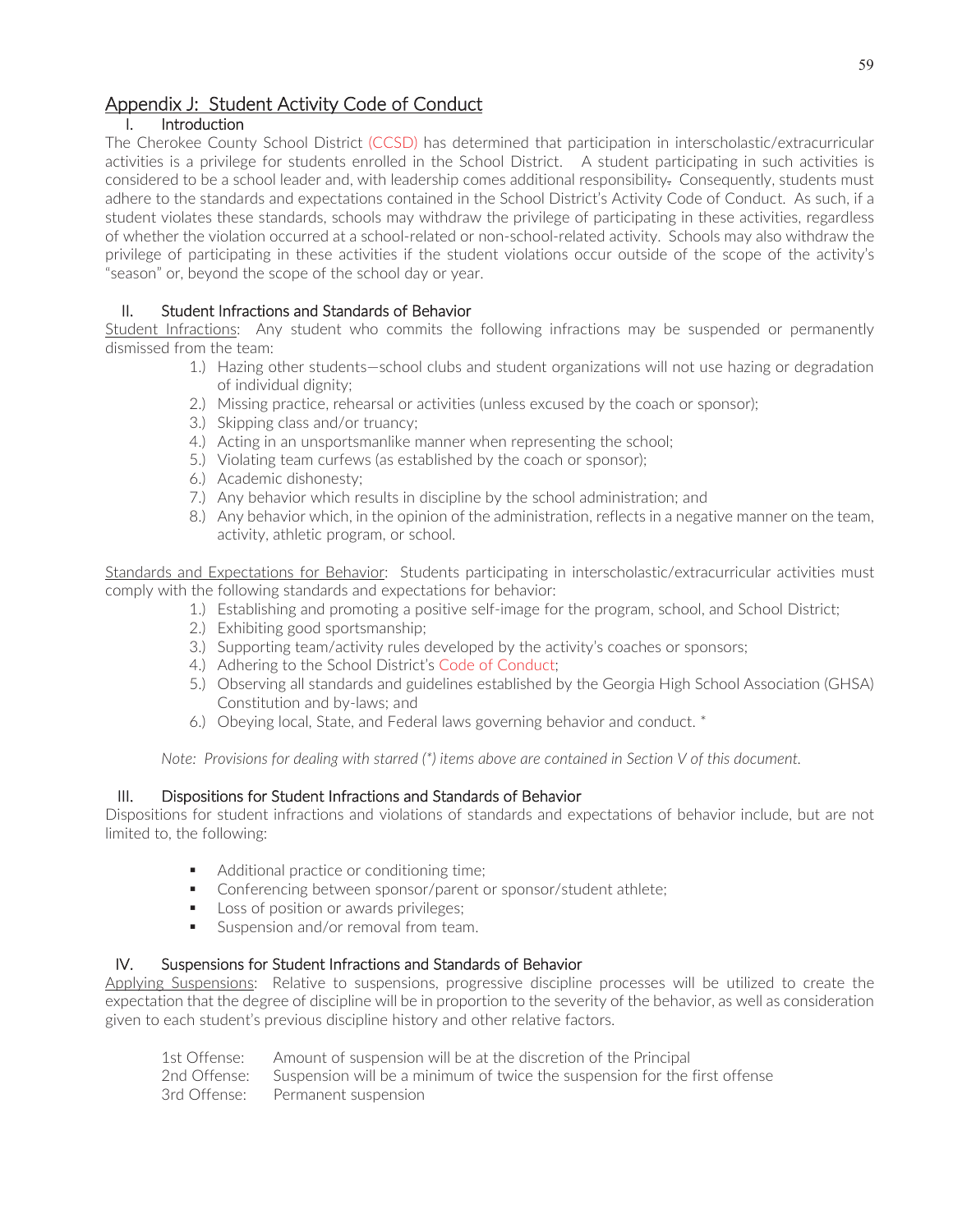Reporting Suspensions: Parent/guardian will be notified of the student's suspension. A suspension report will be filed with the Office of Student Activities and Athletics.

Transferring of Suspended Student Athletes: Students suspended from activities will not regain eligibility by transferring to another school within the School District.

## V. Dispositions and Guidelines for Chemical Use and/or Student Arrests

Reporting of Chemical Use and/or Student Arrests: A student (or his/her parent/guardian) is responsible for informing a school official, which may include the Principal, Athletic Director or his/her Head Coach or sponsor, of misconduct involving chemical use and/or a student arrest. This report must occur within five calendar days of the incident or the student faces disciplinary action up to, and including, partial or permanent suspension.

Confirming Student Arrests: Student chemical use and/or arrests that are verified through a reliable source (school administrator, teacher, coach/sponsor, staff member, parent of involved student, School District Police Department, etc.) will be appropriately investigated by the school administration or designee.

Penalties for Chemical Use, Alcohol/Drug Related and/or Other Non-Felony Offenses: An athlete who is in violation of Chemical Use and/or arrested for, charged with, or found guilty of a misdemeanor will receive the consequences as outlined below:

- $1<sup>st</sup>$  Offense: The student will lose a minimum of 30% of the current season or the next season in which the athlete competes. The penalty will be immediately assessed to the athlete's next competition. If the offense happens prior to the season starting, the athlete may be permitted to tryout for the activity but will then serve the suspension at the start of the season. During the suspension, the student may practice with the team if the coach/school permits. Practicing and team travel during the suspension is a local school decision.  $2<sup>nd</sup>$  Offense: The student will be suspended from all practices/competitions for one calendar year from the date of the incident. In the event a student's calendar year suspension results in reinstatement to activities during the season of an activity which requires tryouts, the student will be permitted to participate in tryouts at the same time as his/her peers.
- $3<sup>rd</sup>$  Offense: The student will lose the privilege to participate in extracurricular activities for the remainder of their high school career.

## Suspension Guidelines:

- 1.) When assessing a suspension, only GHSA regular season and playoff games will count towards the suspension. Although scrimmages are considered practices and do not count towards the overall game suspension total(s), the player will also forfeit participation in any scrimmage(s).
- 2.) If a student is suspended, playoff games count towards the game suspension (i.e. a football player caught with alcohol after the 9<sup>th</sup> game of the season and the team qualifies for state, the student would serve a 30% suspension, in this case 3 games.) In this scenario, the student would be suspended for the  $10^{th}$  game,  $1<sup>st</sup>$  and  $2<sup>nd</sup>$  rounds of playoffs, if applicable. If the team were eliminated, the student would be suspended for the  $10^{th}$  game and the  $1^{st}$  game of the following season.
- 3.) Suspensions for one-sport athletes: if a suspension occurs out of season, the student will serve the imposed suspension the following year.
- 4.) Suspensions for multi-sport athletes: a suspension may carry over from one sport to another. For this rule to be applicable, the student must have played the  $2<sup>nd</sup>$  sport the previous year, with a freshman student serving as an exception. A student may not play a second sport to avoid serving a suspension in their primary sport. The CCSD Athletic Director will make the final determination in these cases.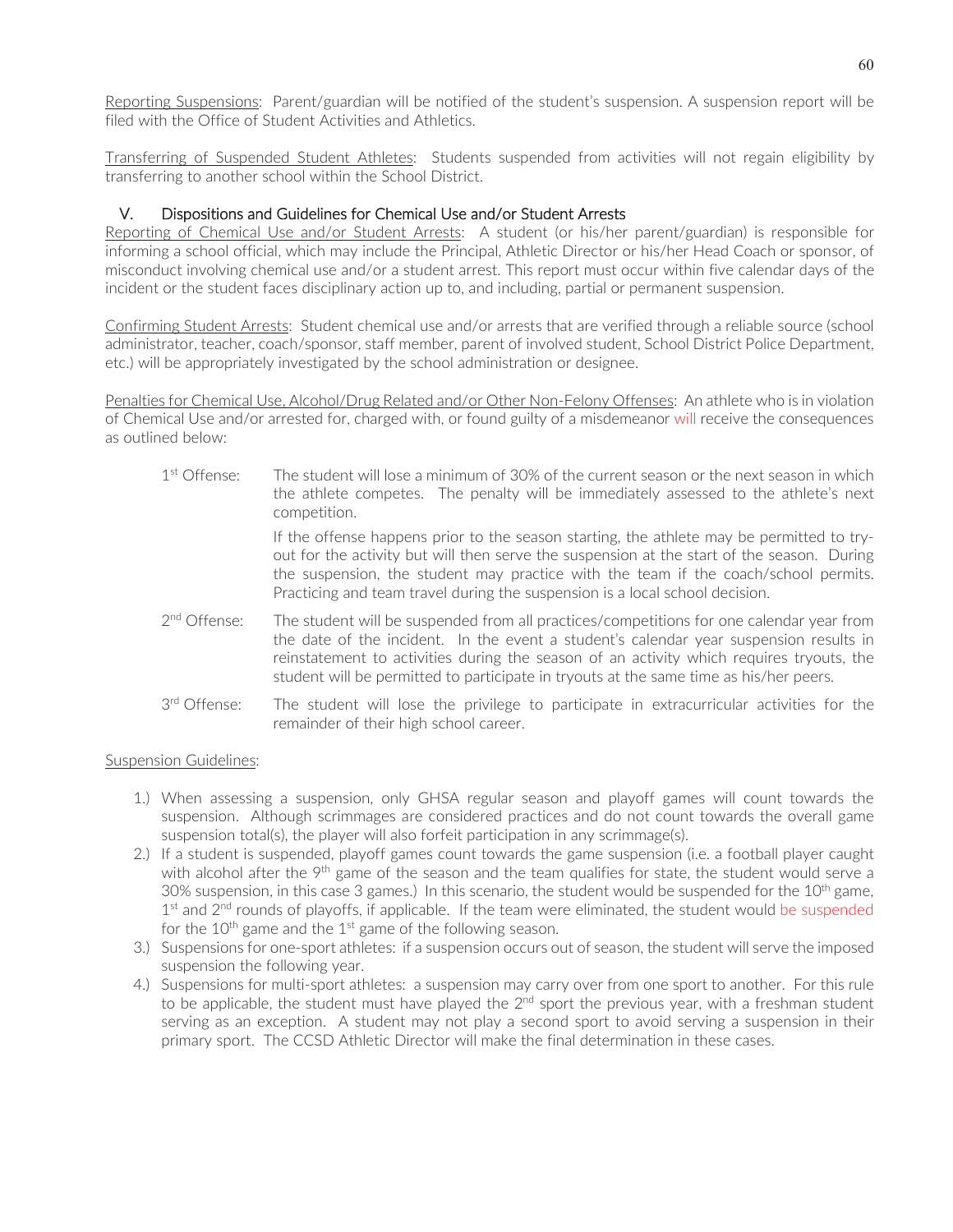Suspension totals are based on the number of varsity games allowed according to GHSA By-Laws. Partial numbers are rounded up. Suspension per sport will be:

| Sport                            | <b>GHSA Varsity Games</b> | Missed Games (30%) |
|----------------------------------|---------------------------|--------------------|
| Baseball                         | 30                        | 9                  |
| Basketball                       | 25                        | 8                  |
| Cheerleading                     |                           |                    |
| Competition<br>$\bullet$         | 6                         | $\overline{2}$     |
| Football Sideline<br>$\bullet$   | 10                        | 3                  |
| Basketball Sideline<br>$\bullet$ | 25                        | 8                  |
| Cross Country                    | 10                        | 3                  |
| Football                         | 10                        | 3                  |
| Golf                             | 12                        | $\overline{4}$     |
| Gymnastics                       | 10                        | 3                  |
| Lacrosse                         | 18                        | 6                  |
| Literary Competition*            |                           |                    |
| One Act Play*                    |                           |                    |
| Soccer                           | 18                        | 6                  |
| Softball                         |                           |                    |
| Fast Pitch<br>$\bullet$          | 26                        | 8                  |
| Slow Pitch<br>$\bullet$          | 16                        | 5                  |
| Swim                             | 10                        | 3                  |
| Tennis                           | 18                        | 6                  |
| Track                            | 12                        | 4                  |
| Volleyball                       | 18                        | 6                  |
| Wrestling                        | 20                        | 6                  |
| *Discretion of the Principal     |                           |                    |

Suspensions of activities not considered under the prevue of GHSA competitions will be at the discretion of the Principal.

Addressing Felony Arrests and/or Convictions: Felony arrests constitute an immediate suspension from activities. Relative to that arrest, any subsequent felony conviction of a student may result in a permanent dismissal from activities.

Guidelines: A student who is arrested, indicted, convicted of, or charged with a felony or act that would constitute a felony if committed by an adult should be automatically suspended from interscholastic/extracurricular activities. Students will not be permitted to participate in preseason activities. All DUI offenses will be dealt with according to these guidelines.

Duration: The student will remain suspended from extracurricular activities until:

- 1.) The charges are completely dismissed;
- 2.) The charges are reduced to a misdemeanor, in which case the student would be subject to penalties outlined for misdemeanor infractions;
- 3.) The student is found not guilty; or
- 4.) The student serves his/her consequence as outlined below:

Once the student successfully completes the consequences assigned by the judge or agreed to by the student, including probation or diversion, the student may be permitted to participate in extracurricular activities. The student is responsible to provide evidence that all sentencing and/or fines have been satisfied, including, but not limited to, probation and/or community service have been satisfied.

## VI. Duration of Code of Conduct

The Student Activity Code of Conduct will be in effect year-round.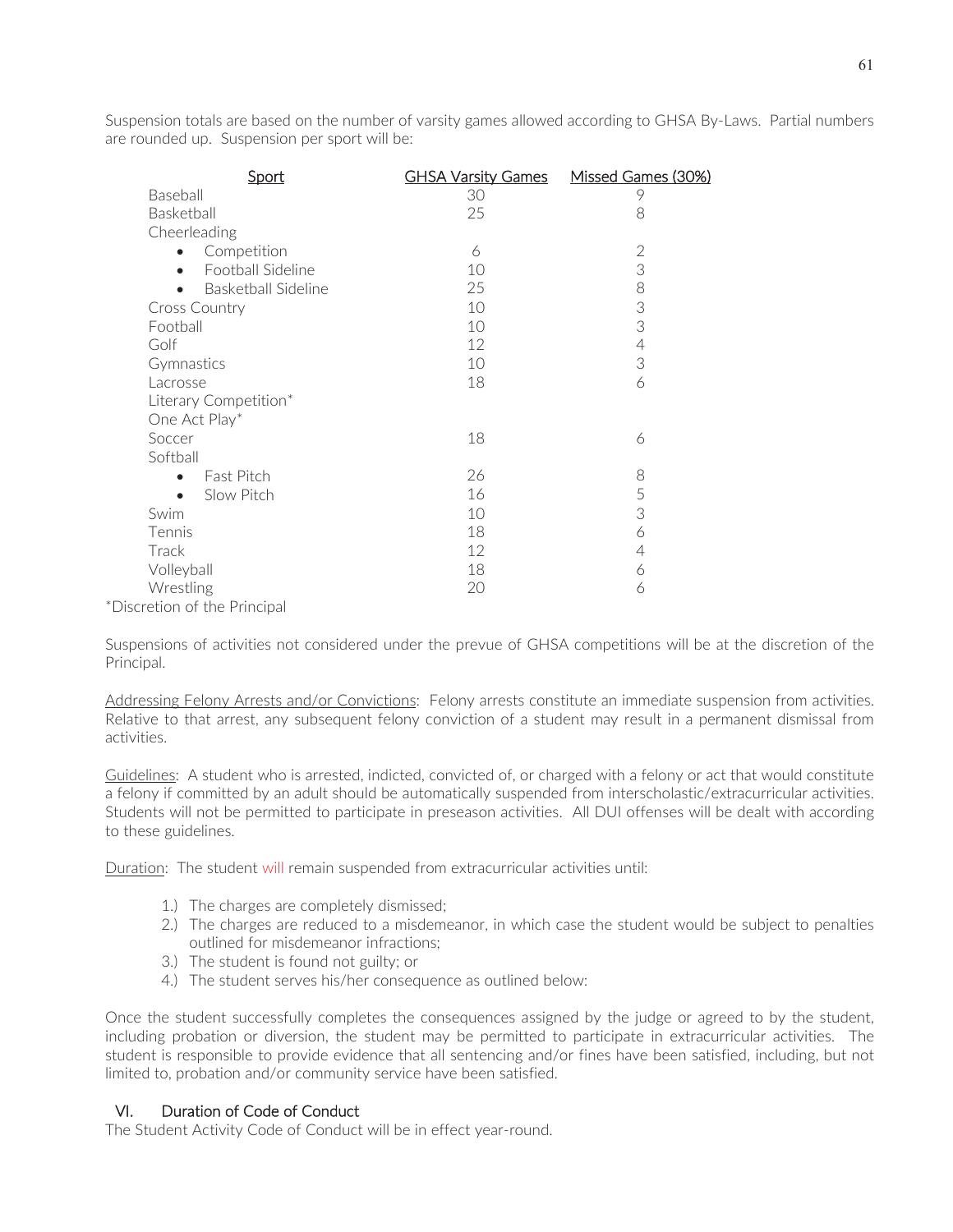## Appendix K: Notes for Students and Parents Regarding On-Line Use Section I: Internet Safety Tips

The Internet is an effective tool for communicating, learning and collaborating. However, there are safety precautions that must be taken when navigating through cyber space—always ask a trusted adult for permission or guidance if you are unsure about any online activity.

## For Students:

- Never give out personal information about yourself, your family, your school or your activities to anyone on the Internet.
- Choose usernames and screen names that are generic and anonymous.
- Use caution or seek guidance prior to completing a form or questionnaire.
- Do not send or post a picture of yourself, your family or friends.
- Never agree to meet anyone that you met online.
- Don't open an email from anyone you don't know.
- Tell a trusted adult right away if you read or see anything on the Internet that makes you feel uncomfortable.
- Know how to exit an inappropriate website.
- Avoid violating copyright laws by copying words, pictures, sound or video from someone else's website without permission.

## For Parents: Along with assisting your child with the tips (provided), parents should also:

- Set clear rules for Internet use.
- Encourage your child to avoid sharing any type of personal information over the Internet without your permission.
- Ask your child to tell you if something or someone online makes them feel uncomfortable or threatened.
- Advise your child not to download programs, music or files without your permission. File-sharing and taking text, images, sounds or video from the Internet may be illegal.
- Teach your child responsible, ethical online behavior.
- Talk to your child about online dangers and let them know you are there to help them get out of a bad situation.
- Protect your child by the use of computer security tools such as content blockers, firewalls and pop-up blockers.
- **Communicate regularly with your child about their online experiences.**
- Consider "Internet Safety Contracts" with your child. Some helpful websites for these contracts and discussions with your child include: www.netsmartz.org, www.isafe.org and www.ikeepsafe.org (for younger children).

## Section II: Using Social Networking Sites

Student access to social networking websites (i.e., Facebook, Instagram, Twitter, Snapchat) has continued to grow in popularity. These sites, when used safely, offer young people and adults an opportunity to communicate with one another. However, when used inappropriately, these sites can become a hurtful or dangerous place for all students.

Some students choose to use social networking sites in offensive, disrespectful and inappropriate ways. While the School District uses "best practices" to filter access to such sites on school computers, these sites can be accessed on personal computing devices and smart phones. Also, sometimes while at school, students will share what they have read. This creates disruptions and negatively impacts peer relationships, as well as the learning environment.

## Section III: Cyberbullying

Cyberbullying, or Internet Bullying, is using the Internet or other digital devices to send or post negative messages, images, or video clips about others. It can take many forms, including posting or sending mean or embarrassing comments and/or images on chat rooms, message boards, websites, social networking sites, online gaming sites, cell phones, instant messages or e-mail. Cyberbullying is a form of emotional bullying that instills feelings of fear, isolation, and humiliation among its targets.

Parents/guardians should discuss cyberbullying behavior, encouraging children to speak out against cyber bullying they witness and to report instances to the appropriate person. Incidents of cyberbullying which occur at school or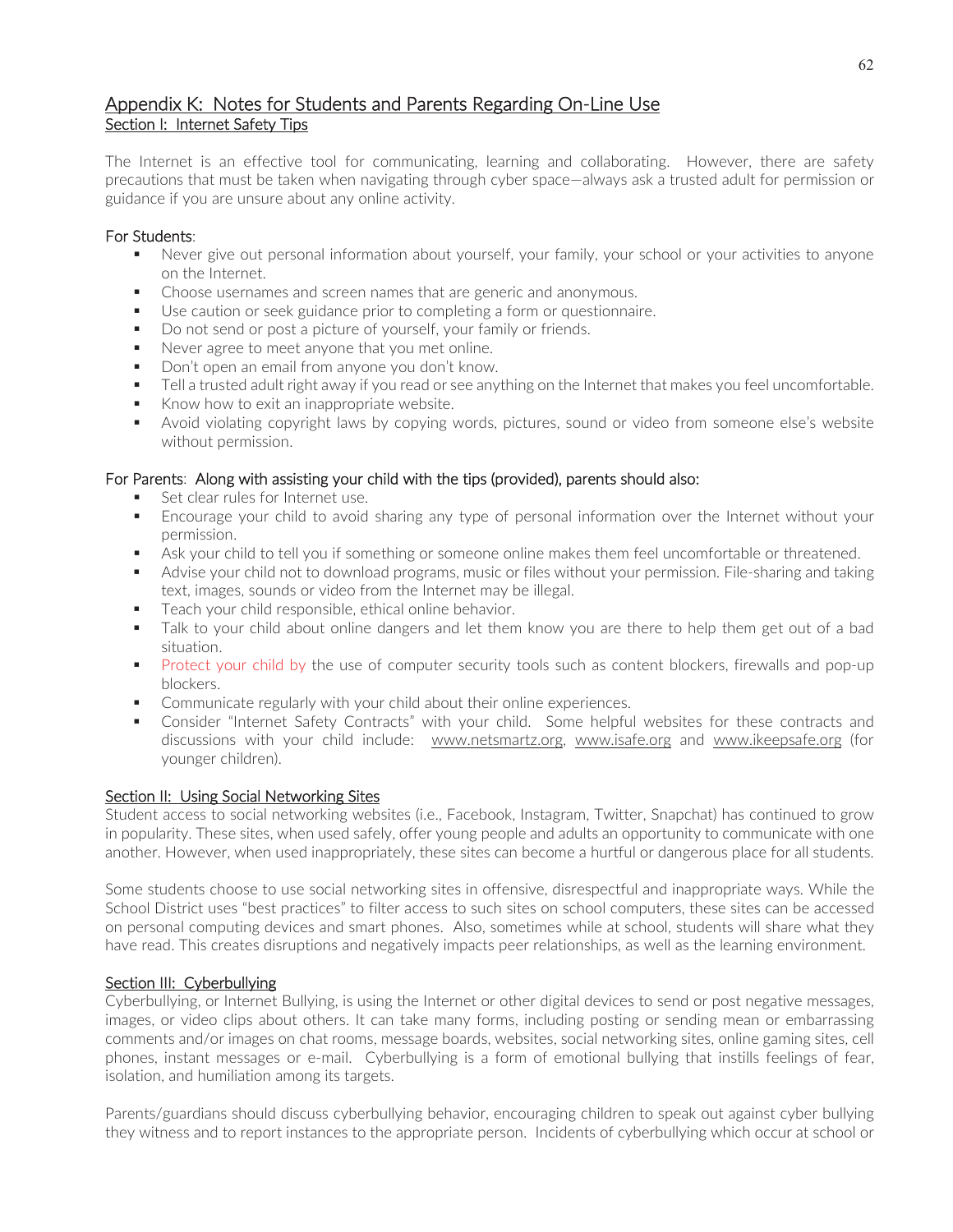using school/School District technologies will be investigated by school administrators. However, these actions may not be confined to events that occur on school property, on school vehicles, at designated school bus stops, or at school related functions or activities, or by use of data or software that is accessed through a computer, computer system, computer network, or other electronic technology of a local school system. In addition, parents/guardians need to set up guidelines for appropriate use for each new piece of technology that is brought into the home.

#### Section IV: Internet Safety Policy

Additional information in this regard is contained in the School Board's Internet Safety Policy (IFABB), which can be obtained in the Online Policy Manual located on the Cherokee County website.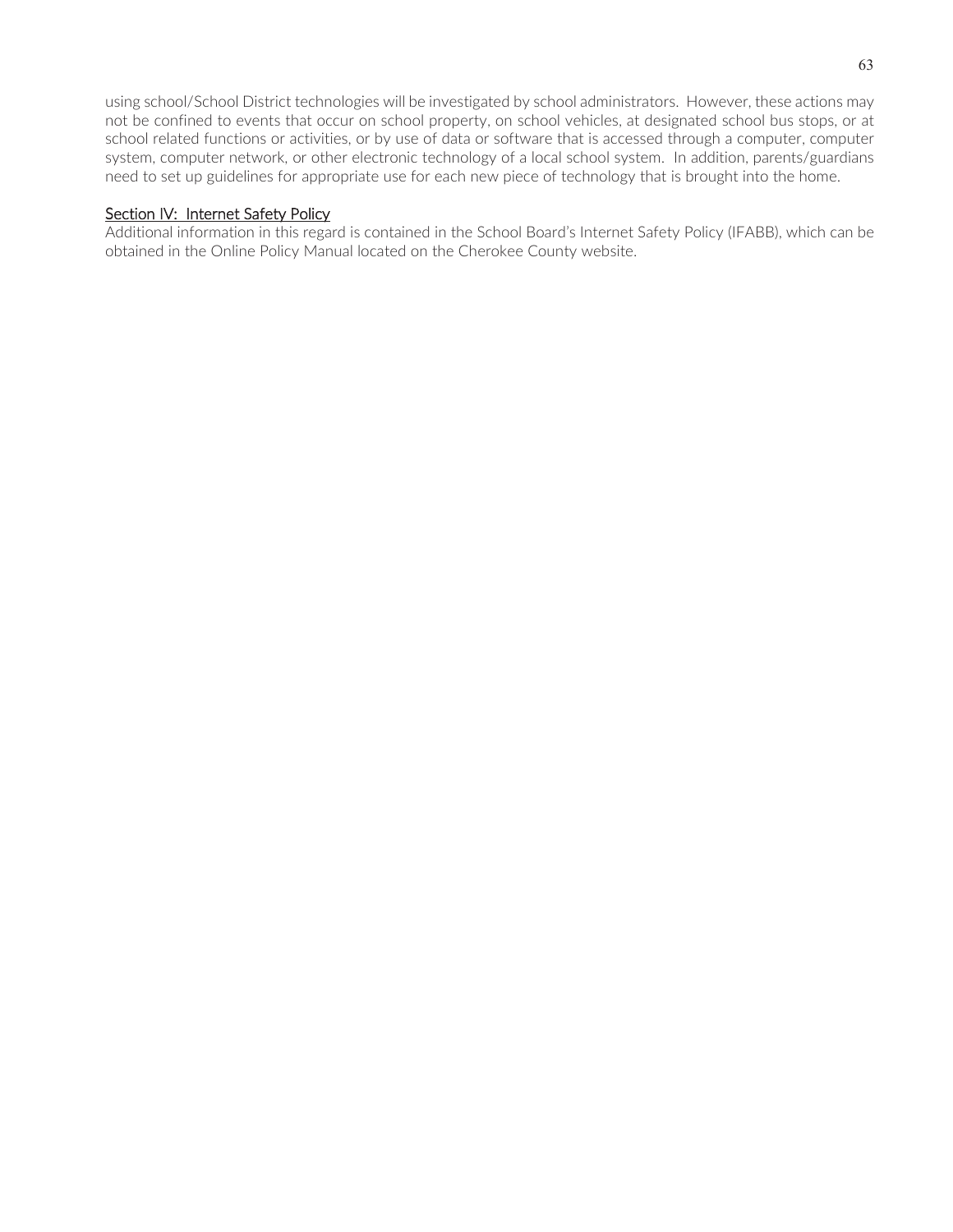## Appendix L: Bring Your Learning Device (BYLD) Program

As new technologies continue to change the world in which we live, they also provide many new and positive education benefits for classroom instruction. To enhance learning, students in Cherokee schools may now bring their own technology to CCSD campuses that are participating in the Bring Your Learning Device (BYLD) program.

## Definition of Technology

For purposes of BYLD, "Technology" means personally owned Internet-accessible, wireless, portable, electronic equipment used for instructional purposes. All approved devices must allow access to the Internet through a fully functional Web browser and be capable of accessing the CCSD Guest network. Recognizing the rapidly changing world of technology, the list of allowed devices will be reviewed annually. Approved devices include: smartphones, iPads, iPods, Smart Watches, laptops, netbooks, tablet computers and eReaders that meet the definition of technology.

#### Internet

All Internet access will occur using the CCSD BYLD network. Cellular network adapters and hotspots are not permitted to be used by students to access the Internet at any time.

#### Security and Damages

Responsibility to keep privately owned devices secure rests with the individual owner. Neither CCSD, nor its staff or employees is liable for any device stolen or damaged on campus. Personal devices that are reported as stolen, lost or damaged while in the care of the student will be treated as any other personal item (such as coats, purses, books, gym bags, shoes, etc.). The school will initiate protocols that promote safety and security (e.g., lock cabinets, lock doors to classrooms and desk drawers where items may be secured).

#### Student Agreement

The use of personal technology to provide educational material is not a necessity but a privilege. A student does not have the right to use his or her laptop, cell phone or other electronic device while at school without express permission from the teacher. When abused, privileges will be taken away. When respected, privileges will benefit the learning environment.

Students and parents/guardians participating in BYLD must adhere to all Board policies and the CCSD Internet Acceptable Use Policy.

CCSD is excited about learning opportunities available through BYLD. It is our intention that students and teachers will collaborate in rich, engaging learning experiences using technology. In order to be a responsible electronic citizen in the CCSD, students are expected to follow these guidelines.

- Students may use these devices in the classroom when the teacher determines it is appropriate for educational purposes. Students must learn when to use and not to use technology, including headphones. If they are not sure, students must ask for clarification.
- All devices must remain silent or be put away unless being used within a lesson during class time. Personal technology cannot be used during campus, district or state testing.
- **Devices must have the ability to enhance the educational process and must be able to access the Internet.**
- Students are responsible for making sure devices are fully charged prior to use in class.
- Technical support for personal devices will not be provided by teacher, staff or CCSD Technology Staff.
- Personal devices will not be allowed to connect to the CCSD network; they will only access the BYLD network.
- Students must comply with acceptable use terms for accessing the Internet while on school campus.
- Students are responsible for the security of their personal devices.
- The device may not be used to cheat on assignments or tests or for non-instructional purposes during instructional time.
- **Personal technology with photographic or video capabilities may only be used with explicit permission from** the classroom teacher or Principal.
- The device may not be used to record, transmit or post photographic images or video of a person, or persons on campus during school activities and/or hours unless assigned by the teacher as allowed by the CCSD Internet Acceptable Use Policy.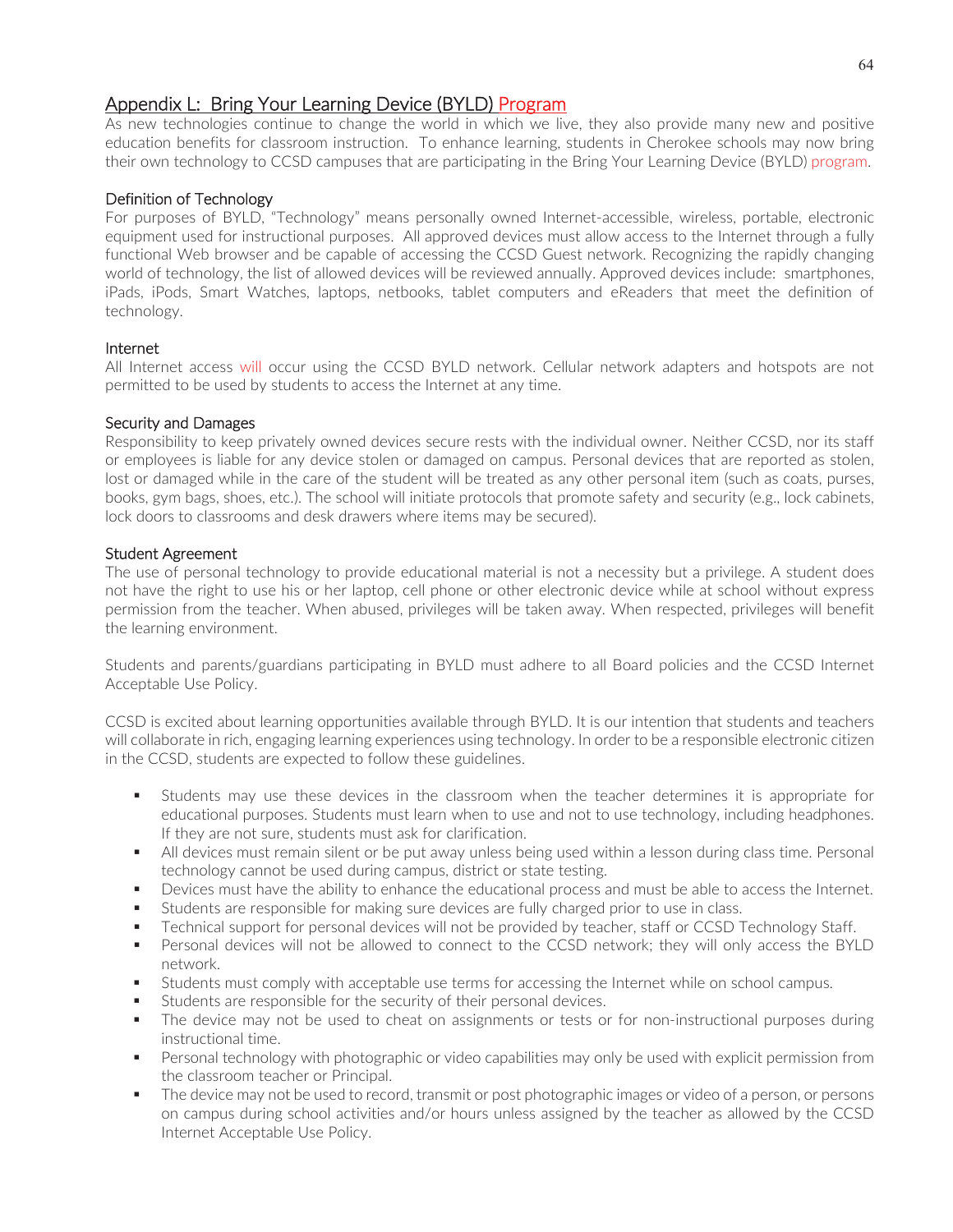- The device may only be used to access files or Internet sites which are relevant to the classroom curriculum.
- Non-instructional games are not permitted.
- Students must comply with teachers' request to turn off the device.
- Students are responsible for ensuring that any computers or computing devices, diskettes, CDs, memory sticks, USB flash drives, or other forms of storage media that they bring in from outside the school are virus free and do not contain any unauthorized or inappropriate files.
- Students are NOT permitted to use their own computing devices to access the Internet via personal Wi-Fi accounts, "hot spots" or by any manner other than connecting through the wireless connection provided by the school system.
- Students may not use devices during non-instructional times, such as passing periods, lunch and before/after school without express permission from the school's administration.
- All devices should be clearly labeled with student's full name. Password protection is recommended. Parents and students should discuss insurance, data plans and fees, as these are not the responsibility of CCSD faculty.
- Students are responsible for personal property brought to school and should keep personal items with themselves or in a locked space. Lost and found devices must be immediately reported and/or turned over to a teacher or administrator.
- Students take full responsibility for personal digital devices at all times. The school is not responsible for the security of the device.

## INAPPROPRIATE USE

Inappropriate use will generally fall into two categories; procedural and malicious. Procedural issues will be routinely handled within the classroom and common areas of the school without formal intervention. Examples of procedural issues would include having a device out at the wrong time or forgetting to set a phone to silent. More serious and malicious use will be reported to the office. Examples of these types of issues would include:

- Using the personal technology for illegal purposes including, but not limited to, cyber bullying, gambling, pornography and computer hacking.
- Using photographic or video features in any restroom or locker room.
- Purposefully opening, viewing, using or deleting files on another person's personal technology without permission.
- **Electronically posting personal information about one's self or others (i.e., addresses, phone numbers and** pictures).
- **Downloading or plagiarizing copyrighted information without permission from the copyright holder.**
- Intentionally introducing a virus or other malicious programs onto another person's personal technology device.
- Electronically posting messages or accessing materials that are abusive, obscene, sexually oriented, threatening, harassing, damaging to another's reputation or illegal.

## SPECIAL NOTE: CYBERBULLYING

Cyberbullying is defined as the use of any Internet-connected device for the purpose of bullying, harassing, or intimidating another student. This includes, but may not be limited to:

- **Sending abusive text messages to cell phones, computers, or Internet-connected game consoles.**
- **Posting abusive comments on someone's blog or social networking site (e.g., Facebook, Twitter, Snapchat,** Instagram).
- Creating a social networking site or Web page that masquerades as the victim's personal site and using it to embarrass him or her.
- Making it appear that the victim is posting malicious comments about friends to isolate him or her from friends.
- Posting the victim's personally identifiable information on a site to put them at greater risk of contact by predators.
- Sending abusive comments while playing interactive games.
- Taking videos or photos of anyone while on campus or at a school function—often using a cell phone camera—and posting them online, sometimes manipulating them to embarrass the target.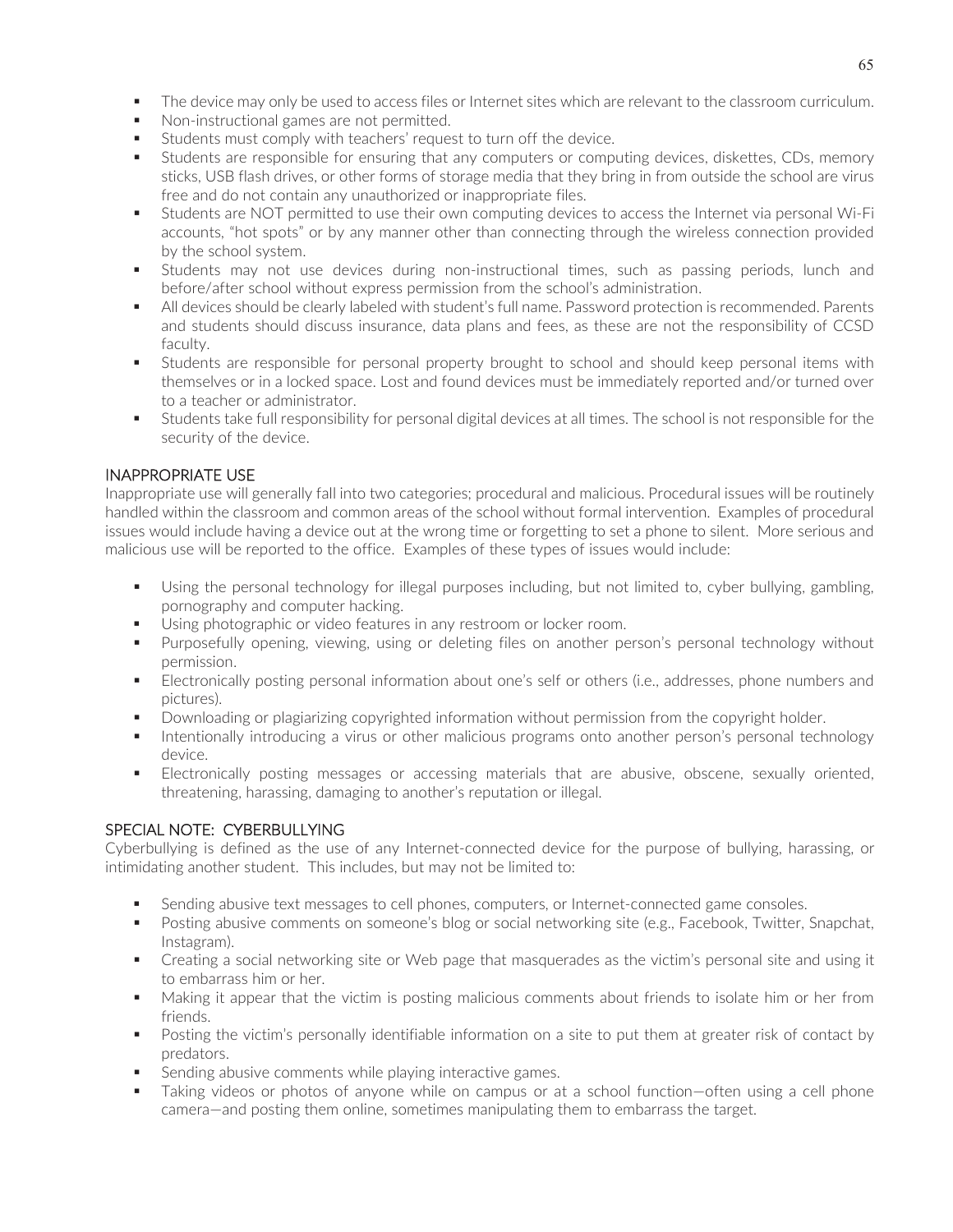## Appendix M: Student Data Privacy Accessibility and Transparency Act Complaint Form

## STUDENT DATA PRIVACY ACCESSIBILITY AND TRANSPARENCY ACT COMPLAINT FORM

| Name (Complainant):                     | <u> 1989 - Johann Stoff, deutscher Stoffen und der Stoffen und der Stoffen und der Stoffen und der Stoffen und de</u> |     |     |
|-----------------------------------------|-----------------------------------------------------------------------------------------------------------------------|-----|-----|
| Address:                                |                                                                                                                       |     |     |
| City:                                   | State: $\frac{1}{\sqrt{1-\frac{1}{2}}\cdot\frac{1}{\sqrt{1-\frac{1}{2}}}}$<br><u> 1980 - Johann Barbara, martin a</u> |     |     |
| Phone Number:                           |                                                                                                                       |     |     |
|                                         | Local Education Authority Complaint is being filed against:                                                           |     |     |
|                                         | Date on which violation occurred: (mm/dd/yyyy)<br><u> 1990 - Johann Barbara, martin a</u>                             |     |     |
|                                         | Statement of alleged violation: (attached additional sheets if necessary)                                             |     |     |
|                                         |                                                                                                                       |     |     |
|                                         |                                                                                                                       |     |     |
|                                         |                                                                                                                       |     |     |
|                                         | List the names and telephone numbers of individuals who can provide additional information.                           |     |     |
|                                         |                                                                                                                       |     |     |
|                                         | Has a complaint been filed with any other government agency concerning this                                           |     |     |
| matter?                                 |                                                                                                                       | No. | Yes |
| If yes, provide the name of the agency: |                                                                                                                       |     |     |
|                                         |                                                                                                                       |     |     |

Signature of Complainant Date